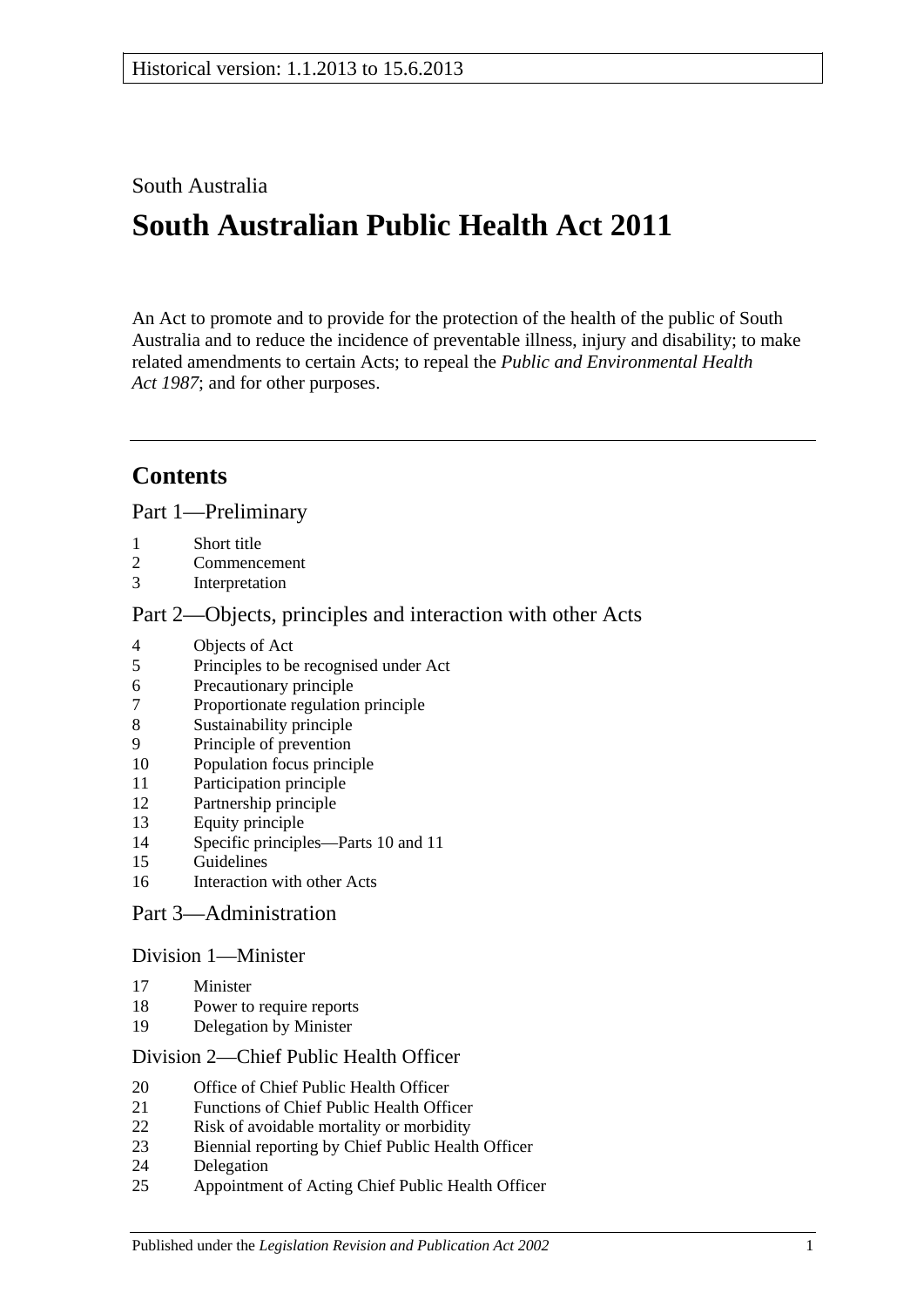## Division [3—South Australian Public Health Council](#page-16-1)

- [Establishment of SAPHC](#page-16-2)<br>27 Composition of SAPHC
- [Composition of SAPHC](#page-16-3)
- [Conditions of appointment](#page-17-0)
- [Allowances and expenses](#page-17-1)
- [Validity of acts](#page-17-2)
- [Functions of SAPHC](#page-17-3)
- [Conduct of business](#page-18-0)
- [Committees and subcommittees](#page-18-1)
- [Delegation by SAPHC](#page-19-0)
- [Annual report](#page-19-1)
- [Use of facilities](#page-19-2)

## Division [4—Councils](#page-19-3)

- [Functions of councils](#page-19-4)
- [Immunisation services](#page-20-0)
- [Cooperation between councils](#page-20-1)
- [Power of Chief Public Health Officer to act](#page-20-2)
- [Council failing to perform a function under Act](#page-21-0)
- [Transfer of function of council at request of council](#page-22-0)

## Division [5—Authorised officers](#page-23-0)

- [State authorised officers](#page-23-1)
- [Local authorised officers](#page-23-2)
- [Qualifications](#page-23-3)
- [Identity cards](#page-24-0)
- [Powers of authorised officers](#page-24-1)

## Division [6—Emergency officers](#page-26-0)

[Emergency officers](#page-26-1)

## Division [7—Specific power to require information](#page-26-2)

[Specific power to require information](#page-26-3)

## Part [4—Public health plans](#page-27-0)

## Division [1—State public health plan](#page-27-1)

[State public health plan](#page-27-2)

## Division [2—Regional public health plans](#page-28-0)

- [Regional public health plans](#page-28-1)
- [Reporting on regional public health plans](#page-31-0)

## Part [5—Public health policies](#page-31-1)

- [Public health policies](#page-31-2)
- [Procedure for making policies](#page-32-0)
- [Reference of policies to Parliament](#page-32-1)

## Part [6—General duty](#page-33-0)

[General duty](#page-33-1)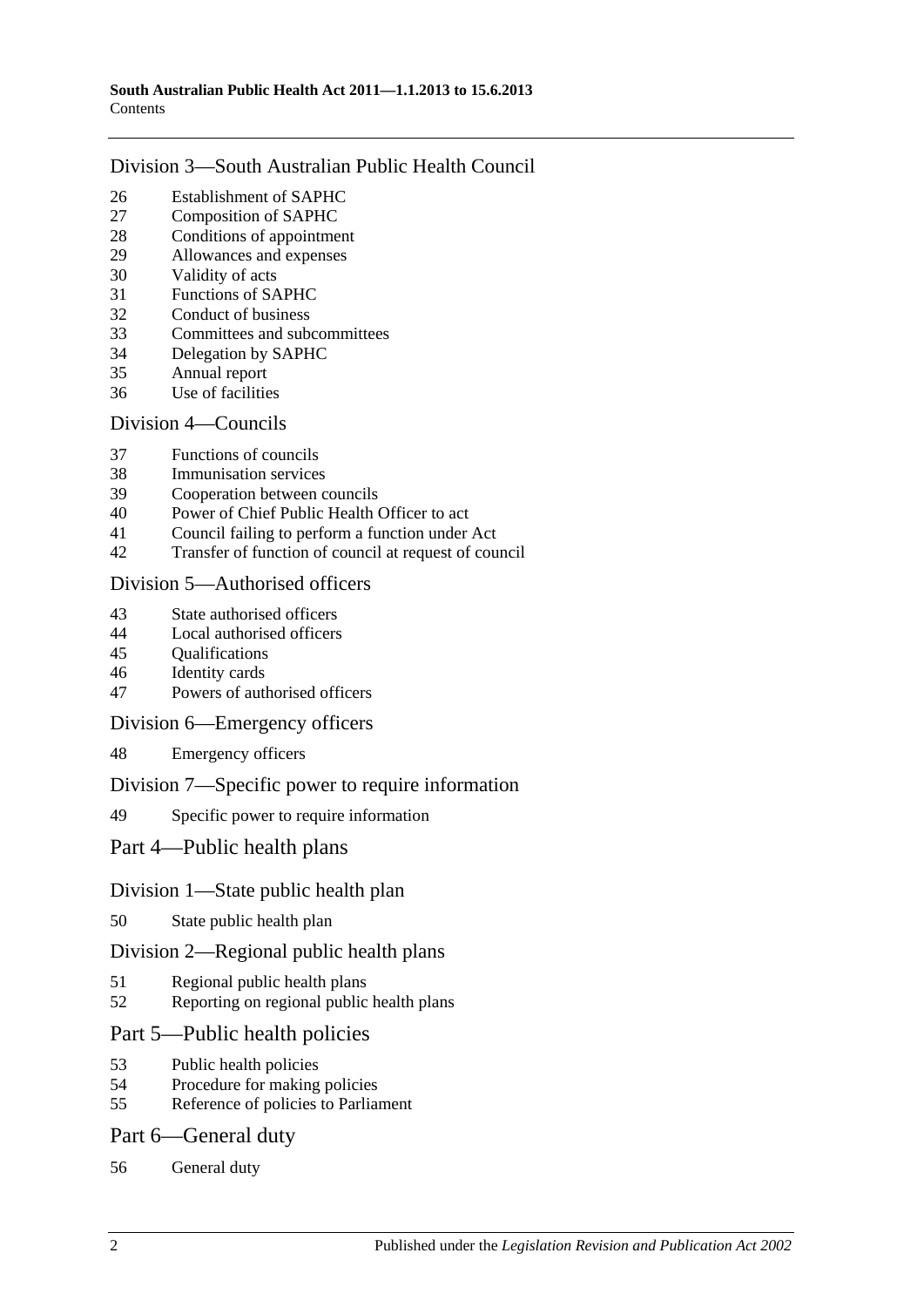## Part [7—General public health offences](#page-33-2)

- [Material risk to public health](#page-33-3)
- [Serious risk to public health](#page-34-0)
- [Defence of due diligence](#page-34-1)
- [Alternative finding](#page-35-0)

## Part [8—Prevention of non-communicable conditions](#page-35-1)

- [Declaration of non-communicable conditions](#page-35-2)
- [Minister may issue code of practice](#page-35-3)

## Part [9—Notifiable conditions and contaminants](#page-36-0)

#### Division [1—Notifiable conditions](#page-36-1)

- [Declaration of notifiable conditions](#page-36-2)
- [Notification](#page-36-3)
- [Report to councils](#page-37-0)
- [Action to prevent spread of infection](#page-38-0)

#### Division [2—Notifiable contaminants](#page-39-0)

- [Declaration of notifiable contaminants](#page-39-1)
- [Notification of contaminant](#page-39-2)

## Part [10—Controlled notifiable conditions](#page-41-0)

#### Division [1—Preliminary](#page-41-1)

- [Principles](#page-41-2)
- [Declaration of controlled notifiable conditions](#page-41-3)
- [Chief Public Health Officer to be able to act in other serious cases](#page-42-0)
- [Children](#page-43-0)

## Division [2—Controls](#page-43-1)

- [Power to require a person to undergo an examination or test](#page-43-2)
- [Power to require counselling](#page-45-0)
- [Power to give directions](#page-45-1)
- [Review by District Court](#page-47-0)
- [Power to require detention](#page-47-1)
- [Review of detention orders by Supreme](#page-49-0) Court
- [Warrants](#page-50-0)
- [General provisions relating to orders, requirements and directions](#page-51-0)
- [Duty to comply](#page-51-1)

#### Division [3—Related matters](#page-51-2)

- [Advisory Panels](#page-51-3)
- [Interstate orders](#page-52-0)
- [Protection of information](#page-53-0)

## Part [11—Management of significant emergencies](#page-53-1)

- [Principles](#page-53-2)
- [Public health incidents](#page-53-3)
- [Public health emergencies](#page-53-4)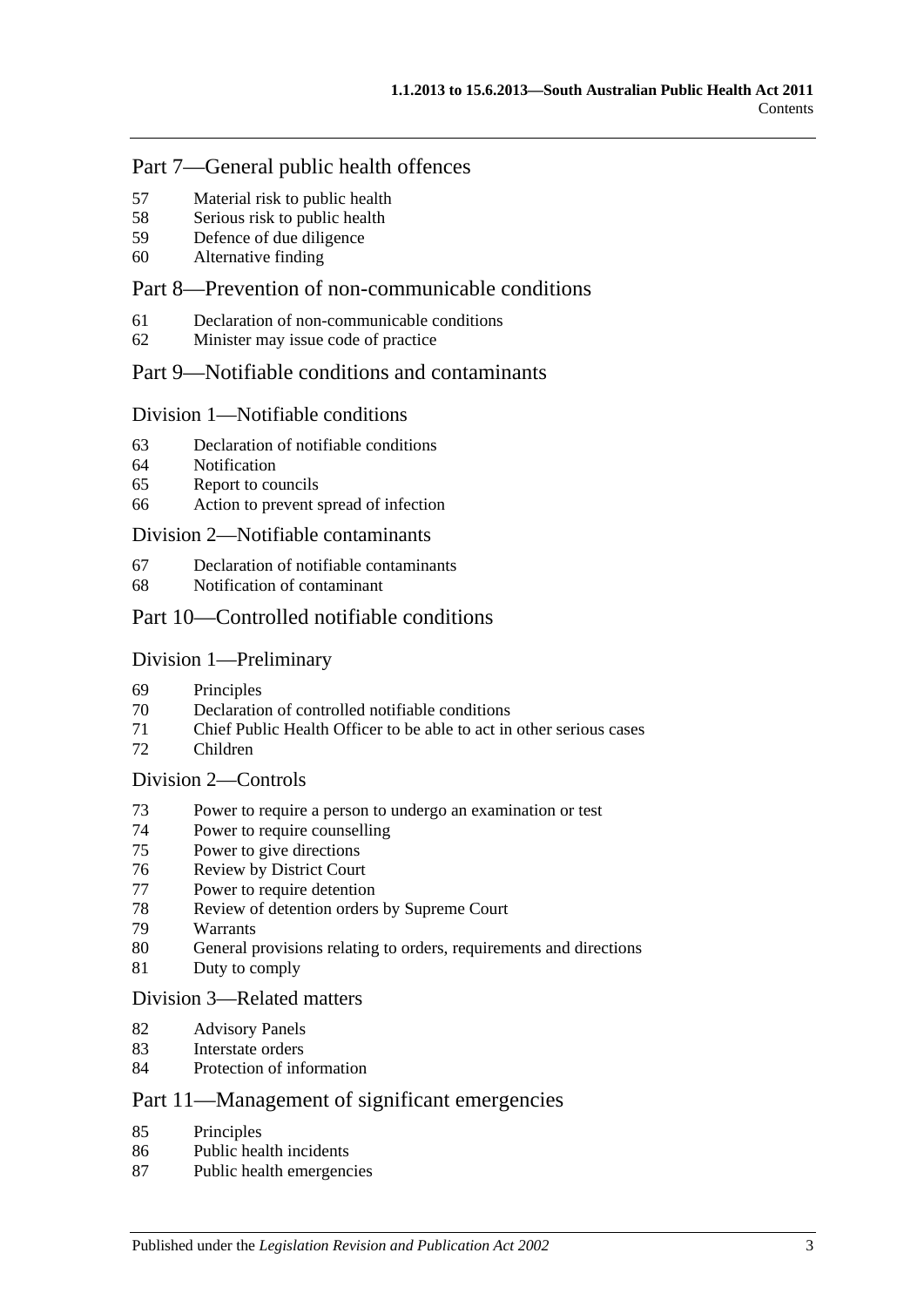- [Making and revocation of declarations](#page-53-5)
- [Powers and functions of Chief Executive](#page-54-0)
- [Application of Emergency Management Act](#page-54-1)

#### Part [12—Notices and emergency situations](#page-58-0)

#### Division [1—Interpretation](#page-58-1)

[Interpretation](#page-58-2)

#### Division [2—Notices and emergencies](#page-58-3)

- [Notices](#page-58-4)
- [Action on non-compliance with notice](#page-61-0)
- [Action in emergency situations](#page-61-1)

#### Division [3—Reviews and appeals](#page-62-0)

- [Reviews—notices relating to general duty](#page-62-1)
- [Appeals](#page-63-0)

#### Part [13—Miscellaneous](#page-64-0)

- [Tests on deceased persons](#page-64-1)
- [Delegation by Chief Executive](#page-65-0)
- [Confidentiality](#page-65-1)
- [Confidentiality and provision of certain information](#page-66-0)
- [Service of notices or other documents](#page-67-0)
- [Immunity](#page-68-0)
- [Protection from liability](#page-68-1)
- [False or misleading information](#page-69-0)
- [Offences](#page-69-1)
- [Offences by bodies corporate](#page-69-2)
- [Continuing offences](#page-69-3)
- [Evidentiary provision](#page-70-0)
- [Regulations](#page-70-1)
- [Review of Act](#page-73-0)

## Schedule [1—Related amendments, repeal and transitional provisions](#page-73-1)

#### Part 1—Related amendments

[Amendment provisions](#page-73-2)

## Part 2—Amendment of *Electricity Act 1996*

Amendment of section [54—Emergency legislation not affected](#page-73-3)

#### Part 3—Amendment of *Emergency Management Act 2004*

- [Amendment of section](#page-73-4) 3—Interpretation
- Amendment of section [24A—Public health incidents and emergencies](#page-73-5)
- Amendment of section [25—Powers of State Co-ordinator and authorised officers](#page-73-6)

#### Part 4—Amendment of *Essential Services Act 1981*

Amendment of section [6—Power to require information](#page-74-0)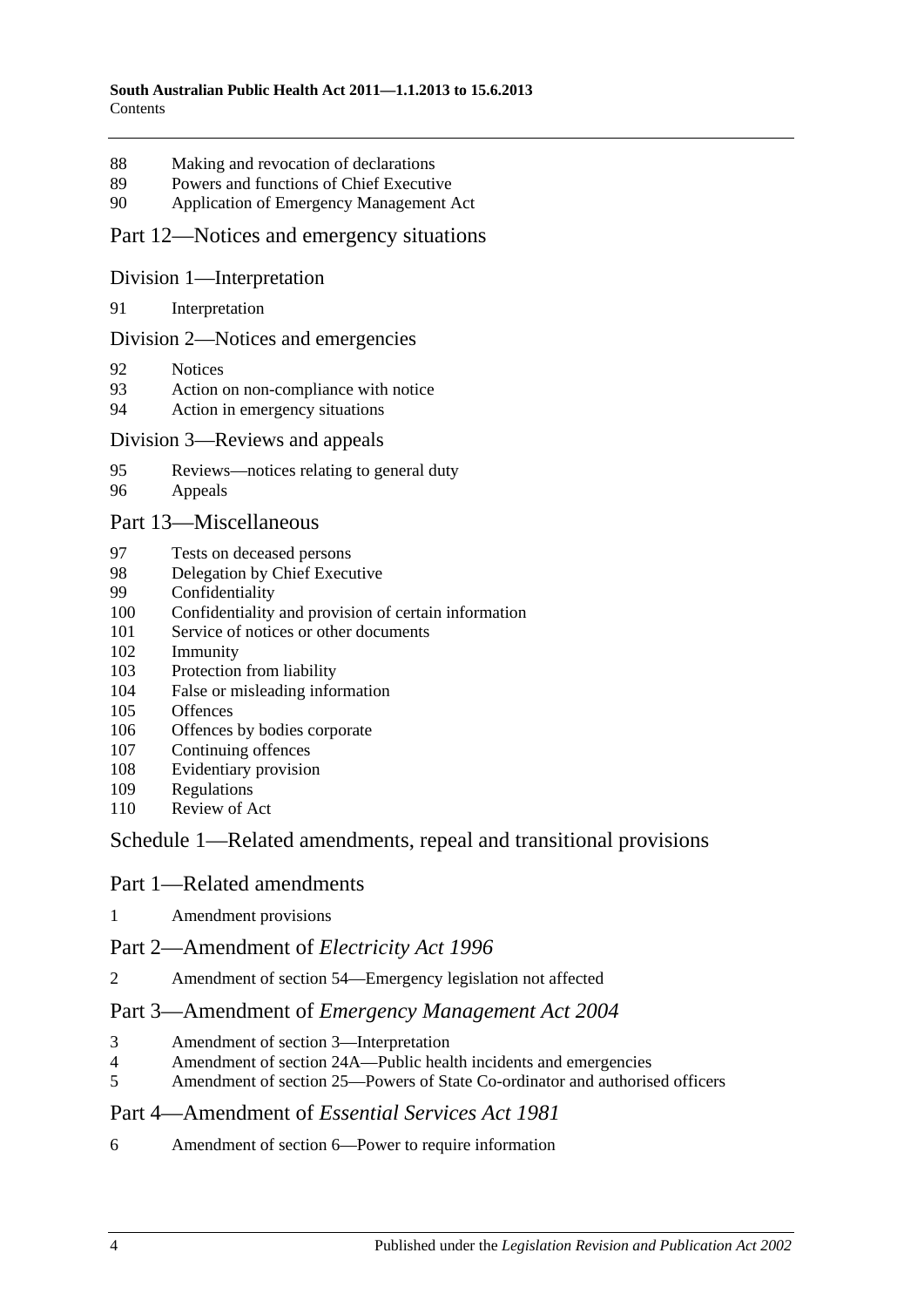Part 5—Amendment of *Fire and Emergency Services Act 2005*

7 Amendment of section [108—Functions and powers](#page-74-1)

Part 6—Amendment of *Gas Act 1997*

8 Amendment of section [54—Emergency legislation not affected](#page-74-2)

Part 7—Amendment of *Health Care Act 2008*

9 Amendment of section [51—Functions and powers of SAAS](#page-74-3)

Part 8—Amendment of *Summary Offences Act 1953*

10 Amendment of section [83B—Dangerous areas](#page-74-4)

Part 9—Repeal

11 [Repeal](#page-74-5)

Part 10—Transitional provisions

12 [Interpretation](#page-75-0)

13 [Appeals](#page-75-1)

14 [Detention](#page-75-2)

15 [Directions](#page-76-0)

16 [Other transitional provisions](#page-76-1)

[Legislative history](#page-77-0)

## <span id="page-4-0"></span>**The Parliament of South Australia enacts as follows:**

## **Part 1—Preliminary**

## <span id="page-4-1"></span>**1—Short title**

This Act may be cited as the *South Australian Public Health Act 2011*.

#### <span id="page-4-2"></span>**2—Commencement**

This Act will come into operation on a day to be fixed by proclamation.

#### <span id="page-4-4"></span><span id="page-4-3"></span>**3—Interpretation**

(1) In this Act, unless the contrary intention appears—

*appointed member* of SAPHC means a member of SAPHC other than the Chief Public Health Officer;

*authorised officer* means a person appointed to be a State or local authorised officer under Part [3 Division](#page-23-0) 5;

*building* includes a structure;

*Chief Executive* means the Chief Executive of the Department and includes a person for the time being acting in that position;

*Chief Public Health Officer* includes a person for the time being acting in that position;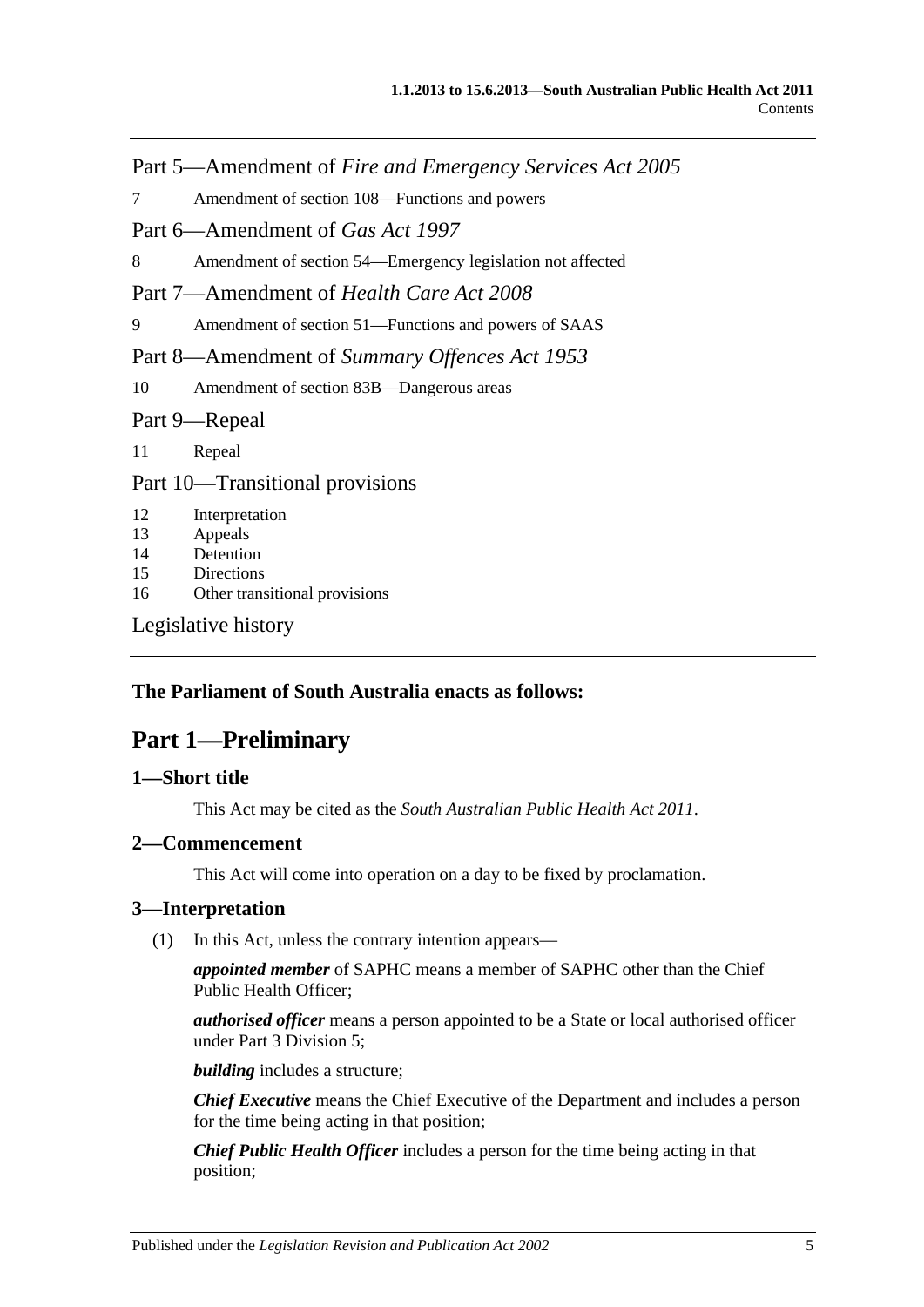*contaminant* means any of the following prescribed by regulation:

- (a) an antibiotic;
- (b) a pathogen;
- (c) another thing that may contaminate food or any other prescribed substance or material;

*controlled notifiable condition* means a disease or medical condition that is a controlled notifiable condition, or taken to be a controlled notifiable condition, under [Part](#page-41-0) 10;

*council* means a council within the meaning of the *[Local Government Act](http://www.legislation.sa.gov.au/index.aspx?action=legref&type=act&legtitle=Local%20Government%20Act%201999) 1999*;

*council subsidiary* means a subsidiary of a council established under the *[Local](http://www.legislation.sa.gov.au/index.aspx?action=legref&type=act&legtitle=Local%20Government%20Act%201999)  [Government Act](http://www.legislation.sa.gov.au/index.aspx?action=legref&type=act&legtitle=Local%20Government%20Act%201999) 1999*;

*the Department* means the administrative unit of the Public Service that is, under the Minister, responsible for the administration of this Act;

*District Court* means the Administrative and Disciplinary Division of the District Court;

*emergency* has the same meaning as in the *[Emergency Management Act](http://www.legislation.sa.gov.au/index.aspx?action=legref&type=act&legtitle=Emergency%20Management%20Act%202004) 2004*;

*emergency officer* means a police officer or a person holding an appointment as an emergency officer under Part [3 Division](#page-26-0) 6;

*food* has the same meaning as in section 5 of the *[Food Act](http://www.legislation.sa.gov.au/index.aspx?action=legref&type=act&legtitle=Food%20Act%202001) 2001*;

*food business* has the same meaning as in section 4 of the *[Food Act](http://www.legislation.sa.gov.au/index.aspx?action=legref&type=act&legtitle=Food%20Act%202001) 2001*;

*legal practitioner* means a person admitted and enrolled as a practitioner of the Supreme Court of South Australia;

*LGA* means the Local Government Association of South Australia;

*local authorised officer*—see [section](#page-23-2) 44;

*local government area* means the area of a council;

*medical condition* includes—

- (a) a medical symptom or pattern of medical symptoms, including symptoms discerned from any signs or results of investigations, that indicate a disease (whether defined or yet to be determined);
- (b) an illness or injury arising from a person being contaminated by 1 or more substances or biological pathogens;
- (c) an injury or any death that gives rise to a public health concern;

*medical practitioner* means a person registered under the *Health Practitioner Regulation National Law* to practise in the medical profession (other than as a student);

*notifiable condition* means a disease or medical condition that is a notifiable condition under [Part](#page-36-0) 9;

*pathology service* means a service in which human tissue, human fluids or human body products are subjected to analysis for the purposes of the prevention, diagnosis or treatment of disease in human beings;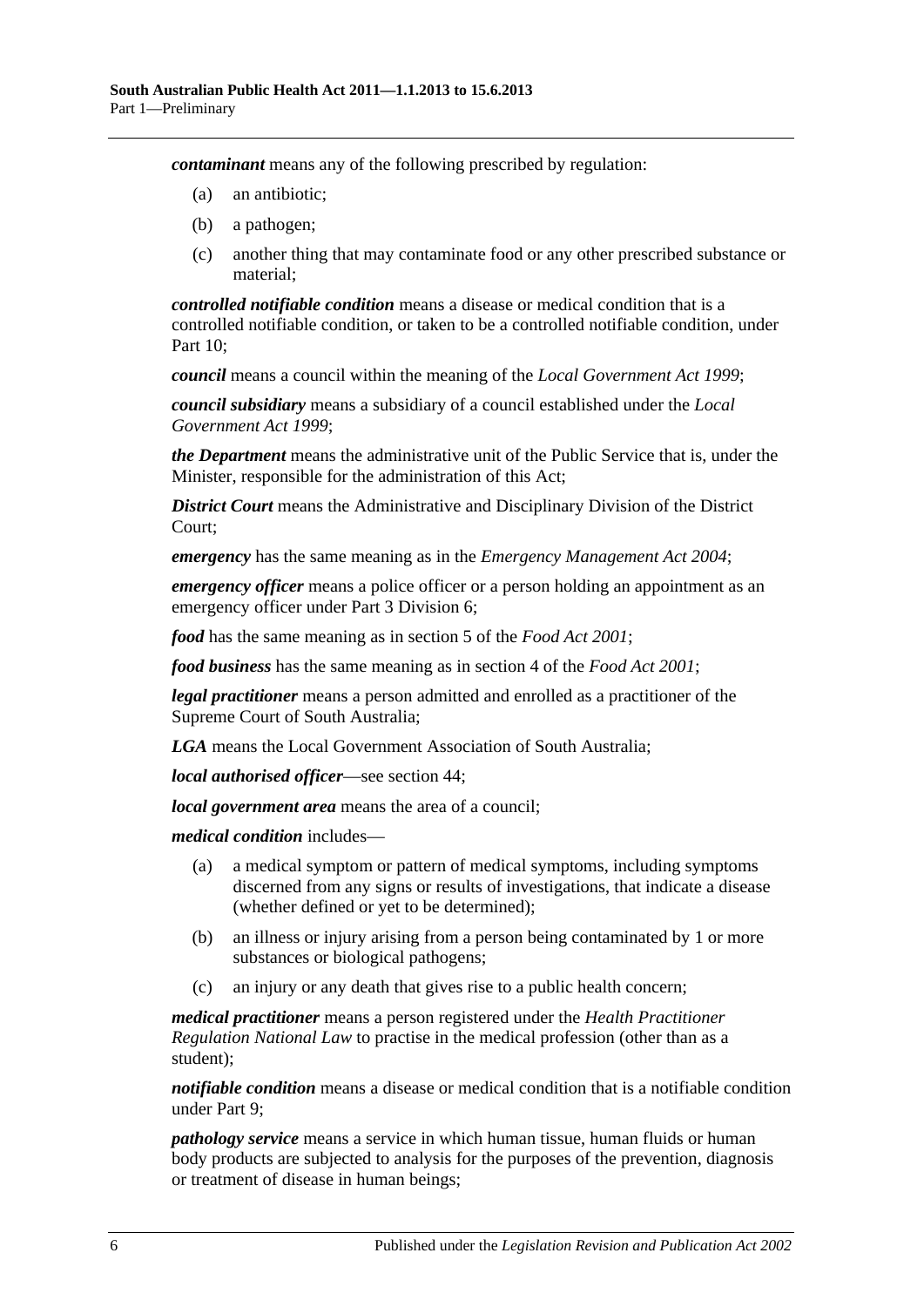*premises* means—

- (a) any land, building (including residential premises) or place (including a public place, or a movable building or structure); or
- (b) a part of premises;

*public authority* means—

- (a) a department under the *[Public Sector Act](http://www.legislation.sa.gov.au/index.aspx?action=legref&type=act&legtitle=Public%20Sector%20Act%202009) 2009*; or
- (b) a body, whether incorporated or unincorporated, established for a public purpose by the State, regardless of the way in which it is established; or
- (c) a council or council subsidiary; or
- (d) the Police Force of South Australia; or
- (e) a member or officer of a body referred to in a preceding paragraph; or
- (f) a person or body, or a person or body of a class, brought within the ambit of this definition by the regulations;

*public health* means the health of individuals in the context of the wider health of the community;

*public health emergency*—see [section](#page-53-4) 87;

*Public Health Emergency Management Plan* means a plan (or a series of plans) prepared by the Chief Executive and approved by the Minister comprising strategies to be administered by the Department for the prevention of emergencies in this State and for ensuring adequate preparation for emergencies in this State, including strategies for the containment of emergencies, response and recovery operations and the orderly and efficient deployment of resources and services in connection with response and recovery operations;

**Note—**

It is contemplated that the Public Health Emergency Management Plan will form part of, or be recognised in, the State Emergency Management Plan prepared under the *[Emergency Management Act](http://www.legislation.sa.gov.au/index.aspx?action=legref&type=act&legtitle=Emergency%20Management%20Act%202004) 2004*.

*public health incident*—see [section](#page-53-3) 86;

*public notice* means notice given in accordance with requirements prescribed by the regulations for the purposes of this definition;

*public place* includes a place to which the public ordinarily has access;

*recovery operations* has the same meaning as in the *[Emergency Management](http://www.legislation.sa.gov.au/index.aspx?action=legref&type=act&legtitle=Emergency%20Management%20Act%202004)  Act [2004](http://www.legislation.sa.gov.au/index.aspx?action=legref&type=act&legtitle=Emergency%20Management%20Act%202004)*;

*response operations* has the same meaning as in the *[Emergency Management](http://www.legislation.sa.gov.au/index.aspx?action=legref&type=act&legtitle=Emergency%20Management%20Act%202004)  Act [2004](http://www.legislation.sa.gov.au/index.aspx?action=legref&type=act&legtitle=Emergency%20Management%20Act%202004)*;

*SAPHC* means the South Australian Public Health Council established under [Part](#page-16-1) 3 [Division](#page-16-1) 3;

*State authorised officer*—see [section](#page-23-1) 43;

*State Co-ordinator* means the person holding or acting in the position of State Co-ordinator under the *[Emergency Management Act](http://www.legislation.sa.gov.au/index.aspx?action=legref&type=act&legtitle=Emergency%20Management%20Act%202004) 2004*;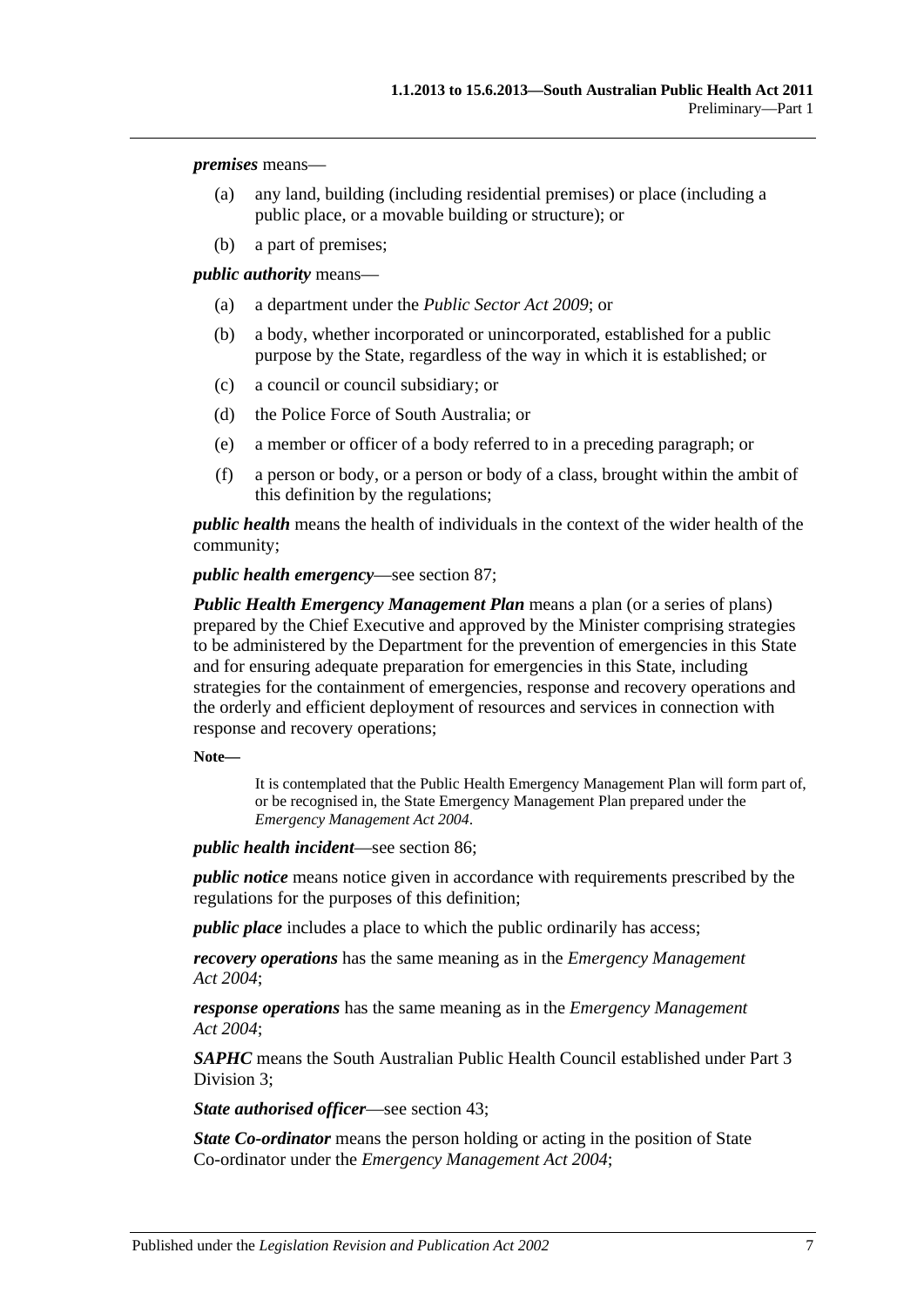*vehicle* includes an aircraft or vessel:

<span id="page-7-2"></span>*wastewater* means water that has been used in any form of human activity and includes—

- (a) water containing any form of waste or other matter or substance that may detract from its safety or from public health; and
- (b) without limiting [paragraph](#page-7-2) (a), human waste either alone or in combination with water;

*wastewater system* means a system for collecting and managing wastewater (including through treatment, reuse and disposal), whether or not connected to the undertaking within the meaning of the *[Sewerage Act](http://www.legislation.sa.gov.au/index.aspx?action=legref&type=act&legtitle=Sewerage%20Act%201929) 1929*.

- (2) Without limiting the definition of *public health* in [subsection](#page-4-4) (1), public health may involve a combination of policies, programs and safeguards designed—
	- (a) to protect, maintain or promote the health of the community at large, including where 1 or more persons may be the focus of any safeguards, action or response; or
	- (b) to prevent or reduce the incidence of disease, injury or disability within the community.
- (3) For the purposes of this Act, *harm* includes physical or psychological harm, or potential harm, to individuals, whether of long term or immediate impact or effect.
- (4) For the purposes of this Act, *potential harm* includes risk of harm and future harm.
- (5) For the purposes of this Act, a person may cause something if he or she—
	- (a) contributes to something happening or proceeding, or allows or permits something to happen or proceed; or
	- (b) contributes to the continuation of a condition for which the person is responsible, or allows or permits a condition for which the person is responsible to continue.

# <span id="page-7-0"></span>**Part 2—Objects, principles and interaction with other Acts**

## <span id="page-7-1"></span>**4—Objects of Act**

- (1) The objects of the Act are—
	- (a) to promote health and well being of individuals and communities and to prevent disease, medical conditions, injury and disability through a public health approach; and
	- (b) to protect individuals and communities from risks to public health and to ensure, so far as is reasonably practicable, a healthy environment for all South Australians and particularly those who live within disadvantaged communities; and
	- (c) to provide for the development of effective measures for the early detection, management and amelioration of risks to public health; and
	- (d) to promote the provision of information to individuals and communities about risks to public health; and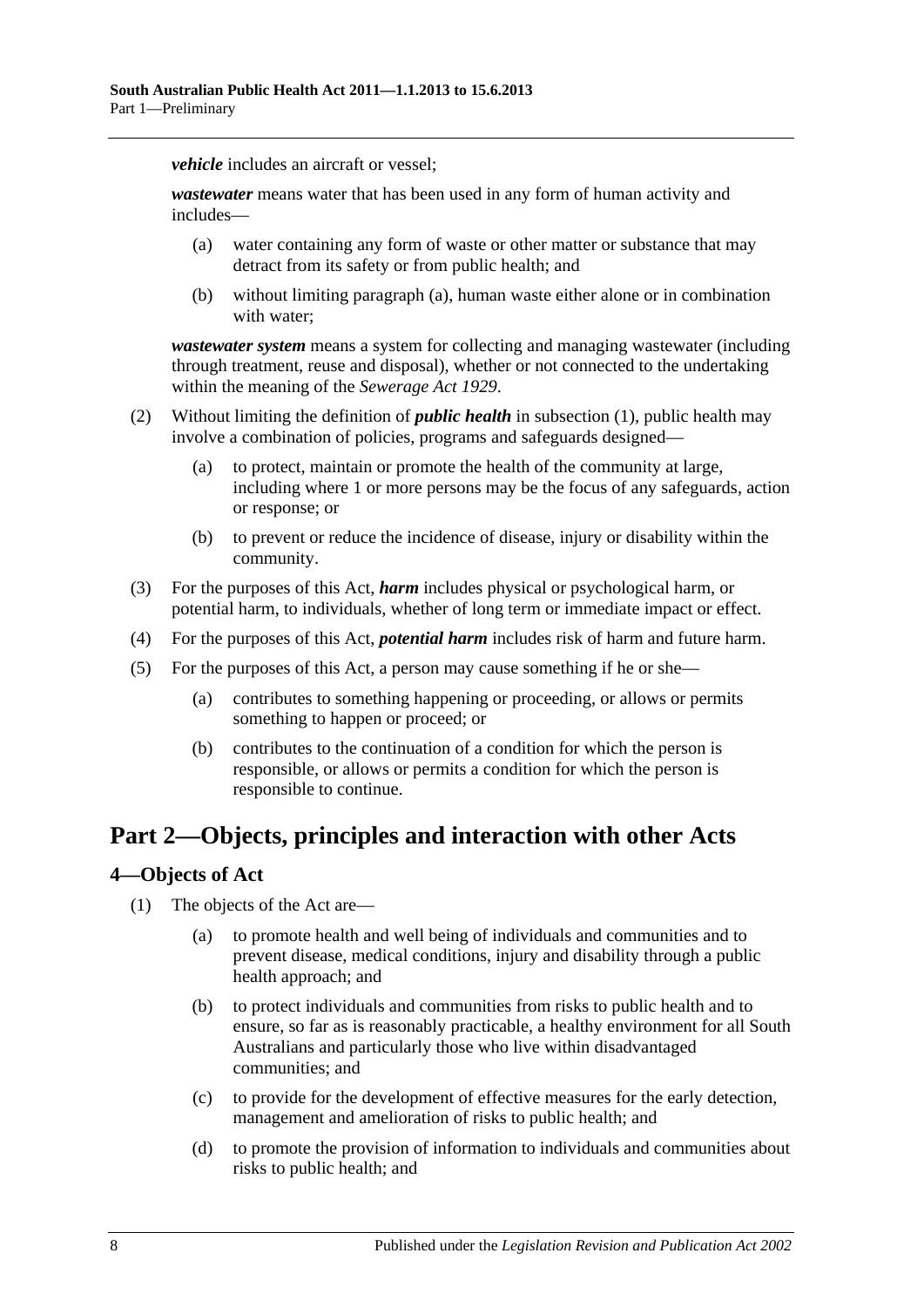- (e) to encourage individuals and communities to plan for, create and maintain a healthy environment; and
- (f) to provide for or support policies, strategies, programs and campaigns designed to improve the public health of communities and special or vulnerable groups (especially Aboriginal people and Torres Strait Islanders) within communities; and
- (g) to provide for the prevention, or early detection, management and control, of diseases, medical conditions and injuries of public health significance; and
- (h) to provide for the monitoring of any disease or medical condition of public health significance in order to provide for the prevention or early detection of any such disease or medical condition and for the protection of individuals and the community from the threat of any such disease or medical condition and from public health threats more generally; and
- (i) to provide for the collection of information about incidence and prevalence of diseases and other risks to health in South Australia for research or public health purposes; and
- (j) to establish a scheme for the performance of functions relating to public health by the State and local governments.
- (2) The Minister and other persons or bodies involved in the administration of this Act must have regard to, and seek to further, the objects of this Act.

## <span id="page-8-0"></span>**5—Principles to be recognised under Act**

In the administration of this Act and in seeking to further the objects of this Act, regard should be given to the principles set out in the following sections (insofar as may be relevant in the circumstances).

## <span id="page-8-1"></span>**6—Precautionary principle**

- (1) If there is a perceived material risk to public health, lack of full scientific certainty should not be used as a reason for postponing measures to prevent, control or abate that risk.
- (2) In the application of this principle, decision-making and action should be proportionate to the degree of public health risk and should be guided by—
	- (a) a careful evaluation of what steps need to be taken to avoid, where practicable, serious harm to public health; and
	- (b) an assessment of the risk-weighted consequences of options; and
	- (c) an aim to ensure minimum disruption to an individual's activities, a community's functioning and commercial activity consistent with providing any necessary protection from identified public health risks.

#### <span id="page-8-2"></span>**7—Proportionate regulation principle**

Regulatory measures should take into account and, to the extent that is appropriate, minimise adverse impacts on business and members of the community while ensuring consistency with requirements to protect the community and to promote public health.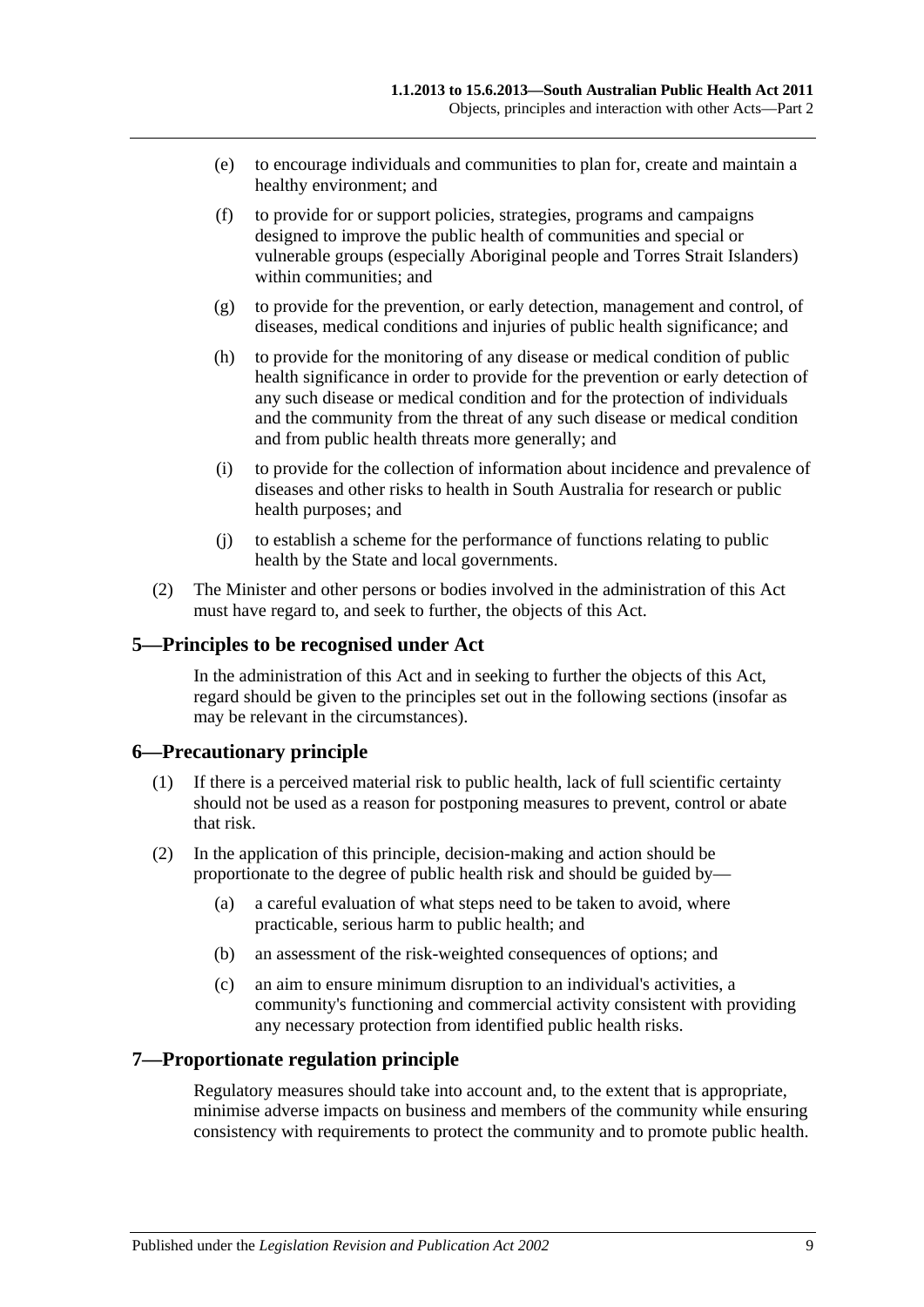#### <span id="page-9-0"></span>**8—Sustainability principle**

Public health, social, economic and environmental factors should be considered in decision-making with the objective of maintaining and improving community well-being and taking into account the interests of future generations.

#### <span id="page-9-1"></span>**9—Principle of prevention**

Administrative decisions and actions should be taken after considering (insofar as is relevant) the means by which public health risks can be prevented and avoided.

#### <span id="page-9-2"></span>**10—Population focus principle**

Administrative decisions and actions should focus on the health of populations and the actions necessary to protect and improve the health of the community and, in so doing, the protection and promotion of the health of individuals should be considered.

#### <span id="page-9-3"></span>**11—Participation principle**

Individuals and communities should be encouraged to take responsibility for their own health and, to that end, to participate in decisions about how to protect and promote their own health and the health of their communities.

#### <span id="page-9-4"></span>**12—Partnership principle**

- (1) The protection and promotion of public health requires collaboration and, in many cases, joint action across various sectors and levels of government and the community.
- (2) People acting in the administration of this Act should seek ways to develop and strengthen partnerships aimed at achieving identified public health goals consistent with the objects of this Act.

## <span id="page-9-5"></span>**13—Equity principle**

Decisions and actions should not, as far as is reasonably practicable, unduly or unfairly disadvantage individuals or communities and, as relevant, consideration should be given to health disparities between population groups and to strategies that can minimise or alleviate such disparities.

## <span id="page-9-6"></span>**14—Specific principles[—Parts](#page-41-0) 10 and [11](#page-53-1)**

- (1) The principles set out in this section apply for the purposes of [Part](#page-41-0) 10 and [Part](#page-53-1) 11.
- (2) The overriding principle is that members of the community have a right to be protected from a person whose infectious state or whose behaviour may present a risk, or an increased risk, of the transmission of a controlled notifiable condition.
- (3) A person who has a controlled notifiable condition that is capable of being transmitted to 1 or more other persons has a responsibility to take reasonable steps or precautions to avoid placing others at risk on account of the controlled notifiable condition.
- (4) A person must not, insofar as is reasonably practicable, act in a manner that will place himself or herself at risk of contracting a controlled notifiable condition that is capable of being transmitted.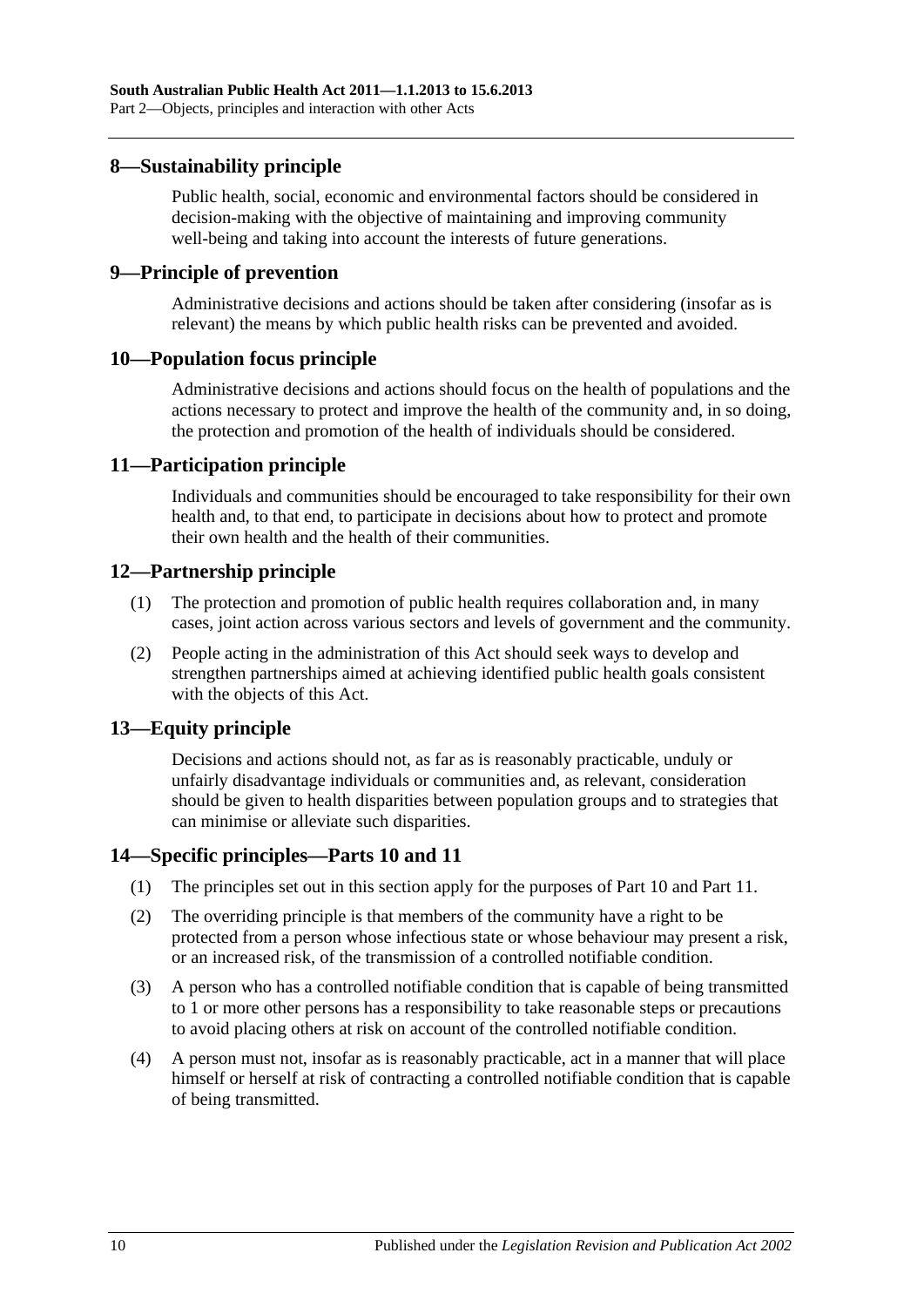- (5) Subject to the overriding principle and any steps reasonably necessary to protect, or to minimise risks to, public health, and without limiting any power under [Part](#page-41-0) 10 or [Part](#page-53-1) 11, a person who may be the subject of an order, direction or requirement under either Part is entitled to expect—
	- (a) to have his or her privacy respected and to have the benefit of patient confidentiality; and
	- (b) to be afforded appropriate care and treatment, and to have his or her dignity respected, without any discrimination other than that reasonably necessary to protect public health; and
	- (c) insofar as is reasonably practicable and appropriate, to be given a reasonable opportunity to participate in decision-making processes that relate to the person on an individual basis, and to be given reasons for any decisions made on such a basis; and
	- (d) to be allowed to decide freely for himself or herself on an informed basis whether or not to undergo medical treatment or, in a case involving a child under the age of 16 years, to have his or her parent or guardian allowed to decide freely on an informed basis whether or not the child should undergo medical treatment; and
	- (e) to be subject to restrictions (if any) that are proportionate to any risks presented to others (taking into account the nature of the disease or medical condition, the person's state of health, the person's behaviour or proposed or threatened behaviours, and any other relevant factor); and
	- (f) that the least restrictive means necessary to prevent the spread of disease be adopted when isolating or quarantining a person at the person's home or on other premises under this Act; and
	- (g) that his or her needs, including, but not limited to the provision of—
		- (i) adequate food, clothing, shelter and medical care; and
		- (ii) a telephone or other appropriate method by which the person may communicate with others,

will be addressed in a reasonable and competent manner to the extent that the person is unable or restricted in his or her own capacity to meet such needs; and

- (h) that any premises at which the person must reside as a result of an order, direction or requirement (other than the person's home), are—
	- (i) maintained according to safe and hygienic standards; and
	- (ii) to the extent possible, maintained in a way that is respectful to the person's cultural and religious beliefs; and
	- (iii) designed or managed to minimise the likelihood that—
		- (A) infection may be transmitted; and
		- (B) the person may be subjected to harm or further harm.
- <span id="page-10-0"></span>(6) Any requirement restricting the liberty of a person should not be imposed unless it is the only effective way remaining to ensure that the health of the public is not endangered or likely to be endangered.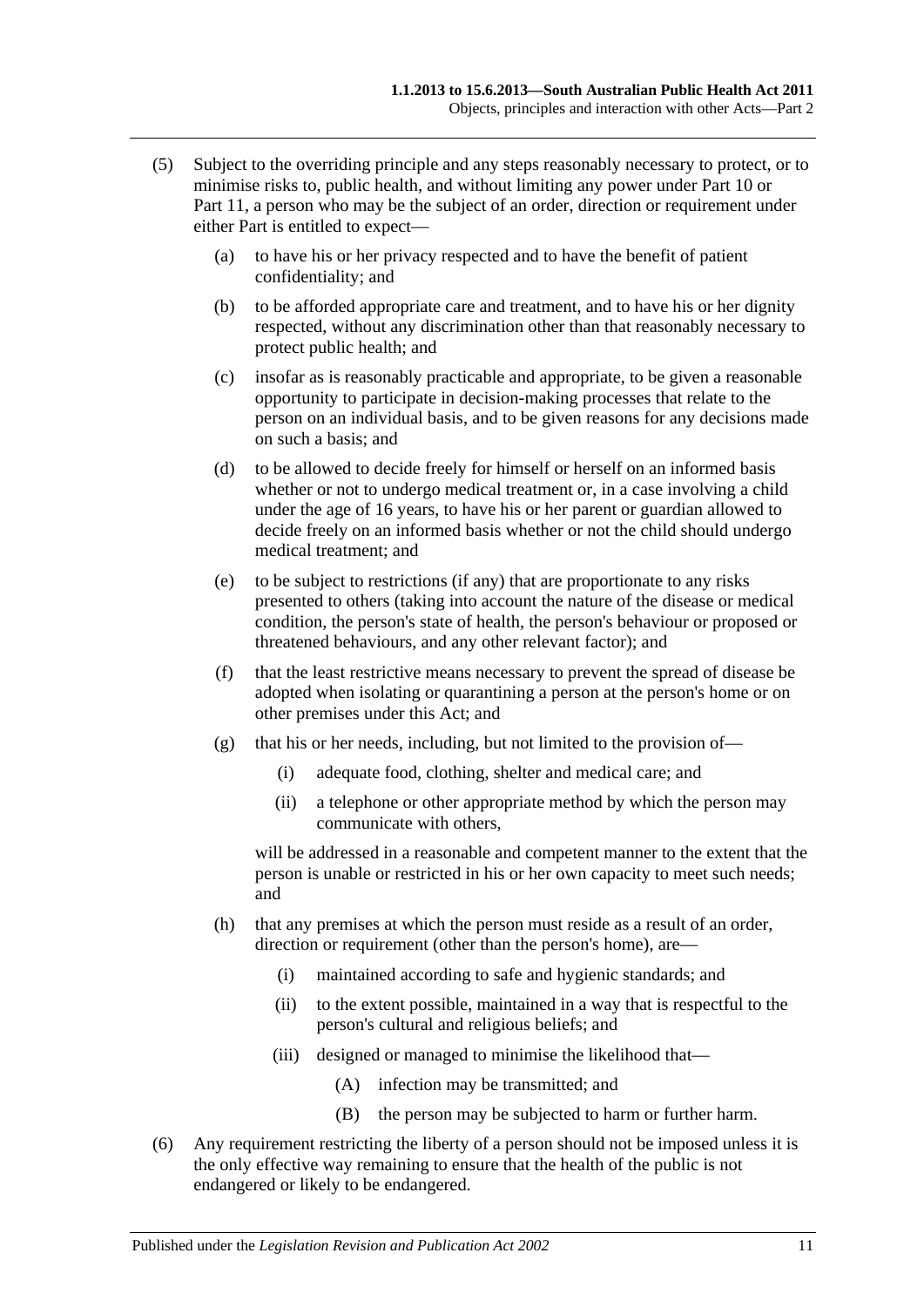- (7) Without limiting [subsection](#page-10-0) (6), if a power is to be exercised under [Part](#page-41-0) 10 or [Part](#page-53-1) 11, so far as is reasonably practicable, the power that least infringes on the rights of individuals must be the power that is exercised, unless to do so would involve the use of measures that are likely to be less effective in protecting or minimising risk to public health.
- (8) Any requirement restricting the liberty of 2 or more members of the 1 family should ensure, so far as is desirable and reasonably practicable and so far as is appropriate to the requirements for the protection of public health, that the family members reside at the same place.
- (9) If a requirement restricting the liberty of a person is imposed, all reasonably practicable steps must be taken to ensure that the person's next of kin, or a nominated person, is informed (unless the person to whom the requirement relates instructs otherwise).

## <span id="page-11-5"></span><span id="page-11-0"></span>**15—Guidelines**

- (1) The Minister may, from time to time, prepare or adopt guidelines that relate to the application of these principles.
- (2) The Minister should take reasonable steps to consult with SAPHC and the LGA in the preparation of any guidelines, or before adopting any guidelines, under [subsection](#page-11-5) (1).
- (3) SAPHC may, as it thinks fit, request the Minister to develop guidelines with respect to a particular matter or matters.
- (4) A person or body involved in the administration of this Act must have regard to any relevant guidelines under this section.

## <span id="page-11-6"></span><span id="page-11-1"></span>**16—Interaction with other Acts**

- (1) Except as specifically provided by this Act, the provisions of this Act are in addition to, and do not limit, the provisions of any other law of the State.
- (2) Without limiting the generality of [subsection](#page-11-6) (1), this Act is not intended to be construed so as to prevent any person from being prosecuted under any other enactment for an offence that is also punishable by this Act, or from being liable under any other law of the State to any penalty or punishment that is higher than a penalty or punishment provided by this Act.
- (3) Nothing in this Act affects or limits a right or remedy that exists apart from this Act.

# <span id="page-11-2"></span>**Part 3—Administration**

## <span id="page-11-3"></span>**Division 1—Minister**

## <span id="page-11-4"></span>**17—Minister**

- (1) The Minister's functions in connection with the administration of this Act include the following (to be performed to such extent as the Minister considers appropriate):
	- (a) to further the objects of this Act by taking action to preserve, protect or promote public health within the State;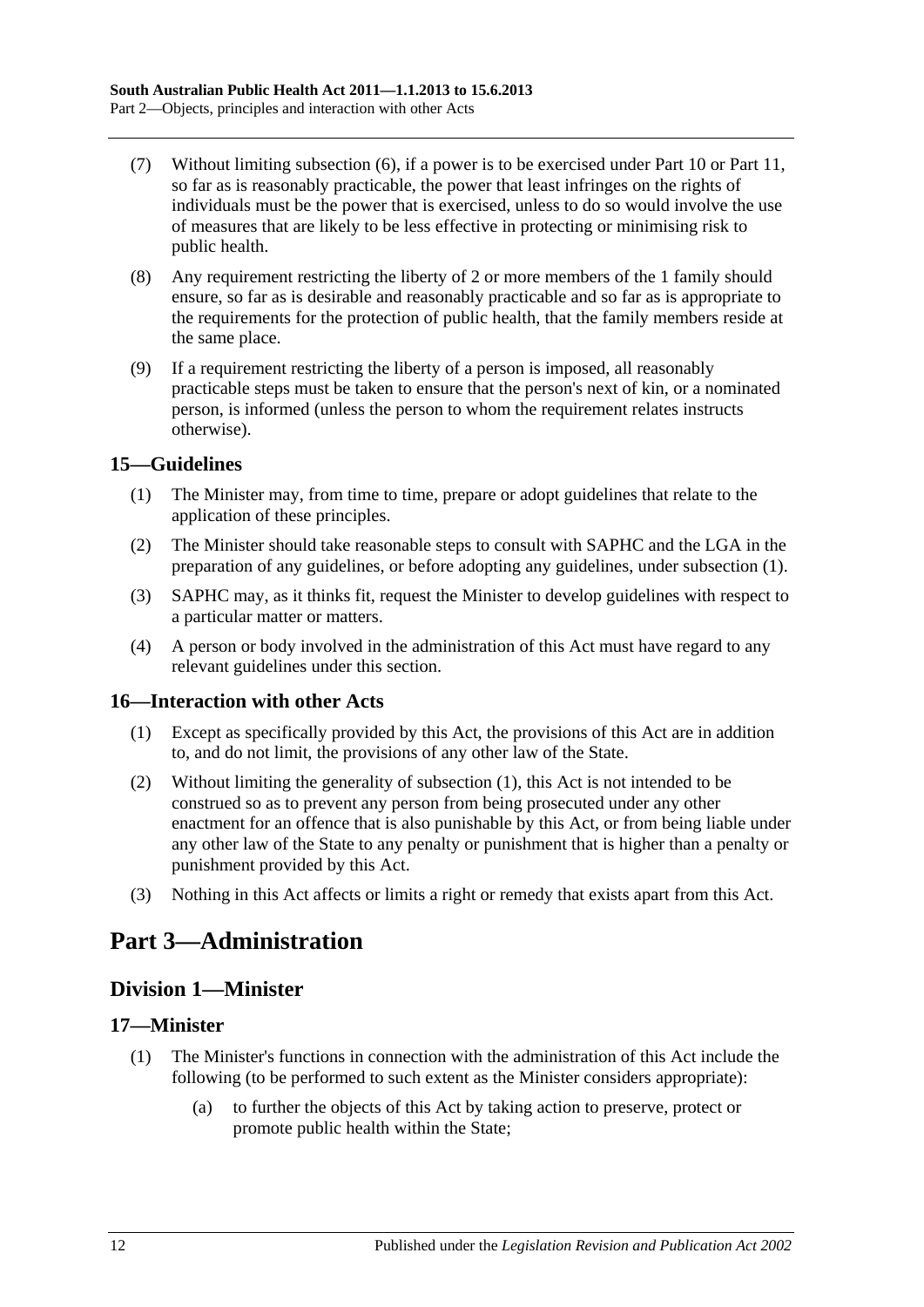- (b) to promote proper standards of public and environmental health within the State by ensuring that adequate measures are taken to give effect to the provisions of this Act and to ensure compliance with this Act;
- (c) to develop policies or codes of practice that are relevant to—
	- (i) the scope of the duty under [Part](#page-33-0) 6; or
	- (ii) identifying risks to public health; or
	- (iii) setting standards in connection with any activity, material, substance or equipment relevant to public health; or
	- (iv) providing for other matters relevant to the operation or administration of this Act, for matters that may be subject to regulations under this Act, or for such other matters as the Minister thinks fit;
- (d) to the extent that may be necessary, practicable or desirable, to cooperate and coordinate with national or international action consistent with the objects of this Act;
- (e) to be a primary source of advice to the Government about health preservation, protection and promotion;
- (f) any other functions assigned to the Minister by this Act, or considered by the Minister to be relevant to the operation of this or any other relevant Act.
- (2) The Minister may develop or adopt procedures for the provision of advice to the Government—
	- (a) to ensure the promotion or implementation of policies or measures that are designed to enhance the health of individuals and communities; and
	- (b) to ensure that the Minister is consulted or involved in the development of policies or measures that may have a significant impact on the public health.
- (3) In addition, the Minister has the power to do anything necessary, expedient or incidental to—
	- (a) performing the functions of the Minister under this Act; or
	- (b) administering this Act; or
	- (c) furthering the objects of this Act.

#### <span id="page-12-0"></span>**18—Power to require reports**

(1) In this section—

*designated authority* means—

- (a) the Chief Public Health Officer; or
- (b) SAPHC; or
- (c) a government department or agency; or
- (d) a council or council subsidiary.
- (2) The Minister may require a designated authority to provide a report on any matter relevant to the administration or operation of this Act.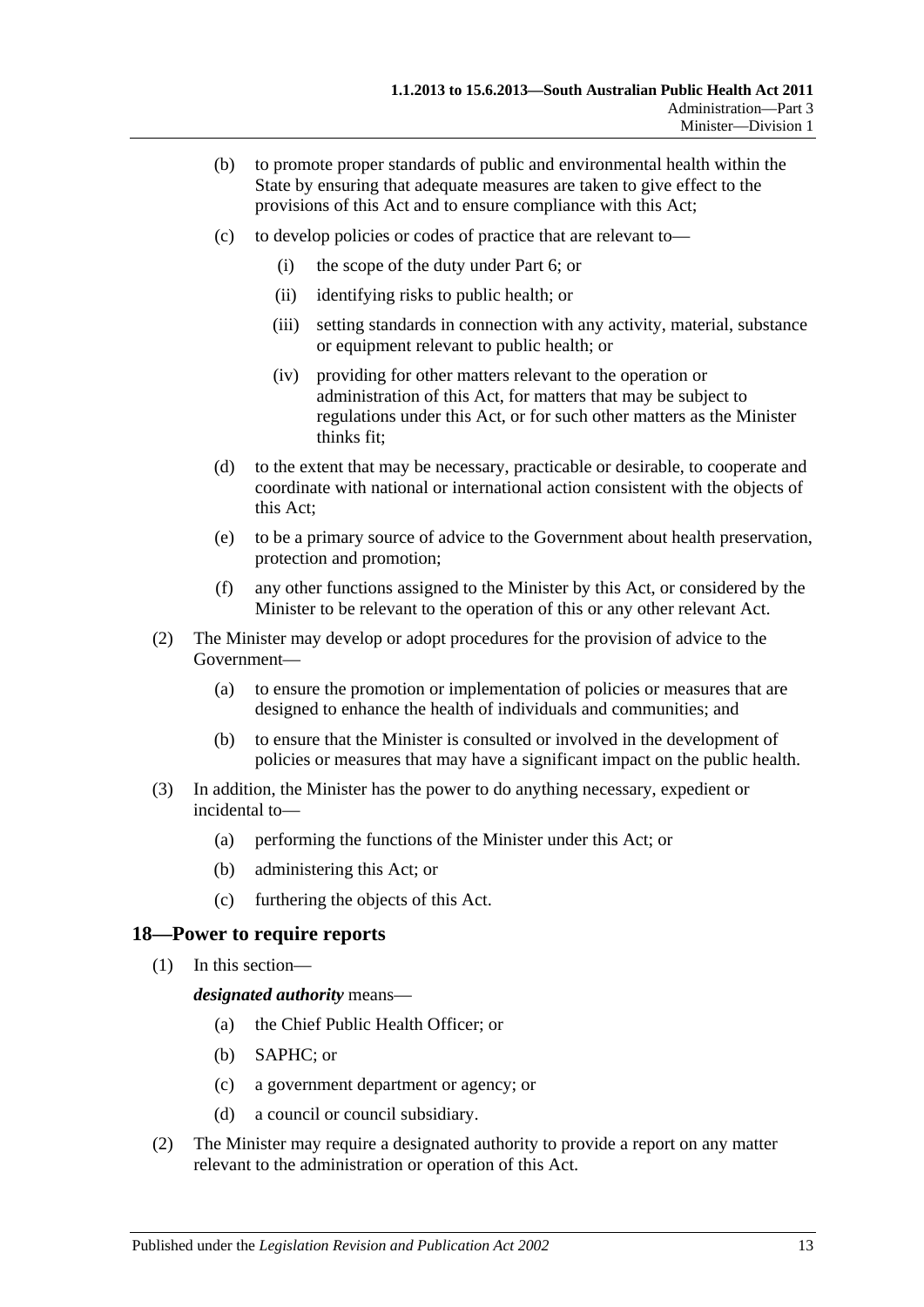- (3) In a case involving a council, the Minister may require that the council provide a combined report with 1 or more other councils.
- (4) A requirement under this section may be (but need not necessarily be) that a report be provided—
	- (a) on a periodic basis specified by the Minister; or
	- (b) on or in relation to the occurrence of an act or event specified by the Minister.
- (5) A designated authority must provide the report in accordance with the requirements of the Minister.
- (6) This section does not limit the operation of any other provision relating to the provision of reports.

## <span id="page-13-0"></span>**19—Delegation by Minister**

- (1) The Minister may delegate a function or power conferred on the Minister under this Act—
	- (a) to a specified person or body; or
	- (b) to a person occupying or acting in a specified office or position.
- (2) A delegation—
	- (a) may be made subject to conditions or limitations specified in the instrument of delegation; and
	- (b) if the instrument of delegation so provides, may be further delegated by the delegate; and
	- (c) is revocable at will and does not prevent the delegator from acting personally in a matter.

## <span id="page-13-1"></span>**Division 2—Chief Public Health Officer**

## <span id="page-13-2"></span>**20—Office of Chief Public Health Officer**

- (1) There will be a position of *Chief Public Health Officer*.
- (2) The Governor will make an appointment to the position of Chief Public Health Officer on the recommendation of the Minister.
- (3) A person appointed as the Chief Public Health Officer must have qualifications and experience in the field of public health, or a related field, determined by the Minister to be suitable for the purposes of appointment to the position of Chief Public Health Officer.
- (4) The terms on which a person is appointed to the position of Chief Public Health Officer will be determined by the Governor.
- (5) The position of Chief Public Health Officer may be held by a member of the Public Service.

## <span id="page-13-4"></span><span id="page-13-3"></span>**21—Functions of Chief Public Health Officer**

- (1) The Chief Public Health Officer's functions are as follows:
	- (a) to develop and implement strategies to protect or promote public health;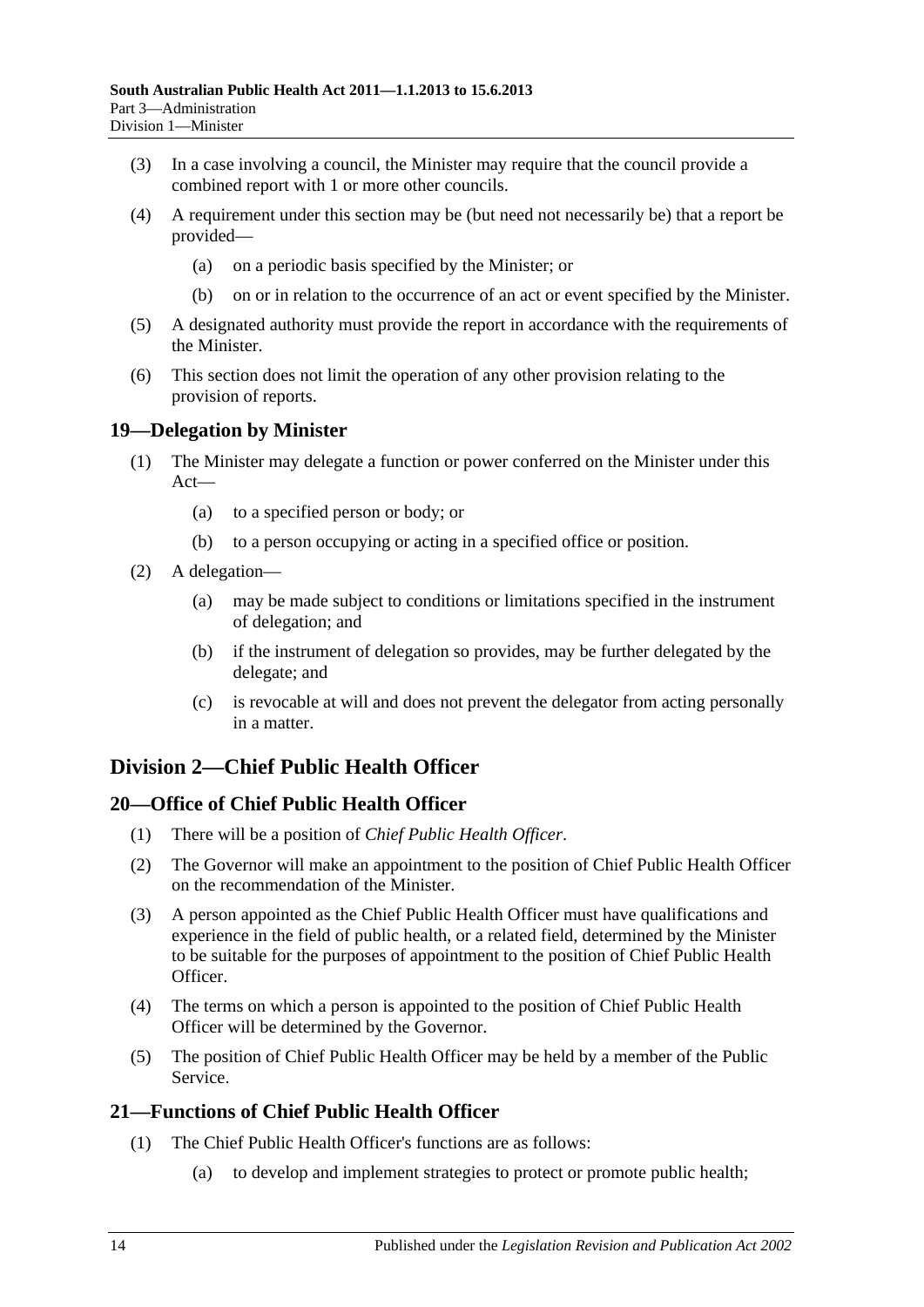- (b) to ensure that this Act, and any designated health legislation, are complied with;
- (c) to advise the Minister and the Chief Executive of the Department about proposed legislative or administrative changes related to public health, and about other matters relevant to public health;
- (d) to establish and maintain a network of health practitioners and agencies designed to foster collaboration and coordination to promote public health and the furtherance of the objects of this Act;
- (e) at the request of the Minister or on the Chief Public Health Officer's own initiative, to investigate and report on matters of public health significance;
- (f) after advising the Minister and the Chief Executive of the Department, to make public statements on matters relevant to public health;
- (g) any other functions assigned to the Chief Public Health Officer by this Act or any other Act or by the Minister.
- (2) The Chief Public Health Officer must, in the performance of functions under this Act, insofar as the Chief Public Health Officer thinks necessary and appropriate, consult with other persons or bodies involved in the administration of this Act.
- (3) In [subsection](#page-13-4)  $(1)$ —

#### *designated health legislation* means—

- (a) any other Act committed to the administration of the Minister that is relevant to the objects or operation of this Act; and
- (b) any other Act, or any part of any other Act, designated by the regulations for the purposes of this paragraph.

## <span id="page-14-1"></span><span id="page-14-0"></span>**22—Risk of avoidable mortality or morbidity**

- $(1)$  If—
	- (a) the Chief Public Health Officer becomes aware of the existence of, or potential for the occurrence of, a situation putting a section of the community or a group of individuals at an increased risk of avoidable mortality or morbidity; and
	- (b) the Chief Public Health Officer considers that effective solutions exist for the reduction or elimination of those risks,

the Chief Public Health Officer may request the participation of any public authority whose intervention may be useful in identifying or producing a response to the circumstances being faced.

- <span id="page-14-2"></span>(2) A public authority that receives a request under [subsection](#page-14-1) (1) must consider the request and then respond to the Chief Public Health Officer within a reasonable time.
- (3) A response under [subsection](#page-14-2) (2) must include details about—
	- (a) any steps already being taken by the public authority that may be relevant in the circumstances; and
	- (b) any plans that the public authority may have that may be relevant in the circumstances; and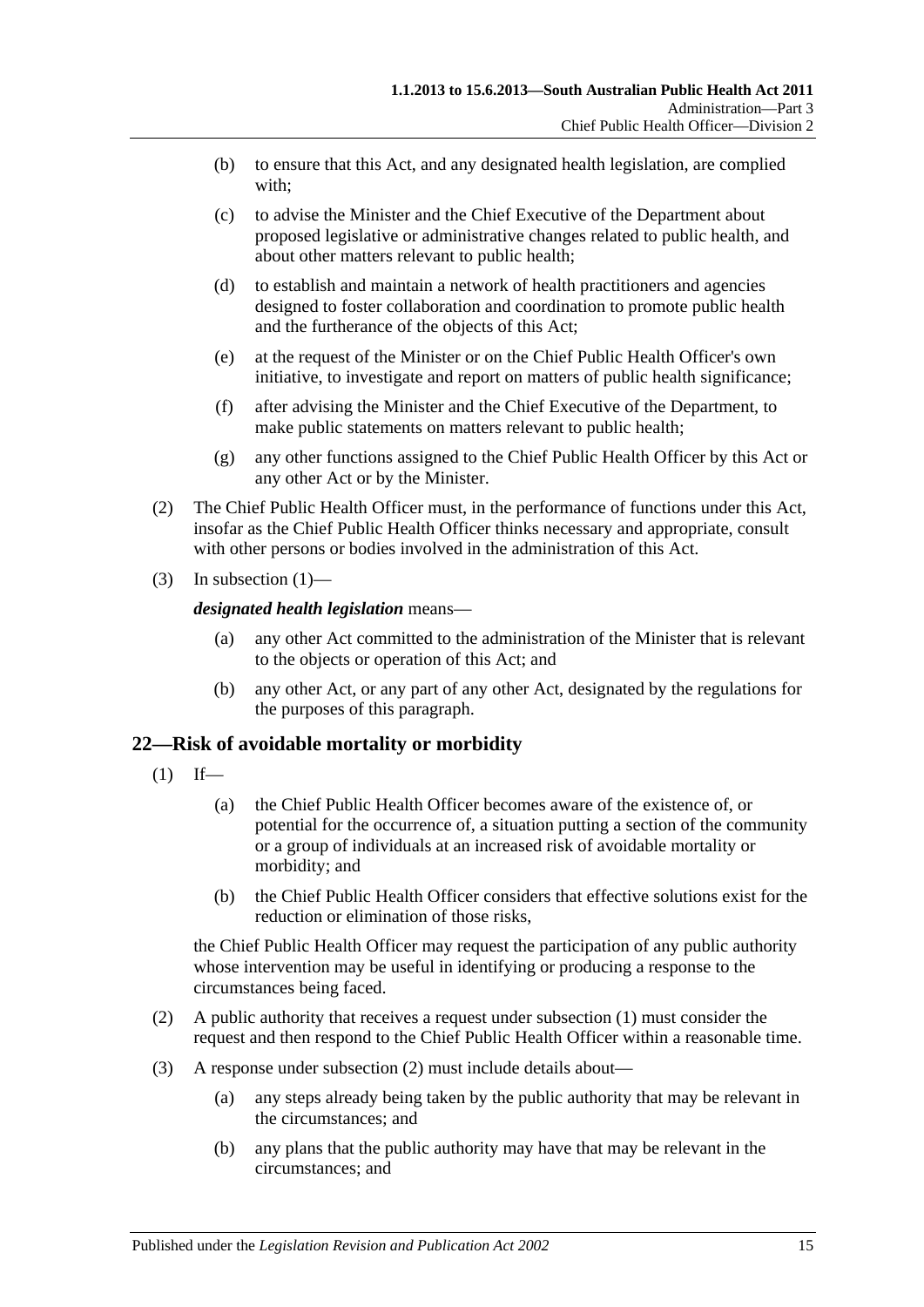- (c) any steps that the public authority is willing to take in the circumstances; and
- (d) any other matter relating to the public authority that appears to be relevant.
- <span id="page-15-2"></span>(4) The Chief Public Health Officer—
	- (a) must advise the Minister if or when—
		- (i) the Chief Public Health Officer makes a request of a public authority under [subsection](#page-14-1) (1); or
		- (ii) a public authority provides a response under [subsection](#page-14-2) (2); and
	- (b) without limiting [paragraph](#page-15-2) (a), must take reasonable steps to advise the Minister from time to time on action being taken to address any situation that puts a section of the community or a group of individuals at an increased risk of avoidable mortality or morbidity.

#### <span id="page-15-0"></span>**23—Biennial reporting by Chief Public Health Officer**

- (1) The Chief Public Health Officer is required to prepare a written report every 2 years about—
	- (a) public health trends, activities and indicators in South Australia; and
	- (b) the implementation of the State Public Health Plan; and
	- (c) the administration of this Act.
- (2) A report must also address any issue identified by the Minister for inclusion in the report.
- (3) A report must be furnished to the Minister within 3 months after it is prepared.
- (4) The Minister must, within 12 sitting days after receipt of a report under this section, cause a copy of the report to be laid before both Houses of Parliament.

#### <span id="page-15-1"></span>**24—Delegation**

- (1) The Chief Public Health Officer may delegate a function or power conferred on the Chief Public Health Officer under this or any other Act—
	- (a) to a specified person or body; or
	- (b) to a person occupying or acting in a specified office or position.
- (2) A delegation—
	- (a) may be made subject to conditions or limitations specified in the instrument of delegation; and
	- (b) if the instrument of delegation so provides, may be further delegated by the delegate; and
	- (c) is revocable at will and does not prevent the delegator from acting personally in a matter; and
	- (d) to avoid doubt, may include acting as the presiding member of SAPHC.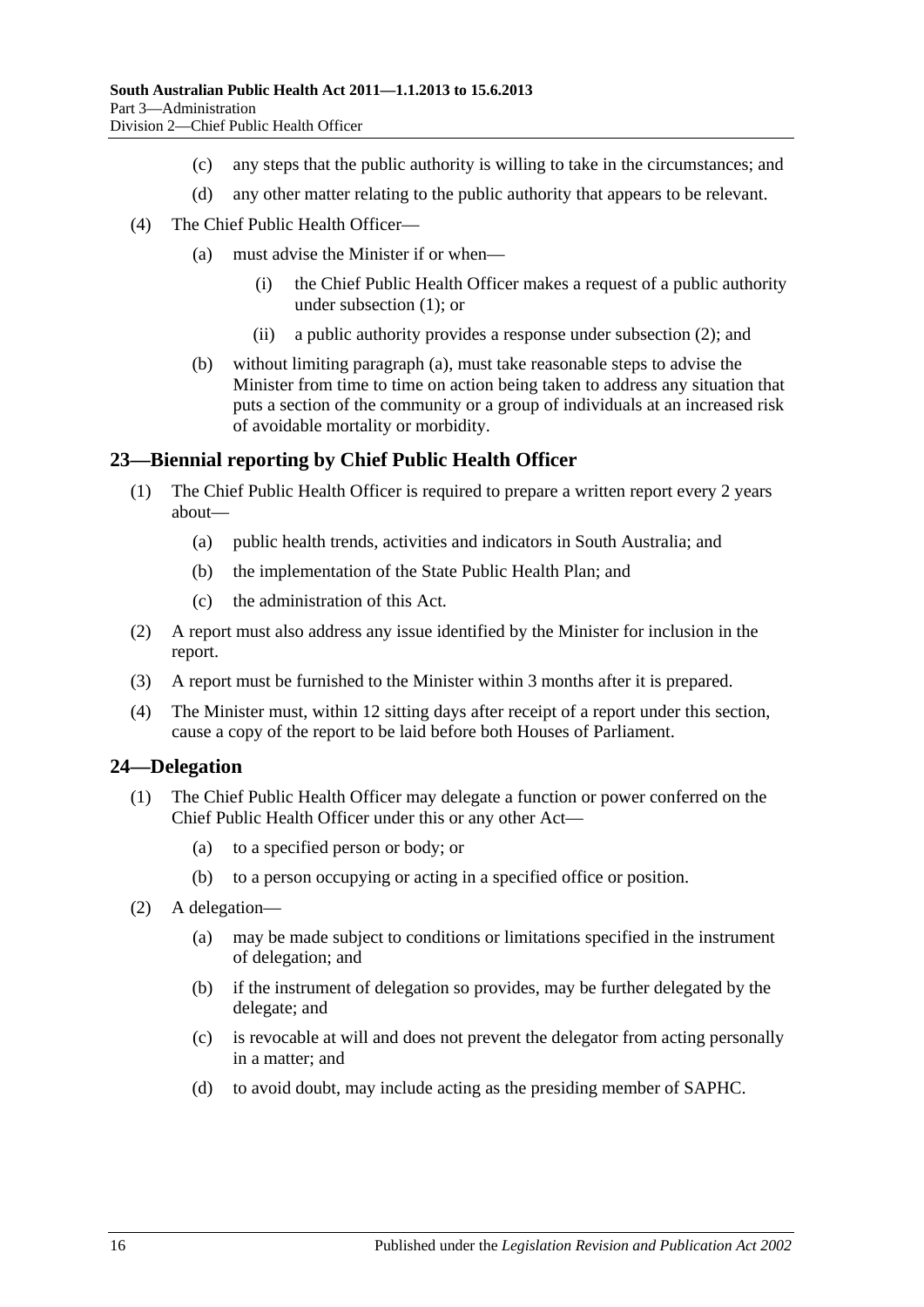## <span id="page-16-0"></span>**25—Appointment of Acting Chief Public Health Officer**

- (1) If the Chief Public Health Officer is temporarily absent, or the Chief Public Health Officer's position is temporarily vacant, the Chief Executive may assign a suitable person to act in the Chief Public Health Officer's position during the absence or vacancy.
- (2) The terms on which a person is appointed will be determined by the Chief Executive after consultation with the Minister.
- (3) A member of the Public Service may be appointed under this section.
- (4) A person appointed to act in the Chief Public Health Officer's position has, while so acting, all the functions and powers of the Chief Public Health Officer.

## <span id="page-16-1"></span>**Division 3—South Australian Public Health Council**

## <span id="page-16-2"></span>**26—Establishment of SAPHC**

The *South Australian Public Health Council* (SAPHC) is established.

## <span id="page-16-3"></span>**27—Composition of SAPHC**

- (1) SAPHC consists of—
	- (a) the Chief Public Health Officer *ex officio* (who will be the presiding member); and
	- (b) 9 other members appointed by the Governor on the nomination of the Minister, of whom—
		- (i) 2 must have experience in local government selected by the Minister from a panel of 5 nominated by the LGA; and
		- (ii) 1 must have qualifications in public health and experience in the administration of public health at the local government level selected by the Minister from a panel of 5 nominated by Environmental Health Australia (South Australia) Incorporated; and
		- (iii) 2 must be persons nominated by the Minister who have qualifications in public health; and
		- (iv) 1 must have experience in the administration of environment protection laws or strategies or in environmental management, selected by the Minister from a panel of 5 nominated by the Presiding Member of the Board of the Environment Protection Authority; and
		- (v) 1 must be a person nominated by the Minister who has experience in the field of health promotion; and
		- (vi) 1 must be a person nominated by the Minister who has experience in the prevention and control of communicable diseases; and
		- (vii) 1 must be a person nominated by the Minister who has experience in non-government community sector activities relevant to public health.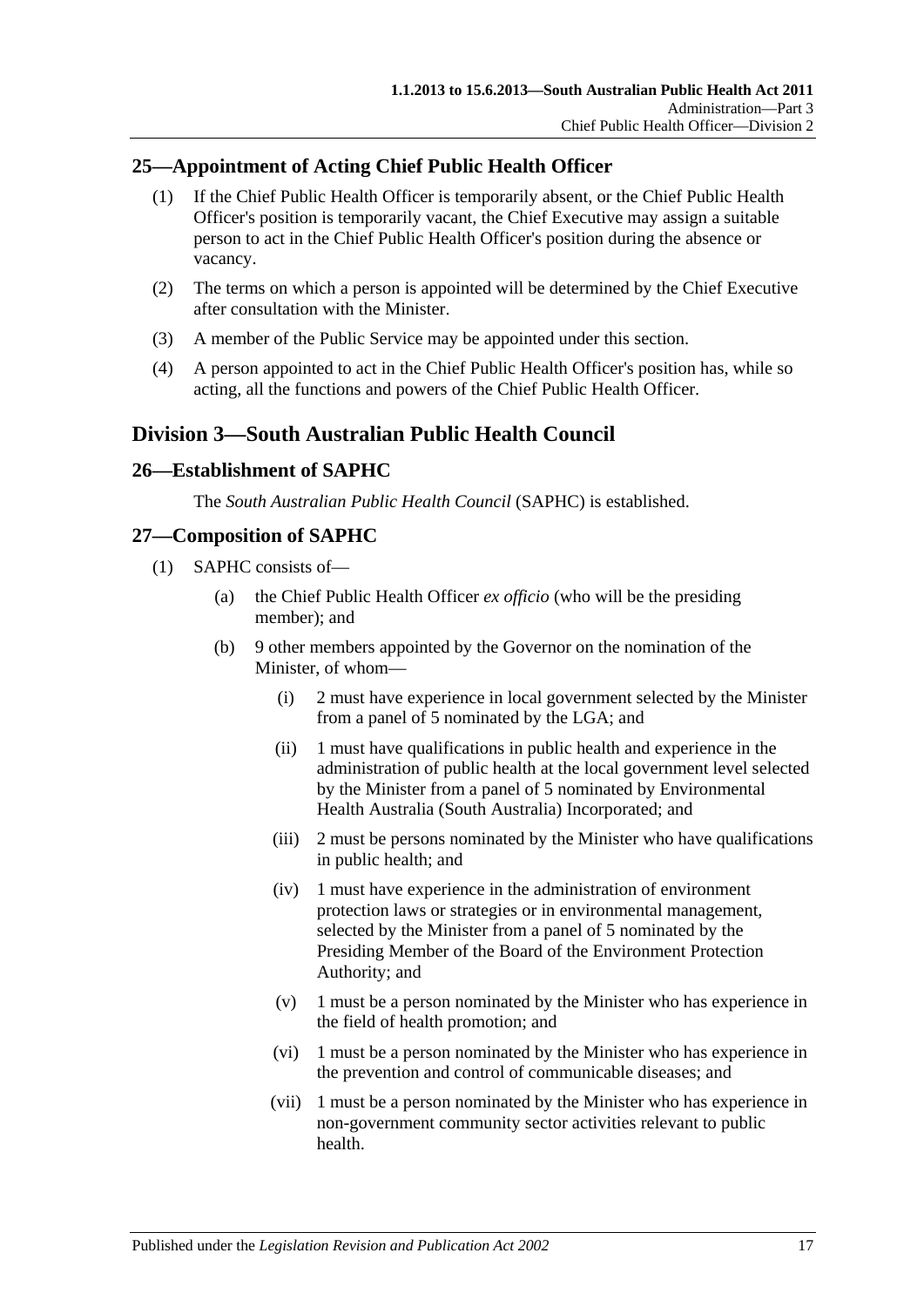- (2) If the Minister, by notice in writing, requests a body to make nominations for the purposes of this section, and the body fails to make the nominations within the time allowed in the notice, a person may be appointed to SAPHC on the Minister's nomination and that member will be taken to have been appointed on the nomination of the body in default.
- (3) The Governor may appoint a suitable person to be the deputy of a member of SAPHC and the deputy may, in the absence of that member, act as a member of SAPHC.
- (4) The provisions of this section relating to the qualification and nomination of a member extend to a deputy of that member.

#### <span id="page-17-0"></span>**28—Conditions of appointment**

- (1) An appointed member of SAPHC will hold office on conditions determined by the Governor for a term, not exceeding 3 years, specified in the instrument of appointment and will, at the expiration of a term of office, be eligible for reappointment.
- <span id="page-17-4"></span>(2) The Governor may remove an appointed member of SAPHC from office—
	- (a) for breach of, or non-compliance with, a condition of appointment; or
	- (b) for mental or physical incapacity to carry out duties of office satisfactorily; or
	- (c) for neglect of duty; or
	- (d) for dishonourable conduct.
- (3) The office of an appointed member of SAPHC becomes vacant if the member—
	- (a) dies; or
	- (b) completes a term of office and is not reappointed; or
	- (c) resigns by written notice addressed to the Minister; or
	- (d) is found guilty of an indictable offence; or
	- (e) becomes bankrupt or applies to take the benefit of a law for the relief of insolvent debtors; or
	- (f) is removed from office by the Governor under [subsection](#page-17-4) (2).
- (4) On the office of a member of SAPHC becoming vacant, a person must be appointed to that office in accordance with this Act.

#### <span id="page-17-1"></span>**29—Allowances and expenses**

An appointed member of SAPHC is entitled to fees, allowances and expenses approved by the Governor.

#### <span id="page-17-2"></span>**30—Validity of acts**

An act or proceeding of SAPHC is not invalid by reason only of a vacancy in its membership or a defect in the appointment of a member.

#### <span id="page-17-3"></span>**31—Functions of SAPHC**

SAPHC's functions are as follows:

- (a) to assist and advise the Chief Public Health Officer in relation to—
	- (i) the protection and promotion of public health; and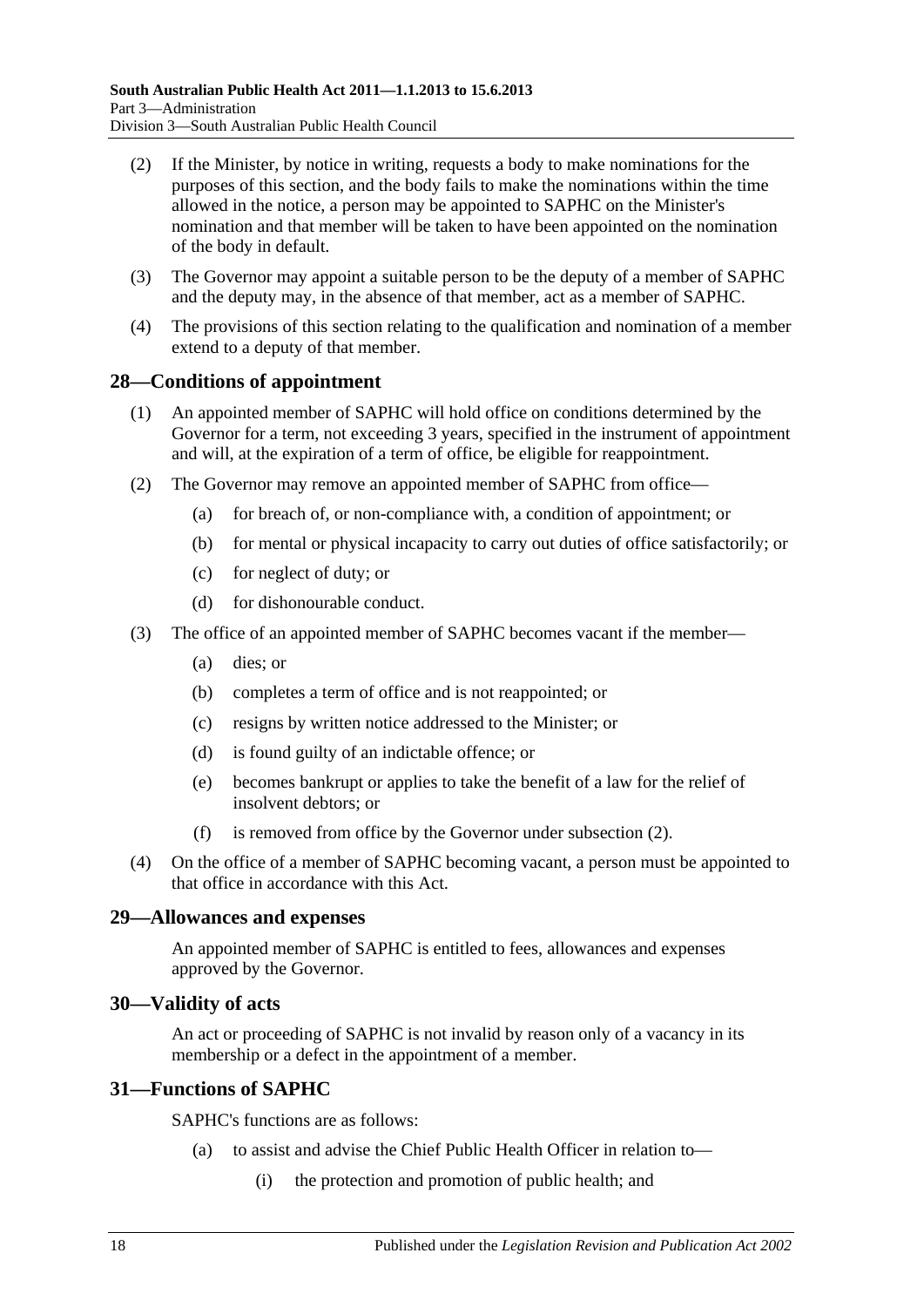- (ii) the development and maintenance of a system of strategic planning for public health at the local, regional and State-wide levels; and
- (iii) the development of health plans under this Act; and
- (iv) strategies to ensure that a sufficiently trained and skilled workforce is in place for the purposes of this Act; and
- (v) programs to promote public health research in the State; and
- (vi) the preparation of the biennial report under [Division](#page-13-1) 2; and
- (vii) the setting of standards and qualifications for authorised officers;
- (b) any other functions assigned to SAPHC by this or any other Act or by the Minister or the Chief Public Health Officer

## <span id="page-18-0"></span>**32—Conduct of business**

- (1) The presiding member of SAPHC will, if present at a meeting of SAPHC, preside at the meeting and, in the absence of that member, the members present may elect 1 of their number to preside.
- (2) 6 members constitute a quorum of SAPHC.
- (3) A decision carried by a majority of the votes cast by the members of SAPHC present at a meeting of SAPHC is a decision of SAPHC.
- (4) Each member present at a meeting of SAPHC is entitled to 1 vote on a question arising for decision at the meeting and, in the event of an equality of votes, the person presiding is entitled to a second, or casting, vote.
- (5) A conference by telephone or other electronic means between the members of SAPHC will, for the purposes of this Act, be taken to be a meeting of SAPHC at which the participating members are present if—
	- (a) notice of the conference is given to all members in the manner determined by the members of SAPHC for that purpose; and
	- (b) each participating member is capable of communicating with every other participating member during the conference.
- (6) Subject to this Act, the business of SAPHC may be conducted in such way as it determines.

## <span id="page-18-2"></span><span id="page-18-1"></span>**33—Committees and subcommittees**

- (1) SAPHC may establish committees or subcommittees as SAPHC thinks fit to advise SAPHC on any aspect of its functions, or to assist SAPHC in the performance of its functions.
- (2) A committee or subcommittee established under [subsection](#page-18-2) (1) may, but need not, consist of, or include, members of SAPHC.
- (3) The procedures to be observed in relation to the conduct of a business of a committee or subcommittee will be—
	- (a) as determined by SAPHC; or
	- (b) insofar as a procedure is not determined by SAPHC—as determined by the relevant committee or subcommittee.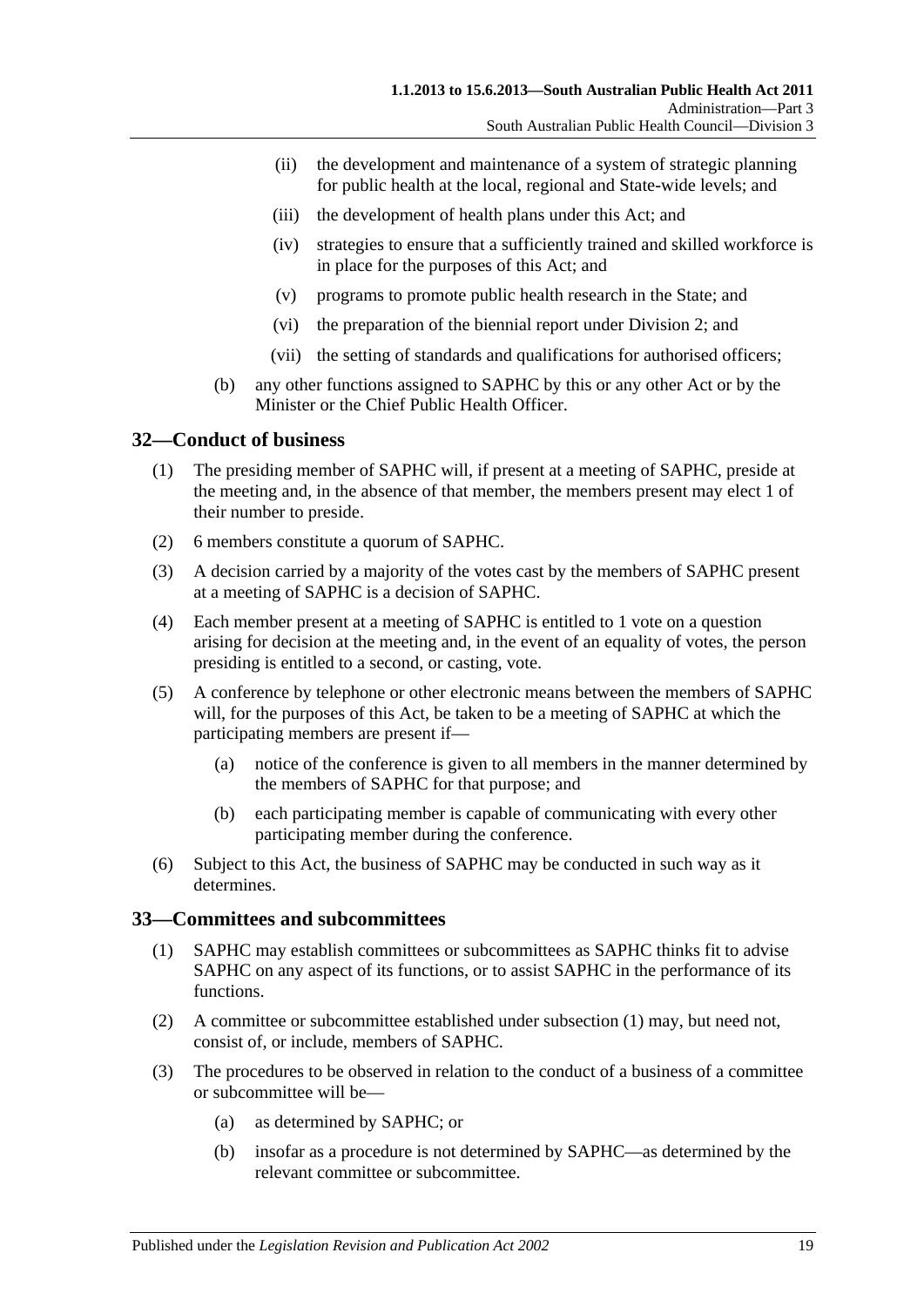## <span id="page-19-0"></span>**34—Delegation by SAPHC**

- (1) SAPHC may delegate a function or power conferred on SAPHC under this or any other Act—
	- (a) to a specified person or body; or
	- (b) to a person occupying or acting in a specified office or position.
- (2) A delegation—
	- (a) may be made subject to conditions or limitations specified in the instrument of delegation; and
	- (b) if the instrument of delegation so provides, may be further delegated by the delegate; and
	- (c) is revocable at will and does not prevent the delegator from acting personally in a matter.

#### <span id="page-19-1"></span>**35—Annual report**

- (1) SAPHC must, on or before 31 October in each year, provide to the Minister a report on its activities for the financial year ending on the preceding 30 June.
- (2) The Minister must, within 12 sitting days after receipt of a report under this section, cause a copy of the report to be laid before both Houses of Parliament.

#### <span id="page-19-2"></span>**36—Use of facilities**

SAPHC may, by arrangement with the relevant body, make use of the services of the staff, equipment or facilities of a public authority.

## <span id="page-19-3"></span>**Division 4—Councils**

## <span id="page-19-5"></span><span id="page-19-4"></span>**37—Functions of councils**

- (1) A council is the local public health authority for its area.
- (2) In connection with [subsection](#page-19-5) (1), the following functions are conferred on a council by this Act:
	- (a) to take action to preserve, protect and promote public health within its area;
	- (b) to cooperate with other authorities involved in the administration of this Act;
	- (c) to ensure that adequate sanitation measures are in place in its area;
	- (d) insofar as is reasonably practicable, to have adequate measures in place within its area to ensure that activities do not adversely affect public health;
	- (e) to identify risks to public health within its area;
	- (f) as necessary, to ensure that remedial action is taken to reduce or eliminate adverse impacts or risks to public health;
	- (g) to assess activities and development, or proposed activities or development, within its area in order to determine and respond to public health impacts (or potential public health impacts);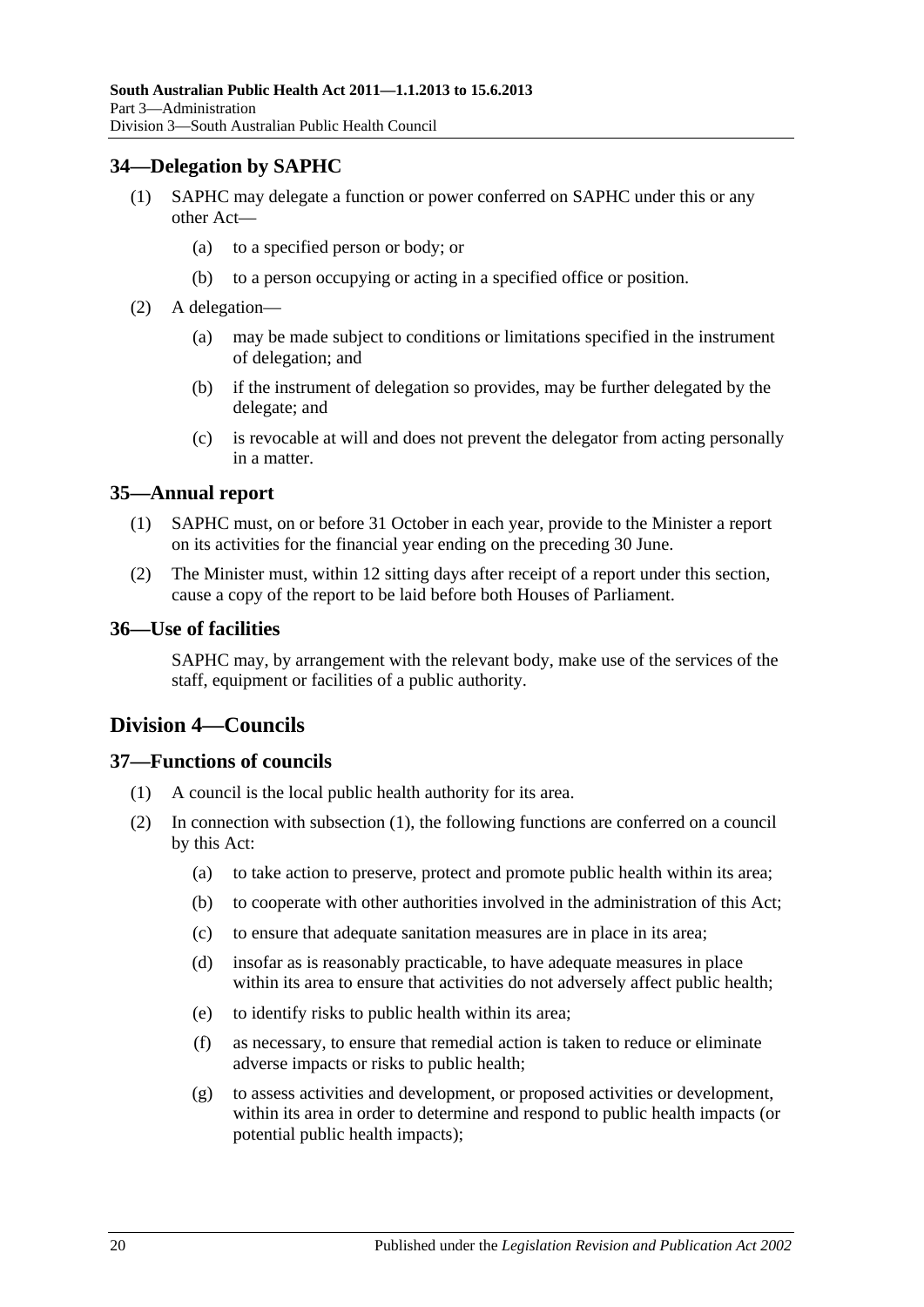- (h) to provide, or support the provision of, educational information about public health and to provide or support activities within its area to preserve, protect or promote public health;
- (i) such other functions assigned to the council by this Act.

## <span id="page-20-0"></span>**38—Immunisation services**

- (1) In addition to its other functions, a council must provide, or support the provision of, immunisation programs for the protection of public health within its area.
- (2) Services associated with the provision of immunisation programs will be provided with the support of the Department.
- (3) The Minister must take reasonable steps to enter into and maintain a memorandum of understanding with the LGA about the provision of immunisation services and support under this section.

## <span id="page-20-1"></span>**39—Cooperation between councils**

- (1) A council may, in performing its functions or exercising its powers under this Act, act in conjunction or partnership with, or cooperate or coordinate its activities with, 1 or more other councils.
- <span id="page-20-3"></span>(2) The Chief Public Health Officer may request a council to cooperate with 1 or more other councils if the Chief Public Health Officer considers that the councils share a common area of concern.
- (3) If a council receives a request under [subsection](#page-20-3) (2), the council must, within 28 days after receiving the request or such longer period as the Chief Public Health Officer may specify, furnish the Chief Public Health Officer with a written report on the action that the council intends to take in response to the request.

## <span id="page-20-5"></span><span id="page-20-2"></span>**40—Power of Chief Public Health Officer to act**

- $(1)$  If—
	- (a) the Chief Public Health Officer considers that a public health risk exists that has significance in relation to the areas of 2 or more councils; or
	- (b) the Chief Public Health Officer considers that action under this section is warranted in order to support or enhance the Minister's functions to preserve, protect or promote public health within the State,

the Chief Public Health Officer may exercise any power conferred on a council under this Act (as if the Chief Public Health Officer were a council).

- <span id="page-20-6"></span>(2) Subject to [subsection](#page-20-4) (3), before taking action under [subsection](#page-20-5) (1) the Chief Public Health Officer must take reasonable steps to consult with the council or councils for the area or areas where the Chief Public Health Officer intends to act, and with SAPHC.
- <span id="page-20-4"></span>(3) If the Chief Public Health Officer considers that urgent action is required, the Chief Public Health Officer may, after informing the Minister of his or her proposed course of action, take action under [subsection](#page-20-5) (1) without complying with [subsection](#page-20-6) (2) (but the Chief Public Health Officer must then, within a reasonable time after taking the action, advise the relevant council or councils of the action that has been taken).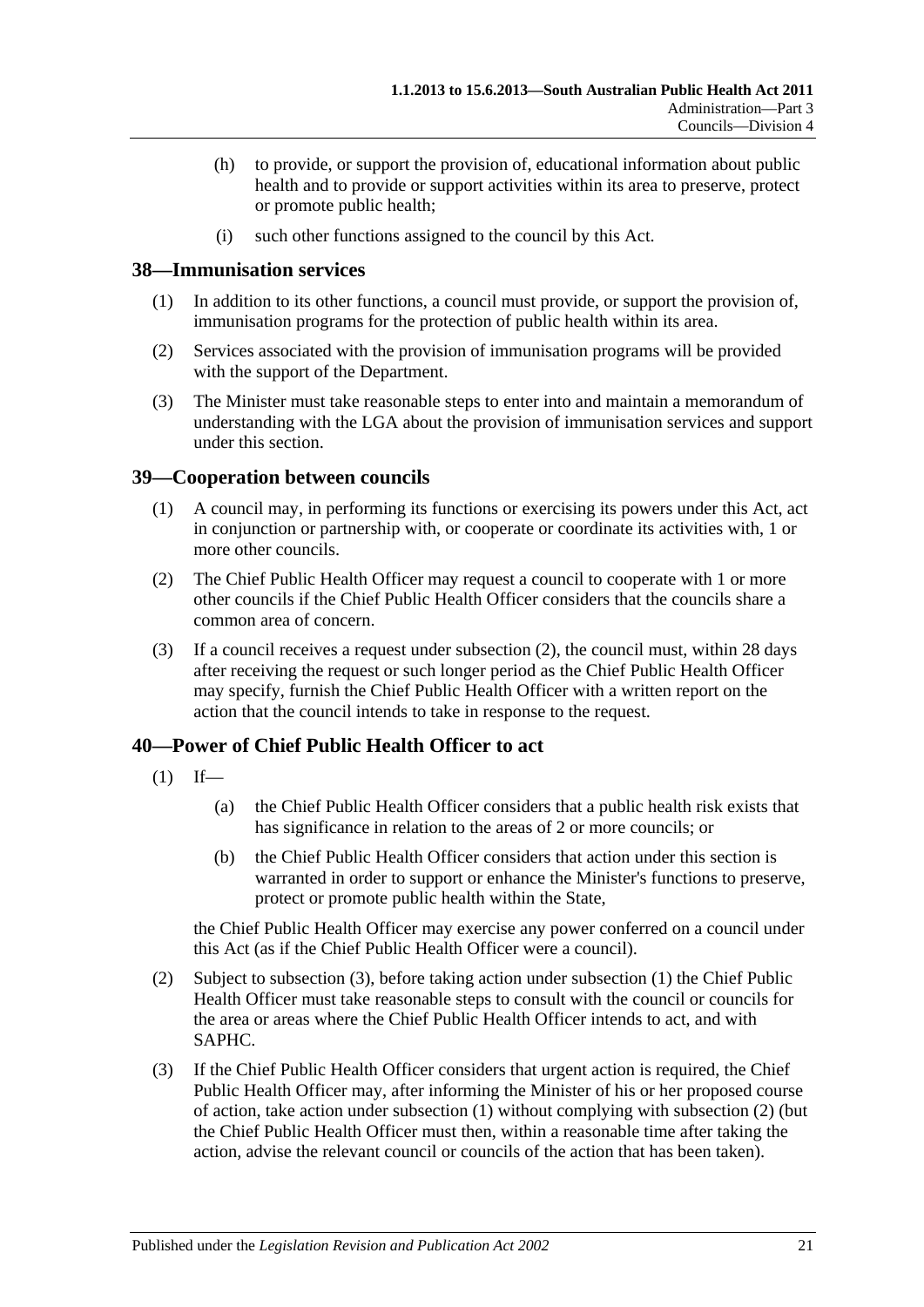## <span id="page-21-1"></span><span id="page-21-0"></span>**41—Council failing to perform a function under Act**

- (1) If, in the opinion of the Minister, a council has failed, in whole or in part, to perform a function conferred on the council under this Act, the Minister may consult with the council in relation to the matter.
- <span id="page-21-2"></span>(2) If, after consulting under [subsection](#page-21-1) (1), the Minister considers that the council's failure is significant, the Minister may, after consulting with SAPHC, direct the council to perform a function under this Act.
- (3) A direction under [subsection](#page-21-2) (2)—
	- (a) must be in writing; and
	- (b) must set out the grounds on which the Minister is acting; and
	- (c) must set out the action that the Minister considers should be taken by the council.
- (4) The Minister must cause a copy of the direction to be published in the Gazette within a reasonable time after it is furnished to the council.
- <span id="page-21-3"></span>(5) If a council fails to comply with a direction under this section, the Minister may, by notice served on the council, withdraw powers of the council under this Act and transfer them to the Chief Public Health Officer (and any such notice will have effect according to its terms).
- (6) Before taking action under [subsection](#page-21-3) (5)—
	- (a) the Minister must, by notice in writing—
		- (i) inform the council of the Minister's proposed course of action (setting out the grounds on which the action is proposed); and
		- (ii) invite the council to make written submissions to the Minister in relation to the matter within a period specified by the Minister; and
	- (b) if the council so requests in its written submissions to the Minister—the Minister must discuss the matter with a delegation representing the council; and
	- (c) the Minister must, at such time as the Minister thinks fit, consult with the Chief Public Health Officer and SAPHC.
- (7) The Minister must cause a copy of the notice under [subsection](#page-21-3) (5) to be published in the Gazette within a reasonable time after it is served on the council.
- <span id="page-21-4"></span>(8) A member of the staff of the council must comply with any request or direction of the Chief Public Health Officer in or in connection with the exercise of a power transferred to the Chief Public Health Officer under this section.
- (9) Insofar as is reasonably practicable, the Chief Public Health Officer must give any direction under [subsection](#page-21-4) (8) through the chief executive officer of the council.
- (10) The Chief Public Health Officer, or a person acting under the authorisation of the Chief Public Health Officer, is entitled to make use of the equipment or facilities of the council, without any other authority, in connection with the exercise of a power transferred to the Chief Public Health Officer under this section.
- (11) An act of the Chief Public Health Officer in the exercise of a power transferred to the Chief Public Health Officer will be taken to be an act of the council.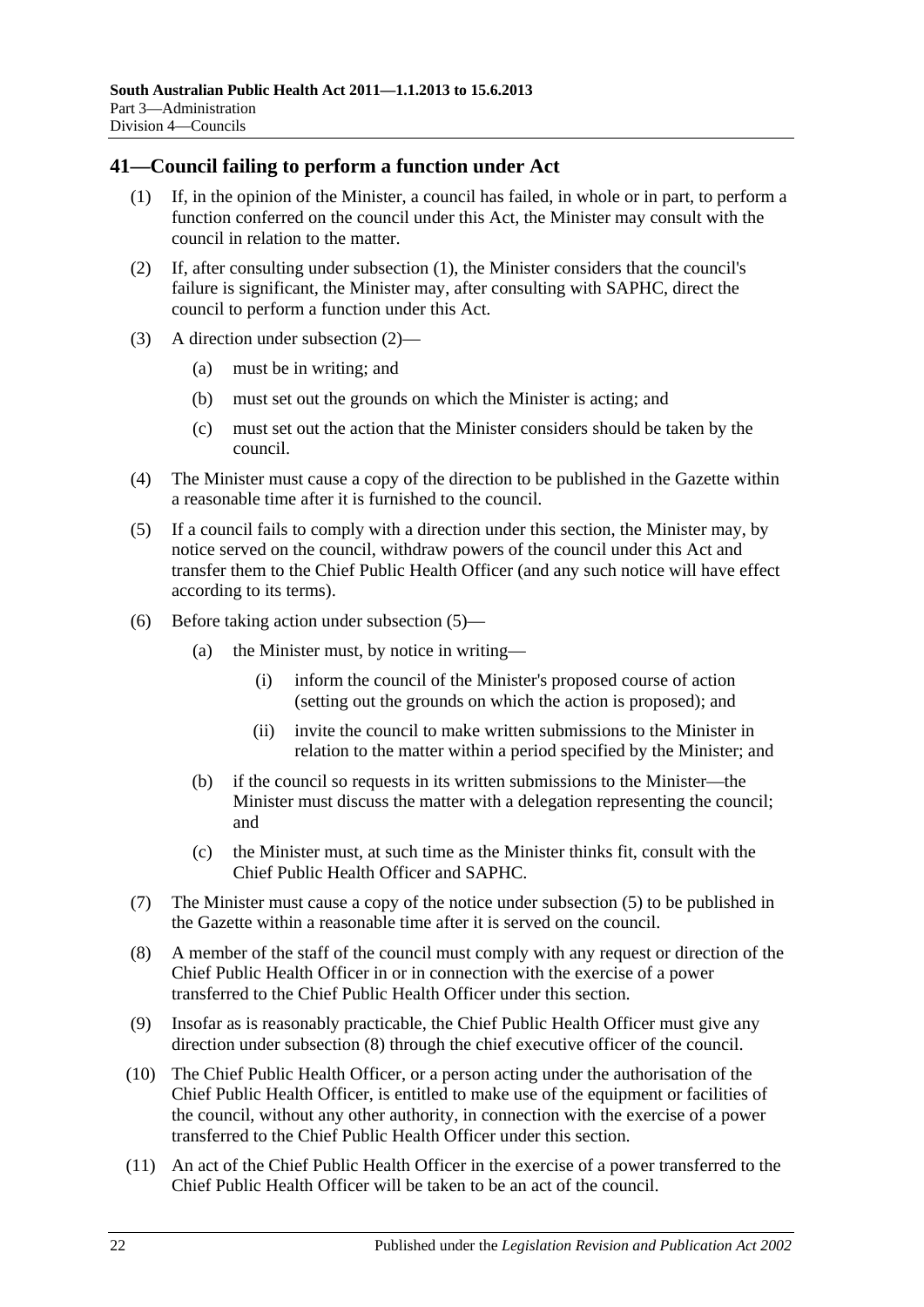- (12) The Chief Public Health Officer must, in acting under this section, have due regard to the role and responsibilities of the council to its community in other respects.
- (13) The Minister may recover as a debt costs and expenses reasonably incurred in the Chief Public Health Officer exercising powers under this section from the council.
- <span id="page-22-1"></span>(14) The Minister may, after consultation with the Chief Public Health Officer and SAPHC, by notice served on the council, vary or revoke a notice under [subsection](#page-21-3) (5).
- (15) The Minister must cause a notice under [subsection](#page-22-1) (14) to be published in the Gazette within a reasonable time after it is served on the council.
- (16) In this section—

*function* includes a power or duty.

## <span id="page-22-2"></span><span id="page-22-0"></span>**42—Transfer of function of council at request of council**

- (1) A council may request that a function of the council under this Act be performed by the Chief Public Health Officer.
- (2) A request under [subsection](#page-22-2) (1)—
	- (a) must be made to the Minister; and
	- (b) must be in writing; and
	- (c) must be accompanied or supported by such information that the Minister may require.
- (3) The Minister must, after receiving a request, consult with the Chief Public Health Officer and SAPHC.
- <span id="page-22-4"></span>(4) The Minister may then, if the Minister thinks fit, by notice in the Gazette, transfer a specified function of the council to the Chief Public Health Officer (and any such notice will have effect according to its terms).
- <span id="page-22-3"></span>(5) A member of the staff of the council must comply with any request or requirement of the Chief Public Health Officer in or in connection with the performance of a function transferred to the Chief Public Health Officer under this section.
- (6) Insofar as is reasonably practicable, the Chief Public Health Officer must impose any requirement under [subsection](#page-22-3) (5) through the chief executive officer of the council.
- (7) The Chief Public Health Officer, or a person acting under the authorisation of the Chief Public Health Officer, is entitled to make use of the equipment or facilities of the council, without any other authority, in connection with the performance of a function transferred to the Chief Public Health Officer under this section.
- (8) An act of the Chief Public Health Officer in the performance of a function transferred to the Chief Public Health Officer will be taken to be an act of the council.
- (9) The Chief Public Health Officer must, in acting under this section, have due regard to the role and responsibilities of the council to its community in other respects.
- (10) The Minister may recover costs and expenses associated with the Chief Public Health Officer acting under this section under an agreement with the council.
- (11) The Minister may, at the request of the council, or on the Minister's own initiative after consultation with the council, the Chief Public Health Officer and SAPHC, vary or revoke a notice under [subsection](#page-22-4) (4) by further notice in the Gazette.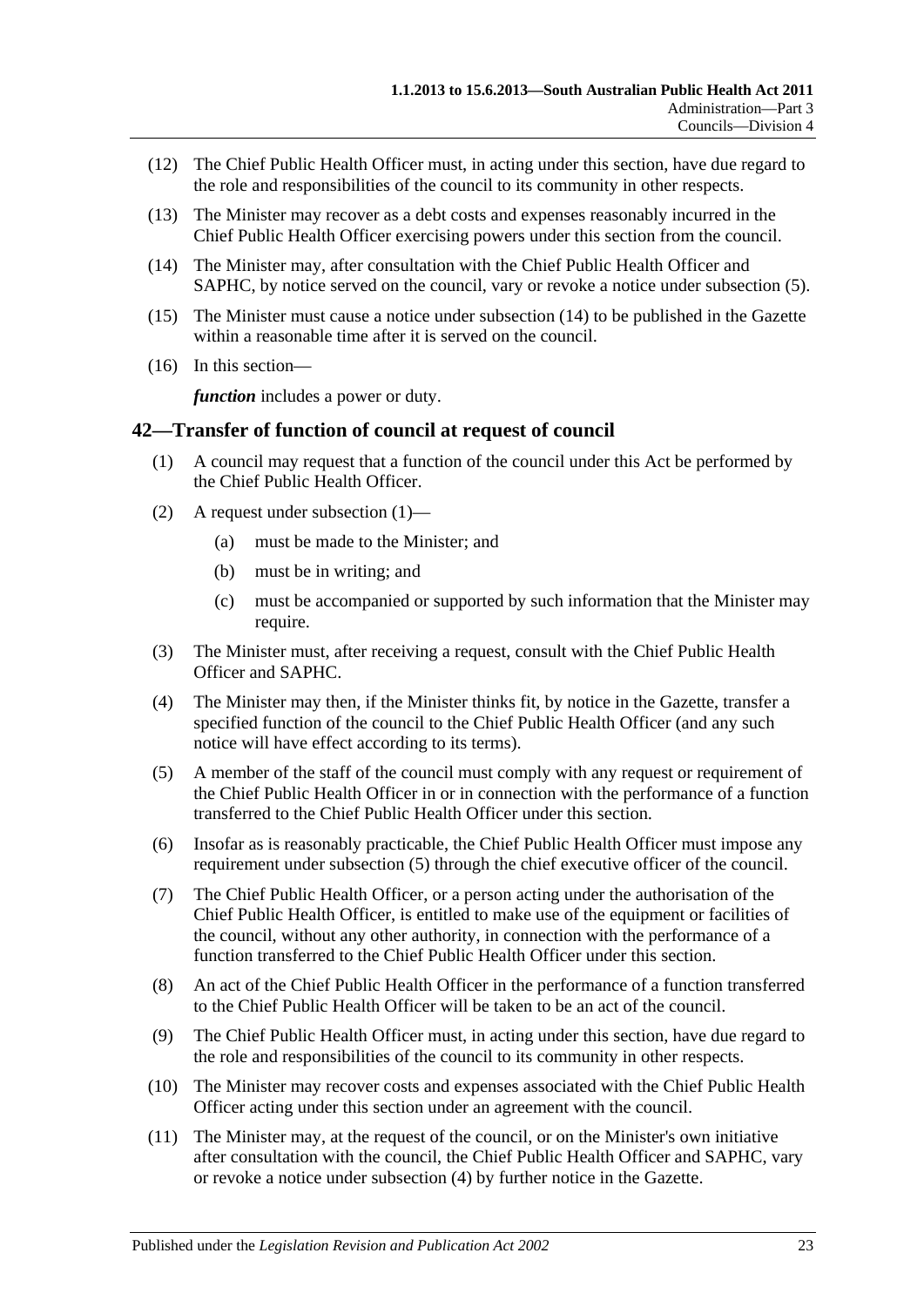(12) In this section—

*function* includes a power or duty.

## <span id="page-23-0"></span>**Division 5—Authorised officers**

## <span id="page-23-1"></span>**43—State authorised officers**

- (1) The Minister may appoint a suitably qualified person to be a State authorised officer.
- <span id="page-23-4"></span>(2) An appointment under this section may be made subject to such conditions or limitations as the Minister thinks fit.
- (3) Without limiting [subsection](#page-23-4) (2), the powers conferred on a State authorised officer under this or any other Act may be exercised in the whole of the State or such part or parts of the State as may be specified in the instrument of appointment.
- (4) A State authorised officer is subject to direction by the Chief Public Health Officer.
- (5) The Minister may vary or revoke an appointment at any time.

## <span id="page-23-2"></span>*44—Local authorised officers*

- *(1) A council may, by instrument in writing, appoint a suitably qualified person to be a local authorised officer.*
- <span id="page-23-5"></span>*(2) An appointment under this section may be made subject to such conditions or limitations as the council thinks fit.*
- *(3) Without limiting [subsection](#page-23-5) (2), the powers conferred on a local authorised officer under this or any other Act may be exercised within the area of the council.*
- *(4) A local authorised officer is subject to direction by the council.*
- *(5) A person may hold an appointment as a local authorised officer from more than 1 council.*
- *(6) The council may vary or revoke an appointment at any time.*
- <span id="page-23-6"></span>*(7) A council must notify the Chief Public Health Officer if the council—*
	- *(a) makes an appointment under this section; or*
	- *(b) revokes an appointment under this section.*
- *(8) A notification under [subsection](#page-23-6) (7) must be accompanied by such information as the Chief Public Health Officer thinks fit and specifies for the purposes of this section from time to time.*
- *(9) A council must, in determining the number of local authorised officers who should be appointed for its area, take into account any policy developed by the Chief Public Health Officer for the purposes of this section.*

## <span id="page-23-8"></span><span id="page-23-3"></span>**45—Qualifications**

- (1) Subject to [subsection](#page-23-7) (2), a person is not eligible for appointment as an authorised officer unless the person holds qualifications approved by the Minister for the purposes of this Division (being qualifications or classes of qualifications that may vary according to factors determined by the Minister).
- <span id="page-23-7"></span>(2) The Minister may grant exemptions from the operation of [subsection](#page-23-8) (1).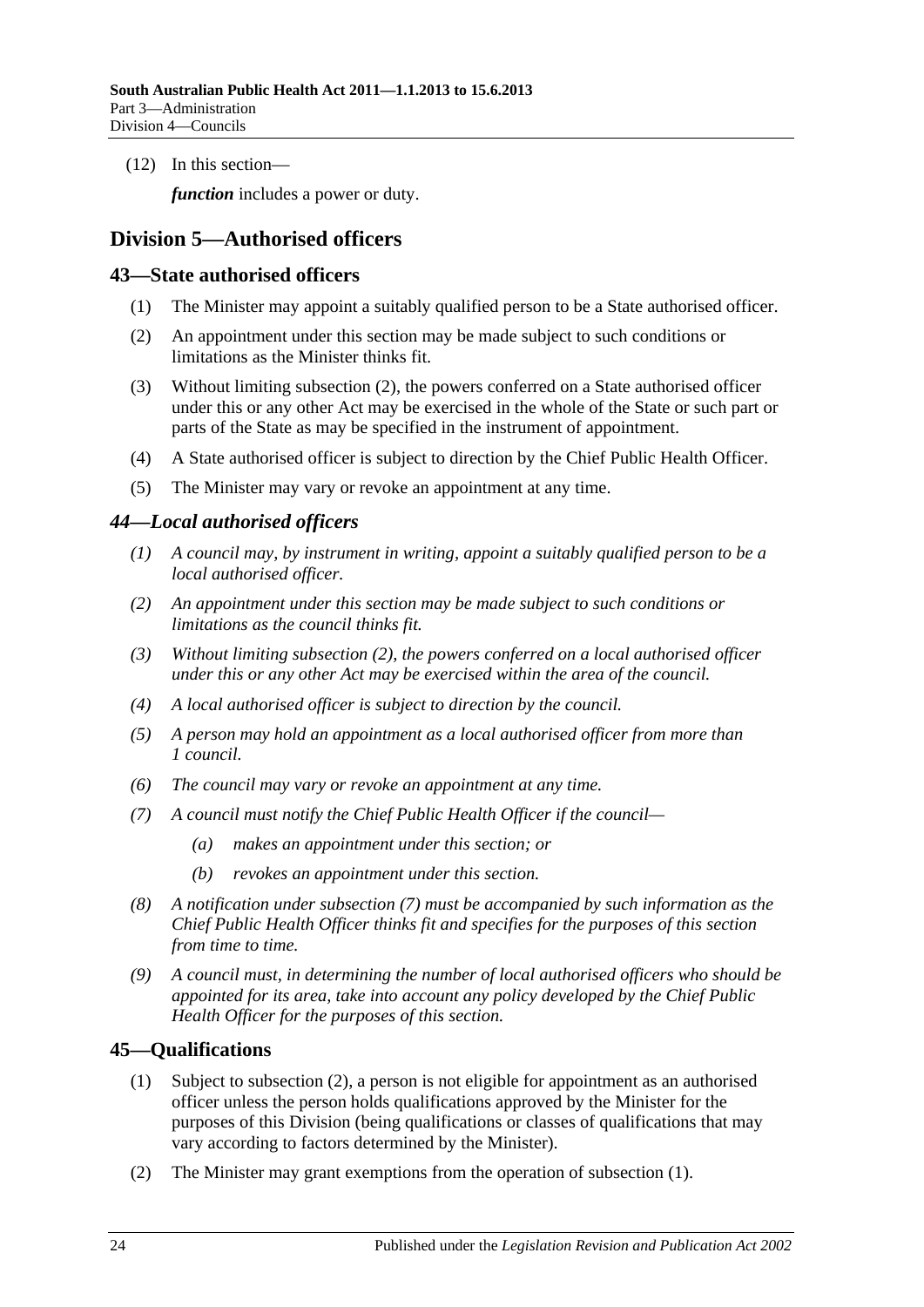(3) An exemption may be granted on conditions determined by the Minister.

#### <span id="page-24-0"></span>**46—Identity cards**

- (1) An authorised officer appointed under this Act must be issued with an identity card in a form approved by the Chief Public Health Officer—
	- (a) containing the person's name and a photograph of the person; and
	- (b) stating that the person is an authorised officer for the purposes of this Act; and
	- (c) setting out the name or office of the issuing authority.
- (2) The identity card must be issued as soon as is reasonably practicable after the appointment is made (but an authorised officer is not prevented from exercising powers under this Act just because an identity card is yet to be issued).
- (3) An authorised officer must, at the request of a person in relation to whom the officer intends to exercise any powers under this Act, produce for the inspection of the person his or her identity card (unless the identity card is yet to be issued).
- (4) An authorised officer appointed under this Act must, on ceasing to be an authorised officer for any reason, surrender his or her identity card to the Chief Public Health Officer (if a State authorised officer) or the council that made the appointment (if a local authorised officer).

Maximum penalty: \$250.

#### <span id="page-24-1"></span>**47—Powers of authorised officers**

- (1) An authorised officer may, for any purpose connected with the administration or operation of this Act or with the performance, exercise or discharge of a function, power or duty under this Act—
	- (a) at any reasonable time, enter or inspect any premises or vehicle; and
	- (b) during the course of the inspection of any premises or vehicle—
		- (i) ask questions of any person found in the premises or vehicle; and
		- (ii) inspect any article or substance found in the premises or vehicle; and
		- (iii) take and remove samples of any substance or other thing found in the premises or vehicle; and
		- (iv) require any person to produce any plans, specifications, books, papers or documents; and
		- (v) examine, copy and take extracts from any plans, specifications, books, papers or documents; and
		- (vi) take photographs, films or video recordings; and
		- (vii) take measurements, make notes and carry out tests; and
		- (viii) remove any article that may constitute evidence of the commission of an offence against this Act; and
	- (c) require any person to answer any question that may be relevant to—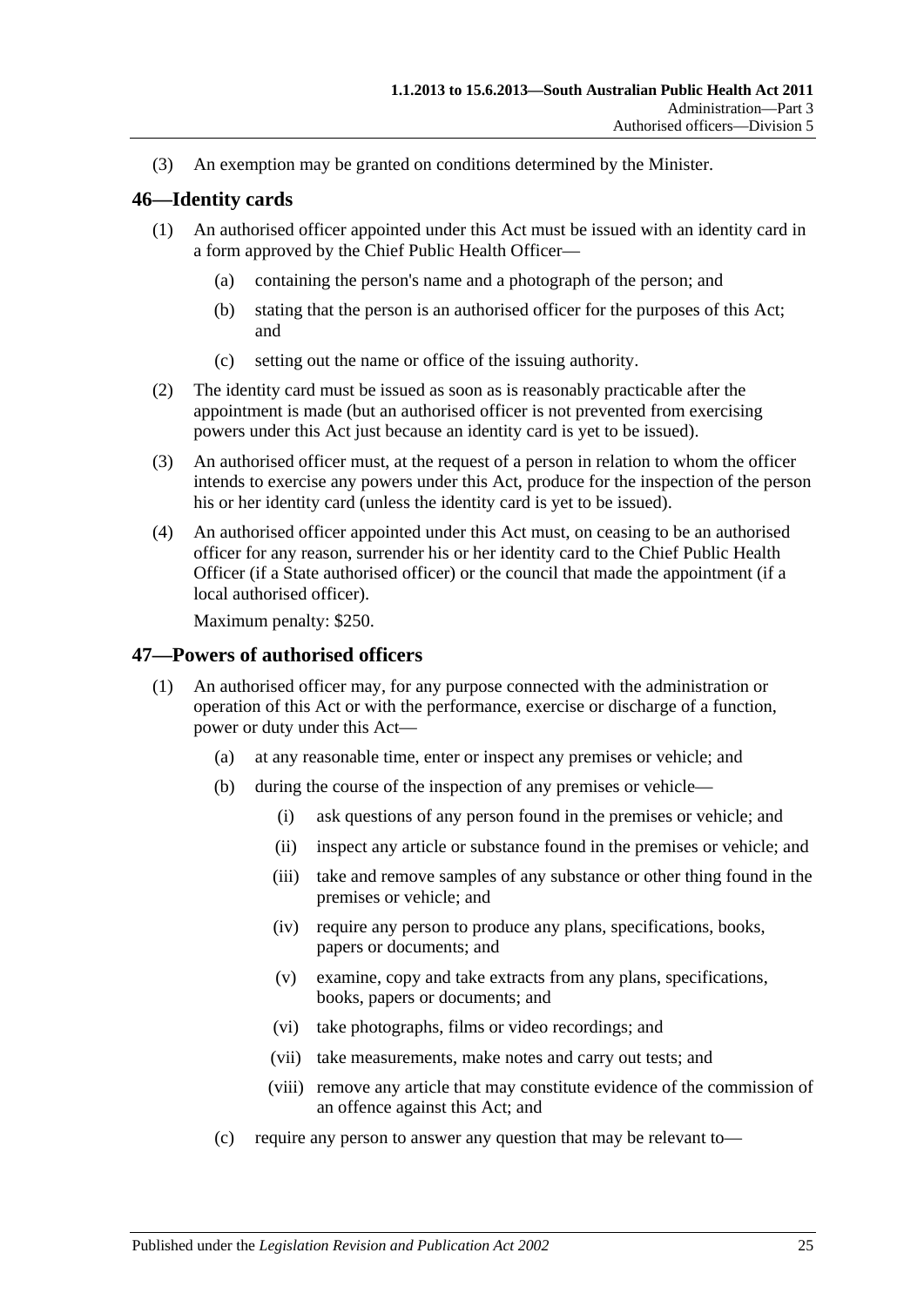- (i) ascertaining whether the person is suffering from a notifiable condition; or
- (ii) the administration or enforcement of this Act.
- (2) In the exercise of powers under this Act, an authorised officer may be accompanied by such assistants as may be necessary or desirable in the circumstances.
- <span id="page-25-0"></span>(3) An authorised officer may use reasonable force to enter any premises or vehicle—
	- (a) on the authority of a warrant issued by a magistrate; or
	- (b) if the officer believes, on reasonable grounds, that the circumstances require immediate action to be taken.
- (4) A magistrate must not issue a warrant under [subsection](#page-25-0) (3) unless satisfied—
	- (a) that there are reasonable grounds to suspect that an offence against this Act has been, is being, or is about to be, committed; or
	- (b) that the warrant is reasonably required in the circumstances.
- (5) If an authorised officer is inspecting premises or a vehicle under this section, the person in charge of the premises or vehicle must provide such assistance as the authorised officer reasonably requires to facilitate the inspection.
- (6) A person who—
	- (a) hinders or obstructs an authorised officer, or a person assisting an authorised officer, in the exercise of a power under this section; or
	- (b) having been asked a question under this section, does not answer the question to the best of his or her knowledge, information and belief; or
	- (c) being the person in charge of premises or a vehicle subject to an inspection and having been required to provide reasonable assistance to facilitate the inspection, refuses or fails to provide such assistance,

is guilty of an offence.

Maximum penalty: \$25 000.

- (7) A person who furnishes information under this section cannot, by virtue of doing so, be held to have breached any law or any principle of professional ethics.
- (8) It is not an excuse for a person to refuse or fail to furnish information under this section on the ground that to do so might tend to incriminate the person or make the person liable to a penalty.
- (9) However, if compliance with a requirement to furnish information might tend to incriminate a person or make a person liable to a penalty, then—
	- (a) in the case of a person who is required to produce, or provide a copy of, a document or information—the fact of production, or provision of, the document or the information (as distinct from the contents of the documents or the information); or
	- (b) in any other case—any answer given in compliance with the requirement,

is not admissible in evidence against the person for an offence or for the imposition of a penalty (other than proceedings in respect of the provision of information that is false or misleading).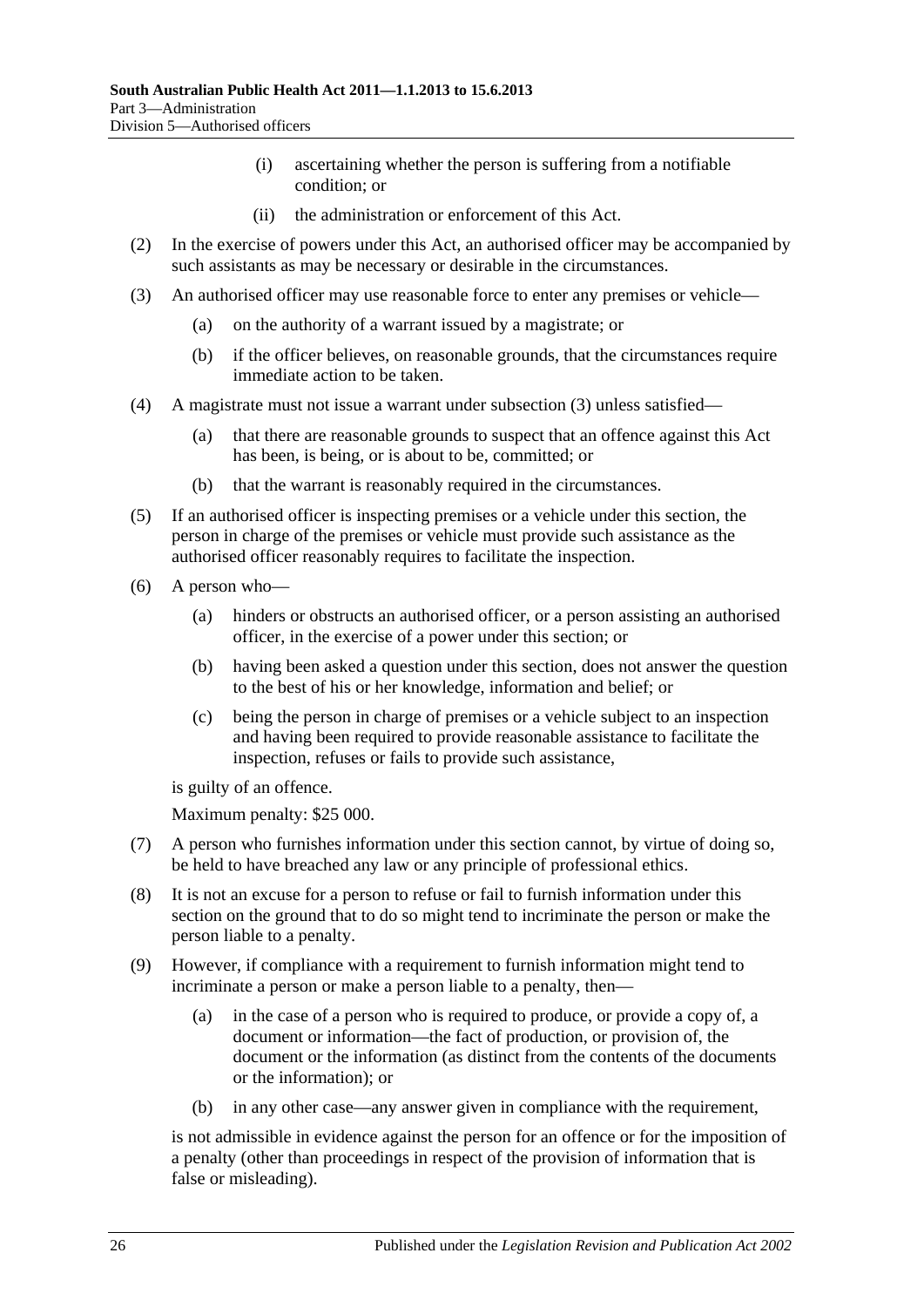## <span id="page-26-0"></span>**Division 6—Emergency officers**

#### <span id="page-26-4"></span><span id="page-26-1"></span>**48—Emergency officers**

- (1) The Chief Executive may appoint, individually or by class, such persons to be emergency officers for the purposes of this Act as the Chief Executive thinks fit.
- (2) An appointment under [subsection](#page-26-4) (1) may be subject to conditions or limitations specified by the Chief Executive.
- (3) An emergency officer, other than a police officer, must be issued with an identity card in a form approved by the Chief Executive—
	- (a) containing the person's name and a photograph of the person; and
	- (b) stating that the person is an emergency officer for the purposes of this Act.
- (4) An emergency officer must, at the request of a person in relation to whom the officer intends to exercise any powers under this Act, produce for the inspection of the person—
	- (a) in the case of an emergency officer who is a police officer and is not in uniform—his or her certificate of authority; or
	- (b) in the case of an emergency officer who is not a police officer—his or her identity card.
- (5) An emergency officer appointed under this Act must, on ceasing to be an emergency officer for any reason, surrender his or her identity card and any insignia or special apparel or equipment issued to the emergency officer for the purposes of this Act to the Chief Executive or a person nominated by the Chief Executive.

Maximum penalty: \$250.

## <span id="page-26-2"></span>**Division 7—Specific power to require information**

#### <span id="page-26-5"></span><span id="page-26-3"></span>**49—Specific power to require information**

- (1) The Minister, the Chief Public Health Officer, a council or an authorised officer may require a person to furnish such information relating to public health as may be reasonably required for the purposes of this Act.
- (2) A person who fails to comply with a requirement under [subsection](#page-26-5) (1) is guilty of an offence.

Maximum penalty: \$25 000.

Expiation fee: \$750.

- (3) A person who furnishes information under this section cannot, by virtue of doing so, be held to have breached any law or any principle of professional ethics.
- (4) It is not an excuse for a person to refuse or fail to furnish information under this section on the ground that to do so might tend to incriminate the person or make the person liable to a penalty.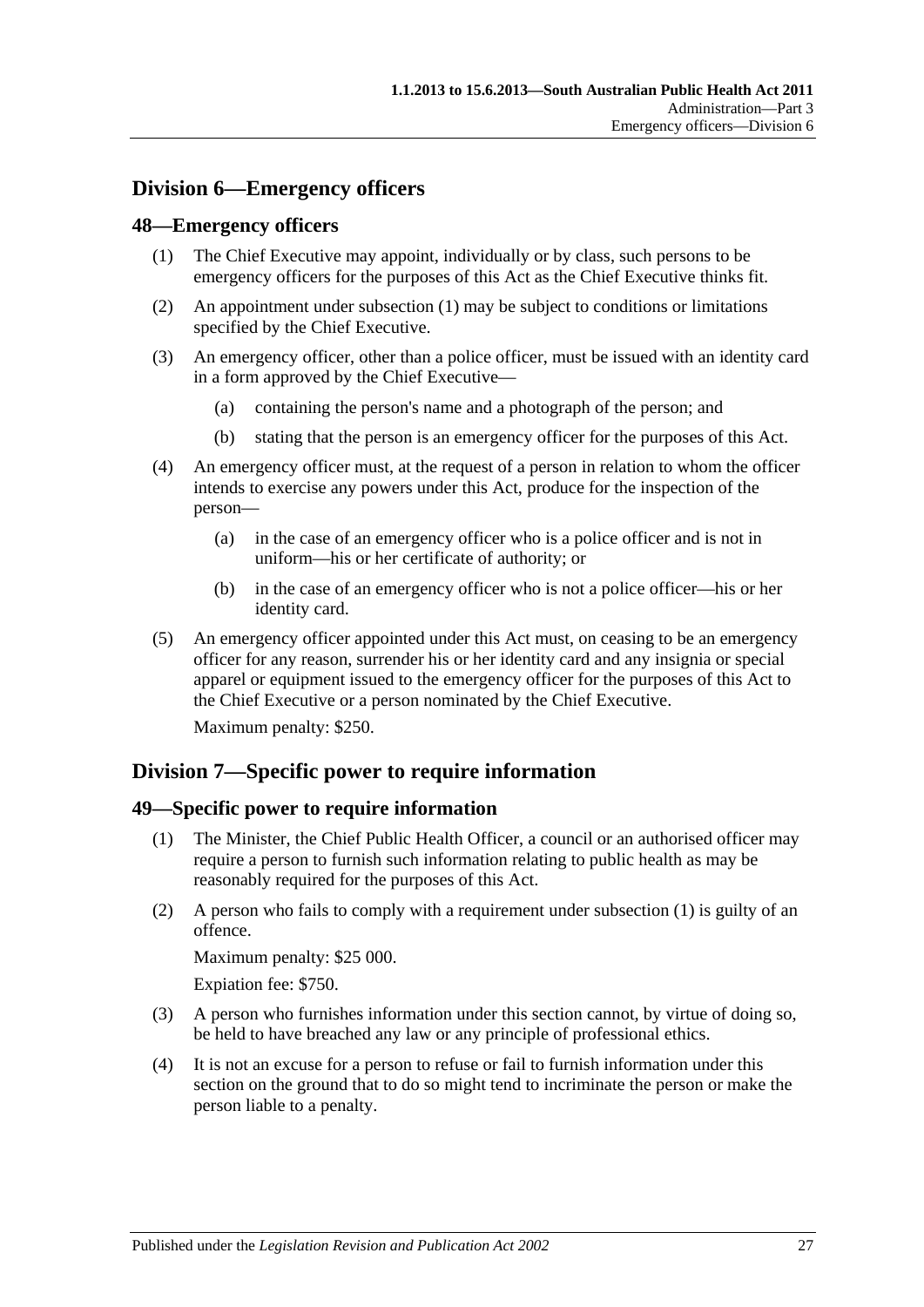- (5) However, if compliance with a requirement to furnish information might tend to incriminate a person or make a person liable to a penalty, then—
	- (a) in the case of a person who is required to produce, or provide a copy of, a document or information—the fact of production, or provision of, the document or the information (as distinct from the contents of the documents or the information); or
	- (b) in any other case—any answer given in compliance with the requirement,

is not admissible in evidence against the person for an offence or for the imposition of a penalty (other than proceedings in respect of the provision of information that is false or misleading).

# <span id="page-27-0"></span>**Part 4—Public health plans**

## <span id="page-27-1"></span>**Division 1—State public health plan**

## <span id="page-27-2"></span>**50—State public health plan**

- (1) The Minister must prepare and maintain a plan to be called the *State Public Health Plan*.
- <span id="page-27-3"></span>(2) The State Public Health Plan is to set out principles and policies for achieving the objects of this Act and implementing the principles established under this Act.
- (3) In connection with the operation of [subsection](#page-27-3) (2), the State Public Health Plan should—
	- $(a)$
- (i) comprehensively assess the state of public health in South Australia; and
- (ii) identify existing and potential public health risks and develop strategies for addressing and eliminating or reducing those risks; and
- (b) identify opportunities and outline strategies for promoting public health in this State; and
- (c) include information about issues identified in regional public health plans established under this Part or any other plan or policy that the Minister considers to be appropriate.
- (4) The State Public Health Plan may also take into account any plan, policy or strategy determined to be appropriate by the Minister.
- (5) The Minister must review the State Public Health Plan at least once in every 5 years.
- (6) Subject to [subsection](#page-27-4) (7), the Minister may amend the State Public Health Plan at any time.
- <span id="page-27-4"></span>(7) The Minister must, in relation to any proposal to create or amend the State Public Health Plan—
	- (a) prepare a draft of the proposal; and
	- (b) take reasonable steps to consult with SAPHC, the LGA, and any other person or body considered relevant by the Minister, in relation to the proposal; and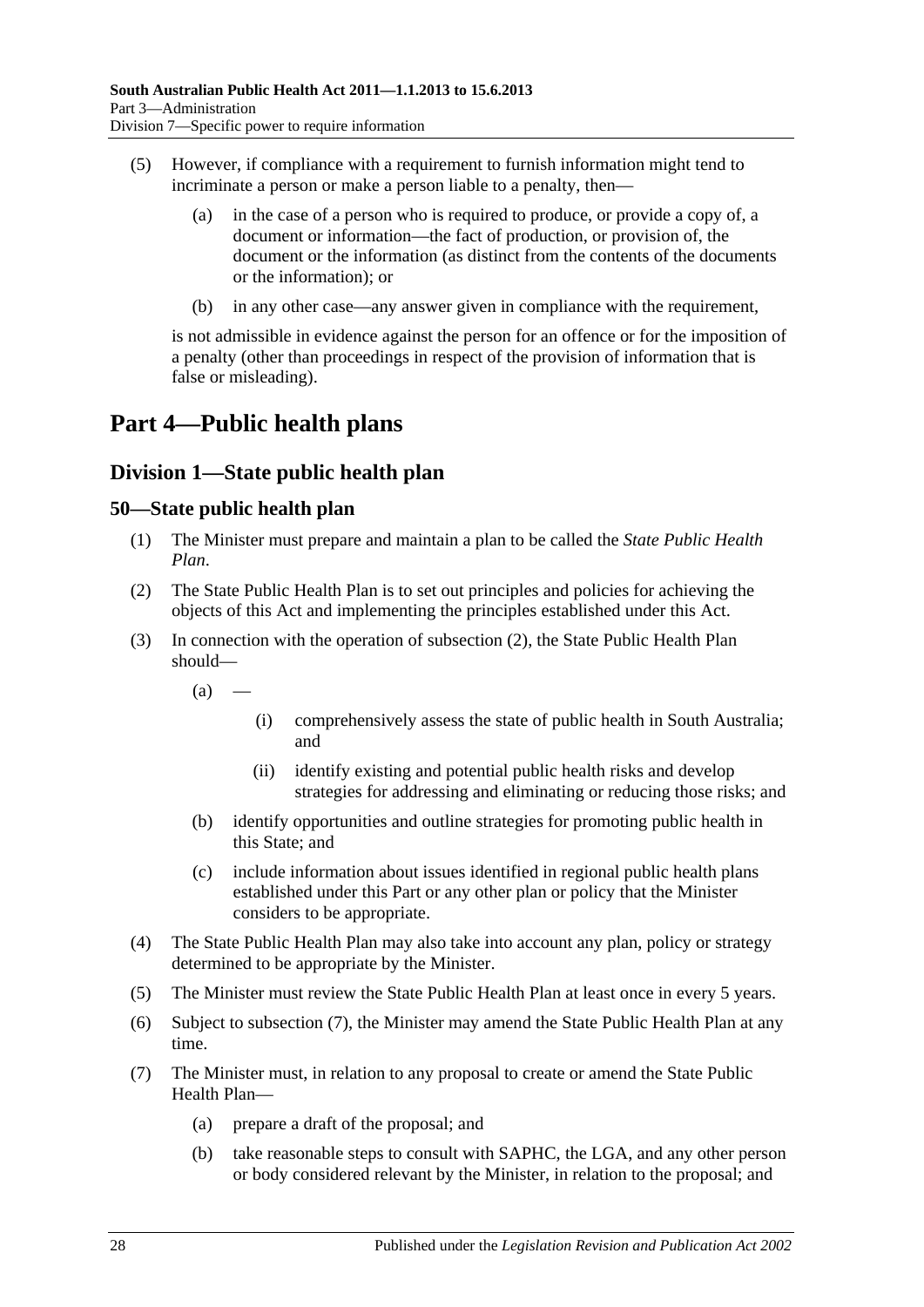- (c) by public notice, give notice of the place or places at which copies of the draft are available for inspection (without charge) and purchase and invite interested persons to make written representations on the proposal within a period specified by the Minister.
- (8) [Subsection](#page-27-4) (7) does not apply in relation to an amendment that is being made—
	- (a) in order to ensure that the State Public Health Plan is consistent with any plan, policy or strategy that—
		- (i) has been prepared, adopted or applied under another Act; and
		- (ii) falls within a class prescribed by the regulations for the purposes of this provision; or
	- (b) in order to remove or replace information in the State Public Health Plan that has been superseded by information that the Minister considers to be more reliable or accurate; or
	- (c) in order to make a change of form (without altering the effect of an underlying policy reflected in the State Public Health Plan); or
	- (d) in order to take action considered by the Minister to be—
		- (i) addressing or removing irrelevant material or any duplication or inconsistency (without altering the effect of an underlying policy reflected in the State Public Health Plan); or
		- (ii) correcting an error; or
	- (e) in any circumstances prescribed by the regulations.
- (9) The State Public Health Plan, or an amendment to the State Public Health Plan, has no force or effect until published by the Minister in accordance with the regulations.
- (10) The Minister must ensure that copies of the State Public Health Plan are reasonably available for inspection (without charge) and purchase by the public at a place or places determined by the Minister.
- (11) The State Public Health Plan is an expression of policy and does not in itself affect rights or liabilities (whether of a substantive, procedural or other nature).
- (12) A failure of the Minister to comply with a requirement of this section cannot be taken to affect the validity of the State Public Health Plan, or any other plan or instrument under this Act.

## <span id="page-28-0"></span>**Division 2—Regional public health plans**

## <span id="page-28-1"></span>**51—Regional public health plans**

- (1) A council or, if the Minister so determines or approves, a group of councils, must prepare and maintain a plan for the purposes of the operations of the council or councils under this Act (a *regional public health plan*).
- (2) A regional public health plan must be in a form determined or approved by the Minister.
- (3) If a group of councils are to prepare and maintain a regional public health plan, a reference in this Part to a council is to be taken to be a reference to the group of councils.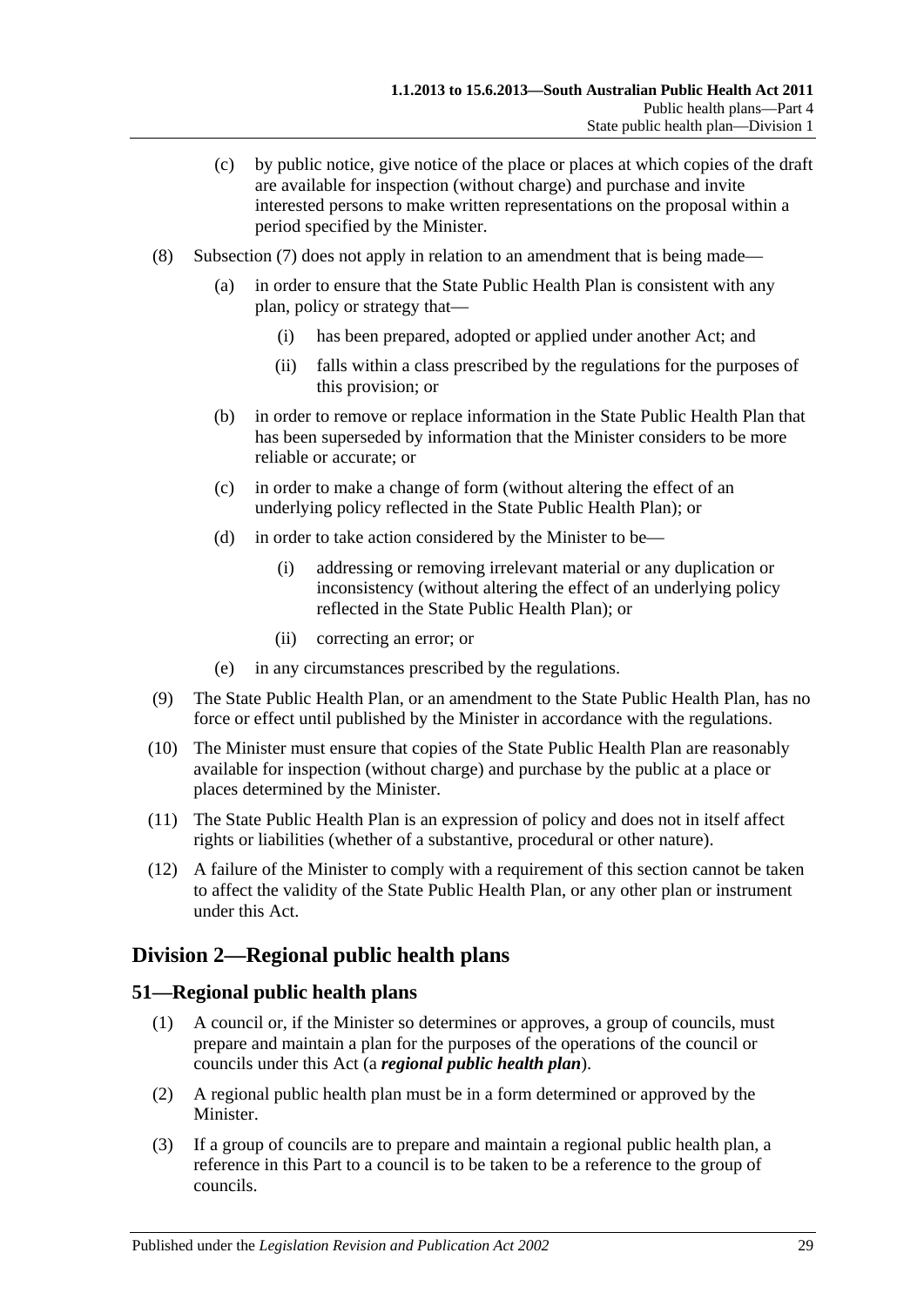- (4) Notwithstanding that a group of councils are to prepare and maintain a regional public health plan, any council within the group may also prepare its own plan that relates to 1 or more matters that are to apply specifically within its area (and then this Part will apply accordingly).
- (5) A plan should be consistent with the State Public Health Plan.
- <span id="page-29-0"></span>(6) The Minister may, from time to time, prepare or adopt guidelines to assist councils in the preparation of regional public health plans.
- (7) The Minister should take reasonable steps to consult with SAPHC and the LGA in the preparation of any guidelines, or before adopting any guidelines, under [subsection](#page-29-0) (6).
- (8) A regional public health plan must—
	- (a) comprehensively assess the state of public health in the region; and
	- (b) identify existing and potential public health risks and provide for strategies for addressing and eliminating or reducing those risks; and
	- (c) identify opportunities and outline strategies for promoting public health in the region; and
	- (d) address any public health issues specified by the Minister following consultation with SAPHC and the LGA; and
	- (e) include information as to—
		- (i) the state and condition of public health within the relevant region, and related trends; and
		- (ii) environmental, social, economic and practical considerations relating to public health within the relevant region; and
		- (iii) other prescribed matters; and
	- (f) include such other information or material contemplated by this Act or required by the regulations.
- (9) In addition, a plan must—
	- (a) include information about issues identified in any plan, policy or strategy specified by the Minister or SAPHC; and
	- (b) address, and be consistent with, any intergovernmental agreement specified by the Minister.
- (10) Subject to [subsection](#page-29-1) (11), a council may amend a regional public health plan at any time.
- <span id="page-29-1"></span>(11) A council must, in relation to any proposal to create or amend a regional public health plan—
	- (a) prepare a draft of the proposal; and
	- (b) when the draft plan is completed, a council must—
		- (i) give a copy of it to—
			- (A) the Minister; and
			- (B) any incorporated hospital established under the *[Health Care](http://www.legislation.sa.gov.au/index.aspx?action=legref&type=act&legtitle=Health%20Care%20Act%202008)  Act [2008](http://www.legislation.sa.gov.au/index.aspx?action=legref&type=act&legtitle=Health%20Care%20Act%202008)* that operates a facility within the region; and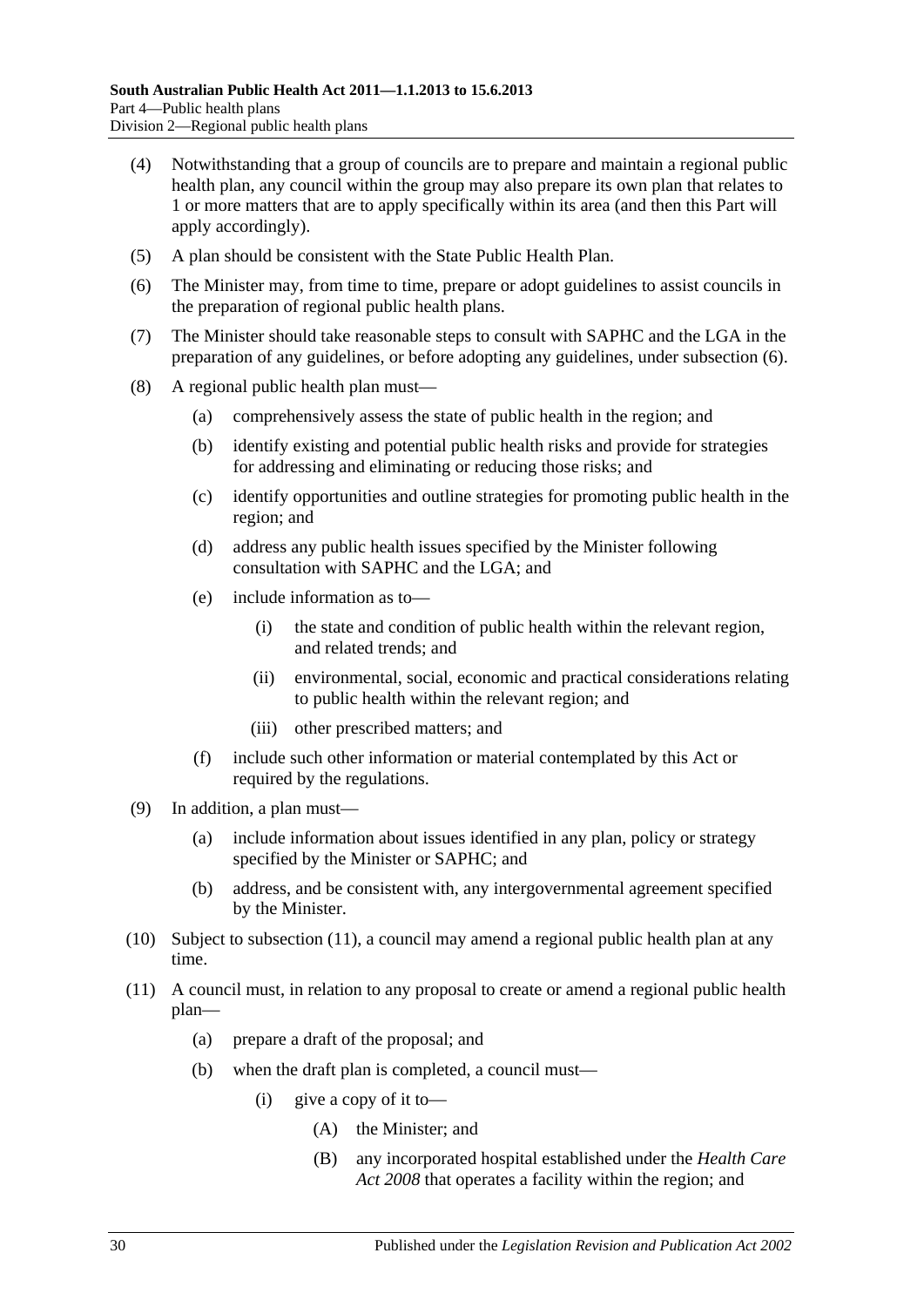- (C) any relevant public health partner authority under [subsection](#page-30-0) (23); and
- (D) any other body or group prescribed by the regulations; and
- (ii) take steps to consult with the public.
- (12) The Minister may require that a council consult with the Minister, or any other person or body specified by the Minister, before a council releases a draft plan under [subsection](#page-29-1) (11).
- <span id="page-30-2"></span>(13) Before bringing a regional public health plan into operation, a council must submit the plan to the Chief Public Health Officer for consultation.
- <span id="page-30-1"></span>(14) The Chief Public Health Officer may refer the plan to SAPHC or any other body determined by the Chief Public Health Officer for further consultation.
- (15) A council must take into account any comments made by the Chief Public Health Officer, SAPHC, and any other body within the ambit of a determination under [subsection](#page-30-1) (14), at the conclusion of the consultation processes envisaged by [subsections](#page-30-2) (13) and [\(14\).](#page-30-1)
- (16) A council may then adopt a plan or amend a plan with or without alteration.
- (17) A council may undertake the processes set out in the preceding subsections in conjunction with the preparation and adoption of its strategic management plans under section 122 of the *[Local Government Act](http://www.legislation.sa.gov.au/index.aspx?action=legref&type=act&legtitle=Local%20Government%20Act%201999) 1999* (and may, if the council thinks fit, incorporate a regional public health plan into its strategic management plans under that Act).
- (18) A regional public health plan may, by agreement with the public health partner authority, provide for a public health partner authority to take responsibility for undertaking any strategy, or for attaining any priority or goal, under the plan.
- (19) A regional public health plan must be reviewed at least once in every 5 years.
- (20) A council must, in preparing and reviewing its regional public health plan and insofar as is reasonably practicable, give due consideration to the plans of other councils insofar as this may be relevant to issues or activities under its plan.
- (21) A council or council subsidiary must, when performing functions or exercising powers under this or any other Act, insofar as may be relevant and reasonable, have regard to the State Public Health Plan, any regional public health plan that applies within the relevant area and any other requirement of the Minister, and in particular must give consideration to the question whether it should implement changes to the manner in which, or the means by which, it performs a function or exercises a power or undertakes any other activity that has been identified in the State Public Health Plan as requiring change.
- (22) A public health partner authority must, when performing a function that is relevant to the State Public Health Plan or a regional public health plan, insofar as is relevant and reasonable, have regard to the provision of the plans.
- <span id="page-30-0"></span>(23) For the purposes of this section—
	- (a) the regulations may provide for an entity to be a public health partner authority for the purposes of this section; and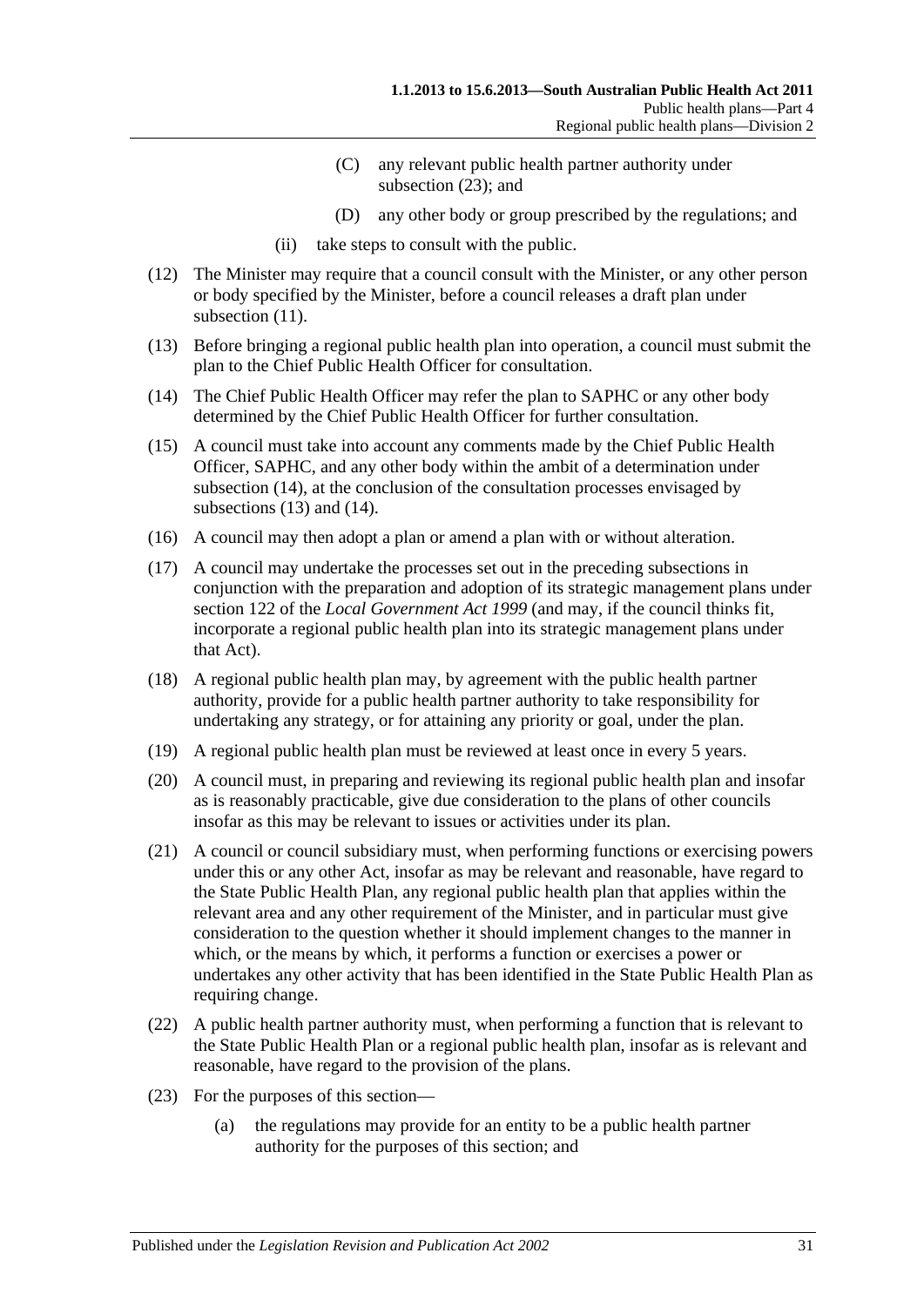(b) the Minister may, after consultation with the relevant entity, by notice in the Gazette, declare an entity to be a public health partner authority for the purposes of this section (and may, after consultation with the entity, revoke any such declaration by notice in the Gazette).

## <span id="page-31-0"></span>**52—Reporting on regional public health plans**

- (1) A council responsible for a regional public health plan must, on a 2 yearly basis, prepare a report that contains a comprehensive assessment of the extent to which, during the reporting period, the council has succeeded in implementing its regional public health plan to the Chief Public Health Officer.
- (2) In a year in which a report is required (a *reporting year*), the report must be provided to the Chief Public Health Officer on or before 30 September in the reporting year.
- (3) The report must relate to a reporting period of 2 years ending on 30 June in the reporting year.
- (4) The Chief Public Health Officer may, from time to time, issue guidelines to assist in the preparation of reports on regional public health plans by councils.
- (5) The Chief Public Health Officer must provide a copy of each report provided under this section to the Minister by 30 October in each reporting year.

# <span id="page-31-1"></span>**Part 5—Public health policies**

## <span id="page-31-2"></span>**53—Public health policies**

- (1) The Minister may prepare and maintain policies under this Part (to be called *State Public Health Policies*) that relate to any area of public health in the State.
- (2) A policy may do 1 or more of the following:
	- (a) specify matters that are to be taken to constitute risks to public health for the purposes of this Act;
	- (b) specify the scope of the duty under [Part](#page-33-0) 6 in specified cases or circumstances (including so as to specify that a breach of the policy will be taken to be a breach of that duty);
	- (c) set out or establish standards that are to apply to any activity, condition, equipment or circumstance in order to prevent or manage a risk to public health;
	- (d) provide for other measures or matters that are relevant to promoting or achieving an improvement in public health in the State.
- (3) A policy may adopt, wholly or partially and with or without modification, a standard or other document prepared or published by another person or body, either as in force at the time that the policy is made or as in force from time to time.
- (4) A policy may—
	- (a) be of general or limited application (including so as to apply only to a specified part of the State); or
	- (b) make different provision according to the persons, things or circumstances to which it is expressed to apply.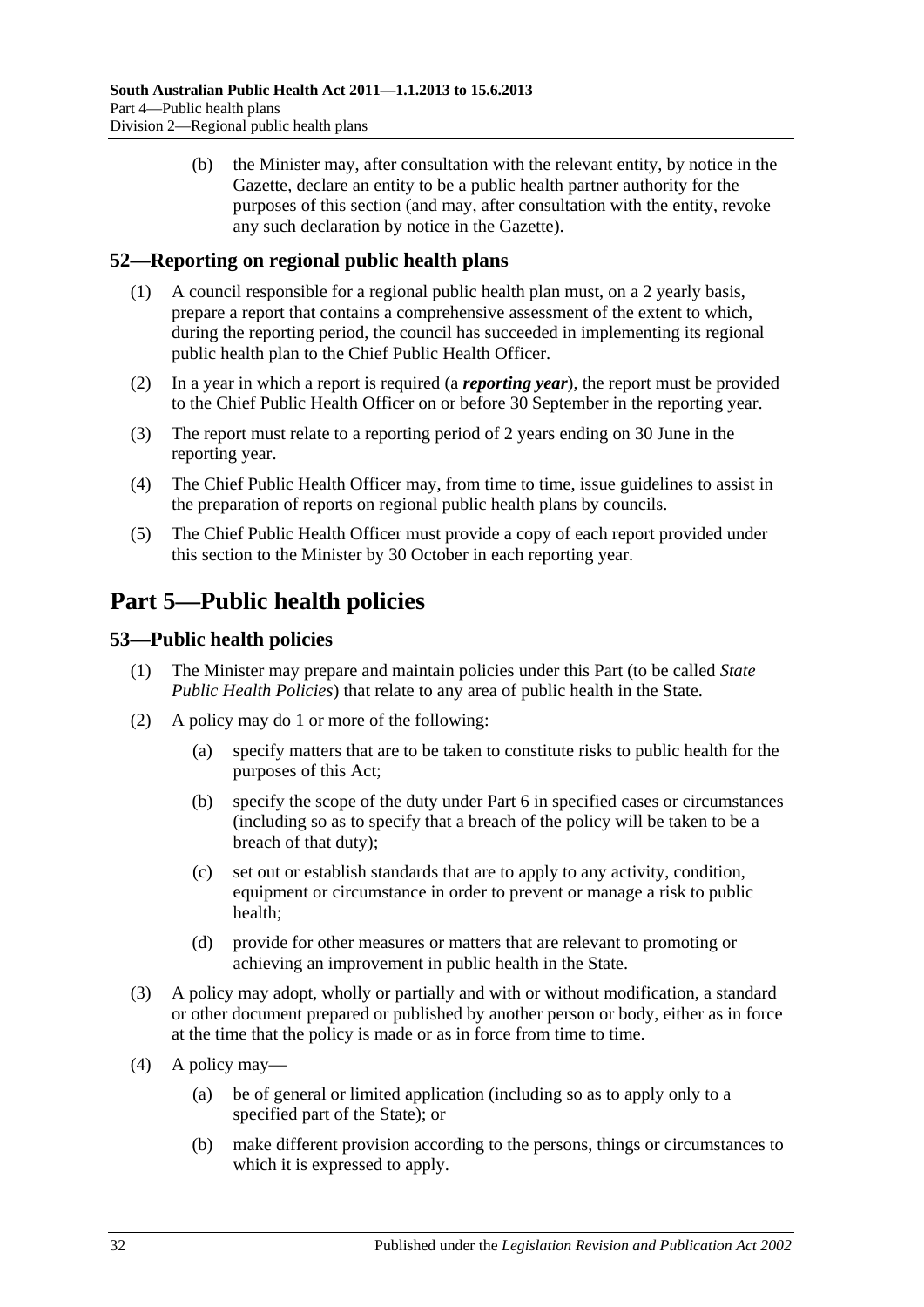## <span id="page-32-2"></span><span id="page-32-0"></span>**54—Procedure for making policies**

- (1) The Minister must, in relation to any proposal to create or amend a State Public Health Policy—
	- (a) prepare a draft of the proposal; and
	- (b) take reasonable steps to consult with SAPHC, the LGA, and any other person or body considered relevant by the Minister, in relation to the proposal; and
	- (c) by public notice, give notice of the place or places at which copies of the draft are available (without charge) and purchase and invite interested persons to make written representations on the proposal within a period specified by the Minister.
- <span id="page-32-3"></span>(2) [Subsection](#page-32-2) (1) does not apply if the Minister considers that urgent action is required in the circumstances but, in such a case, the Minister must, within 3 months after the publication of the policy or any amendment, initiate the consultation requirements of [subsection](#page-32-2) (1) as if the policy or amendment were a draft proposal.
- (3) An amendment to a policy arising from consultation under [subsection](#page-32-3) (2) may be given effect by the Minister without the need for further consultation.
- (4) A policy, or an amendment to a policy, will take effect when published by the Minister in accordance with the regulations.
- (5) A policy, or an amendment to a policy, may take effect on a day specified in the policy or amendment (being a day that falls on or after publication).
- (6) The Minister must ensure that copies of a policy are reasonably available for inspection (without charge) and purchase by the public at a place or places determined by the Minister.

#### <span id="page-32-4"></span><span id="page-32-1"></span>**55—Reference of policies to Parliament**

- (1) The Minister must, within 14 sitting days after the publication of a State Public Health Policy, or an amendment to a State Public Health Policy, cause a copy of the policy or the amendment (as the case may be) to be laid before both Houses of Parliament.
- <span id="page-32-5"></span>(2) If either House of Parliament—
	- (a) passes a resolution disallowing a policy laid before it under [subsection](#page-32-4) (1), then the policy ceases to have effect;
	- (b) passes a resolution disallowing an amendment laid before it under [subsection](#page-32-4) (1), then the amendment ceases to have effect (and the relevant policy will, from that time, apply as if it had not been amended by that amendment).
- (3) A resolution is not effective for the purposes of [subsection](#page-32-5) (2) unless passed in pursuance of a notice of motion given within 14 sitting days (which need not fall within the same session of Parliament) after the day on which the policy or amendment (as the case may be) is laid before the House.
- (4) If a resolution is passed under [subsection](#page-32-5) (2), notice of that resolution must forthwith be published in the Gazette.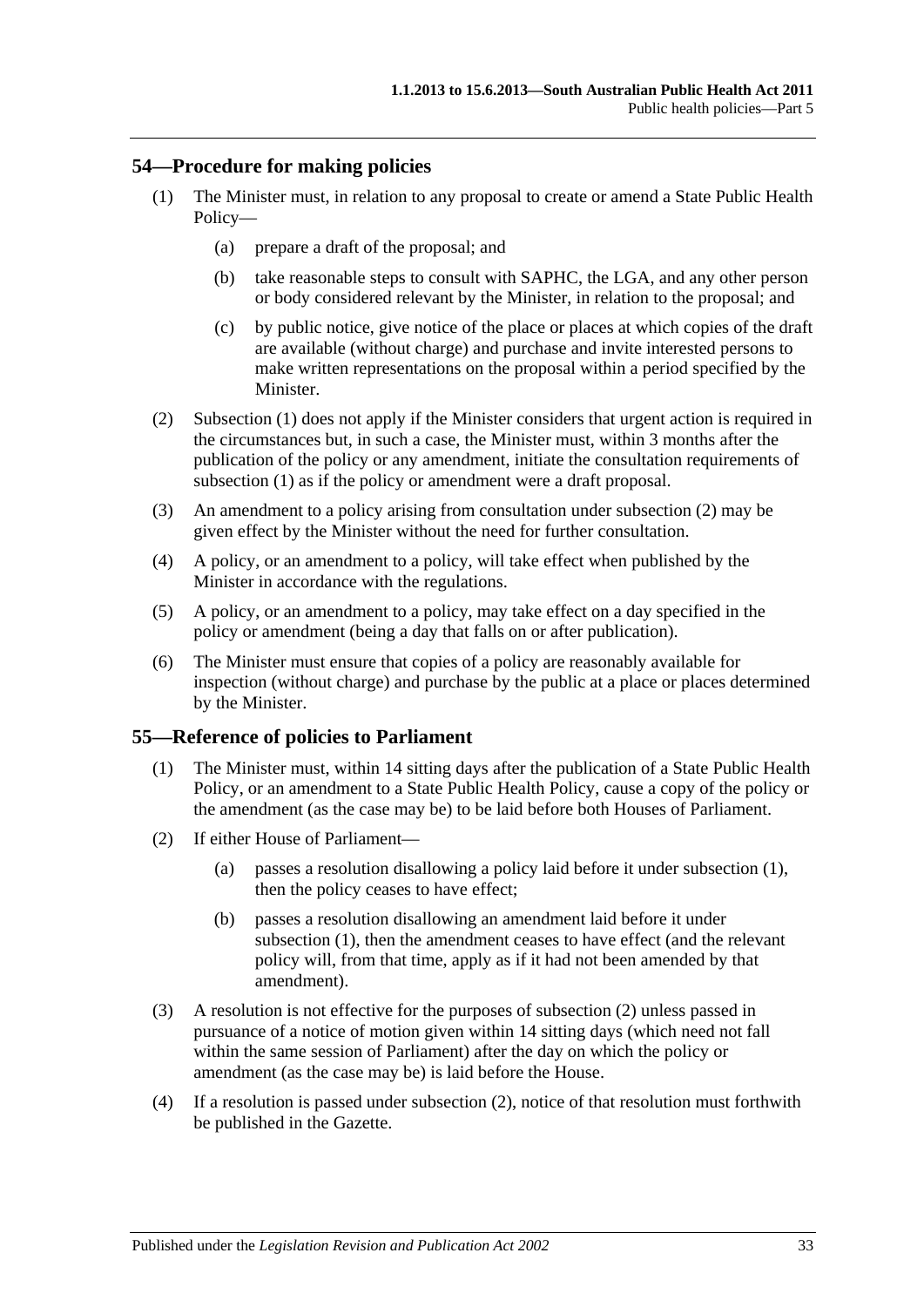# <span id="page-33-0"></span>*Part 6—General duty*

## <span id="page-33-4"></span><span id="page-33-1"></span>*56—General duty*

- *(1) A person must take all reasonable steps to prevent or minimise any harm to public health caused by, or likely to be caused by, anything done or omitted to be done by the person.*
- *(2) In determining what is reasonable for the purposes of [subsection](#page-33-4) (1), regard must be had, amongst other things, to the objects of this Act, and to—*
	- *(a) the potential impact of a failure to comply with the duty; and*
	- *(b) any environmental, social, economic or practicable implications; and*
	- *(c) any degrees of risk that may be involved; and*
	- *(d) the nature, extent and duration of any harm; and*
	- *(e) any relevant policy under [Part](#page-31-1) 5; and*
	- *(f) any relevant code of practice under [Part](#page-35-1) 8; and*
	- *(g) any matter prescribed by the regulations.*
- *(3) A person will be taken not to be in breach of [subsection](#page-33-4) (1) if the person is acting—*
	- *(a) in a manner or in circumstances that accord with generally accepted practices taking into account community expectations and prevailing environmental, social and economic practices and standards; or*
	- *(b) in accordance with a policy or code of practice published by the Minister in connection with the operation of this Part; or*
	- *(c) in circumstances prescribed by the regulations.*
- <span id="page-33-7"></span>*(4) Subject to [subsections](#page-33-5) (5) and [\(6\),](#page-33-6) a person who breaches [subsection](#page-33-4) (1) is not, on account of the breach alone, liable to any civil or criminal action.*
- <span id="page-33-5"></span>*(5) If a person breaches [subsection](#page-33-4) (1), compliance with the subsection may be enforced by the issuing of a notice under [Part](#page-58-0) 12.*
- <span id="page-33-6"></span>*(6) [Subsection](#page-33-7) (4) does not limit or derogate from any other provision of this Act.*

# <span id="page-33-2"></span>*Part 7—General public health offences*

## <span id="page-33-3"></span>*57—Material risk to public health*

- *(1) A person who causes a material risk to public health intentionally or recklessly and with the knowledge that harm to public health will result is guilty of an offence. Maximum penalty: \$250 000 or imprisonment for 5 years or both.*
- *(2) A person who causes a material risk to public health in circumstances where the person ought reasonably be expected to know that harm to public health will result is guilty of an offence.*

*Maximum penalty: \$120 000 or imprisonment for 2 years or both.*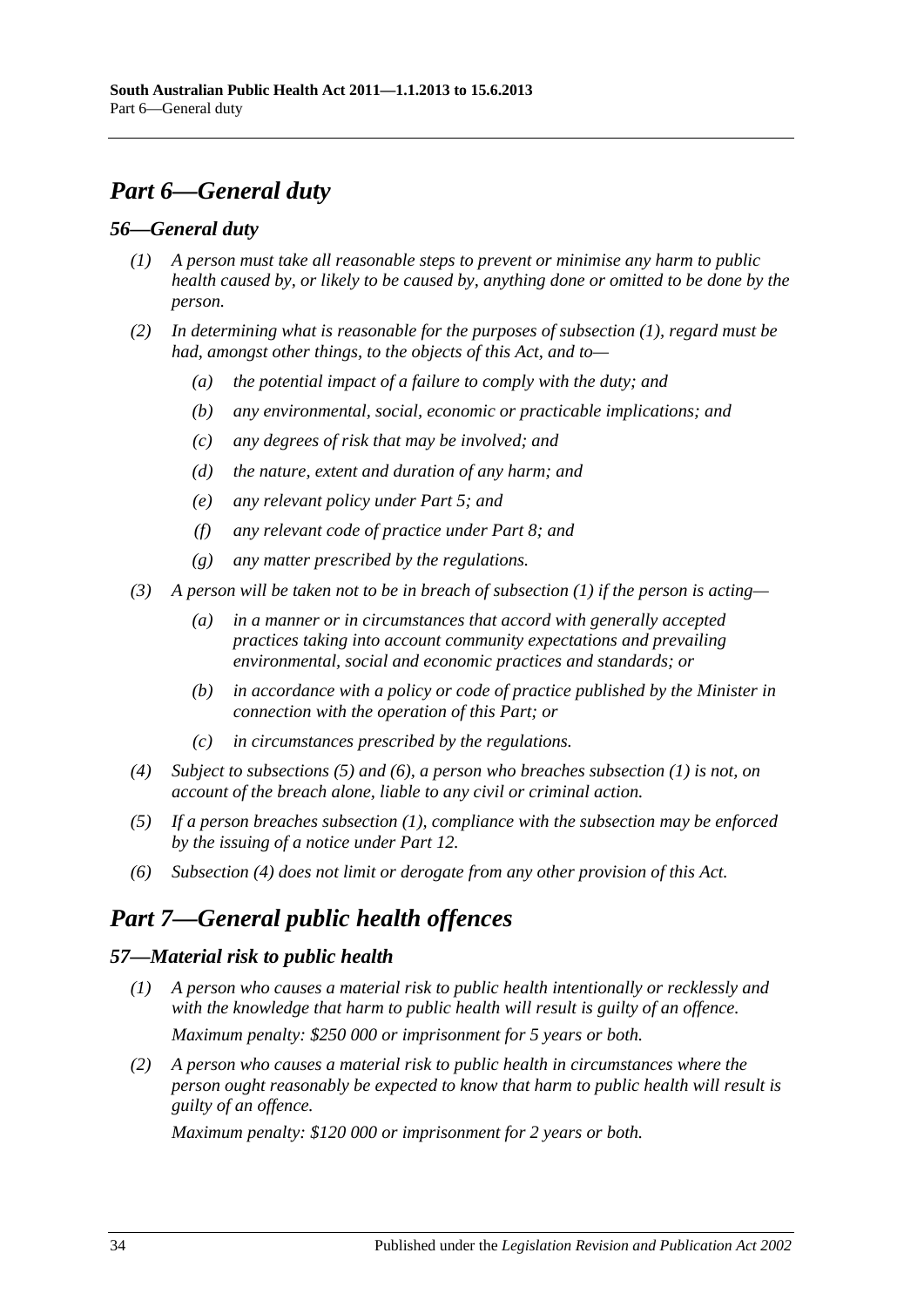- *(3) A person who causes a material risk to public health is guilty of an offence. Maximum penalty: \$25 000. Expiation fee: \$750.*
- *(4) For the purposes of this section, a material risk to public health occurs if the health of 1 or more persons has been, or might reasonably be expected to be, harmed by an act or omission of another, but does not include a case where the harm, or risk of harm, is trivial or negligible.*

## <span id="page-34-0"></span>*58—Serious risk to public health*

- *(1) A person who causes a serious risk to public health intentionally or recklessly and with the knowledge that harm to public health will result is guilty of an offence. Maximum penalty: \$1 000 000 or imprisonment for 10 years or both.*
- *(2) A person who causes a serious risk to public health in circumstances where the person ought reasonably be expected to know that harm to public health will result is guilty of an offence.*

*Maximum penalty: \$500 000 or imprisonment for 7 years or both.*

- *(3) A person who causes a serious risk to public health is guilty of an offence. Maximum penalty: \$120 000.*
- *(4) For the purposes of this section, a serious risk to public health occurs if there is a material risk that substantial injury or harm to the health of 1 or more persons has occurred, or might reasonably be expected to have occurred, taking into account—*
	- *(a) the nature, scale and effects of the harm, and any associated illness, injury or disability, that may arise; and*
	- *(b) the location, immediacy and seriousness of the threat to human health; and*
	- *(c) whether the harm extends to 2 or more persons and, if so, the total number of persons affected or likely to be affected; and*
	- *(d) the availability and effectiveness of any precaution, safeguard, treatment or other measure that may be used to eliminate or reduce the harm.*

## <span id="page-34-2"></span><span id="page-34-1"></span>*59—Defence of due diligence*

- *(1) In any proceedings against a person for an offence under this Part, it is a defence to prove that the person took all reasonable precautions and exercised all due diligence to prevent the commission of the offence.*
- *(2) Without limiting [subsection](#page-34-2) (1), it is not proved that a person took all reasonable precautions and exercised all due diligence to prevent the commission of the offence under this Part unless it is proved that the person—*
	- *(a) had taken reasonable steps to prevent or avoid the circumstances that gave rise to the risk to public health, including by putting in place any systems or safeguards that might reasonably be expected to be provided; and*
	- *(b) complied with the requirements of any notice or order under this Act that related to the risk to public health; and*
	- *(c) as soon as becoming aware of the circumstances that gave rise to the risk to public health—*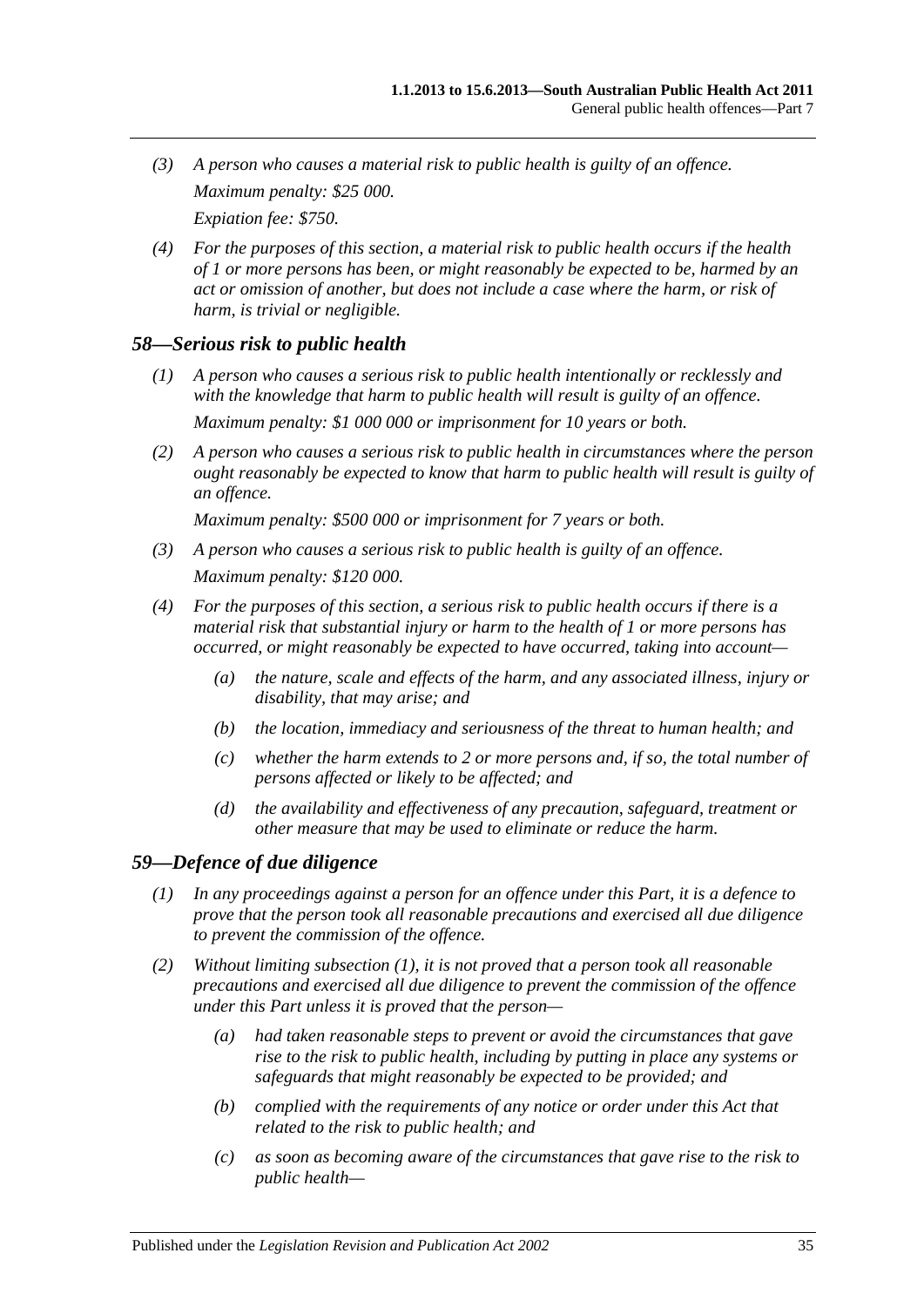- *(i) reported those circumstances to the Chief Public Health Officer, the Department or a council; and*
- *(ii) took all reasonable steps necessary to prevent or reduce the risk to public health.*

## <span id="page-35-0"></span>*60—Alternative finding*

*If in proceedings for an offence against this Part the court is not satisfied that the defendant is guilty of the offence charged but is satisfied that the defendant is guilty of an offence against this Part that carries a lower maximum penalty (determined according to relative maximum monetary penalties), the court may find the defendant guilty of the latter offence.*

# <span id="page-35-1"></span>**Part 8—Prevention of non-communicable conditions**

## <span id="page-35-4"></span><span id="page-35-2"></span>**61—Declaration of non-communicable conditions**

- (1) The Minister may, by notice in the Gazette, declare a disease or medical condition to be a non-communicable condition if the Minister considers that the disease or medical condition is of significance to public health.
- (2) The Minister may, by further notice in the Gazette, revoke a declaration under [subsection](#page-35-4)  $(1)$ .

## <span id="page-35-5"></span><span id="page-35-3"></span>**62—Minister may issue code of practice**

- (1) The Minister may issue a code of practice in relation to preventing or reducing the incidence of a non-communicable condition.
- <span id="page-35-6"></span>(2) A code of practice may relate to—
	- (a) an industry or sector;
	- (b) a section or part of the community;
	- (c) an activity, undertaking or circumstance.
- (3) Without limiting [subsection](#page-35-5) (1) or [\(2\),](#page-35-6) a code of practice may relate to the manner in which, for the purposes of public health—
	- (a) specified goods, substances or services are advertised, sponsored, promoted or marketed (including through the provision of certain information to consumers of certain goods, substances, or services);
	- (b) specified goods or substances are manufactured, distributed, supplied or sold (including the composition, contents, additives and design of specified goods or substances);
	- (c) buildings, infrastructure or other works are designed, constructed or maintained;
	- (d) the public, or certain sections of the public, are able to access specified goods, substances or services.
- (4) The Minister must, before issuing or amending a code of practice, insofar as is reasonably practicable, consult with any person or organisation that the Minister considers to be representative of any industry or sector affected by the proposed code or amendment.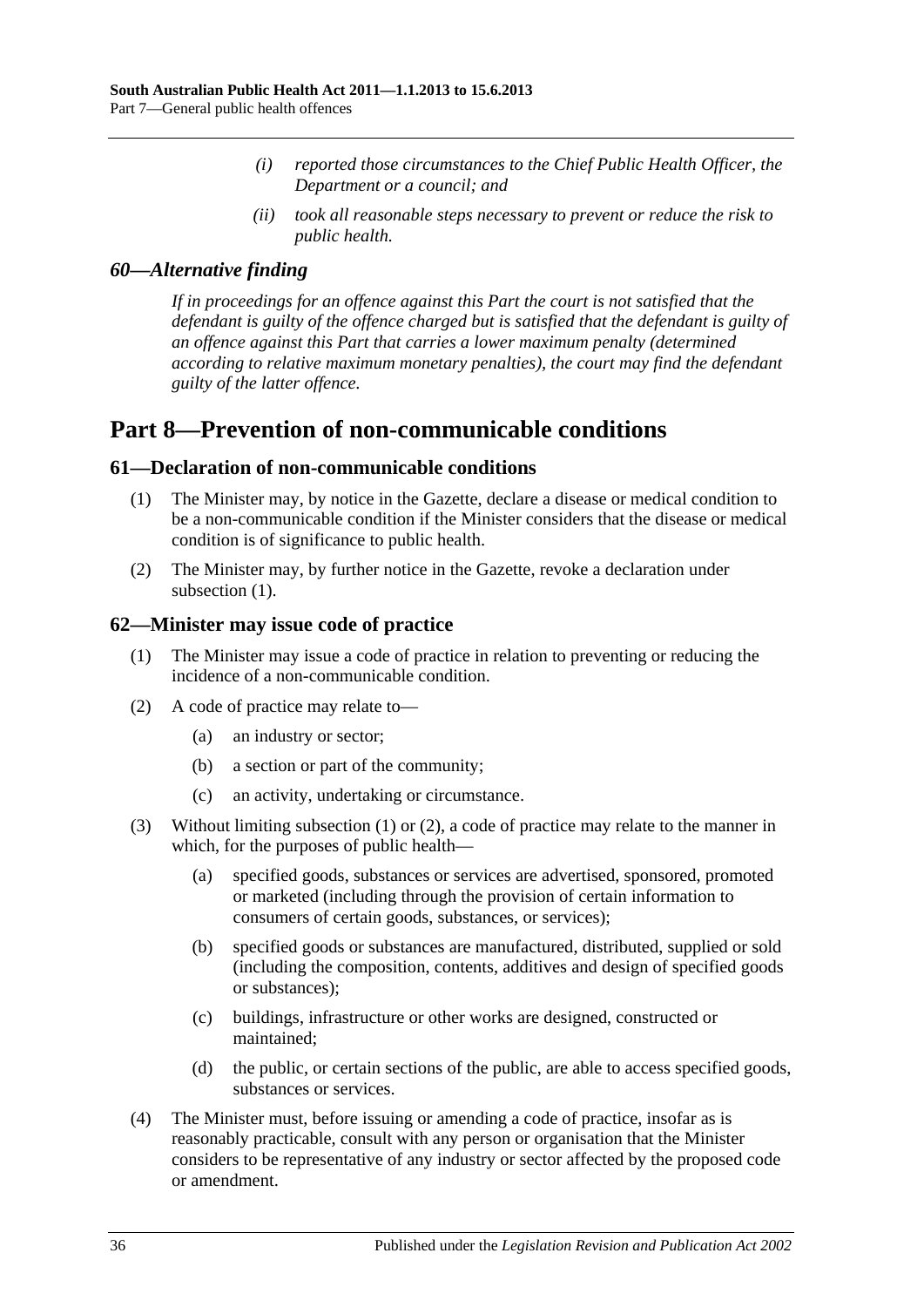- <span id="page-36-0"></span>(5) The Minister may publish a report on the performance of an industry, sector or person in relation to a code.
- (6) The Minister must, before publishing a report under [subsection](#page-36-0) (5) that would reasonably be expected to have an adverse impact on a person specifically identified in the report, provide a copy of the report to the person and then allow the person at least 14 days to make written representations in relation to the contents of the report.
- (7) No action lies against the Minister in respect of the contents of a report published under this section.

# **Part 9—Notifiable conditions and contaminants**

# **Division 1—Notifiable conditions**

# <span id="page-36-1"></span>**63—Declaration of notifiable conditions**

- (1) The regulations may declare a disease or medical condition to be a notifiable condition.
- <span id="page-36-2"></span>(2) The Minister may, if the Minister considers it to be necessary in the interests of public health because of urgent circumstances, by notice in the Gazette, declare a disease or medical condition to be a notifiable condition.
- (3) A regulation or declaration under [subsection](#page-36-1) (1) or [\(2\)](#page-36-2) may be varied from time to time, or may be revoked, but a declaration of the Minister under [subsection](#page-36-2) (2) will, unless revoked sooner, expire 6 months after publication in the Gazette.
- (4) The revocation or expiry of a declaration of the Minister—
	- (a) does not prevent the disease or medical condition the subject of the declaration being declared to be a notifiable condition by the regulations; and
	- (b) does not prevent the disease or medical condition being the subject of a further declaration of the Minister if the Minister considers that urgent circumstances again warrant the declaration of the disease or medical condition to be a notifiable condition.

# <span id="page-36-3"></span>**64—Notification**

- $(1)$  If—
	- (a) a medical practitioner; or
	- (b) a pathology service; or
	- (c) a person of a class prescribed by regulation,

suspects that a person has, or has died from, a notifiable condition, the responsible person must as soon as practicable and, in any event, within 3 days of that suspicion being formed, report the case to the Chief Public Health Officer.

Maximum penalty: \$10 000.

- (2) A report under [subsection](#page-36-3) (1) must be—
	- (a) made in a manner and form determined by the Chief Public Health Officer; and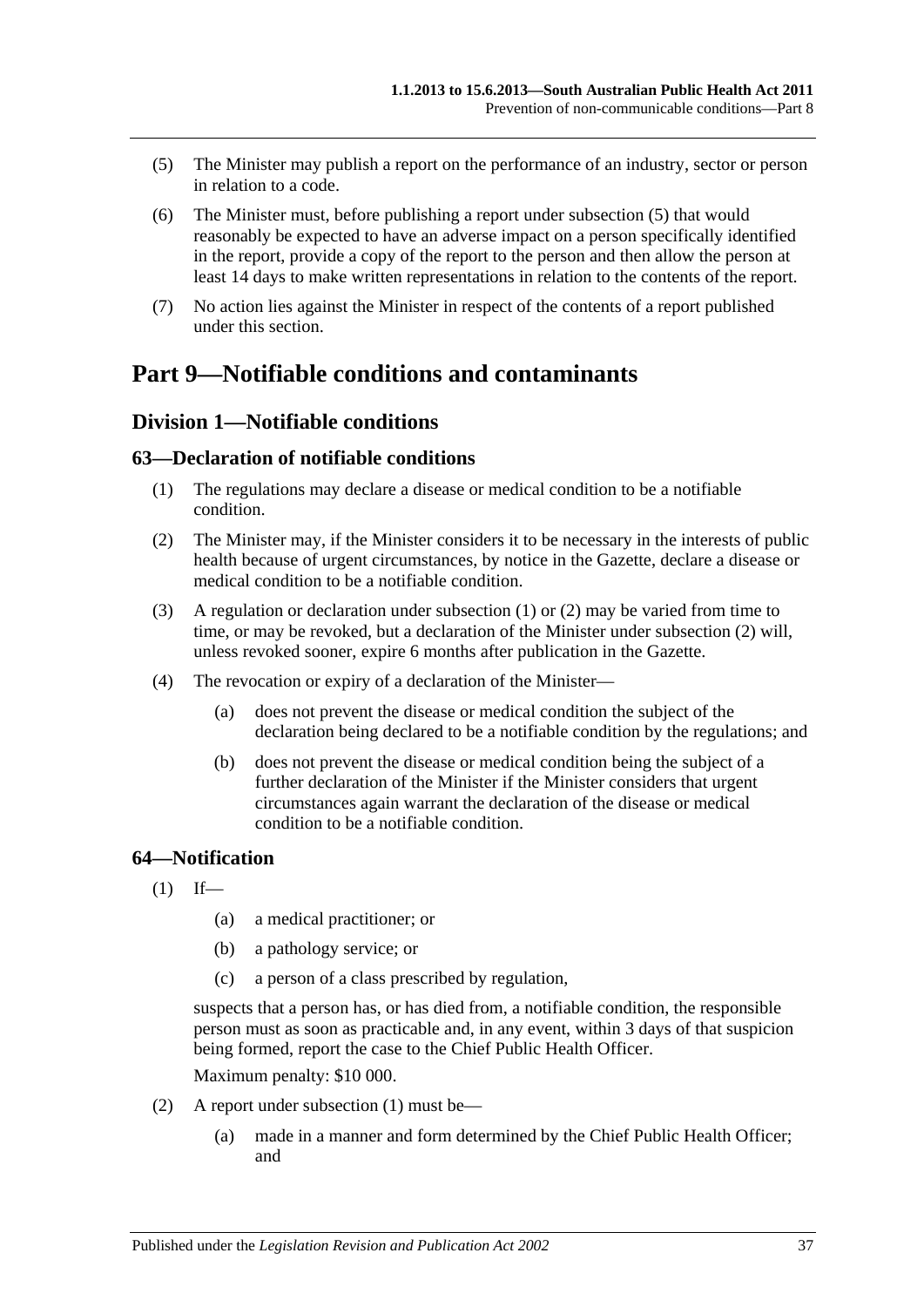- (b) accompanied by the information required by the Chief Public Health Officer to be furnished in connection with the provision of the report.
- (3) On the receipt of a report under [subsection](#page-36-3) (1) that relates to a person in a local government area, the Chief Public Health Officer must, if there is an immediate threat to public health in the area, as soon as is reasonably practicable, communicate the contents of the report to the council for the area.
- (4) A medical practitioner who suspects that a person is suffering from a notifiable condition is not required to make a report under [subsection](#page-36-3) (1) with respect to that case if the practitioner knows or reasonably believes that a report has already been made to the Chief Public Health Officer by another medical practitioner who is, or has been, responsible for the treatment of the person.
- <span id="page-37-0"></span>(5) Following receipt of a report made under this section, the Chief Public Health Officer may from time to time require additional information about the person or the person's condition from—
	- (a) the person who provided the report; and
	- (b) any other person who the Chief Public Health Officer reasonably believes could furnish the Chief Public Health Officer with information relevant to preventing, monitoring or controlling the notifiable condition.
- (6) A person must not, without reasonable excuse, fail to comply with a requirement imposed on the person under [subsection](#page-37-0) (5). Maximum penalty: \$10 000.
- (7) No civil liability arises from a statement made honestly and without malice in, or in connection with, a report under this section.
- (8) A person who furnishes information under this section cannot, by virtue of doing so, be held to have breached any law or any principle of professional ethics.
- (9) A document held or produced by the Chief Public Health Officer for the purposes of this section that relates to a particular person is not subject to access under the *[Freedom of Information Act](http://www.legislation.sa.gov.au/index.aspx?action=legref&type=act&legtitle=Freedom%20of%20Information%20Act%201991) 1991*.
- (10) In this section—

*responsible person* means—

- (a) in relation to a medical practitioner—the medical practitioner;
- (b) in relation to a pathology service—the pathologist responsible for the day to day operation of the pathology laboratory;
- (c) in the case of a person of a class prescribed by regulation—a person identified under the regulations.

# **65—Report to councils**

The Department—

(a) must, on a monthly basis, provide each council with a report on the occurrence or incidence of notifiable conditions in its area and any problems or issues caused by or arising on account of such diseases or medical conditions that may exist in its area; and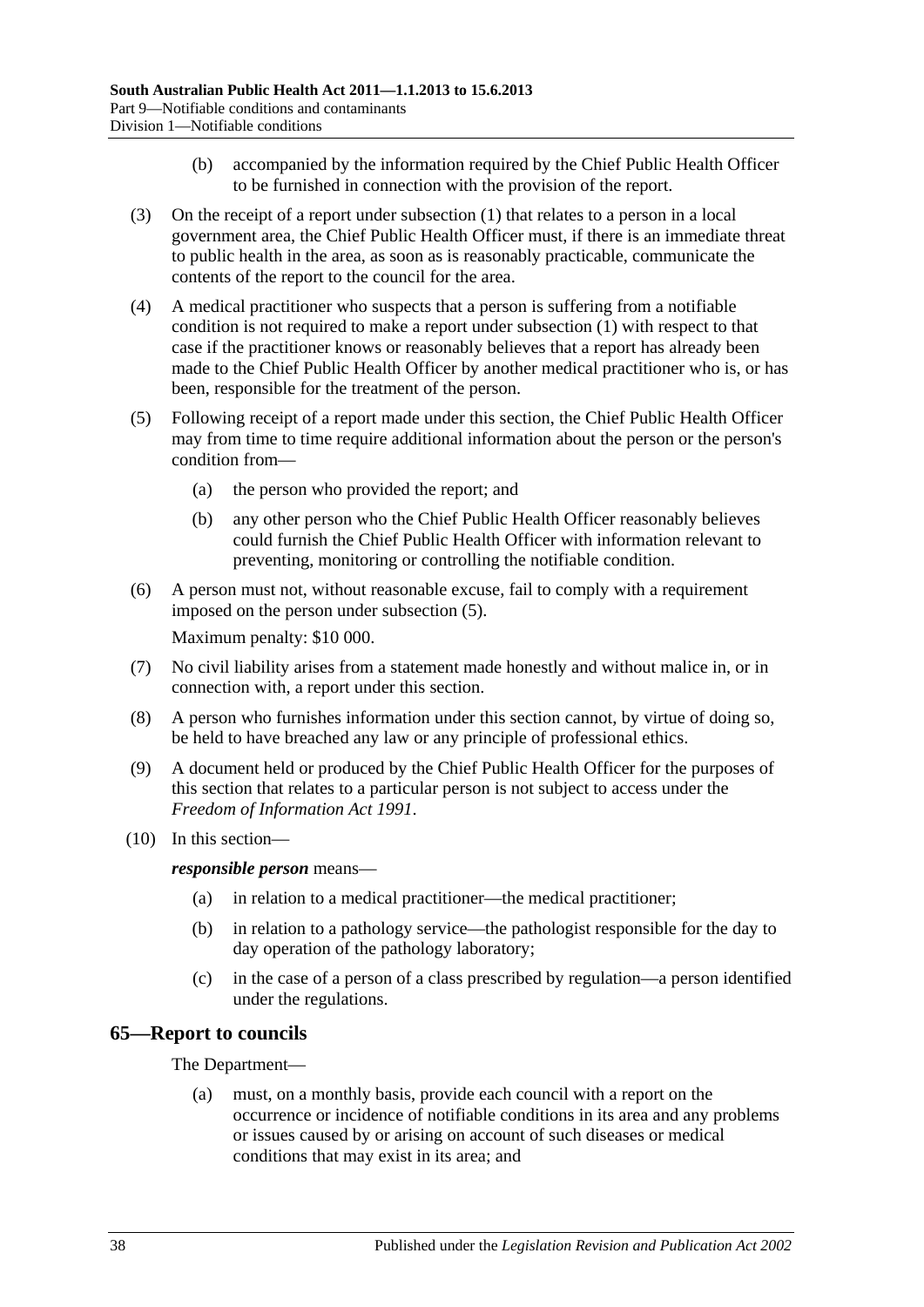(b) must inform a council of the occurrence or incidence of any notifiable condition in its area that constitutes, or may constitute, a threat to public health.

# <span id="page-38-0"></span>**66—Action to prevent spread of infection**

- (1) If there is danger to public health from the possible spread of a disease constituting a notifiable condition, the Chief Public Health Officer or an authorised officer authorised by the Chief Public Health Officer for the purposes of this section may give such directions and take such action as may be appropriate to avert that danger.
- <span id="page-38-1"></span>(2) Without limiting the generality of [subsection](#page-38-0) (1), the Chief Public Health Officer or authorised officer may—
	- (a) direct that any premises, vehicle or article be cleansed or disinfected;
	- (b) direct the destruction of any article, substance, food or other thing;
	- (c) seize any vehicle, article, substance, food or other thing;
	- (d) impose areas of quarantine or close premises;
	- (e) restrict movement into and out of any place or premises;
	- (f) take such other action as may be prescribed.
- (3) A person who is given a direction or subject to some other form of requirement under [subsection](#page-38-0) (1) or [\(2\)](#page-38-1) must not, without reasonable excuse, contravene or fail to comply with the direction or requirement.

Maximum penalty: \$25 000.

Expiation fee: \$750.

- (4) For the purpose of exercising a power under [subsection](#page-38-0) (1) or [\(2\),](#page-38-1) an authorised officer may be assisted by such assistants as may be necessary or desirable in the circumstances.
- <span id="page-38-2"></span>(5) If a person fails to take action in accordance with a direction or requirement, the Chief Public Health Officer or an authorised officer may take that action or cause it to be taken.
- (6) The Crown or a council may recover as a debt costs and expenses reasonably incurred in exercising powers under [subsection](#page-38-2) (5) from the person who failed to take the required action.
- <span id="page-38-3"></span>(7) For the purpose of exercising a power under this section, a person authorised to do so by the Chief Public Health Officer—
	- (a) may enter premises or any vehicle at any reasonable time; and
	- (b) may break into premises or any vehicle if authorised by a warrant issued by a magistrate.
- (8) A magistrate must not issue a warrant under [subsection](#page-38-3) (7) unless satisfied that the warrant is reasonably required in the circumstances.
- (9) If the Chief Public Health Officer informs a council of the occurrence of a disease constituting a notifiable condition, the council must take such action as is reasonably open to the council to assist in preventing the spread of the disease.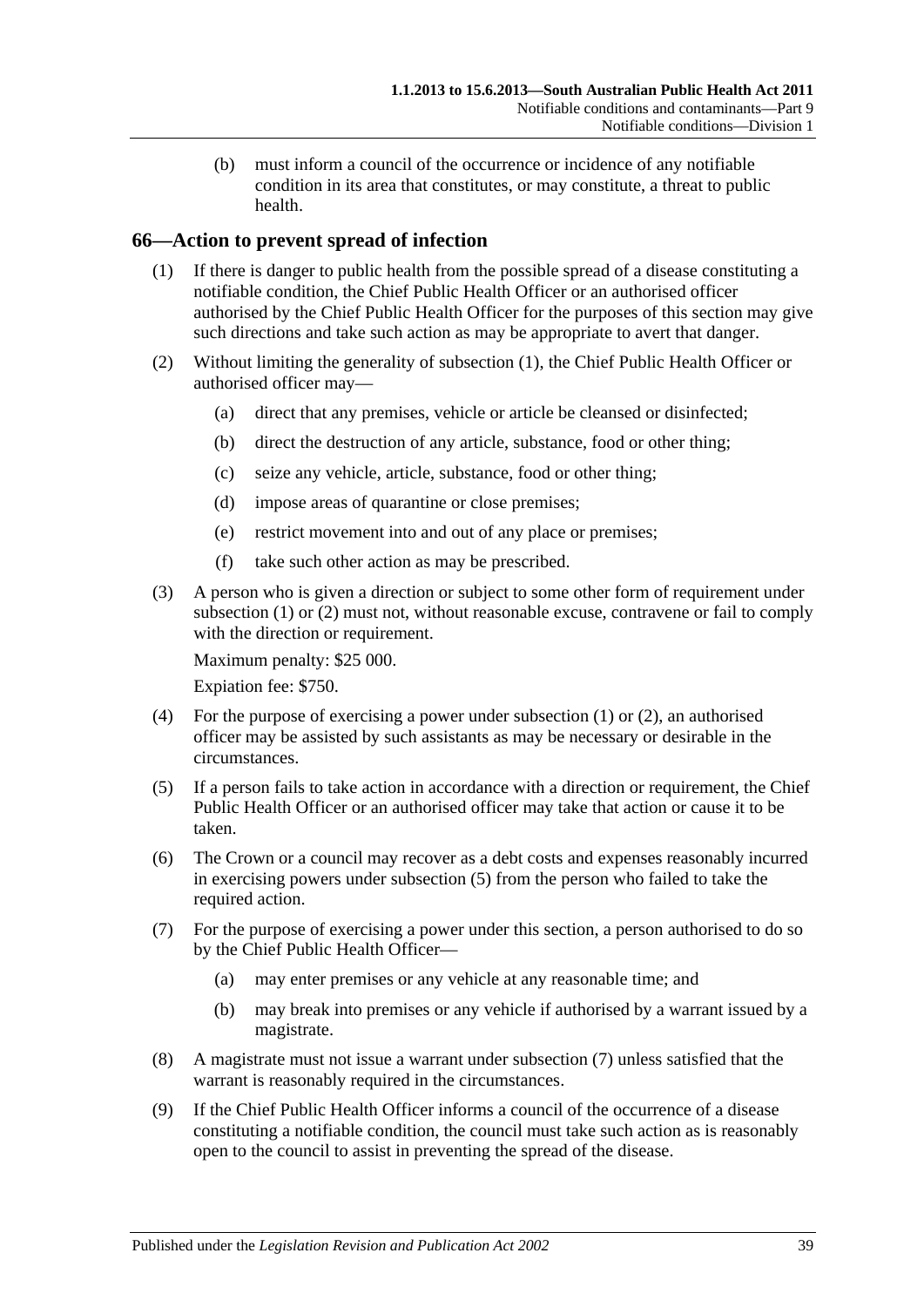# **Division 2—Notifiable contaminants**

# <span id="page-39-0"></span>**67—Declaration of notifiable contaminants**

- (1) The regulations may declare a contaminant to be a notifiable contaminant.
- <span id="page-39-1"></span>(2) The Minister may, if the Minister considers it to be necessary in the interests of public health because of urgent circumstances, by notice in the Gazette, declare a contaminant to be a notifiable contaminant.
- (3) A regulation or declaration under [subsection](#page-39-0) (1) or [\(2\)](#page-39-1) may be varied from time to time, or may be revoked, but a declaration of the Minister under [subsection](#page-39-1) (2) will, unless revoked sooner, expire 6 months after publication in the Gazette.
- (4) The revocation or expiry of a declaration of the Minister—
	- (a) does not prevent the contaminant the subject of the declaration being declared to be a notifiable contaminant by the regulations; and
	- (b) does not prevent the contaminant being the subject of a further declaration of the Minister if the Minister considers that urgent circumstances again warrant the declaration of the contaminant to be a notifiable contaminant.

## <span id="page-39-2"></span>**68—Notification of contaminant**

- $(1)$  If—
	- (a) a laboratory service; or
	- (b) a person of a class prescribed by the regulations,

detects or isolates a notifiable contaminant in a circumstance prescribed by the regulations for the purposes of this subsection, the responsible person must as soon as practicable (and in any event within 24 hours) report the detection or isolation to the Chief Public Health Officer.

Maximum penalty: \$25 000.

Expiation fee: \$750.

- <span id="page-39-3"></span>(2) [Subsection](#page-39-2) (1) does not apply—
	- (a) if the notifiable contaminant is detected or isolated in the course of a test carried out only for—
		- (i) educational purposes; or
		- (ii) the purposes of academic research,

unless the test and the circumstances of the particular case indicate the existence of a material risk to public health; or

- (b) in any circumstance—
	- (i) specified by the Chief Public Health Officer; or
	- (ii) prescribed by regulation.
- (3) For the purposes of [subsection](#page-39-3) (2)(a), a material risk to public health exists if the health of 1 or more persons has been, or might reasonably be expected to be, harmed, but does not include a case where the harm, or risk of harm, is trivial or negligible.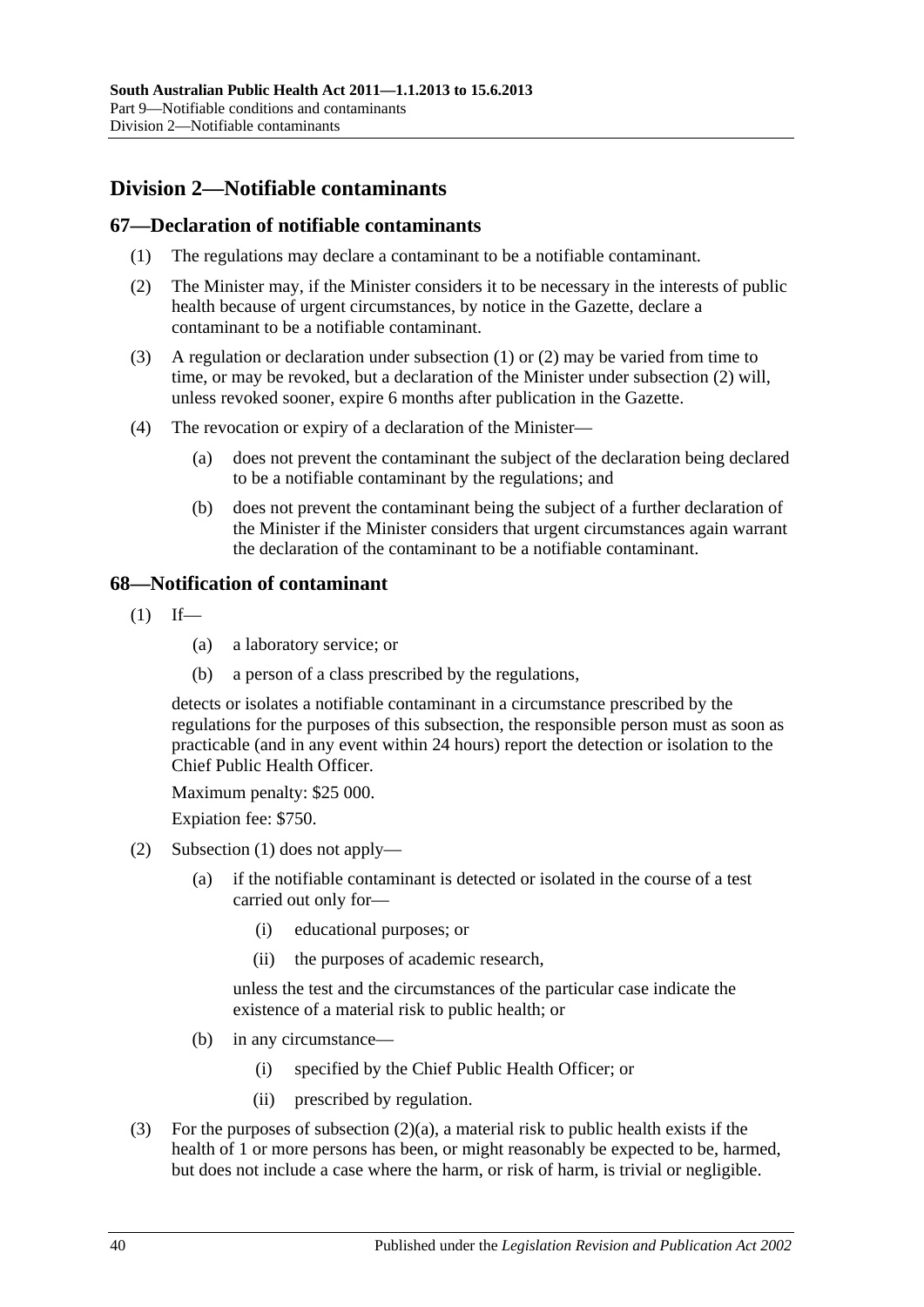- <span id="page-40-0"></span>(4) If a person is, in prescribed circumstances, informed at any time by a responsible person for a laboratory service (including a laboratory service outside the State) that—
	- (a) tests have been carried out by that laboratory in prescribed circumstances; and
	- (b) the test conducted by the laboratory has detected or isolated a notifiable contaminant,

the person must as soon as practicable (and in any event within 24 hours) report the detection or isolation to the Chief Public Health Officer

Maximum penalty: \$15 000.

Expiation fee: \$500.

- (5) [Subsection](#page-40-0) (4) does not apply in any circumstance specified by the Chief Public Health Officer.
- (6) A report under [subsection](#page-39-2) (1) or [\(4\)](#page-40-0) must be—
	- (a) made in a manner and form determined by the Chief Public Health Officer; and
	- (b) accompanied by the information required by the Chief Public Health Officer to be furnished in connection with the provision of the report.
- <span id="page-40-1"></span>(7) Following receipt of a report made under this section, the Chief Public Health Officer may from time to time—
	- (a) require additional information from—
		- (i) the person who provided the report;
		- (ii) any other person who the Chief Public Health Officer reasonably believes could furnish the Chief Public Health Officer with information relevant to monitoring or controlling the notifiable containment;
	- (b) require a person who provided the report to undertake, or cause to be undertaken, testing (or further testing) specified by the Chief Public Health Officer and to provide a further report or information to the Chief Public Health Officer.
- (8) A person must not, without reasonable excuse, fail to comply with a requirement imposed on the person under [subsection](#page-40-1) (7).

Maximum penalty: \$15 000.

Expiation fee: \$500.

- (9) No civil liability arises from a statement made honestly and without malice in, or in connection with, a report under this section.
- (10) A person who furnishes information under this section cannot, by virtue of doing so, be held to have breached any law or any principle of professional ethics.
- (11) Any notification given by a person in compliance with this section is not admissible in evidence against the person for an offence or for the imposition of a penalty (other than proceedings in respect of the making of a false or misleading statement).
- <span id="page-40-2"></span>(12) A regulation under this section must be made on the recommendation of the Chief Public Health Officer.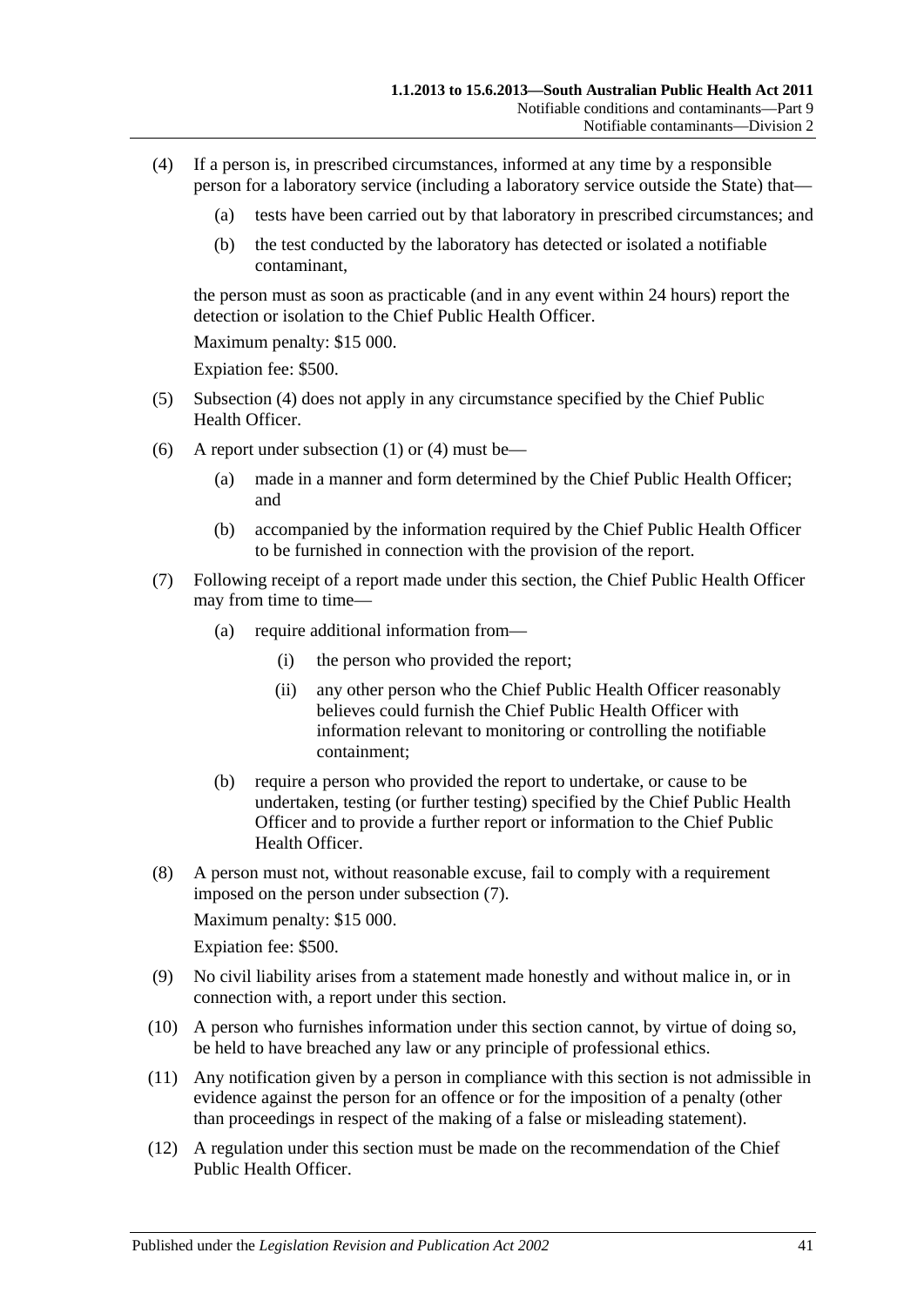- (13) A Chief Public Health Officer must not make a recommendation under [subsection](#page-40-2) (12) unless or until the Chief Public Health Officer has taken reasonable steps to consult with representatives, within any industry directly affected by the regulation, considered relevant by the Chief Public Health Officer in relation to the proposal to make the relevant regulations under this section.
- (14) A document held or produced for the purposes of this section that relates to a particular person is not subject to access under the *[Freedom of Information Act](http://www.legislation.sa.gov.au/index.aspx?action=legref&type=act&legtitle=Freedom%20of%20Information%20Act%201991) 1991*.
- (15) In this section—

*laboratory service* means a service which performs tests or analyses for the purpose of isolating or detecting contaminants in various substances;

#### *responsible person* means—

- (a) in relation to a laboratory service—the person responsible for the day to day operation of the laboratory service;
- (b) in the case of a person of a class prescribed by the regulations—a person identified under the regulations.

# <span id="page-41-2"></span>**Part 10—Controlled notifiable conditions**

# **Division 1—Preliminary**

#### **69—Principles**

The principles set out in [section](#page-9-0) 14 have particular application to this Part.

#### <span id="page-41-0"></span>**70—Declaration of controlled notifiable conditions**

- (1) The regulations may declare a disease or medical condition to be a controlled notifiable condition.
- <span id="page-41-1"></span>(2) The Minister may, if he or she considers it to be necessary in the interests of public health because of urgent circumstances, by notice in the Gazette, declare a disease or medical condition to be a controlled notifiable condition.
- (3) A regulation or declaration under [subsection](#page-41-0) (1) or [\(2\)](#page-41-1) may be varied from time to time, or may be revoked, but a declaration of the Minister under [subsection](#page-41-1) (2) will, unless revoked sooner, expire 6 months after publication in the Gazette.
- (4) The revocation or expiry of a declaration of the Minister—
	- (a) does not prevent the disease or medical condition the subject of the declaration being declared to be a controlled notifiable condition by the regulations; and
	- (b) does not prevent the disease or medical condition being the subject of a further declaration of the Minister if the Minister considers that urgent circumstances again warrant the declaration of the disease or medical condition to be a controlled notifiable condition.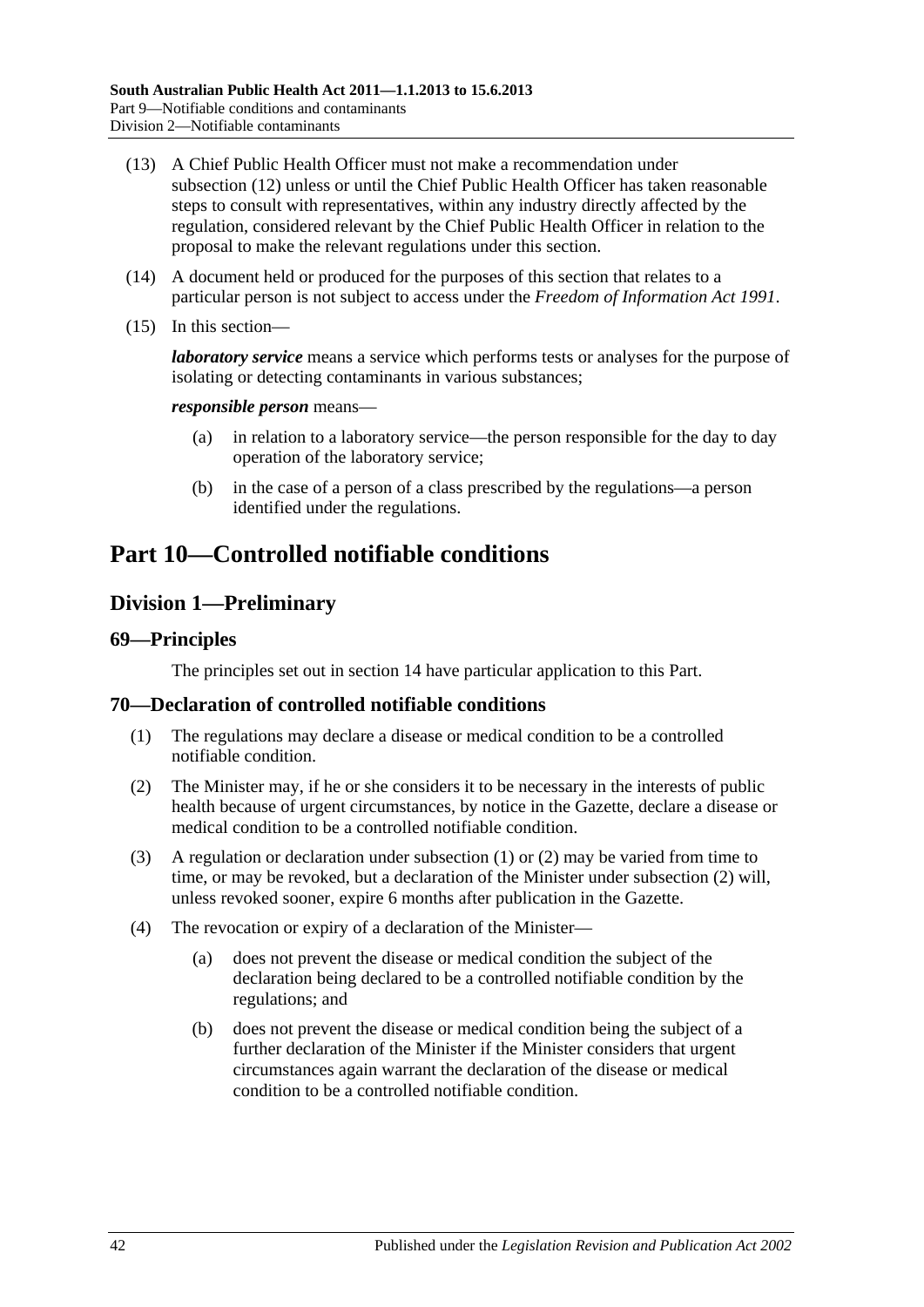# **71—Chief Public Health Officer to be able to act in other serious cases**

(1) In this section—

*serious disease*, in relation to a particular person, means a disease—

- (a) which is, or may be, infectious; and
- (b) which the Chief Public Health Officer reasonably believes to present a serious risk to public health.
- <span id="page-42-2"></span><span id="page-42-0"></span>(2) This section applies to a person if—
	- (a) the Chief Public Health Officer has reason to believe that the person (the *relevant person*) has, or has been exposed to, a serious disease; and
	- (b) the disease is not a controlled notifiable condition; and
	- (c) the Chief Public Health Officer determines that it is appropriate for action to be taken under this section; and
	- (d) the Chief Public Health Officer serves notice of the determination on the relevant person.
- <span id="page-42-1"></span>(3) In a case where this section applies—
	- (a) the serious disease will, in relation to the relevant person, be taken to be a controlled notifiable condition; and
	- (b) the Chief Public Health Officer may take action under this Part in relation to the relevant person as if the person had a controlled notifiable condition.
- (4) This section will cease to apply to a relevant person—
	- (a) if the Chief Public Health Officer revokes his or her determination under [subsection](#page-42-0)  $(2)(c)$ ; or
	- (b) at the expiration of 28 days from service of the notice under [subsection](#page-42-1)  $(2)(d)$ ; or
	- (c) if the serious disease is declared to be a controlled notifiable condition under this Part,

whichever first occurs.

- (5) The fact that this section ceases to apply to a person—
	- (a) does not effect any order, requirement or direction that applies in relation to the person immediately before the time that this section ceases to apply if the serious disease that gave rise to the application of this section has been declared to be a controlled notifiable condition under this Division (and is a controlled notifiable condition at the time that the section ceases to apply); and
	- (b) does not prevent the section applying to the person again if the Chief Public Health Officer has a reason to believe that the person is again suffering from, or has been exposed to, another serious disease (and the other requirements of [subsection](#page-42-2) (2) are satisfied).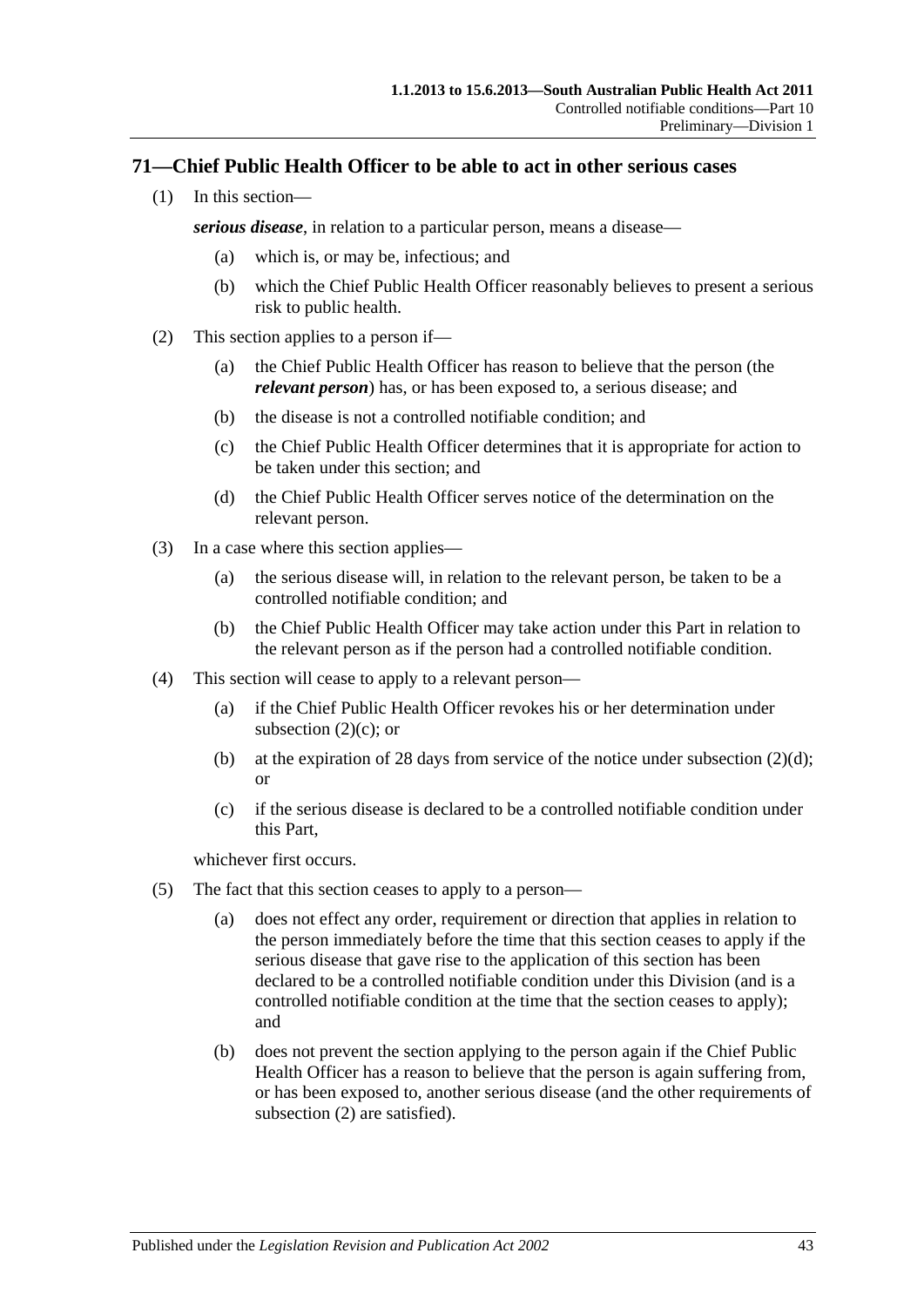# **72—Children**

- <span id="page-43-0"></span>(1) If a requirement is imposed under this Part in relation to a child—
	- (a) a parent or guardian of the child who is aware of the requirement must take such steps as are reasonably necessary and available to achieve compliance with the requirement; and
	- (b) any requirement to serve any notice or other document will be satisfied if service is effected on a parent or guardian of the child.
- (2) The regulations may make other modifications to the operation of this Part in relation to its application to children (and those modifications will have effect according to their terms).
- (3) A person who fails to comply with [subsection](#page-43-0) (1)(a) is guilty of an offence. Maximum penalty: \$25 000.
- (4) In this section—

*child* means a person under 16 years of age;

*parent* includes a person *in loco parentis*.

# **Division 2—Controls**

## **73—Power to require a person to undergo an examination or test**

- (1) The Chief Public Health Officer may impose a requirement under this section if [subsection](#page-43-1) (2) or [\(3\)](#page-43-2) applies.
- <span id="page-43-1"></span>(2) This subsection applies if the Chief Public Health Officer has reasonable grounds to believe—
	- (a) that a person has a controlled notifiable condition and the person presents, has presented, or is likely to present, a risk to health through the transmission of a disease constituting that condition; or
	- (b) that an incident has occurred or a circumstance has arisen in which a person could have been exposed to, or could have contracted, a controlled notifiable condition.
- <span id="page-43-2"></span>(3) This subsection applies if—
	- (a) an incident has occurred or a circumstance has arisen, while a caregiver or custodian is acting in that capacity, in which, if any of those involved were infected by a disease constituting a controlled notifiable condition, the disease could be transmitted to the caregiver or custodian; and
	- (b) the Chief Public Health Officer has reasonable grounds to believe that the imposition of a requirement under this section is necessary in the interests of a rapid diagnosis and, if appropriate, treatment of any person involved in the incident or connected with the circumstance (whether or not as a caregiver or custodian).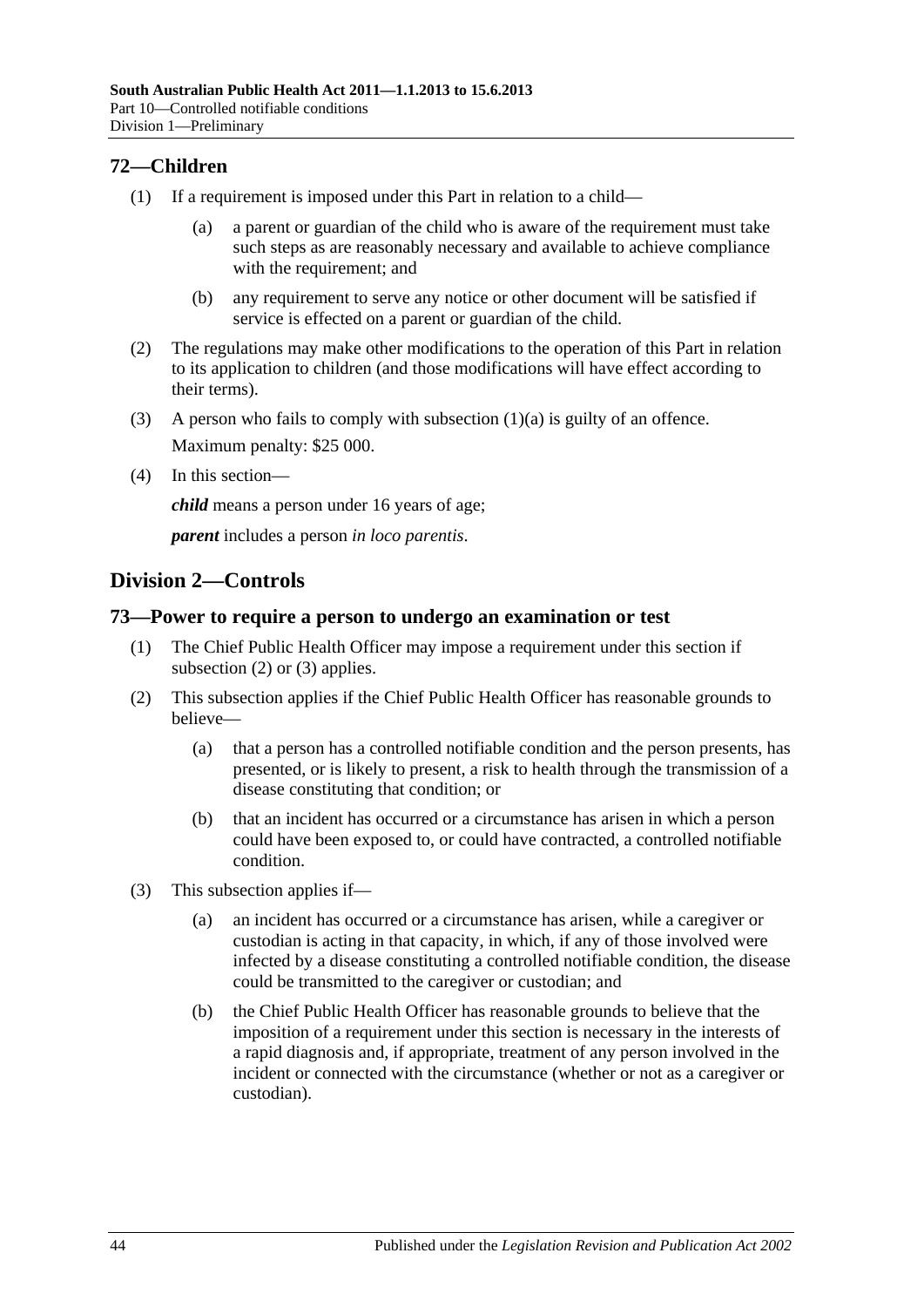- <span id="page-44-0"></span>(4) However, the Chief Public Health Officer should not act under this section unless the Chief Public Health Officer considers—
	- (a) that the person has been given a reasonable opportunity to undertake an examination or testing of the kind that will be subject to a requirement under this section but has failed to do so; or
	- (b) that the imposition of a requirement under this section is reasonably necessary for the purposes of a rapid diagnosis and, if appropriate, treatment of the relevant person.
- <span id="page-44-1"></span>(5) A requirement that may be imposed on a person under this section is that the person—
	- (a) present himself or herself at such place and time as may be specified by the Chief Public Health Officer in order to undergo a clinical examination or to undertake (or be the subject of) tests, or both; and
	- (b) comply with any requirement imposed by a person who may conduct the examination or carry out the tests.
- (6) [Subsection](#page-44-0) (4)(a) does not apply if the person is unconscious or the Chief Public Health Officer considers that the person does not have the capacity to consent to an examination or testing of the relevant kind.
- (7) If the person is unconscious, [subsection](#page-44-1) (5) is modified so as to allow the Chief Public Health Officer to arrange a clinical examination or tests (or both) for the person.
- (8) A requirement will be imposed by service of an order on the person (unless the person is unconscious).
- (9) The testing that may be undertaken under this section may include the provision or taking of a sample of blood, urine or other biological specimen.
- <span id="page-44-2"></span> $(10)$  If—
	- (a) a person is examined or subject to any test under this section; and
	- (b) the examination and any test disclose that the person does not have a controlled notifiable condition,

the person is entitled to reasonable reimbursement from the Department for costs and expenses directly incurred by the person in attending for the examination and any test.

- (11) An amount payable under [subsection](#page-44-2) (10) may be recovered as a debt.
- (12) The Chief Public Health Officer is entitled to be provided with a report on the outcome of any examination or test conducted under this section (and a person who conducted the examination or test must, at the request of the Chief Public Health Officer, furnish the Chief Public Health Officer with such a report).
- (13) In this section—

*caregiver or custodian* means—

- (a) a person who is employed by, or performs work at, a health service; or
- (b) a person who provides, or who is associated with the provision of, any medical service or other form of service designed to benefit human health; or
- (c) a person who is employed by, or performs work at, a pathology service; or
- (d) a person who—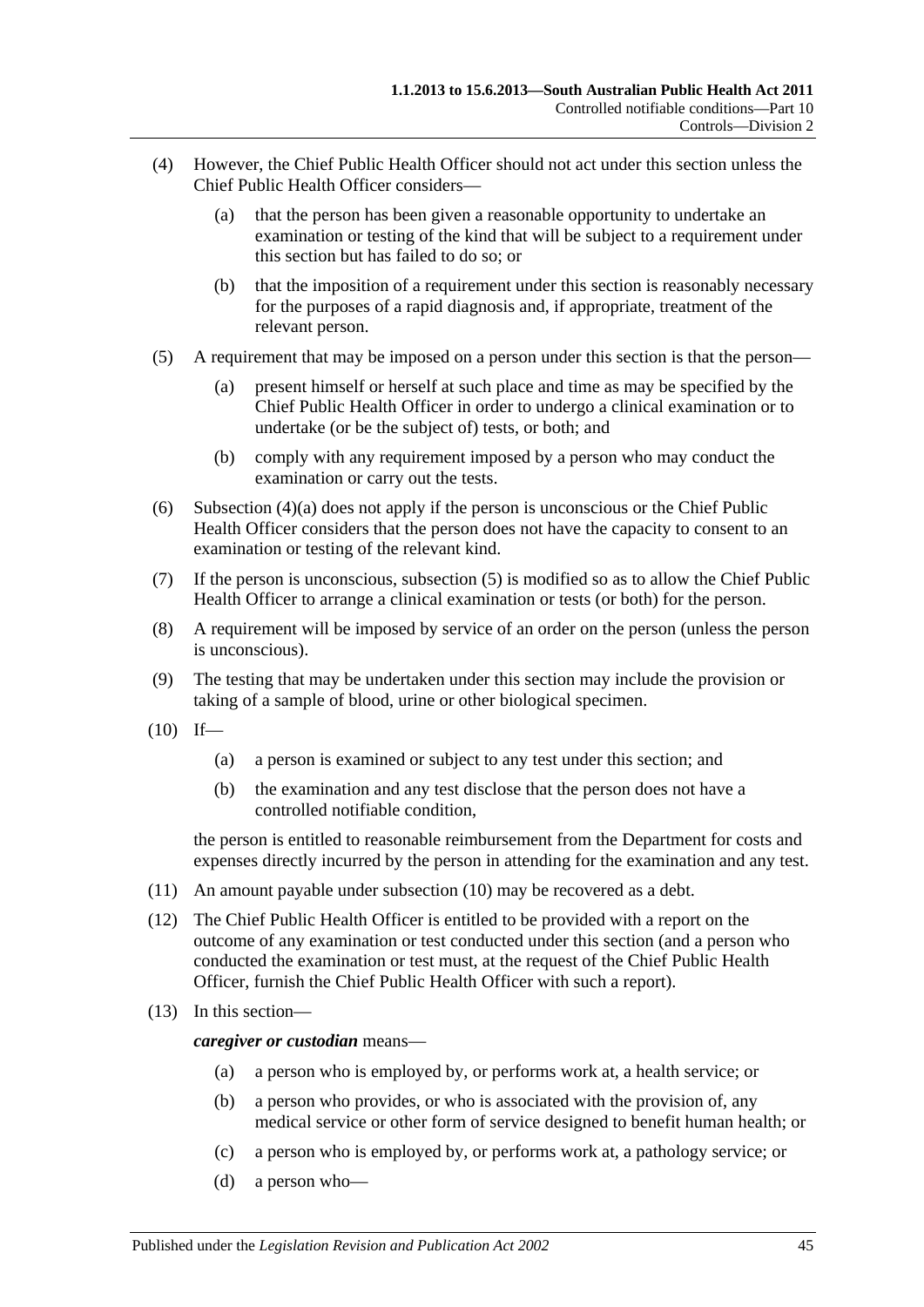- (i) removes human tissue from a person, whether alive or dead; or
- (ii) handles human tissue,

under the *[Transplantation and Anatomy Act](http://www.legislation.sa.gov.au/index.aspx?action=legref&type=act&legtitle=Transplantation%20and%20Anatomy%20Act%201983) 1983*; or

- (e) a police officer; or
- (f) a legal custodian of a person who is in legal or protective custody and any person who is employed or engaged by a legal custodian in the course of keeping that person in legal or protective custody; or
- (g) a person who is within a class prescribed by the regulations for the purposes of this definition;

*health service* means a health service within the meaning of the *[Health Care](http://www.legislation.sa.gov.au/index.aspx?action=legref&type=act&legtitle=Health%20Care%20Act%202008)  Act [2008](http://www.legislation.sa.gov.au/index.aspx?action=legref&type=act&legtitle=Health%20Care%20Act%202008)*.

## **74—Power to require counselling**

- (1) If the Chief Public Health Officer has reasonable grounds to believe that a person has, or has been exposed to, a controlled notifiable condition, the Chief Public Health Officer may impose a requirement on the person under this section.
- (2) However, the Chief Public Health Officer should not act under this section unless satisfied that the person has been given a reasonable opportunity to participate in the relevant counselling or activity but has failed to do so.
- (3) A requirement will be imposed by service of an order on the person.
- <span id="page-45-0"></span>(4) A requirement that may be imposed on a person under this section is that the person participate in 1 or more of the following:
	- (a) counselling;
	- (b) education;
	- (c) other activities relevant to understanding the controlled notifiable condition or the impact or implications of the controlled notifiable condition.
- (5) Without limiting [subsection](#page-45-0) (4), the order may specify the type, nature or extent of any counselling, and the type or details of any information that must be provided to the person.

#### <span id="page-45-1"></span>**75—Power to give directions**

- $(1)$  If—
	- (a) the Chief Public Health Officer has reasonable grounds to believe that a person has, or has been exposed to, a controlled notifiable condition; and
	- (b) the Chief Public Health Officer considers that an order under this section is reasonably necessary in the interests of public health,

then the Chief Public Health Officer may give directions to the person under this section.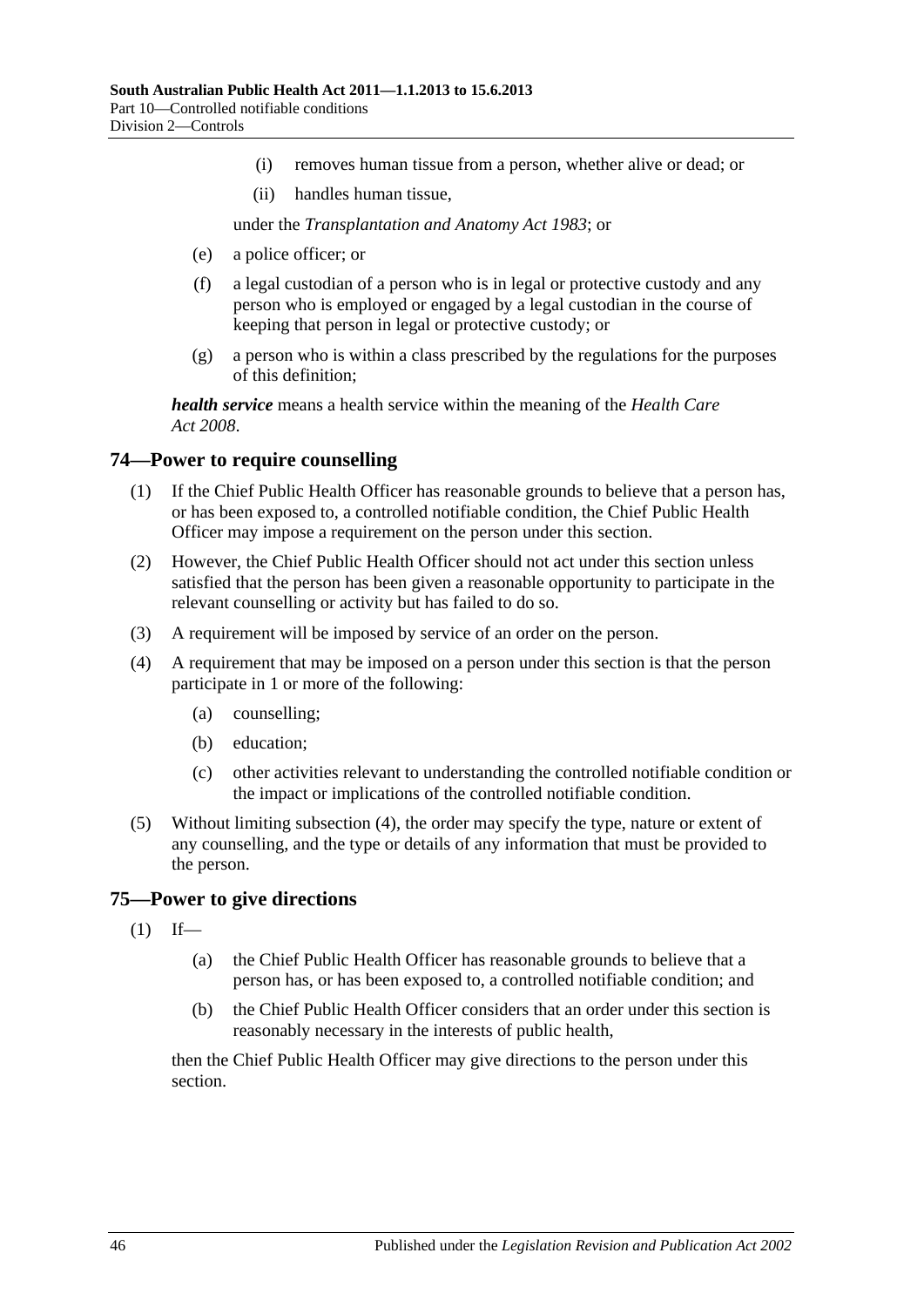- (2) However, the Chief Public Health Officer should not act under this section unless satisfied—
	- (a) that the person has undertaken counselling that is appropriate in the circumstances, or has refused or failed to undertake counselling that has been made reasonably available to the person; or
	- (b) that counselling is not appropriate or necessary in the circumstances of the particular case; or
	- (c) that urgent action is required in the circumstances of the particular case and that counselling can be provided after action is taken under this section.
- (3) Any direction will be imposed by service of an order on the person.
- (4) The directions that may be imposed by an order under this section include:
	- (a) a direction that the person reside at a specified place and, if considered to be appropriate by the Chief Public Health Officer, that the person remain isolated;
	- (b) a direction that the person refrain from carrying out specified activities (for example, without limitation, employment, use of public transport or participation in certain events), either absolutely or unless specified conditions are satisfied;
	- (c) a direction that the person refrain from visiting a specified place, or a place within a specified class, either absolutely or unless specified conditions are satisfied;
	- (d) a direction that the person refrain from associating with specified persons or specified classes of persons;
	- (e) a direction that the person take specified action to prevent or minimise any health risk that may be posed by the person;
	- (f) a direction that the person attend meetings and provide such information as may be reasonably required in the circumstances;
	- (g) a direction that the person place himself or herself under the supervision of a member of the staff of the Department or a medical practitioner or other health professional nominated by the Chief Public Health Officer and obey the reasonable directions of that person;
	- (h) a direction that the person submit himself or herself to examination by a medical practitioner nominated by the Chief Public Health Officer at such intervals as the Chief Public Health Officer may require;
	- (i) a direction that the person undergo specified medical treatment, including at a specified place and time (or times);
	- (j) such other direction as to the person's conduct or supervision that the Chief Public Health Officer considers to be appropriate in the circumstances.
- <span id="page-46-1"></span><span id="page-46-0"></span>(5) The Chief Public Health Officer—
	- (a) must not impose a direction under [subsection](#page-46-0) (4)(h) or [\(i\)](#page-46-1) if the Chief Public Health Officer is satisfied that the person has a conscientious objection to the relevant examination or treatment (as the case may be) due to a religious, cultural or other similar ground; and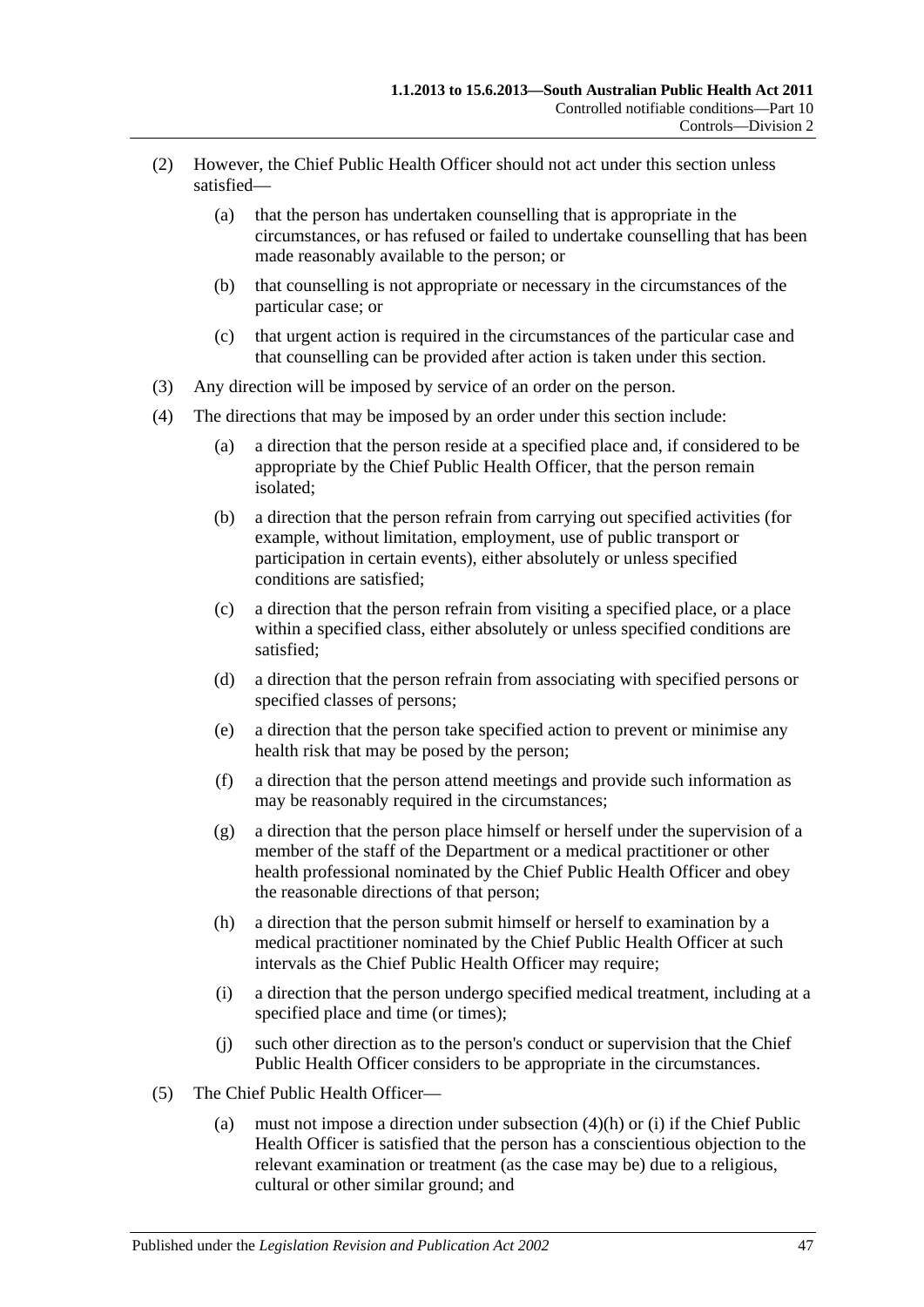- (b) must not impose a direction under [subsection](#page-46-1) (4)(i) if the treatment would impose a serious threat to the person's health.
- (6) However, if a direction under [subsection](#page-46-0)  $(4)(h)$  or [\(i\)](#page-46-1) would relate to a child, the Chief Public Health Officer may make a direction under either (or both) paragraphs despite a conscientious objection of a parent or guardian of the child if the Chief Public Health Officer considers that the relevant examination or treatment (as the case may be) is in the best interests of the child (and reasonably necessary in the interests of public health).

# **76—Review by District Court**

- (1) A person who is the subject of an order, requirement or direction of the Chief Public Health Officer under a preceding section under this Division (including an order, requirement or direction as varied under this Division) may apply to the District Court for a review of the order, requirement or direction.
- (2) An application under this section may be instituted at any time during the currency of the order, requirement or direction (and, subject to [subsection](#page-47-0) (3), more than 1 application may be made while the order, requirement or direction is in force).
- <span id="page-47-0"></span>(3) If a second or subsequent application is made with respect to the same order, requirement or direction, the District Court must first consider whether there has been a significant change in the material circumstances of the case and should, unless the District Court in its discretion determines otherwise, decline to proceed with the application (if it appears that the proceedings would simply result in a rehearing of the matter without such a change in circumstances).
- (4) Subject to complying with [subsection](#page-47-0) (3), the District Court may, on hearing an application under this section—
	- (a) confirm, vary or revoke any order, requirement or direction, or substitute any order, requirement or direction;
	- (b) remit the subject matter to the Chief Public Health Officer for further consideration;
	- (c) dismiss the matter;
	- (d) make any consequential or ancillary order or direction, or impose any conditions, that it considers appropriate.
- (5) The District Court is to hear and determine an application under this section as soon as is reasonably practicable.
- (6) An application for a review under this section will be taken to be the making of an appeal for the purposes of the application of Part 6 Division 2 of the *[District Court](http://www.legislation.sa.gov.au/index.aspx?action=legref&type=act&legtitle=District%20Court%20Act%201991)  Act [1991](http://www.legislation.sa.gov.au/index.aspx?action=legref&type=act&legtitle=District%20Court%20Act%201991)*.

# <span id="page-47-1"></span>**77—Power to require detention**

- $(1)$  If—
	- (a) the Chief Public Health Officer has reasonable grounds to believe that a person has, or has been exposed to, a controlled notifiable condition; and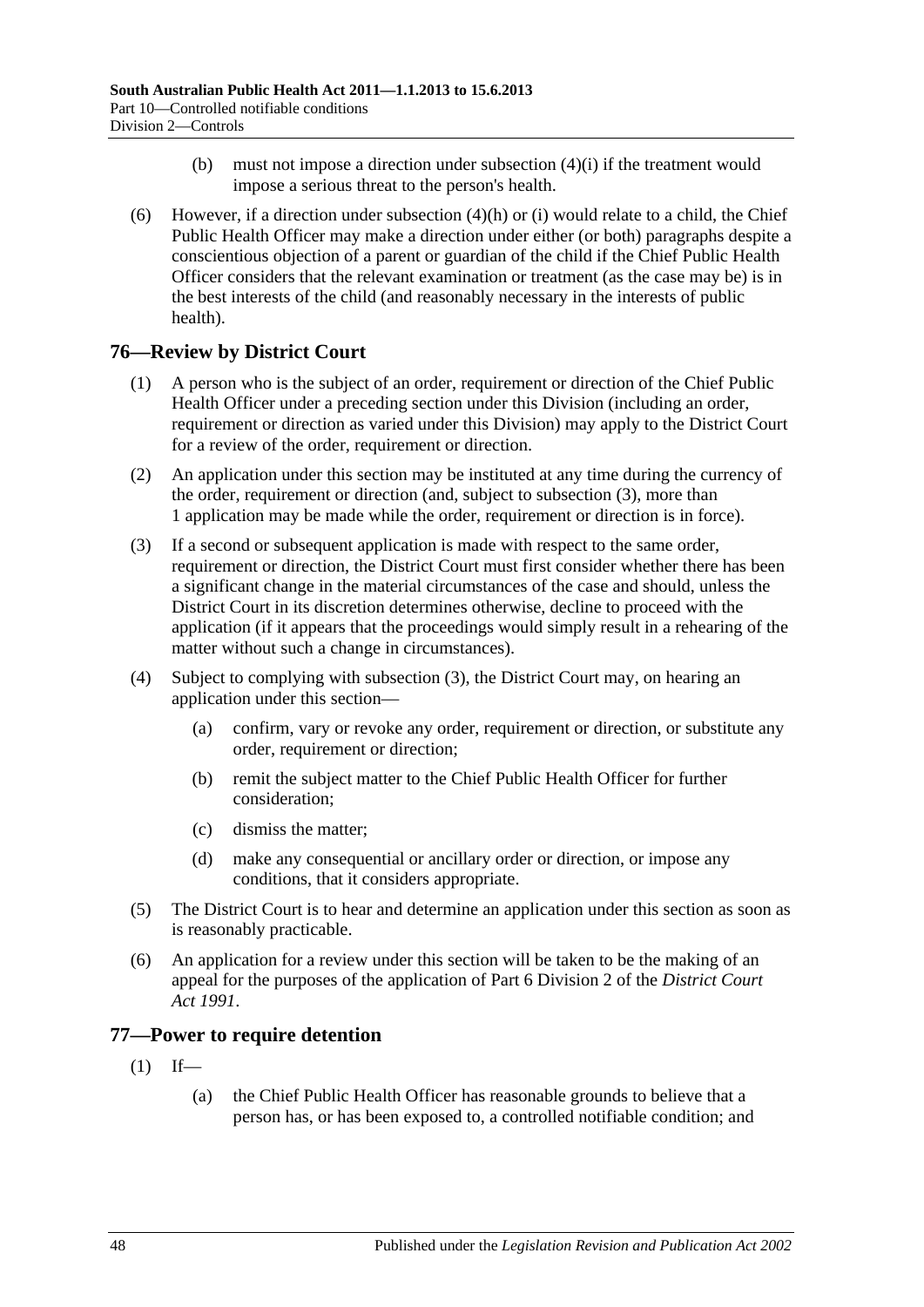- (b) the person is or has been the subject of 1 or more directions under [section](#page-45-1) 75 and has contravened or failed to comply with a direction, or the Chief Public Health Officer considers that there is a material risk the person would not comply with 1 or more directions under that section if they were to be imposed; and
- (c) the Chief Public Health Officer considers—
	- (i) that the person presents, or is likely to present, a risk to public health; and
	- (ii) that action under this section is justified,

then the Chief Public Health Officer may make an order under this section.

- (2) However, the Chief Public Health Officer should not act under this section unless satisfied—
	- (a) that the person has undertaken counselling that is appropriate in the circumstances, or has refused or failed to undertake counselling that has been made reasonably available to the person; or
	- (b) that counselling is not appropriate in the circumstances of the particular case; or
	- (c) that urgent action is required in the circumstances of the particular case and that counselling can be provided after action is taken under this section.
- (3) An order under this section must be served on the person.
- (4) An order under this section will be that the person submit to being detained at a specified place while the order is in force.
- (5) An order under this section may contain other requirements relating to the person's conduct or supervision that the Chief Public Health Officer considers to be appropriate in the circumstances.
- (6) Subject to this section, an order under this section—
	- (a) will be for an initial period not exceeding 30 days; and
	- (b) will be able to be extended from time to time by the Chief Public Health Officer for periods not exceeding 60 days.
- <span id="page-48-0"></span>(7) If the Chief Public Health Officer considers that it will be necessary to extend an order under this section beyond an initial period of 30 days, the Chief Public Health Officer must, before the expiration of that period, apply to the Supreme Court for a review of the order.
- <span id="page-48-1"></span>(8) If an application is made under [subsection](#page-48-0) (7)—
	- (a) the order may be extended beyond the initial period of 30 days pending the outcome of the application to the Supreme Court; and
	- (b) the Supreme Court should seek to hear and determine the application as soon as is reasonably practicable after it is made to the Court; and
	- (c) the Supreme Court may, on hearing the application, confirm, vary or revoke the order that has been made by the Chief Public Health Officer.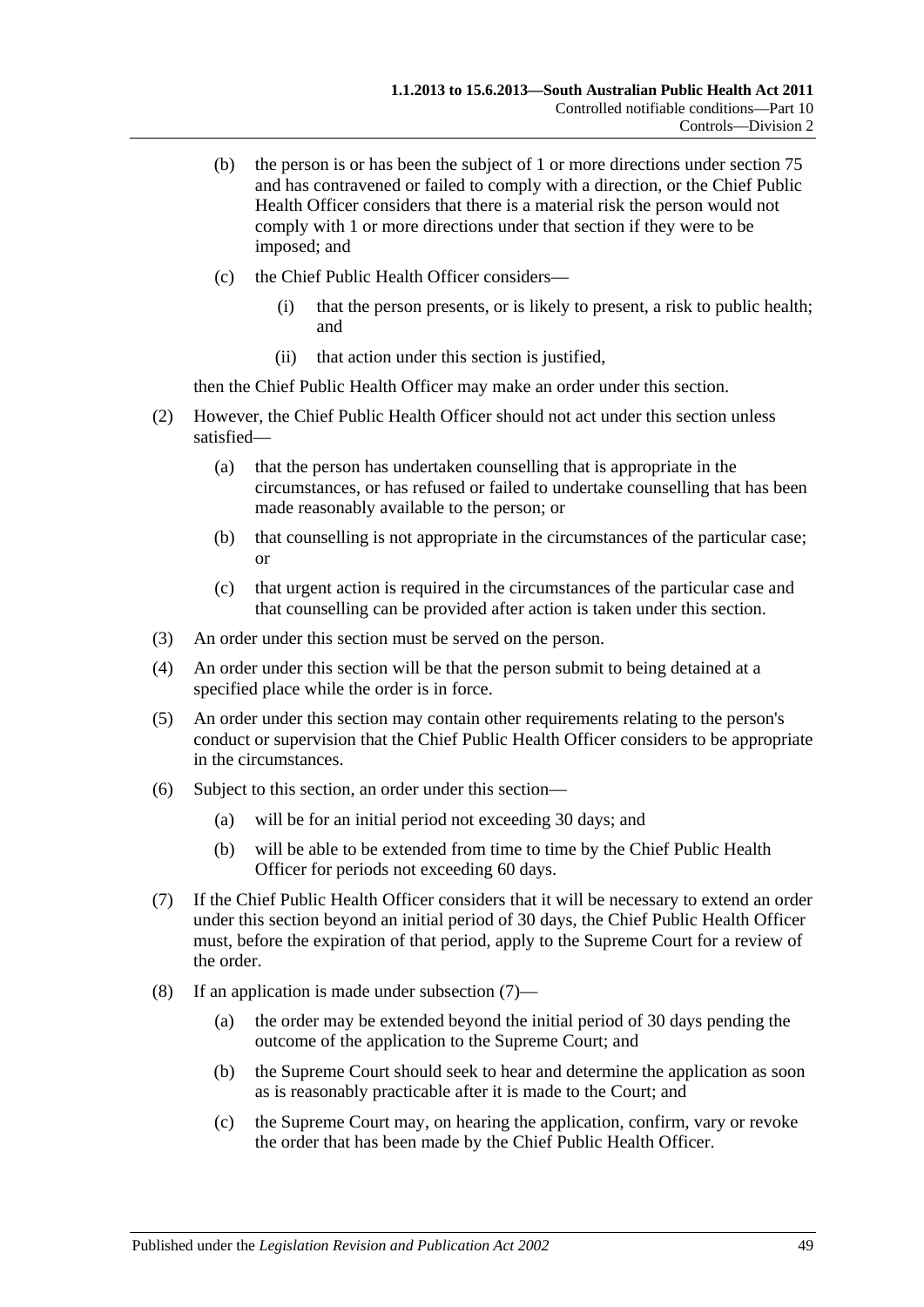- <span id="page-49-0"></span>(9) Furthermore, a person must not be detained under this section for a period exceeding 6 months in total unless the Supreme Court has, on application by the Chief Public Health Officer made for the purposes of this subsection, confirmed the order (with or without any variation made by the Court).
- (10) The Supreme Court will be constituted of a single Judge for the purposes of proceedings under [subsections](#page-48-0) (7), [\(8\)](#page-48-1) and [\(9\).](#page-49-0)
- (11) A Judge, in acting under a preceding subsection, may make any consequential or ancillary order or direction, or impose any conditions, the Judge considers appropriate (including that the relevant person be released pending the outcome of the hearing of the matter (if the Judge thinks fit) on such conditions, if any, as the Judge may determine, or that the matter be brought back before the Supreme Court constituted of a single Judge at a time, or within a period or periods, specified by the Judge (and, if a matter is brought back before the Court, then a Judge may make such orders as the Judge thinks fit)).
- (12) The preceding subsections do not limit the ability of a person to apply for a review of an order under this section under [section](#page-49-1) 78.
- (13) A person who is detained under this section must be examined by a medical practitioner at intervals not exceeding—
	- (a) 30 days; or
	- (b) such shorter period or periods as a Supreme Court Judge may determine having regard to the nature of the controlled notifiable condition and the extent to which the person has been affected by that condition.
- (14) The Chief Public Health Officer must facilitate any reasonable request for communication made by a person detained under this section.

# <span id="page-49-1"></span>**78—Review of detention orders by Supreme Court**

- (1) A person who is the subject of an order of the Chief Public Health Officer under [section](#page-47-1) 77 may apply to the Supreme Court for a review of the order.
- (2) An application under this section may be instituted at any time during the currency of the order (and, subject to [subsection](#page-49-2) (3), more than 1 application may be made while the order is in force).
- <span id="page-49-2"></span>(3) If a second or subsequent application is made under this section with respect to the same order, the Supreme Court must first consider whether there has been a significant change in the material circumstances of the case and should, unless the Supreme Court in its discretion determines otherwise, decline to proceed with the application (if it appears that the proceedings would simply result in a rehearing of the matter without such a change in circumstances).
- (4) Subject to complying with [subsection](#page-49-2) (3), the Supreme Court may, on hearing an application under this section—
	- (a) confirm, vary or revoke the order, or substitute any order;
	- (b) remit the subject matter to the Chief Public Health Officer for further consideration;
	- (c) dismiss the matter;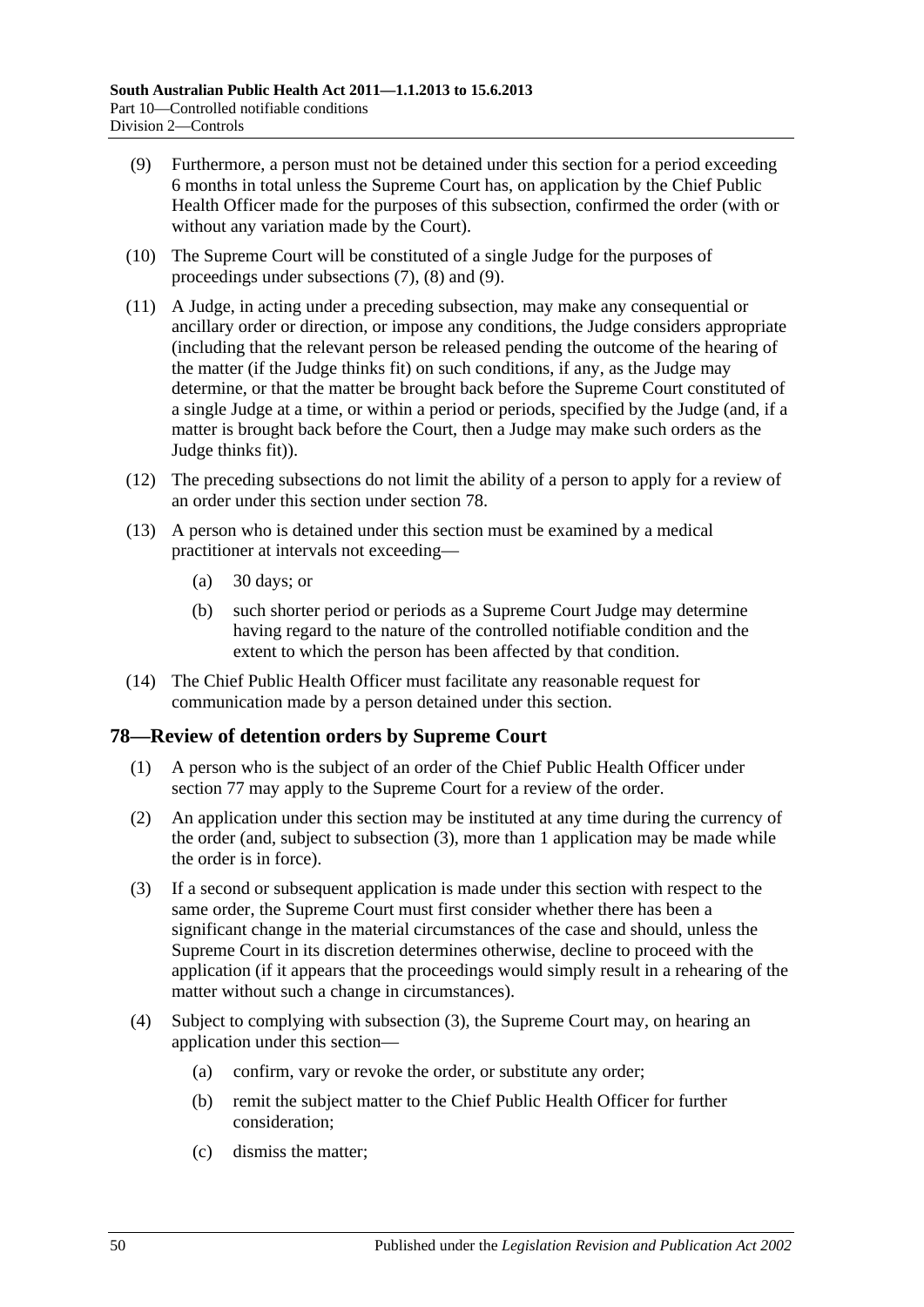- (d) make any consequential or ancillary order or direction, or impose any conditions, that it considers appropriate.
- (5) The Supreme Court will be constituted of a single Judge for the purposes of this section.

# <span id="page-50-0"></span>**79—Warrants**

- (1) If the Chief Public Health Officer considers it necessary to do so, the Chief Public Health Officer may apply to a magistrate—
	- (a) for the issue of a warrant for the apprehension by an authorised person of a person who has failed to comply with an order, requirement or direction under this Division;
	- (b) for the person to whom the warrant relates—
		- (i) to be subject to any examination, test or other action required by the order, requirement or direction to which the warrant relates; or
		- (ii) to be brought before a magistrate.
- <span id="page-50-1"></span>(2) If or when a person is brought before a magistrate, the magistrate may take such action as the magistrate thinks appropriate to achieve compliance with the relevant order, requirement or direction, including—
	- (a) by making such orders as the magistrate thinks fit;
	- (b) by issuing a warrant for the detention of the relevant person until the person is willing to comply with the order, requirement or direction.
- (3) Without limiting [subsection](#page-50-0) (1) or [\(2\),](#page-50-1) a warrant under this section may provide that the person be held in a place of quarantine or isolation—
	- (a) for a period determined by the magistrate, or from time to time subject to periodic reviews by a magistrate; or
	- (b) until otherwise determined by a magistrate.
- <span id="page-50-2"></span>(4) An authorised person is authorised to take any action contemplated by a warrant under this section (including to take a person to any place and to restrain a person while any examination or testing is undertaken (including testing involving the taking of a blood, urine or other biological sample)).
- (5) Without limiting [subsection](#page-50-2) (4), reasonable force may be used in the execution of a warrant under this section.
- (6) In the exercise of powers under a warrant, an authorised person may be accompanied by such assistants as may be necessary or desirable in the circumstances.
- (7) A right of appeal exists to the Supreme Court (constituted of a single judge) against a decision of a magistrate under this section.
- (8) On an appeal, the Supreme Court may—
	- (a) confirm, vary or quash the magistrate's decision;
	- (b) make any order that the justice of the case may require.
- (9) Subject to an appeal, an order of a magistrate under this section will be taken to be an order of the Magistrates Court.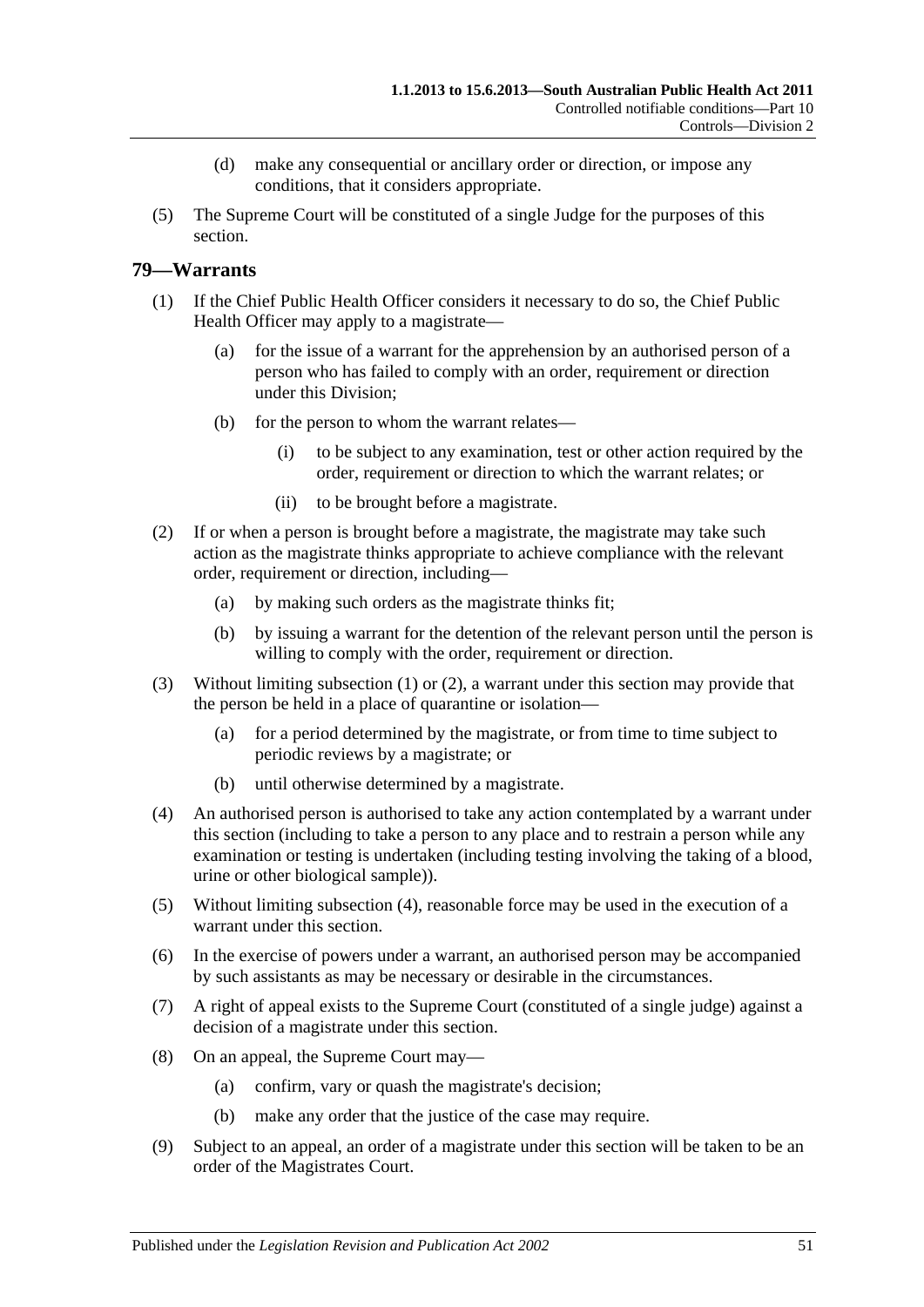(10) In this section—

#### *authorised person* means—

- (a) a police officer; or
- (b) a person authorised by the Chief Public Health Officer to act as an authorised person under this section.

#### **80—General provisions relating to orders, requirements and directions**

- (1) An order, requirement or direction under this Division may be given or imposed on a person on 1 or more occasions.
- (2) Any combination of orders, requirements or directions under this Division may be given or imposed on a person at any time.
- (3) The Chief Public Health Officer may at any time, by notice served on a person, vary or rescind an order, requirement or direction under this Division.
- (4) If the Chief Public Health Officer serves an order or notice on a person under this Division, the order or notice must be accompanied by a notice in a form determined by the Chief Public Health Officer that—
	- (a) sets out the grounds on which the order or notice is made; and
	- (b) contains a statement of the person's rights under this Act (including a person's right to apply for a review under this Division); and
	- (c) contains any other information determined by the Chief Public Health Officer to be relevant or appropriate.

# **81—Duty to comply**

A person who is the subject of an order, requirement or direction under this Division must not, without reasonable excuse, contravene or fail to comply with the order, requirement or direction.

Maximum penalty: \$25 000.

Expiation fee: \$750.

# **Division 3—Related matters**

# **82—Advisory Panels**

- (1) The Chief Public Health Officer may establish a Case Management and Co-ordination Advisory Panel (an *Advisory Panel*) to advise the Chief Public Health Officer on the management of a person who is, or a group of persons who are, the subject of an order, requirement or direction under this Part.
- (2) An Advisory Panel will consist of—
	- (a) a legal practitioner; and
	- (b) a person who is considered by the Chief Public Health Officer to be an expert in infectious diseases; and
	- (c) any other person who is considered by the Chief Public Health Officer to be an appropriate member of the Advisory Panel.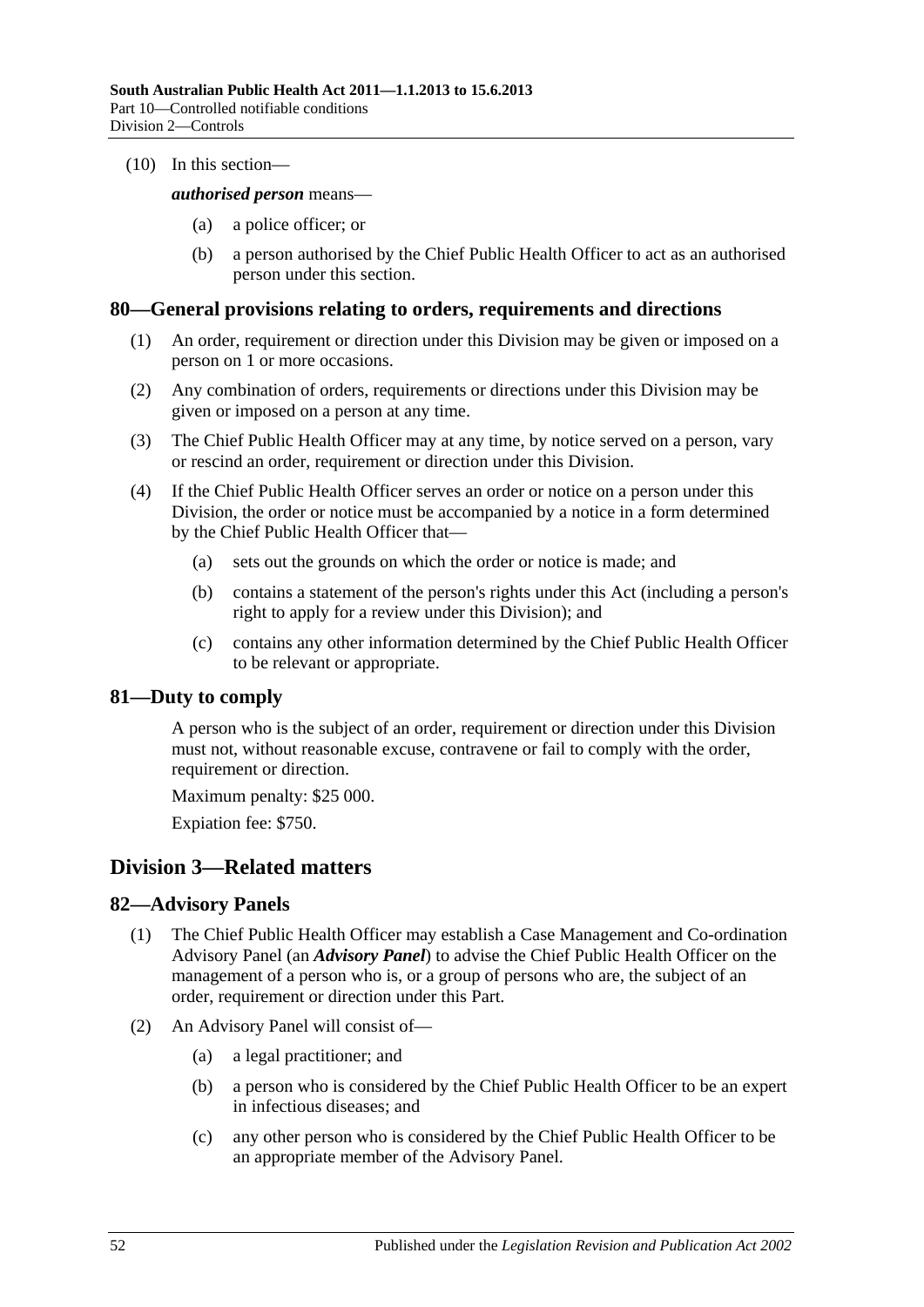- (3) A person will be appointed to an Advisory Panel on conditions determined by the Chief Public Health Officer after consultation with the Minister.
- (4) An Advisory Panel must perform its functions—
	- (a) after taking into account any determination of the Chief Public Health Officer as to the scope or performance of its functions in the circumstances of the particular case; and
	- (b) in accordance with any protocols under [subsection](#page-52-0) (5).
- <span id="page-52-0"></span>(5) The Minister may, as the Minister thinks fit, determine various protocols that must be complied with by Advisory Panels in the performance of their functions.
- (6) Information (including confidential information) may be disclosed to an Advisory Panel in connection with the performance of its functions without the breach of any law or principle of professional ethics.
- (7) A member of an Advisory Panel must not make use of or disclose information gained as a result of, or in connection with, the functions of the Advisory Panel except—
	- (a) to the extent necessary for the proper performance of those functions; or
	- (b) to the extent allowed by the regulations.

# **83—Interstate orders**

(1) In this section—

*corresponding law* means a law of another State declared by the regulations to be a corresponding law;

*order* includes a notice, requirement or direction;

*State* includes a Territory.

- <span id="page-52-3"></span> $(2)$  If—
	- (a) a person is subject to an order under a corresponding law; and
	- (b) the terms of an order provide for matters that could be the subject (wholly or substantially) of an order under this Part; and
	- (c) the person enters the State,

then, subject to [subsections](#page-52-1) (3) and [\(4\),](#page-52-2) the order will have effect in this State as if the order had been made under this Part.

- <span id="page-52-1"></span>(3) An order that has effect in this State under [subsection](#page-52-3) (2)—
	- (a) may, by notice served on the relevant person, be varied by the Chief Public Health Officer, as it applies in this State, in such manner as the Chief Public Health Officer thinks fit; and
	- (b) will cease to have effect in this State if—
		- (i) the order expires or is revoked under the corresponding law; or
		- (ii) the order is revoked by the Chief Public Health Officer acting under this provision.
- <span id="page-52-2"></span>(4) The cessation of the operation of an order under this section does not prevent an order subsequently being made under this Part in relation to the same person.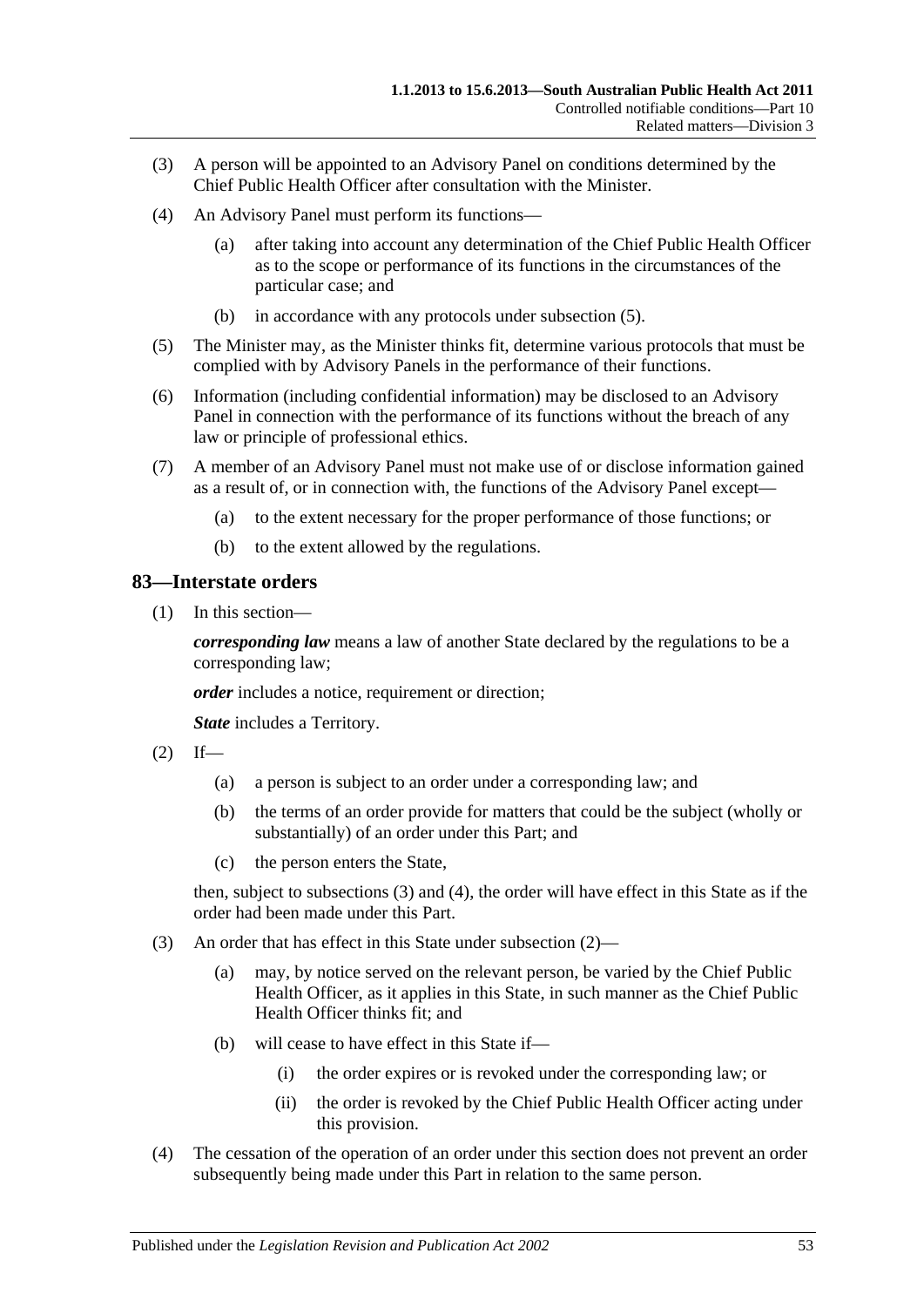## **84—Protection of information**

A document held or produced by the Chief Public Health Officer, or any other person acting in the course of official duties, for the purposes of this Part that relates to a particular person is not subject to access under the *[Freedom of Information Act](http://www.legislation.sa.gov.au/index.aspx?action=legref&type=act&legtitle=Freedom%20of%20Information%20Act%201991) 1991*.

# **Part 11—Management of significant emergencies**

## **85—Principles**

The principles set out in [section](#page-9-0) 14 have particular application to this Part.

## <span id="page-53-0"></span>**86—Public health incidents**

- (1) If it appears to the Chief Executive that the nature or scale of an emergency that has occurred, is occurring or is about to occur, is such that it should be declared to be a public health incident, the Chief Executive may, with the approval of the Minister, declare the emergency to be a public health incident.
- (2) A declaration under this section—
	- (a) may be made orally (but if made orally must, as soon as is reasonably practicable, be reduced to writing and a copy provided to the Minister); and
	- (b) subject to this section, remains in force while response operations are being carried out in relation to the emergency (but not for a period exceeding 12 hours).
- (3) The Chief Executive may, at any time, revoke a declaration under this section.

#### **87—Public health emergencies**

- (1) If it appears to the Chief Executive that an emergency has occurred, is occurring or is about to occur, the Chief Executive may, with the approval of the Minister, declare the emergency to be a public health emergency (whether or not the emergency has previously been declared to be a public health incident under [section](#page-53-0) 86).
- (2) A declaration under this section—
	- (a) must be in writing and published in a manner and form determined by the Minister; and
	- (b) remains in force for a period specified in the declaration (which must not exceed 14 days) and for such further periods (which may be of any length) as may be approved by the Governor.
- (3) The Chief Executive may, at any time, revoke a declaration under this section.

#### **88—Making and revocation of declarations**

- (1) The Public Health Emergency Management Plan may contain guidelines setting out circumstances in which an emergency should be declared to be a public health incident or to be a public health emergency.
- (2) Before making a declaration under this Part, the Chief Executive must consult with—
	- (a) the Chief Public Health Officer; and
	- (b) the State Co-ordinator.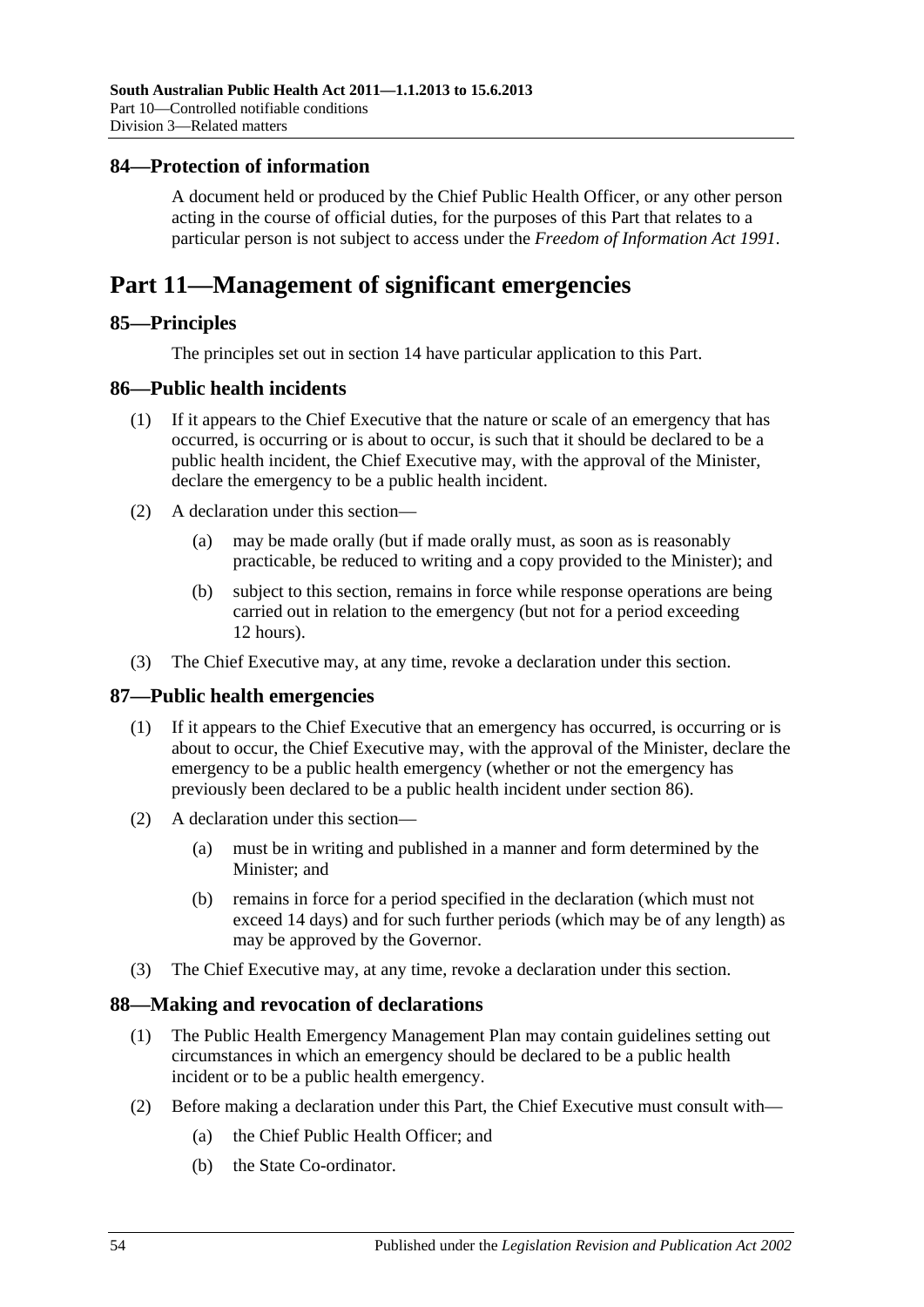(3) The Chief Executive must revoke a declaration under this Part at the request of the State Co-ordinator.

# <span id="page-54-2"></span>**89—Powers and functions of Chief Executive**

- (1) On the declaration of a public health incident or public health emergency, and while that declaration remains in force, the Chief Executive must take any necessary action to implement the Public Health Emergency Management Plan and cause such response and recovery operations to be carried out as he or she thinks appropriate.
- (2) The Chief Executive must provide information relating to a public health incident or public health emergency to the State Co-ordinator in accordance with any requirements of the State Co-ordinator.

## <span id="page-54-1"></span>**90—Application of Emergency Management Act**

- (1) On the declaration of a public health incident or public health emergency, the following provisions of the *[Emergency Management Act](http://www.legislation.sa.gov.au/index.aspx?action=legref&type=act&legtitle=Emergency%20Management%20Act%202004) 2004* apply in relation to the emergency as if those provisions formed part of this Act but subject to the modifications specified in [subsection](#page-54-0) (2) and any other prescribed modifications:
	- (a) Part 4 Division 4 (Powers that may be exercised in relation to declared emergencies) except section 25(1) and (2)(n);
	- (b) Part 4 Division 5 (Recovery operations);
	- (c) Part 5 (Offences);
	- (d) Part 6 (Miscellaneous) except sections 37 and 38;
	- (e) definitions in section 3 of terms used in the above provisions.
- <span id="page-54-0"></span>(2) The provisions of the *[Emergency Management Act](http://www.legislation.sa.gov.au/index.aspx?action=legref&type=act&legtitle=Emergency%20Management%20Act%202004) 2004* applied under [subsection](#page-54-1) (1) are modified as follows:
	- (a) a reference to the Minister is to be read as a reference to the Minister responsible for the administration of this Act;
	- (b) a reference to the State Co-ordinator is to be read as a reference to the Chief Executive;
	- (c) a reference to an authorised officer is to be read as a reference to an emergency officer;
	- (d) a reference to the State Emergency Management Plan is to be read as a reference to the Public Health Emergency Management Plan;
	- (e) a reference to an identified major incident is to be read as a reference to a public health incident;
	- (f) a reference to a major emergency is to be read as a reference to a public health emergency;
	- (g) a reference to a declaration is to be read as a reference to a declaration under this Part;
	- (h) a reference to this Act (meaning the *[Emergency Management Act](http://www.legislation.sa.gov.au/index.aspx?action=legref&type=act&legtitle=Emergency%20Management%20Act%202004) 2004*) is to be read as a reference to this Part;
	- (i) a reference to section 25(1) of the *[Emergency Management Act](http://www.legislation.sa.gov.au/index.aspx?action=legref&type=act&legtitle=Emergency%20Management%20Act%202004) 2004* is to be read as a reference to [section](#page-54-2) 89(1) of this Act;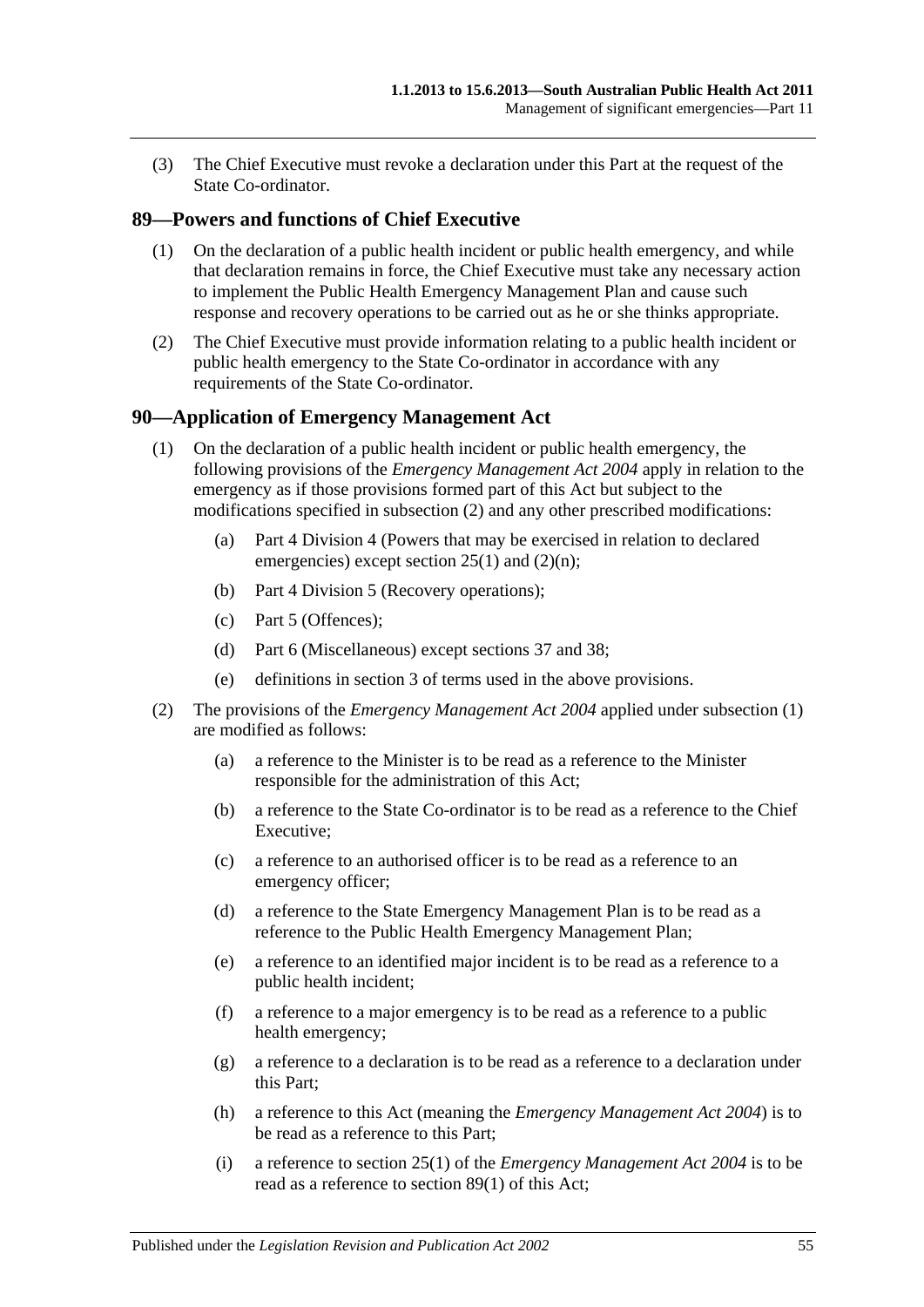- (i) section  $25(2)(m)$  is to be read as if it did not include the words in brackets.
- (3) An authorised officer may only exercise a power of direction under section 25(2) of the *[Emergency Management Act](http://www.legislation.sa.gov.au/index.aspx?action=legref&type=act&legtitle=Emergency%20Management%20Act%202004) 2004* applied under [subsection](#page-54-1) (1)—
	- (a) that the person be isolated or segregated from other persons; or
	- (b) that the person must remain in a particular place,

if—

- (c) there is no cause, or no reasonable cause, to act under [Part](#page-41-2) 10 or under the *[Mental Health Act](http://www.legislation.sa.gov.au/index.aspx?action=legref&type=act&legtitle=Mental%20Health%20Act%202009) 2009*; or
- (d) there are significant public health advantages in acting under the *[Emergency](http://www.legislation.sa.gov.au/index.aspx?action=legref&type=act&legtitle=Emergency%20Management%20Act%202004)  [Management Act](http://www.legislation.sa.gov.au/index.aspx?action=legref&type=act&legtitle=Emergency%20Management%20Act%202004) 2004* as applied under this section rather than under [Part](#page-41-2) 10 or under the *[Mental Health Act](http://www.legislation.sa.gov.au/index.aspx?action=legref&type=act&legtitle=Mental%20Health%20Act%202009) 2009*.

 $(4)$  If—

- (a) a person is subject to a direction under section 25(2) of the *[Emergency](http://www.legislation.sa.gov.au/index.aspx?action=legref&type=act&legtitle=Emergency%20Management%20Act%202004)  [Management Act](http://www.legislation.sa.gov.au/index.aspx?action=legref&type=act&legtitle=Emergency%20Management%20Act%202004) 2004* applied under [subsection](#page-54-1) (1)—
	- (i) that the person be isolated or segregated from other persons; or
	- (ii) that the person remain in a particular place; and
- (b) an authorised officer is satisfied that the person is no longer an immediate risk to public health, or is no longer at risk on account of a public health incident or public health emergency, (as the case requires),

the direction must be revoked in relation to the person.

- <span id="page-55-0"></span> $(5)$  If—
	- (a) a person is subject to a direction, or a series of directions, under section 25(2) of the *[Emergency Management Act](http://www.legislation.sa.gov.au/index.aspx?action=legref&type=act&legtitle=Emergency%20Management%20Act%202004) 2004* applied under [subsection](#page-54-1) (1)—
		- (i) that the person be isolated or segregated from other persons; or
		- (ii) that the person must remain in a particular place; and
	- (b) the direction has effect, or the directions together have effect, for a period exceeding 24 hours,

the person may apply to the Magistrates Court for a review of the direction or directions.

- (6) An application under [subsection](#page-55-0) (5) may be instituted at any time during the currency of a direction (and, subject to [subsection](#page-55-1) (7), more than 1 application may be made while a direction is in force).
- <span id="page-55-1"></span>(7) If a second or subsequent application is made with respect to the same direction or directions, the Magistrates Court must first consider whether there has been a significant change in the material circumstances of the case and should, unless the Magistrates Court in its discretion determines otherwise, decline to proceed with the application (if it appears that the proceedings would simply result in a rehearing of the matter without such a change in circumstances).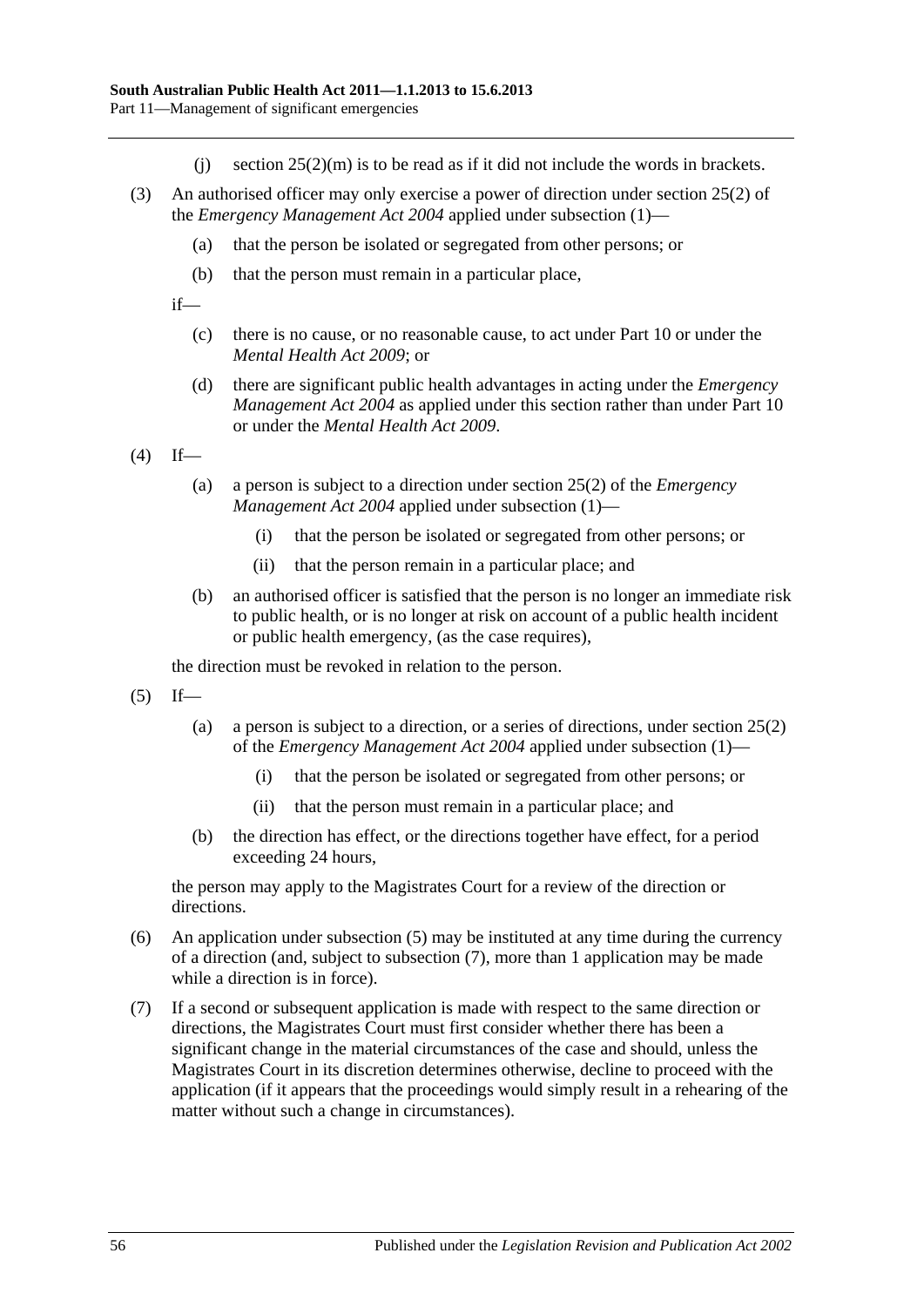- (8) The following provisions will apply in connection with an application under [subsection](#page-55-0) (5):
	- (a) the making of an application does not suspend the operation of a direction to which the application relates (and the Magistrates Court must not suspend or stay the operation of the direction pending the outcome of the proceedings);
	- (b) the Magistrates Court must consider whether 2 or more applications by separate individuals may be joined or heard together taking into account:
		- (i) the extent to which it is impractical or unreasonable for individual applications to be heard separately in view of the number of applications before the court; and
		- (ii) the extent to which there are questions of fact or law that are sufficiently similar or common across a series of applications; and
		- (iii) the extent to which the directions across a series of applications are the same or similar; and
		- (iv) such other matters as the court thinks fit in order to best manage the applications in the circumstances of the emergency;
	- (c) the Chief Magistrate may make such orders as the Chief Magistrate thinks fit (either in a specific case, in a specific class of cases, or generally with respect to applications under [subsection](#page-55-0) (5)) to assist in dealing with the management and hearing of applications under [subsection](#page-55-0) (5) (and any such order will have effect according to its terms).
- <span id="page-56-0"></span>(9) Subject to complying with [subsection](#page-55-1) (7), the Magistrates Court may, on hearing an application under [subsection](#page-55-0) (5)—
	- (a) confirm, vary or revoke a direction;
	- (b) remit the subject matter to the person who gave a direction for further consideration;
	- (c) dismiss the matter;
	- (d) make any consequential or ancillary order or direction, or impose any conditions, that it considers appropriate.
- (10) The Magistrates Court may only revoke a direction under [subsection](#page-56-0) (9) if satisfied that the direction is no longer reasonably necessary in the interests of public health.
- (11) The Magistrates Court is to hear and determine an application under [subsection](#page-55-0) (5) as soon as is reasonably practicable.
- <span id="page-56-1"></span>(12) A party to proceedings on an application under [subsection](#page-55-0) (5) may appeal against a decision of the Magistrates Court under [subsection](#page-56-0) (9).
- (13) An appeal under [subsection](#page-56-1) (12) will be to the District Court.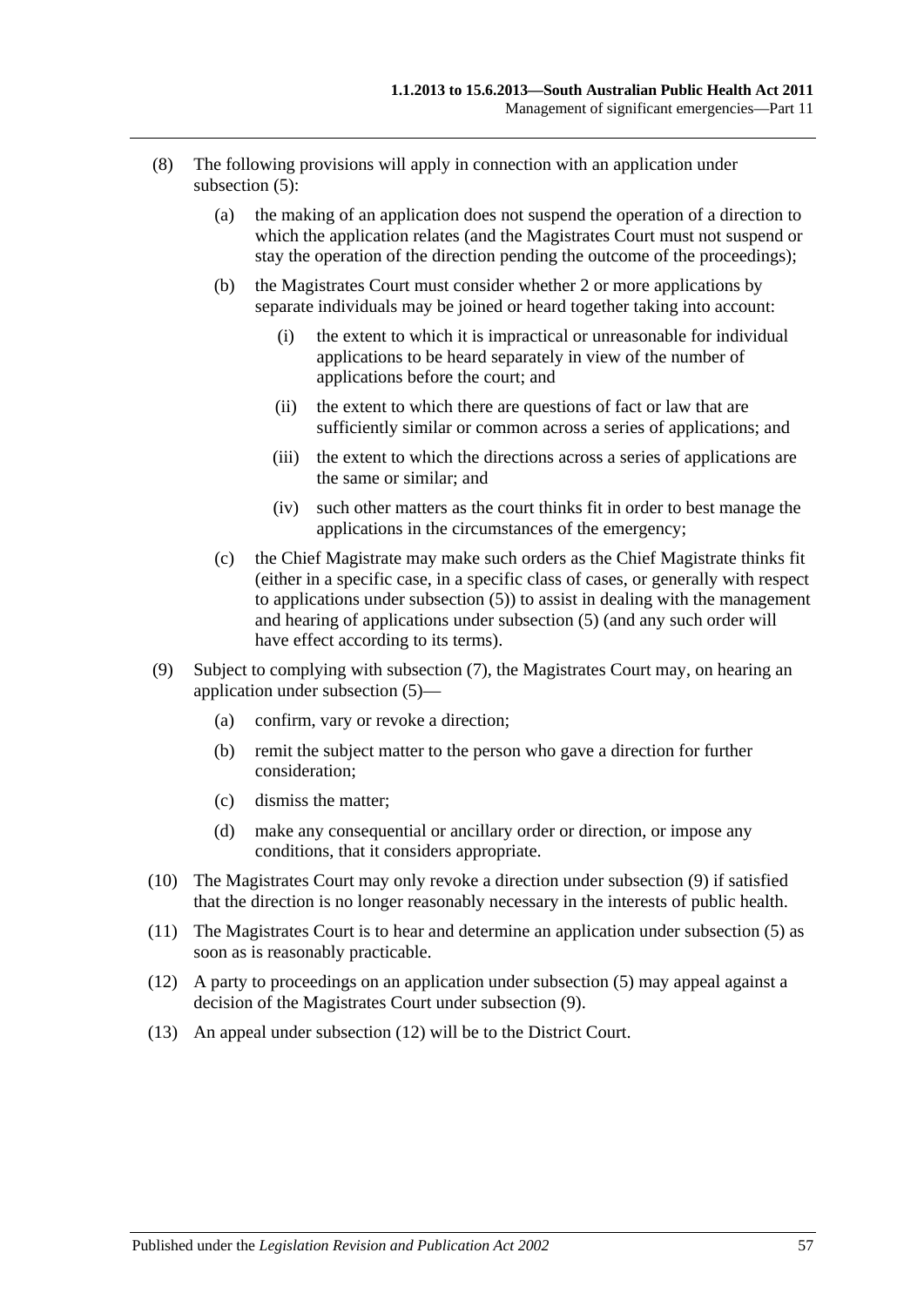- (14) The following provisions will apply in connection with an appeal under [subsection](#page-56-1) (12):
	- (a) the making of the appeal does not suspend the operation of a direction that has been confirmed by the Magistrates Court and the District Court may, as it thinks fit, make any other order with respect to the operation of any other direction that has been varied or revoked by the Magistrates Court (including, if the District Court thinks fit, to reinstate or vary an original direction on an interim basis pending the outcome of the appeal);
	- (b) the District Court must consider whether 2 or more appeals by separate individuals may be joined or heard together taking into account:
		- (i) the extent to which it is impracticable or unreasonable for individual appeals to be heard separately in view of the number of appeals before the court; and
		- (ii) the extent to which there are common questions or issues across a series of appeals; and
		- (iii) such other matters as the court thinks fit in order to best manage the appeals in the circumstances of the emergency;
	- (c) the Chief Judge may make such orders as the Chief Judge thinks fit to assist in dealing with the management and hearing of appeals under [subsection](#page-56-1) (12) (and any such order will have effect according to its terms).
- (15) The District Court may, on an appeal under [subsection](#page-56-1) (12)—
	- (a) confirm or vary the decision of the Magistrates Court, or substitute its own decision;
	- (b) make any consequential or ancillary order or direction that it considers appropriate.
- (16) The District Court is to hear and determine an appeal under [subsection](#page-56-1) (12) as soon as is reasonably practicable.
- (17) An appeal under [subsection](#page-56-1) (12) will be heard in the Administrative and Disciplinary Division of the District Court (but will not be subject to the application of Subdivision 2 of Part 6 Division 2 of the *[District Court Act](http://www.legislation.sa.gov.au/index.aspx?action=legref&type=act&legtitle=District%20Court%20Act%201991) 1991*).
- (18) A person subject to a direction who is a party to proceedings before a court under this section is not entitled to attend those proceedings but is entitled to be represented at any hearing by a person (who need not be a legal practitioner) nominated by him or her.
- (19) A court must, in dealing with proceedings under this section, take into account the need to ensure that its proceedings do not unduly hamper the work of public officials in dealing with an emergency.
- (20) In this section—

*Magistrates Court* means the Magistrates Court of South Australia.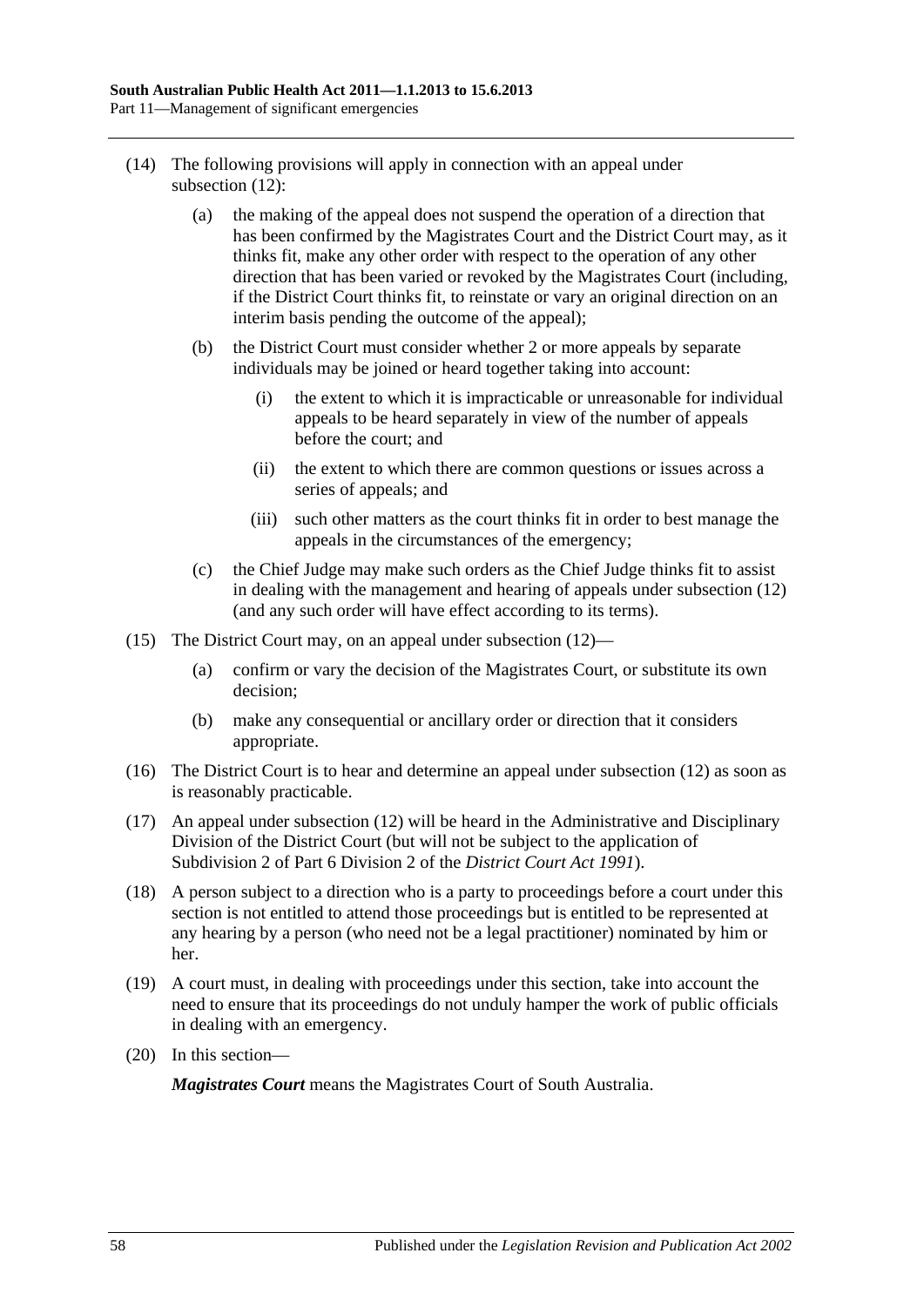# **Part 12—Notices and emergency situations**

# *Division 1—Interpretation*

# *91—Interpretation*

*In this Part—*

*relevant authority means—*

- *(a) the Chief Public Health Officer; or*
- *(b) a council.*

# *Division 2—Notices and emergencies*

## *92—Notices*

- *(1) A relevant authority may issue a notice under this section for the purpose of—*
	- *(a) securing compliance with a requirement imposed by or under this Act (including the duty under [Part](#page-33-0) 6 or a requirement imposed under a regulation or a code of practice under this Act); or*
	- *(b) averting, eliminating or minimising a risk, or a perceived risk, to public health.*
- *(2) Before issuing a notice to secure compliance with the general duty under [Part](#page-33-0) 6, a relevant authority—*
	- *(a) must have regard to—*
		- *(i) the number of people affected, or potentially affected, by the breach of the duty;*
		- *(ii) the degree of harm, or potential degree of harm, to public health on account of the breach of the duty;*
		- *(iii) any steps that a person in breach of the duty has taken, or proposed to take, to avoid or address the impact of the breach of the duty,*

*and may have regard to such other matters as the relevant authority thinks fit; and*

- <span id="page-58-0"></span>*(b) subject to this section, must give the person to whom it is proposed that the notice be given a preliminary notice in writing—*
	- *(i) stating the proposed action, including the terms of the proposed notice and the period within which compliance with the notice will be required; and*
	- *(ii) stating the reasons for the proposed action; and*
	- *(iii) inviting the person show, within a specified time (of a reasonable period), why the proposed action should not be taken (by making representations to the relevant authority or a person nominated to act on behalf of the relevant authority).*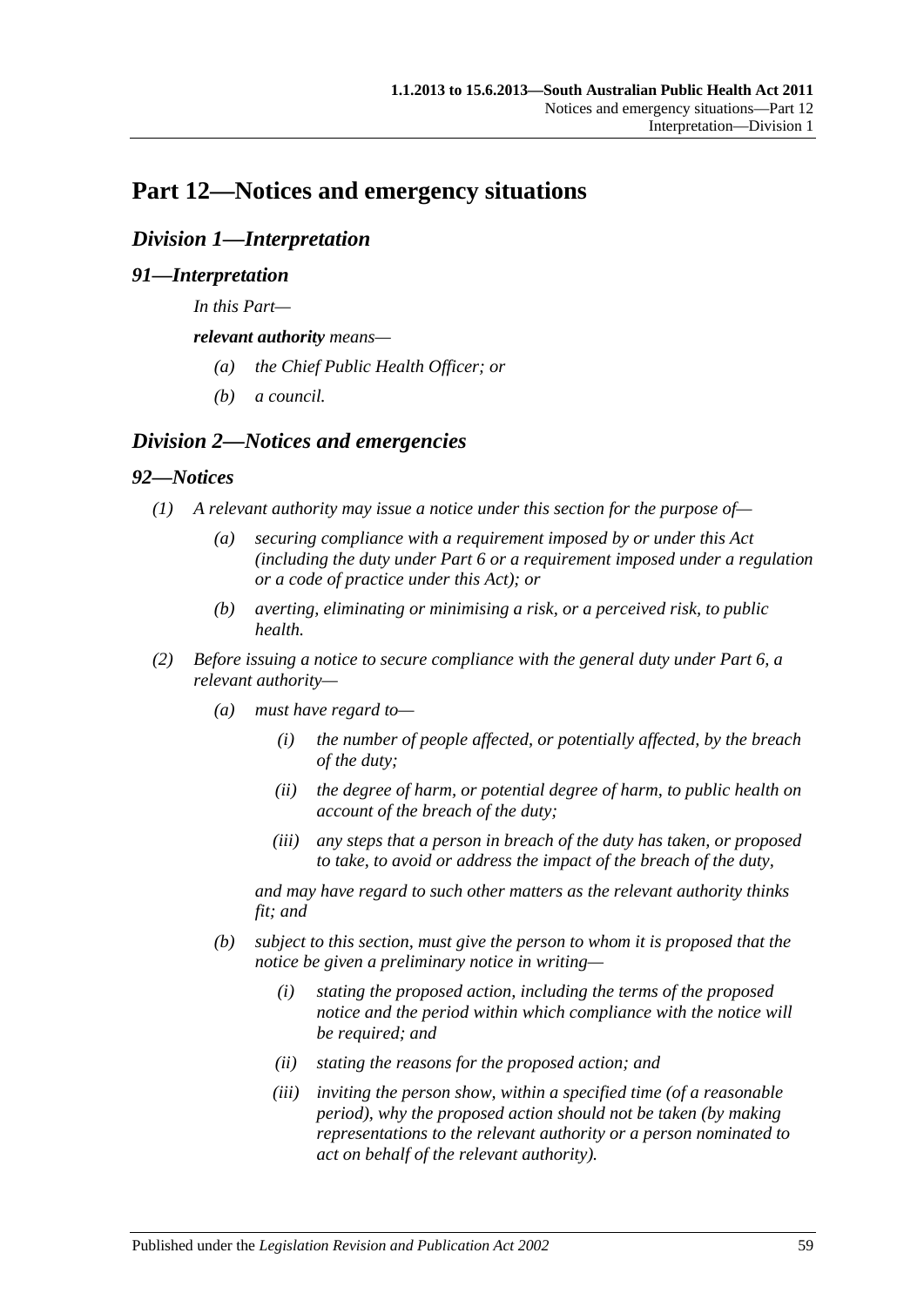- <span id="page-59-0"></span>*(3) In a case where [subsection](#page-58-0) (2)(b) applies, a relevant authority may, after considering representations made within the time specified under [subsection](#page-58-0) (2)(b)—*
	- *(a) issue a notice in accordance with the terms of the original proposal; or*
	- *(b) issue a notice with modifications from the terms of the original proposal; or*
	- *(c) determine not to proceed further under this section.*
- *(4) A relevant authority—*
	- *(a) is not required to give notice under [subsection](#page-58-0) (2)(b) if it considers that urgent or immediate action is required in the circumstances of the particular case; and*
	- *(b) is not required to give further notice before issuing a notice with modifications under [subsection](#page-59-0) (3)(b).*
- <span id="page-59-3"></span><span id="page-59-2"></span><span id="page-59-1"></span>*(5) A notice under this section—*
	- *(a) subject to [subsection](#page-60-0) (6), must be in the form of a written notice served on the person to whom it is issued; and*
	- *(b) must specify the person to whom it is issued (whether by name or by a description sufficient to identify the person); and*
	- *(c) may direct 2 or more persons to do something specified in the notice jointly; and*
	- *(d) without limiting any other provision, in the case of a notice that relates to the condition of any premises, may be issued to any person who—*
		- *(i) is the owner or occupier of the premises; or*
		- *(ii) has the management or control of the premises; or*
		- *(iii) is the trustee of a person referred to in [subparagraph](#page-59-1) (i) or [\(ii\),](#page-59-2) or is managing the affairs of such a person on some other basis; and*
	- *(e) must state the purpose for which the notice is issued and give notice of the requirement or the risk to which it relates; and*
	- *(f) may impose any requirement reasonably required for the purpose for which the notice is issued including 1 or more of the following:*
		- *(i) a requirement that the person discontinue, or not commence, a specified activity indefinitely or for a specified period or until further notice from a relevant authority;*
		- *(ii) a requirement that the person not carry on a specified activity except at specified times or subject to specified conditions;*
		- *(iii) a requirement that the person take specified action in a specified way, and within a specified period or at specified times or in specified circumstances;*
		- *(iv) a requirement that the person take action to prevent, eliminate, minimise or control any specified risk to public health, or to control any specified activity;*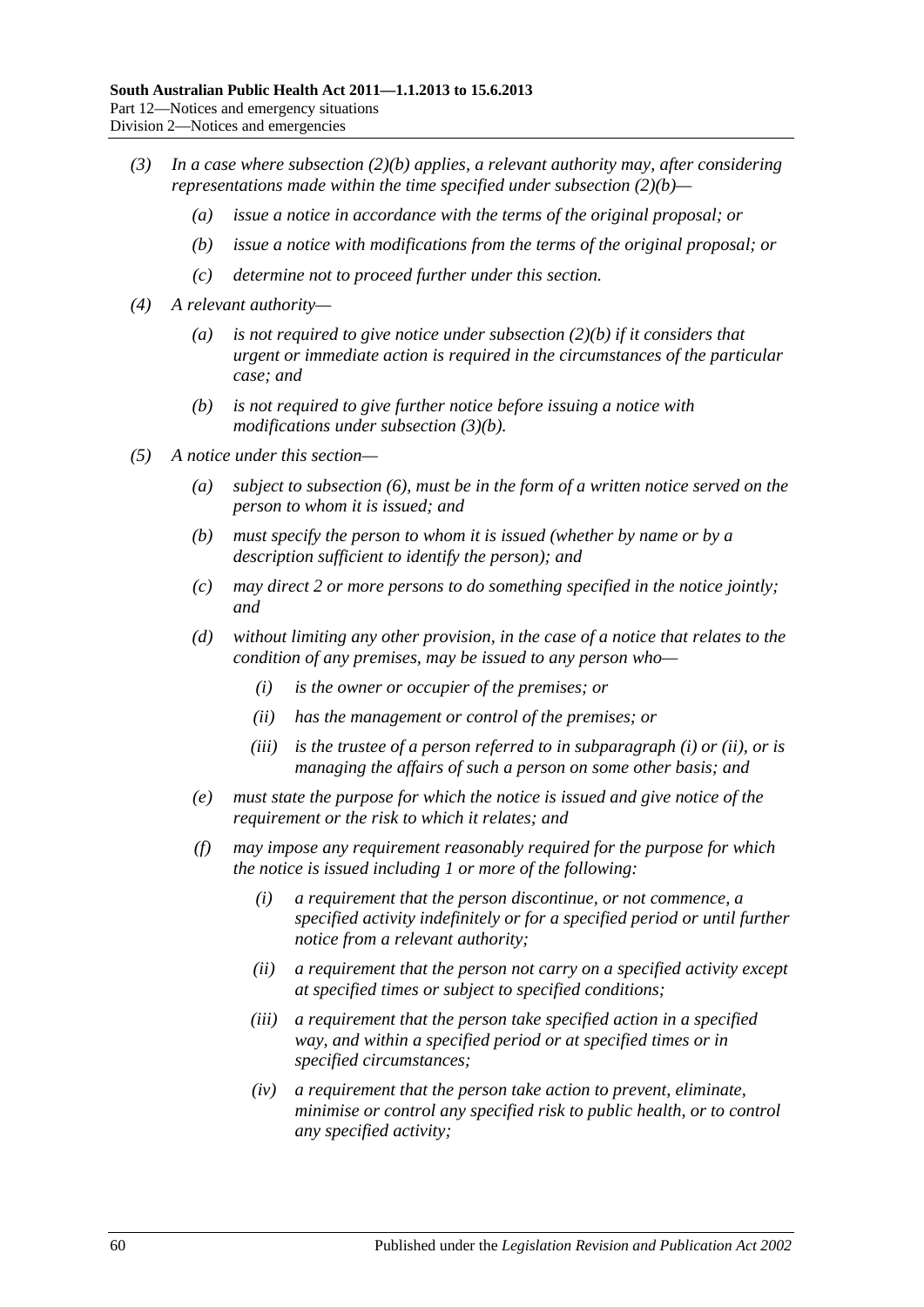- *(v) a requirement that the person comply with any specified code or standard prepared or published by a body or authority referred to in the notice;*
- *(vi) a requirement that the person undertake specified tests or monitoring;*
- *(vii) a requirement that the person furnish to a relevant authority specified results or reports;*
- *(viii) a requirement that the person prepare, in accordance with specified requirements and to the satisfaction of the relevant authority, a plan of action to secure compliance with a relevant requirement or to prevent, eliminate, minimise or control any specified risk to public health;*
- *(ix) a requirement prescribed under or for the purposes of the regulations; and*
- *(g) must state that the person may, within 14 days, apply for a review of the notice or institute an appeal against the notice under the provisions of this Act.*
- <span id="page-60-0"></span>*(6) An authorised officer may, if of the opinion that urgent action is required, issue an emergency notice imposing a requirement of a kind referred to in [subsection](#page-59-3) (5)(f) as reasonably required in the circumstances.*
- *(7) An emergency notice may be issued orally (and without compliance with a requirement to give preliminary notice) but, in that event, the person to whom the notice is issued must be advised forthwith of the person's right to appeal to the District Court against the order.*
- *(8) If an emergency notice is issued by an authorised officer, the notice will cease to have effect on the expiration of 72 hours from the time of issuing unless confirmed by a notice issued by a relevant authority and served on the relevant person.*
- *(9) A relevant authority may, by written notice served on a person to whom a notice under this section has been issued by the relevant authority, vary or revoke the notice.*
- *(10) A person to whom a notice is issued under this section must not, without reasonable excuse, fail to comply with the notice.*

*Maximum penalty: \$25 000. Expiation fee: \$750.*

*(11) A person must not hinder or obstruct a person complying with a notice under this section.*

*Maximum penalty: \$25 000.*

- *(12) The Minister may, as the Minister thinks fit, determine various protocols that should be taken into account by a relevant authority under this section.*
- *(13) A protocol may include guidance as to which relevant authority should act under this section in various classes of cases.*
- *(14) The Minister should not adopt or vary a protocol under this section except after consultation with—*
	- *(a) the Chief Public Health Officer; and*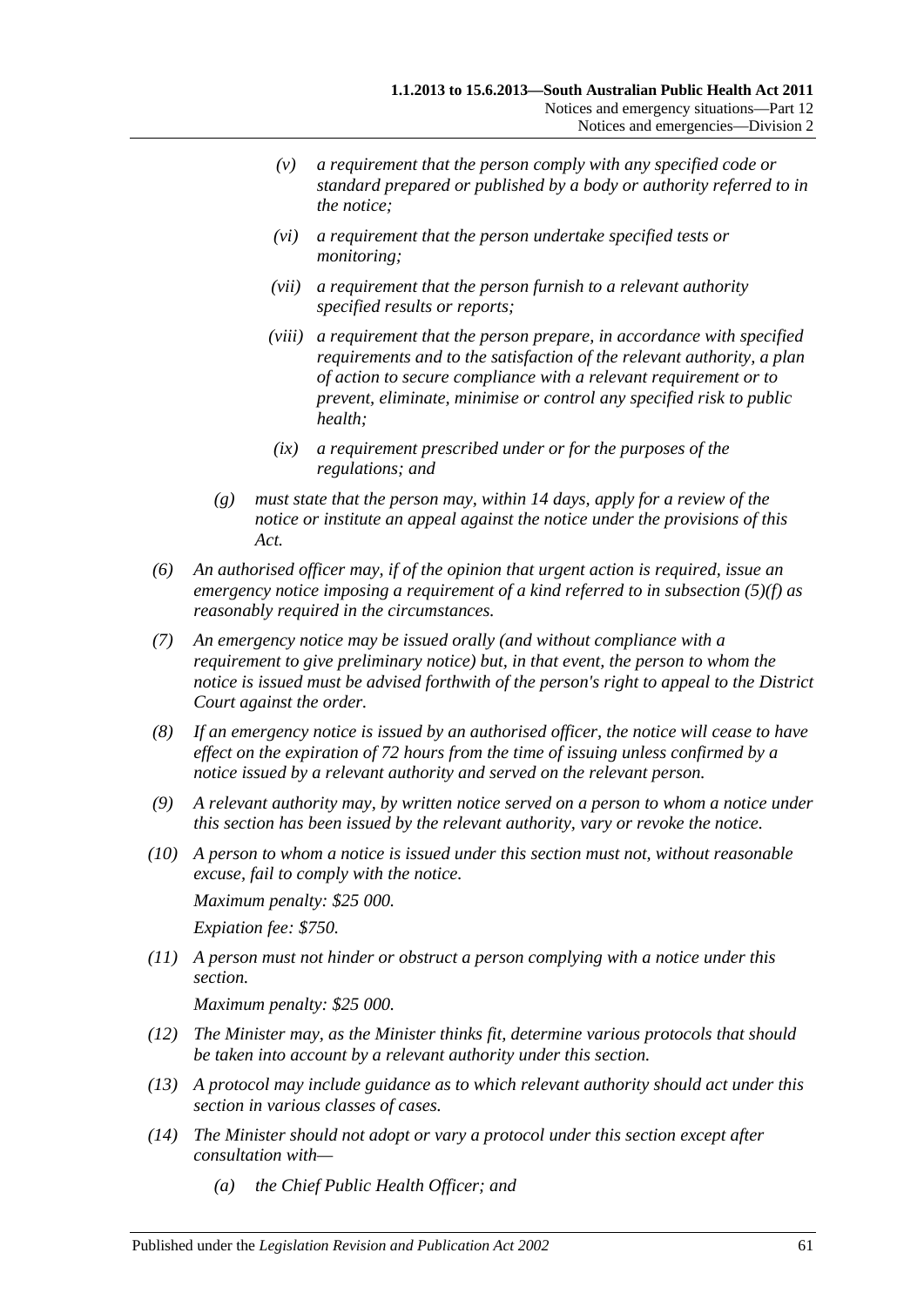- *(b) the LGA.*
- *(15) A relevant authority is not required to comply with any other procedure, or to hear from any other person, except as provided by this section before it issues a notice under this section.*

#### <span id="page-61-0"></span>*93—Action on non-compliance with notice*

- *(1) If the requirements of a notice under this Part are not complied with, a relevant authority may take any action required by the notice.*
- *(2) Action to be taken by a relevant authority under [subsection](#page-61-0) (1) may be taken on the relevant authority's behalf by an authorised officer, a member of the Department, or another person authorised by the relevant authority for the purpose.*
- *(3) A person taking action under this section may enter any relevant premises at any reasonable time.*
- *(4) The reasonable costs and expenses incurred by a relevant authority in taking action under this section may be recovered by the relevant authority as a debt from the person who failed to comply with the requirements of the notice.*
- *(5) If an amount is recoverable from a person by a relevant authority under this section, the relevant authority may, by notice in writing to the person, fix a period, being not less than 28 days from the date of the notice, within which the amount must be paid by the person, and, if the amount is not paid by the person within that period, the person is liable to pay interest charged at the prescribed rate per annum on the amount unpaid.*
- *(6) In addition, where an amount recoverable under this section relates to action taken in relation to any land (including a building or other structure on land), the amount will be a charge on the land in favour of the relevant authority in accordance with a scheme prescribed by the regulations (with a priority determined in accordance with the regulations).*

#### *94—Action in emergency situations*

- *(1) If an authorised officer believes, on reasonable grounds—*
	- *(a) that a situation is creating, or likely to create, a risk to public health; and*
	- *(b) that immediate action is required,*

*the authorised officer may, after giving such notice (if any) as may be reasonable in the circumstances, take action or cause action to be taken as necessary to avert, control or eliminate the risk.*

- <span id="page-61-1"></span>*(2) In the exercise of powers under this section, an authorised officer has, in addition to any other powers of an authorised officer under this Act, power to—*
	- *(a) enter and take possession of any premises or vehicle (taking such action as is reasonably necessary for the purpose); and*
	- *(b) seize, retain, move or destroy or otherwise dispose of any substance or thing.*
- *(3) The action taken under [subsection](#page-61-1) (2) may include the use of force to enter any premises or vehicle without a warrant if the authorised officer believes, on reasonable grounds, that the circumstances requires such a step to be taken.*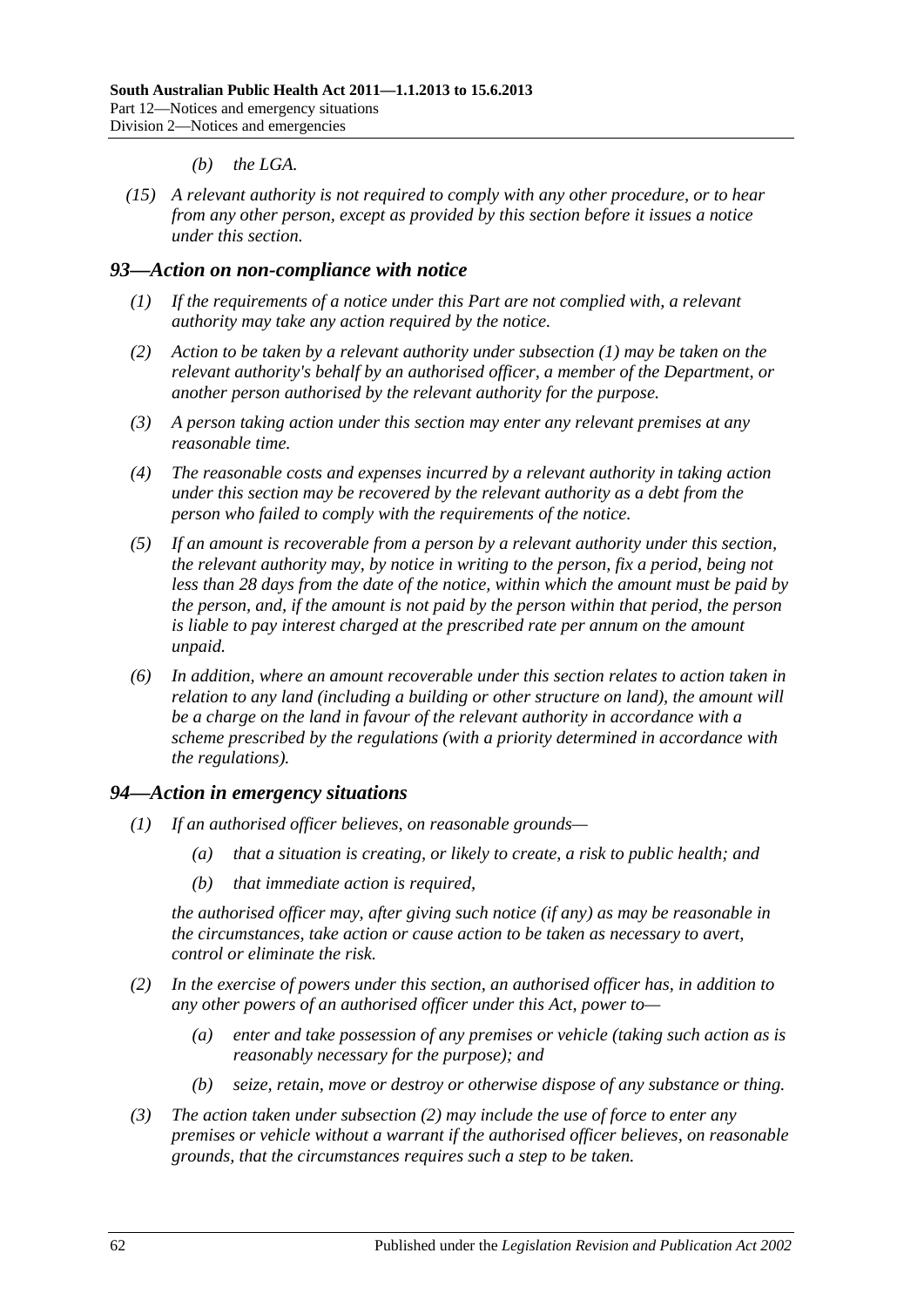- *(4) Action may be taken under this section whether or not a notice has been given to a person in relation to the risk under a preceding section.*
- *(5) The reasonable costs and expenses incurred by an authorised officer in taking action under this section may be recovered by—*
	- *(a) in the case of action taken by a State authorised officer—the Crown; or*
	- *(b) in the case of action taken by a local authorised officer—the relevant council,*

*from any person who caused the risk to which the action relates, as a debt.*

# **Division 3—Reviews and appeals**

#### **95—Reviews—notices relating to general duty**

- *(1) This section applies if a person has been issued with a notice under this Part to secure compliance with the duty under [Part](#page-33-0) 6.*
- *(2) A person to whom a notice has been issued may apply for a review of the notice under this section.*
- *(3) The review will be to the Public Health Review Panel (the Review Panel) constituted under this section.*
- *(4) The application must be made within 14 days after the notice is served on the person unless the Review Panel, in its discretion, allows an extension of time.*
- *(5) Subject to a determination of the Review Panel to the contrary in relation to a particular matter, the operation of a notice subject to a review is not suspended pending the outcome of the proceedings.*
- *(6) A review under this section is to be conducted as a full review of the matter to which the review relates.*
- <span id="page-62-1"></span><span id="page-62-0"></span>*(7) For the purposes of this section, the Review Panel will from time to time, in relation to a particular review, be constituted by—*
	- *(a) the Chief Public Health Officer (who will be the presiding member); and*
	- *(b) 2 members of SAPHC selected by the Chief Public Health Officer for the purposes of the particular review; and*
	- *(c) any other person or persons selected by the Chief Public Health Officer in order to provide additional expertise on the panel.*
- *(8) If the review relates to a notice issued by the Chief Public Health Officer, a delegate of the Chief Public Health Officer must act in place of the Chief Public Health Officer under [subsection](#page-62-0) (7).*
- *(9) A reference to a member of SAPHC under [subsection](#page-62-1) (7)(b) extends to a deputy of a member of SAPHC.*
- *(10) 3 members of the Review Panel constitute a quorum of the Review Panel.*
- *(11) A decision carried by a majority of the votes cast by the members of the Review Panel present at any proceedings of the Review Panel is a decision of the Review Panel.*
- (12) Each member present at a meeting of the Review Panel is entitled to 1 vote on a question arising for decision and, in the event of an equality of votes, the person presiding has a second, or casting, vote.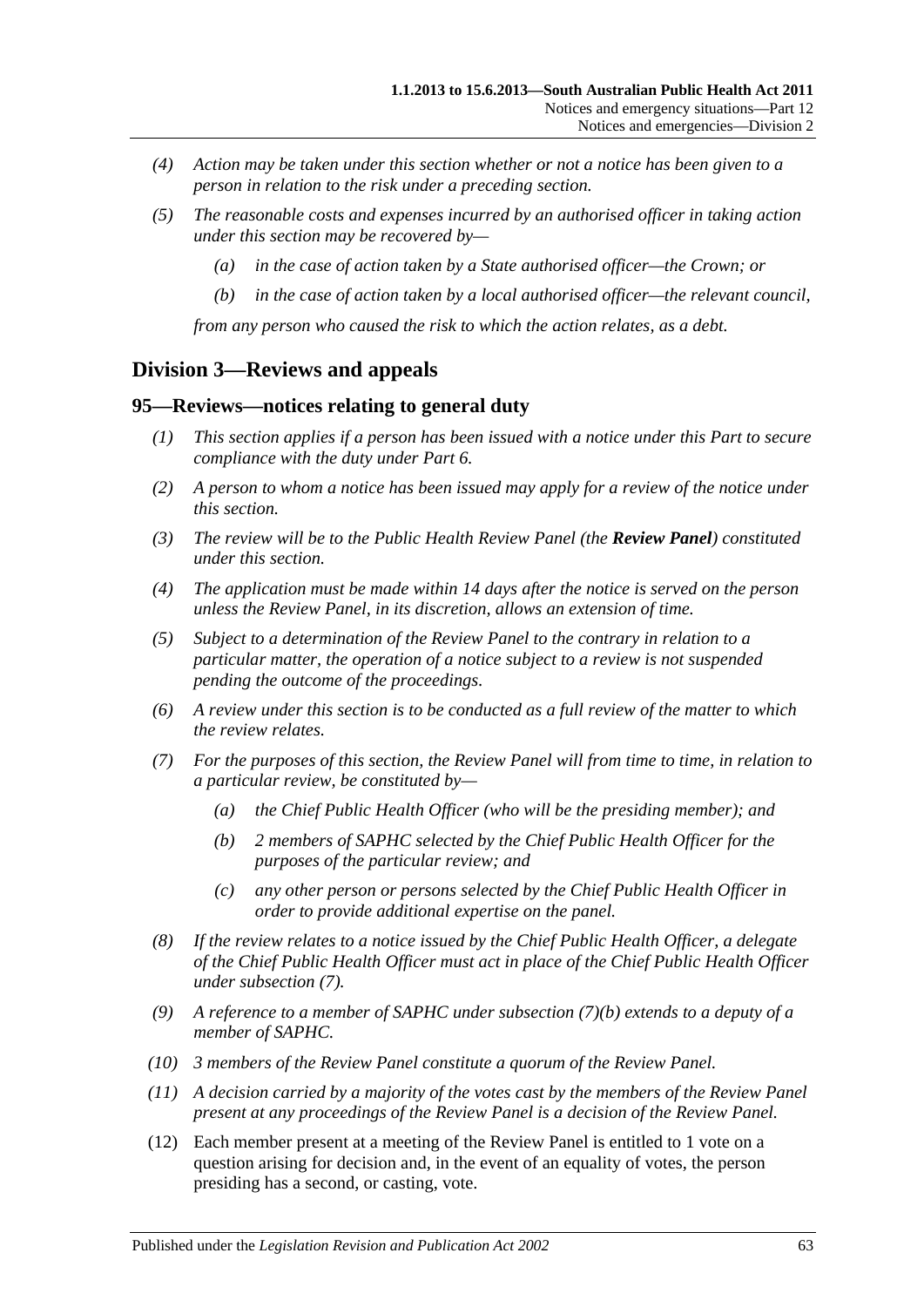- (13) A party is entitled to appear personally or, with leave of the Review Panel, by representative, in proceedings before the Review Panel.
- (14) The Review Panel may proceed to determine a matter in the absence of a party if the party has had notice of the time and place of the proceedings and fails to appear.
- (15) The Review Panel may, on its own initiative or on application by a party to the relevant proceedings—
	- (a) dismiss or determine any proceedings that appear—
		- (i) to be frivolous or vexatious; or
		- (ii) to have been instituted for the purpose of delay or obstruction, or for some other improper purpose;
	- (b) bring any proceedings to an end that appear—
		- (i) to be more appropriately suited to proceedings before the District Court rather than the Review Panel; or
		- (ii) to be unable to be satisfactorily resolved (or resolved within a reasonable period) by proceedings before the Review Panel; or
	- (c) bring any proceedings to an end for any other reasonable cause.
- (16) In any proceedings, the Review Panel is not bound by the rules of evidence but may inform itself about any matter relating to the proceedings in such manner as it thinks fit.
- *(17) The Review Panel may, on hearing any proceedings under this section—*
	- *(a) confirm, vary or revoke any requirement to which the review relates and, if appropriate, discharge the relevant notice;*
	- *(b) substitute any requirement or notice that could have been made or given in the first instance;*
	- *(c) remit the subject matter to the relevant authority for further consideration;*
	- *(d) dismiss the matter;*
	- *(e) make an order for costs, but only to the extent that may be necessary in the interests of justice;*
	- *(f) make any consequential or ancillary order or direction, or impose any conditions, that it considers appropriate.*
- *(18) The Review Panel is to hear and determine an application under this section as soon as is reasonably practicable and in any event within 2 months unless the Chief Public Health Officer allows an extension of time in a particular case.*

# *96—Appeals*

- <span id="page-63-1"></span><span id="page-63-0"></span>*(1) A person who has been issued with a notice under this Part (including a notice to secure compliance with the duty under [Part](#page-33-0) 6) may appeal to the District Court—*
	- *(a) against the notice; or*
	- *(b) if review proceedings have been taken under this Division—against the outcome of the review (including any order or other matter made or imposed at the end of the proceedings on the review).*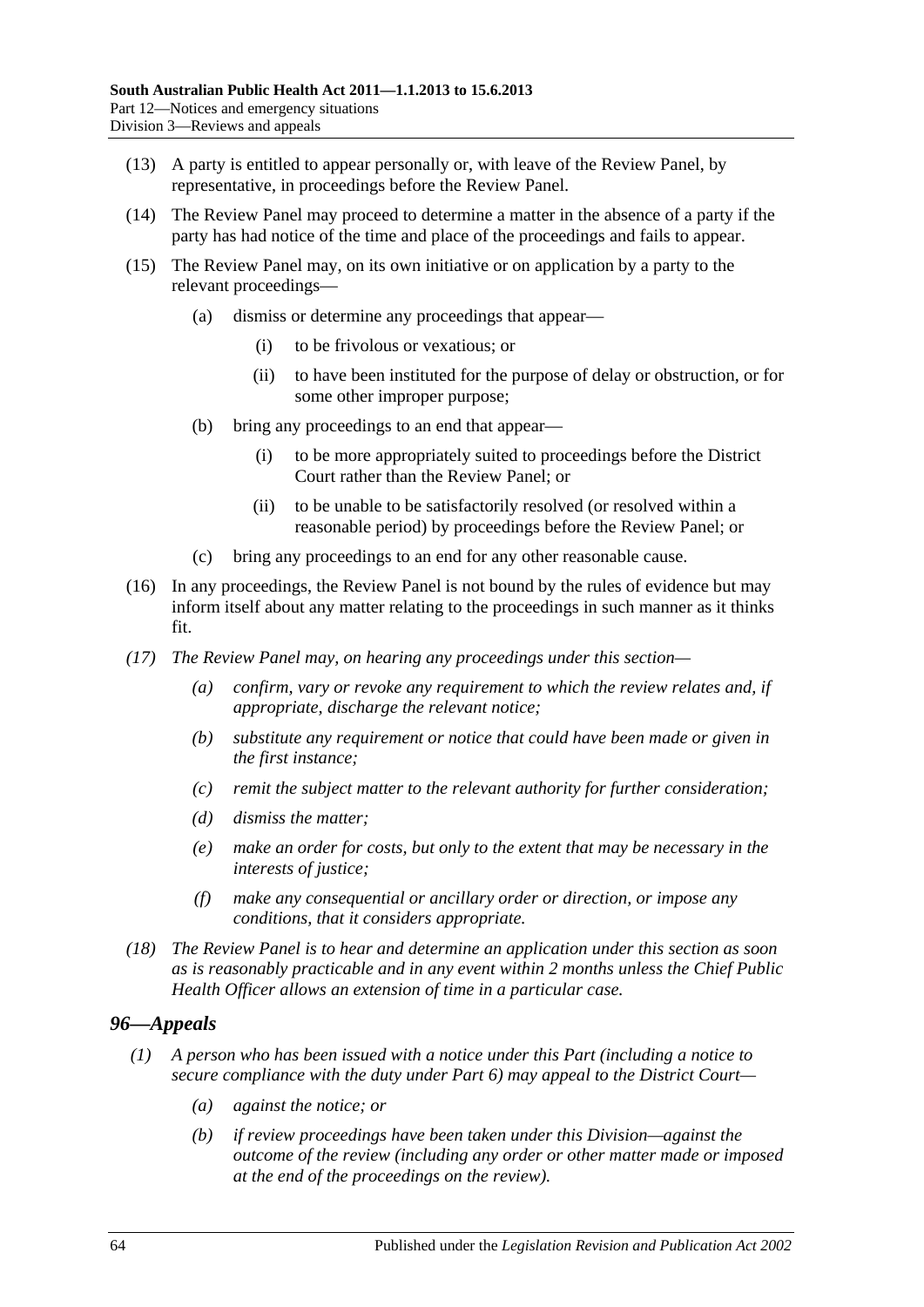- *(2) To avoid doubt, a person who has been issued with a notice to secure compliance with the general duty may institute an appeal under this section without the need to have already applied for a review of the notice under this Division.*
- <span id="page-64-0"></span>*(3) A council may appeal to the District Court against the outcome of review proceedings under this Division.*
- *(4) An appeal must be instituted within 14 days after—*
	- *(a) in the case of an appeal under [subsection](#page-63-0) (1)(a)—the notice is served on the person;*
	- *(b) in the case of an appeal under [subsection](#page-63-1) (1)(b) or [\(3\)—](#page-64-0)the review proceedings end.*
- *(5) A relevant authority is entitled to be a party to any proceedings under this section.*

# **Part 13—Miscellaneous**

## **97—Tests on deceased persons**

- (1) If the Chief Public Health Officer has reasonable grounds to believe that a deceased person has had a condition of public health concern, the Chief Public Health Officer may, by instrument in writing, authorise the carrying out of any test or procedure specified in the instrument on the body of the deceased person.
- <span id="page-64-1"></span>(2) If the Chief Public Health Officer has authorised the carrying out of a test or procedure under this section, an authorised officer, accompanied by such assistants as the authorised officer thinks necessary, may—
	- (a) enter premises (using such force as is necessary) in which the authorised officer reasonably believes the body of the deceased person is located; and
	- (b) search the premises for the body,

and, on finding the body, the authorised tests or procedure may be carried out in accordance with this section.

- (3) However, an authorised officer must not exercise a power to enter premises under [subsection](#page-64-1) (2) unless—
	- (a) the authorised officer has made a reasonable attempt to contact the occupier of the premises and advise the occupier of the intention to exercise such powers; and
	- (b) if force is required to enter premises—the authorised officer is accompanied by a police officer.
- (4) A test or procedure authorised under this section must be carried out by—
	- (a) a medical practitioner; or
	- (b) a person who is qualified as required by the regulations to carry out tests or procedures of the relevant type.
- (5) A person carrying out a test or procedure under this section may be assisted by any other person.
- (6) Nothing in this section authorises the exhumation of a body.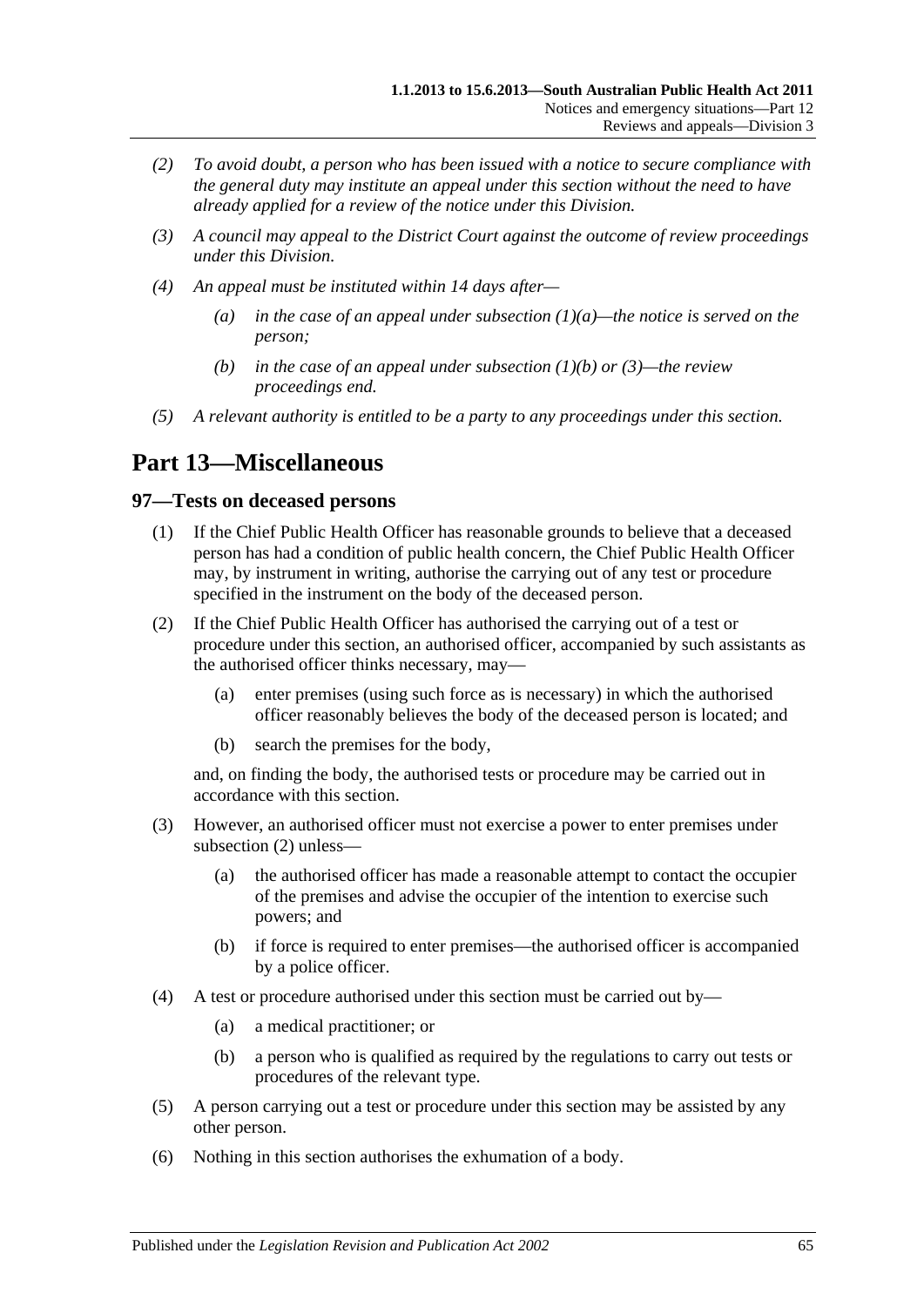# **98—Delegation by Chief Executive**

- (1) The Chief Executive may delegate a function or power conferred on the Chief Executive under this Act—
	- (a) to a specified person or body; or
	- (b) to a person occupying or acting in a specified office or position.
- (2) A delegation—
	- (a) may be made subject to conditions or limitations specified in the instrument of delegation; and
	- (b) if the instrument of delegation so provides, may be further delegated by the delegate; and
	- (c) is revocable at will and does not prevent the delegator from acting personally in a matter.

## **99—Confidentiality**

(1) If a person, in the course of official duties, obtains personal information relating to another, the person must not intentionally disclose that information except to the extent that the person is authorised to do so under [subsection](#page-65-0) (2).

Maximum penalty: \$25 000.

- <span id="page-65-2"></span><span id="page-65-1"></span><span id="page-65-0"></span>(2) A person is authorised to disclose information if the person is—
	- (a) disclosing information in the course of official duties, or for any other purpose connected with the administration of this Act or a law of another State or a Territory of the Commonwealth or of the Commonwealth; or
	- (b) disclosing information as required by law; or
	- (c) without limiting [paragraph](#page-65-1) (b), disclosing information as required by a court or tribunal constituted by law; or
	- (d) disclosing information at the request, or with the consent, of the person to whom the information relates or a guardian or medical agent of the person; or
	- (e) disclosing information to a relative, carer or friend of the person to whom the information relates if—
		- (i) the disclosure is reasonably required for the treatment, care or recovery of the person; and
		- (ii) there is no reason to believe that the disclosure would be contrary to the person's best interests; or
	- (f) subject to the regulations (if any)—
		- (i) disclosing information to a health or other service provider if the disclosure is reasonably required for the treatment, care or recovery of the person to whom the information relates; or
		- (ii) disclosing information by entering the information into an electronic records system established for the purpose of enabling the recording or sharing of information between persons or bodies involved in the provision of health services; or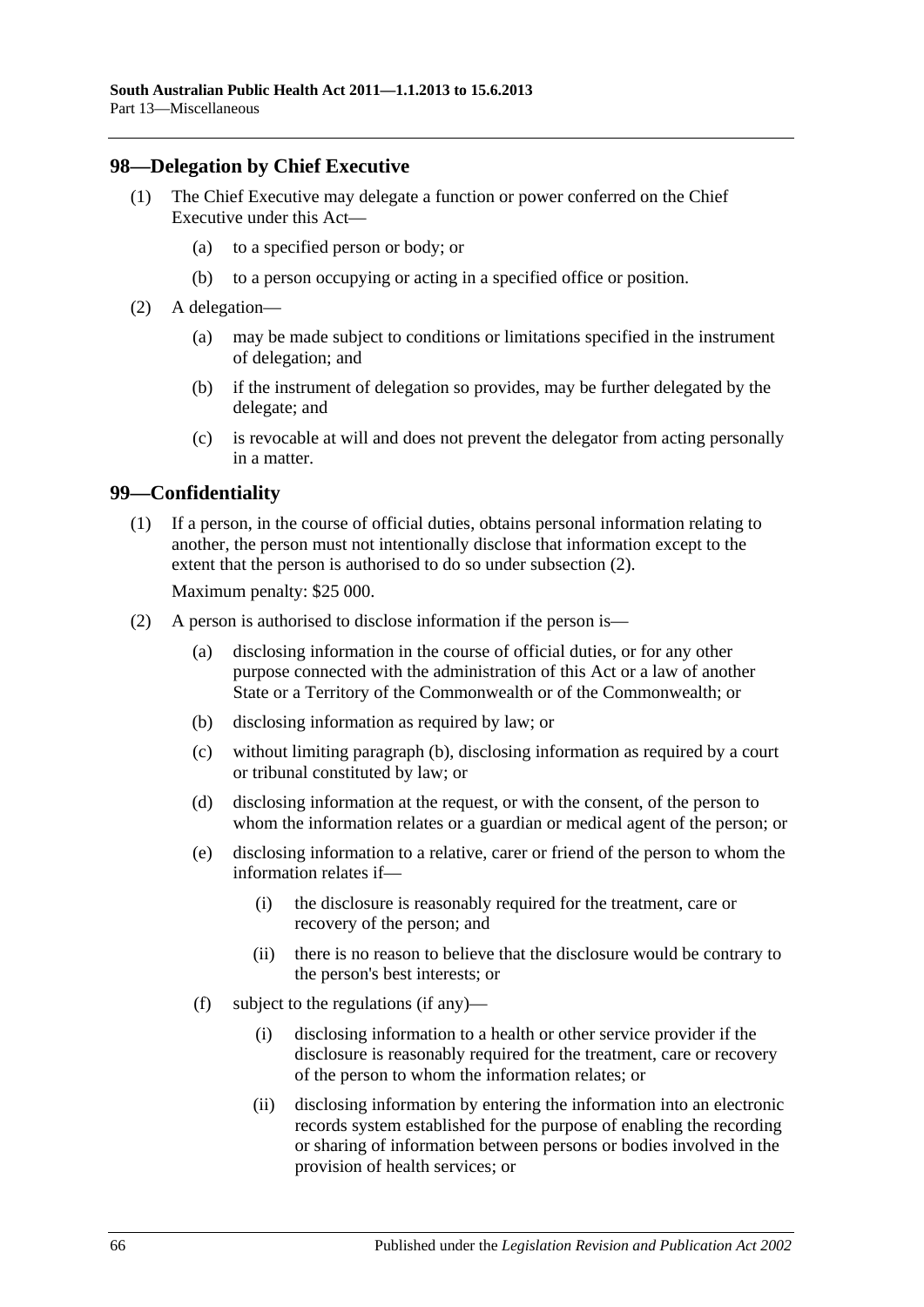- (iii) disclosing information to such extent as is reasonably required in connection with the management or administration of a hospital or ambulance service; or
- (g) without limiting a preceding paragraph, disclosing information to the extent to which it is reasonably necessary—
	- (i) to provide treatment to the person; or
	- (ii) to prevent the transmission of any disease constituting a controlled notifiable condition; or
- (h) without limiting a preceding paragraph, disclosing information if the disclosure is reasonably required to lessen or prevent a serious threat to the life, health or safety of a person, or a serious threat to public health; or
- (i) disclosing information for medical, research or statistical purposes if—
	- (i) there is no reason to believe that the disclosure would be contrary to the person's best interests; and
	- (ii) the disclosure is of a kind approved by the Chief Public Health Officer for the purposes of this paragraph; or
- (j) disclosing information in accordance with the regulations.
- (3) [Subsection](#page-65-2) (2)(e) does not authorise the disclosure of information in contravention of a direction given by the person to whom the information relates.
- (4) In this section—

*domestic partner*—a person is a domestic partner of another if the person is a domestic partner of the other within the meaning of the *[Family Relationships](http://www.legislation.sa.gov.au/index.aspx?action=legref&type=act&legtitle=Family%20Relationships%20Act%201975)  Act [1975](http://www.legislation.sa.gov.au/index.aspx?action=legref&type=act&legtitle=Family%20Relationships%20Act%201975)*, whether declared as such under that Act or not;

*personal information* means—

- (a) medical information; or
- (b) information relating to a person's personal affairs;

*relative*—a person is a relative of another if the person is a spouse, domestic partner or parent of the other of or over 18 years of age or a brother, sister, son or daughter of the other.

#### <span id="page-66-0"></span>**100—Confidentiality and provision of certain information**

- (1) This section applies to a person employed or engaged by the State for the purpose of—
	- (a) monitoring public health in the State; or
	- (b) investigating public health problems within the State; or
	- (c) assessing and improving the quality of public health in the State.
- <span id="page-66-1"></span>(2) The Minister may, by instrument in writing, authorise a person to whom this section applies to have access to personal information relating to the performance of any function referred to in [subsection](#page-66-0) (1).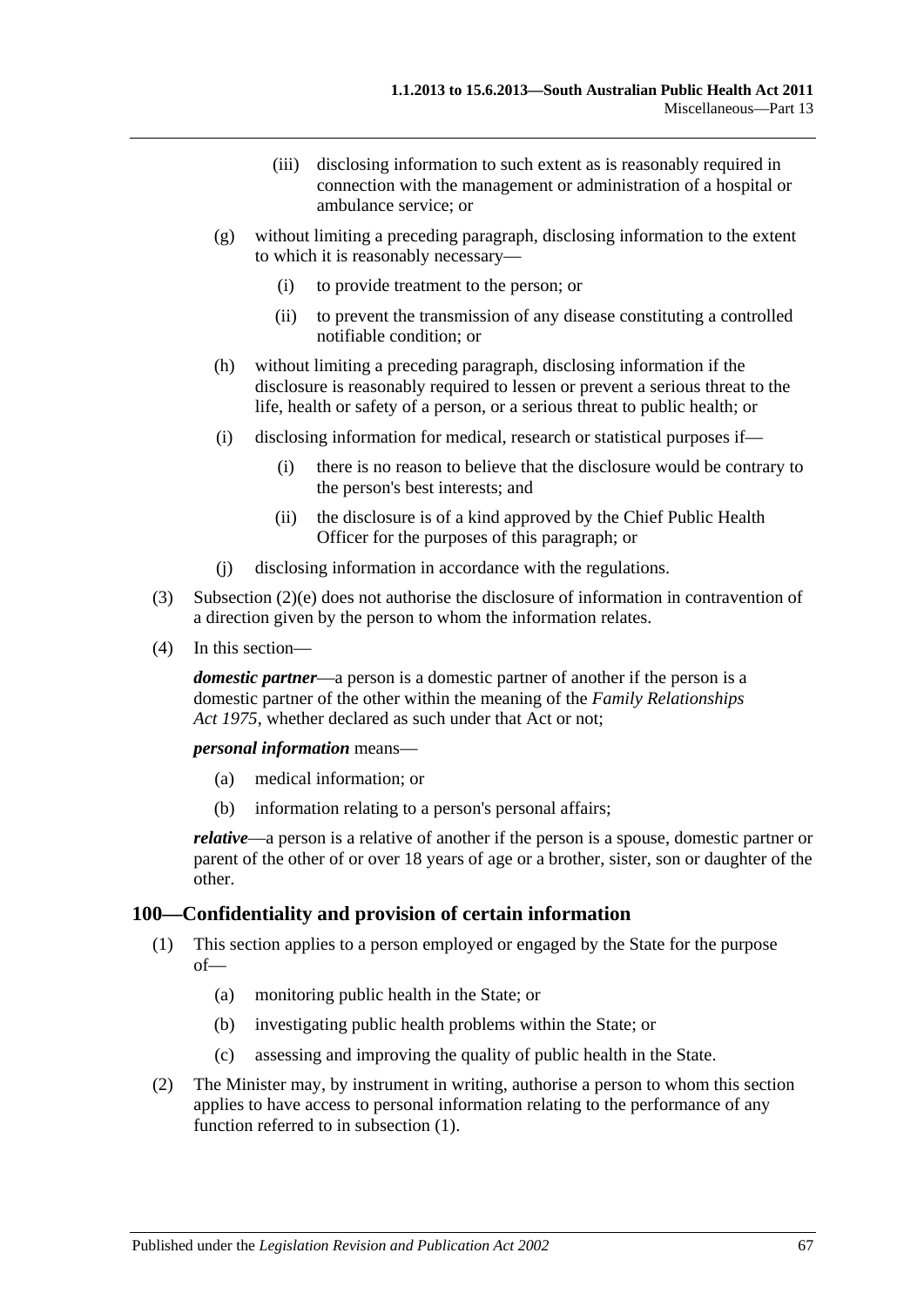- (3) Personal information may be disclosed to a person authorised under [subsection](#page-66-1) (2), and to any person providing technical, administrative or secretarial assistance to that person, without breach of any law or any principle of professional ethics.
- (4) A person must not disclose personal information obtained directly or indirectly pursuant to this section unless—
	- (a) the disclosure is made in the course of official duties; or
	- (b) the disclosure is made with the consent of the person to whom the information relates; or
	- (c) the disclosure is required by a court or tribunal constituted by law; or
	- (d) the disclosure is authorised under the regulations.

Maximum penalty: \$25 000.

(5) In this section—

#### *personal information* means—

- (a) medical information; or
- (b) information relating to a person's personal affairs.

#### <span id="page-67-0"></span>**101—Service of notices or other documents**

- (1) Subject to this section, if this Act requires or authorises a notice, order or other document to be served on, or given to, a person, the notice, order or document may—
	- (a) be served on, or given to, the person or an agent of the person; or
	- (b) be left for the person at his or her place of residence or business with someone apparently over the age of 16 years; or
	- (c) be sent by post to the person or an agent of the person at his or her last known address; or
	- (d) if the notice, order or document is to be served on the owner of land, the land is unoccupied, and the person seeking to serve the notice, order or document has taken reasonable steps to effect service under the other paragraphs of this subsection but has been unsuccessful—be served by fixing it to some conspicuous part of the land; or
	- (e) if the notice, order or document is to be served on the occupier of land—be sent by post to the occupier at the address of the land; or
	- (f) be served on the person by fixing it to, or leaving it on, a vessel that the person is apparently in charge of, or expected to board at some stage, if the person giving or serving the notice, order or document has reasonable grounds to believe that service in this manner will bring the notice, order or document to the attention of the person to be served; or
	- (g) be sent to the person by fax or email to a fax number or email address provided by the person (in which case the notice, order or document will be taken to have been served or given at the time of transmission); or
	- (h) be served or given in some other manner prescribed by the regulations.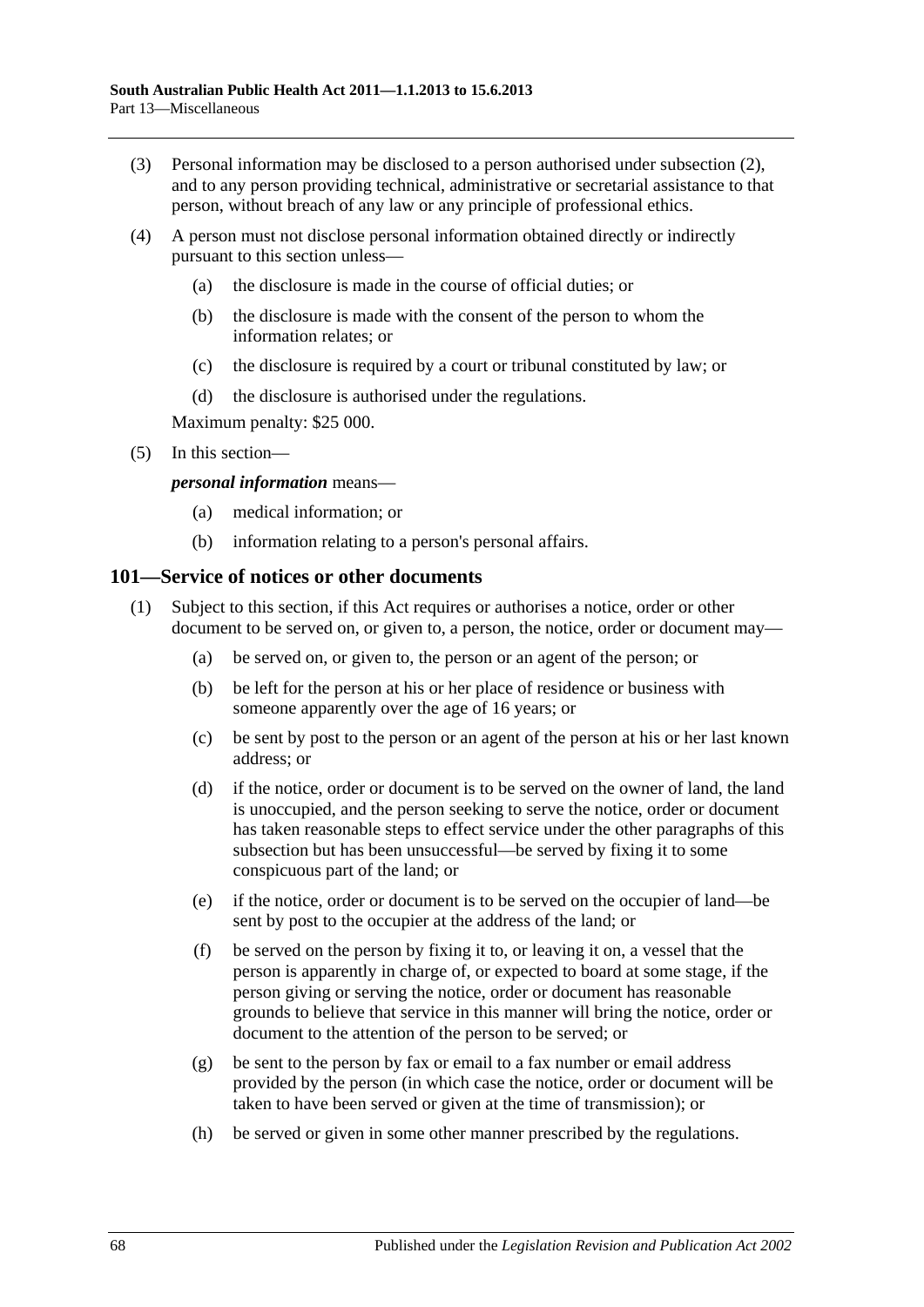- (2) Without limiting [subsection](#page-67-0) (1), a notice, order or document to be served on or given to a company or registered body within the meaning of the *Corporations Act 2001* of the Commonwealth may be served or given in accordance with that Act.
- (3) Subject to the regulations, a notice, order or document required or authorised to be given to an owner of land may, if it is to be served personally, be served on the owner, one of any joint owners, or the agent of the owner.
- (4) An order under [Part](#page-41-2) 10 must be served personally on the relevant person.

# <span id="page-68-1"></span>**102—Immunity**

- (1) No personal liability attaches to—
	- (a) the Chief Public Health Officer or Chief Executive; or
	- (b) a member of a body constituted under this Act; or
	- (c) an authorised officer or any other person engaged in the administration of this Act,

for an honest act or omission in the performance, exercise or discharge, or purported performance, exercise or discharge, of a function, power or duty under this Act.

- (2) Subject to [subsection](#page-68-0) (3), a liability that would, but for [subsection](#page-68-1) (1), lie against a person lies instead against the Crown.
- <span id="page-68-0"></span>(3) A liability that would, but for [subsection](#page-68-1) (1), lie against an officer, employee, agent or contractor of a council lies instead against the council.
- (4) In addition, no action lies against a person (or an employer or contracting party with respect to a person) who in good faith and with reasonable care—
	- (a) takes a sample of blood, urine or other material in accordance with this Act; or
	- (b) conducts a test for the purposes of this Act; or
	- (c) provides a report about any test results under this Act.

# **103—Protection from liability**

- (1) A failure by a designated authority to perform a function under this Act, or a breach of a duty imposed on a designated authority under this Act, does not give rise to any civil liability.
- (2) In this section—

*designated authority* means—

- (a) the Minister; or
- (b) the Chief Public Health Officer; or
- (c) a council; or
- (d) SAPHC.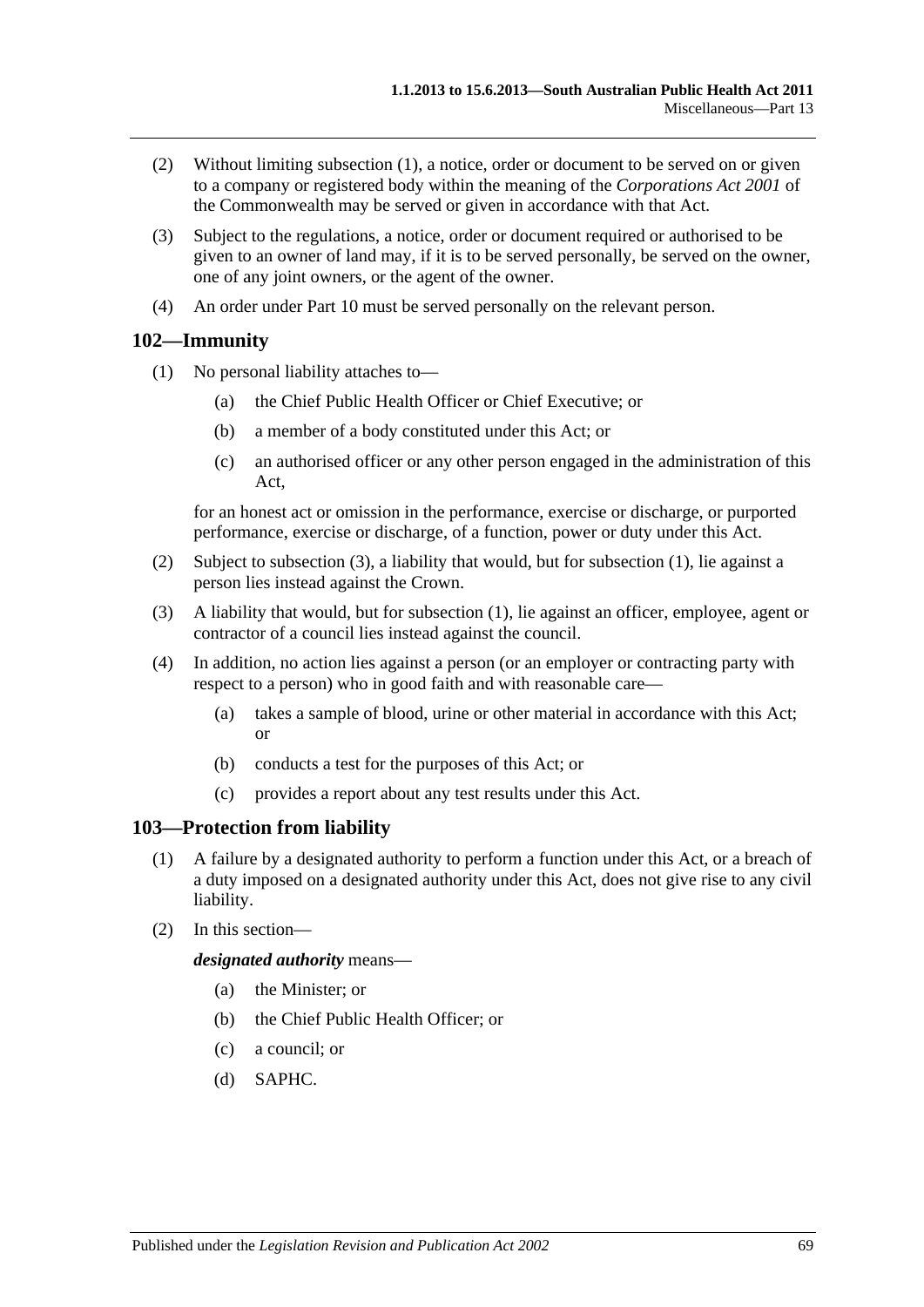## **104—False or misleading information**

A person must not, in connection with a requirement or direction imposed by or under this Act, provide any information or produce or furnish any document that is false or misleading in a material particular.

Maximum penalty: \$25 000.

## **105—Offences**

- (1) Proceedings for an offence against this Act may only be commenced by—
	- (a) the Minister; or
	- (b) the Director of Public Prosecutions; or
	- (c) the Chief Public Health Officer; or
	- (d) an authorised officer; or
	- (e) the chief executive officer of a council; or
	- (f) a police officer; or
	- (g) a person acting on the written authority of the Minister.
- <span id="page-69-0"></span>(2) An apparently genuine document purporting to be under the hand of the Minister and to authorise the commencement of proceedings under this Act must be accepted in legal proceedings, in the absence of proof to the contrary, as proof of an authorisation under [subsection](#page-69-0)  $(1)(g)$ .

# **106—Offences by bodies corporate**

If a body corporate is guilty of an offence against this Act, each director of the body corporate is guilty of an offence and liable to the same penalty as is prescribed for the principal offence unless it is proved that the director could not by the exercise of reasonable diligence have prevented the commission of the offence by the body corporate.

# **107—Continuing offences**

- (1) If an offence against a provision of this Act is committed by a person by reason of a continuing act or omission—
	- (a) the person is liable, in addition to the penalty otherwise applicable to the offence, to a penalty for each day during which the act or omission continues of not more than an amount equal to one fifth of the maximum penalty prescribed for that offence; and
	- (b) if the act or omission continues after the person is convicted of the offence, the person is guilty of a further offence against that provision and liable, in addition to the penalty otherwise applicable to the further offence, to a penalty for each day during which the act or omission continues after that conviction of not more than an amount equal to one fifth of the maximum penalty prescribed for that offence.
- (2) For the purposes of this section, an obligation to do something is to be regarded as continuing until the act is done notwithstanding that any period within which, or time before which, the act is required to be done has expired or passed.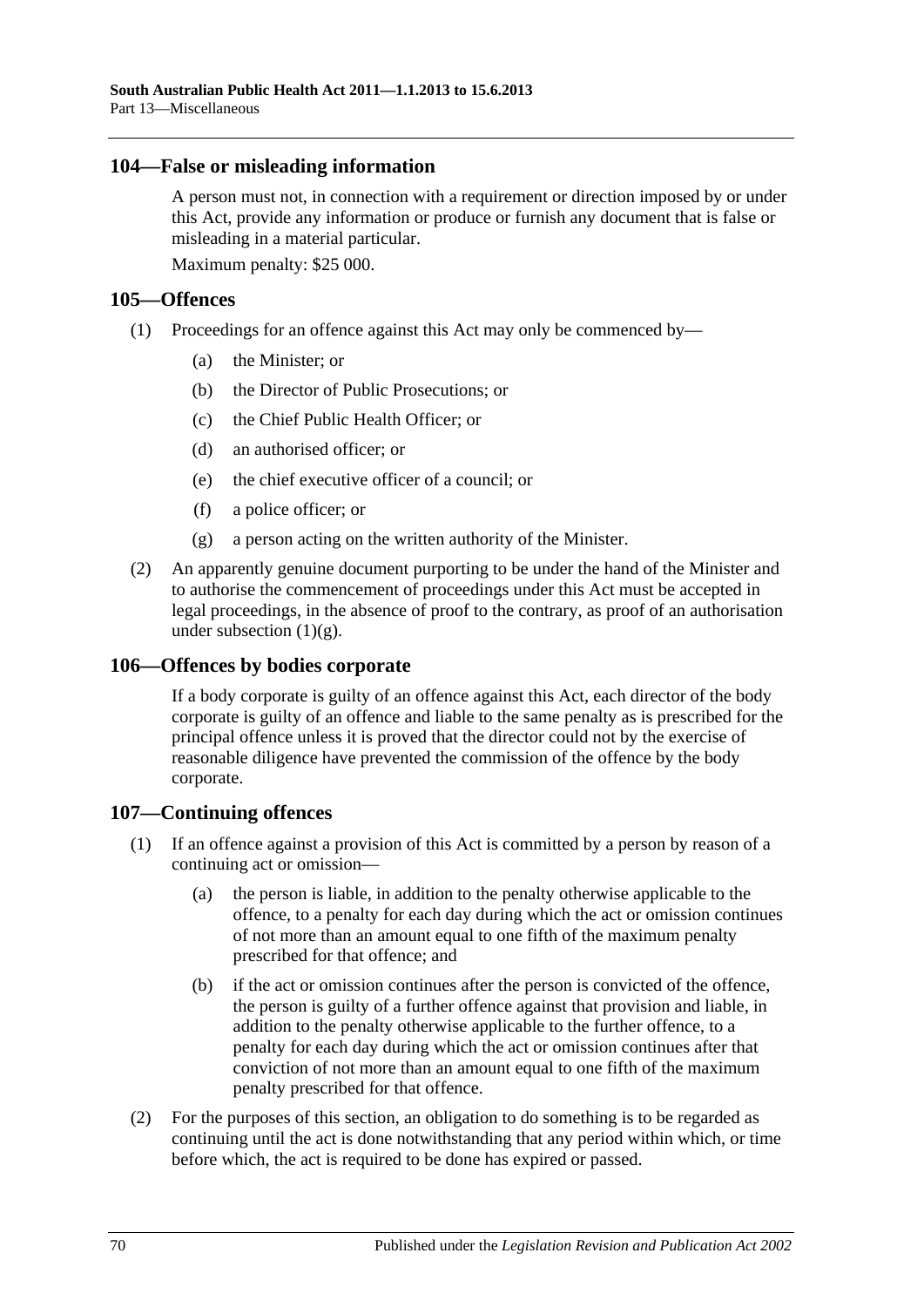# **108—Evidentiary provision**

- (1) In any proceedings, if the court is satisfied that a designated entity has assessed a risk to public health in connection with the administration or operation of this Act, the court must, in the absence of proof to the contrary, accept that assessment as evidence of the fact that a risk to public health existed or has occurred and, insofar as may be reasonably demonstrated by that assessment, the extent or significance of the risk.
- (2) In this section—

*designated entity* means—

- (a) the Chief Public Health Officer; or
- (b) an authorised officer; or
- (c) a council.

# <span id="page-70-0"></span>**109—Regulations**

- (1) The Governor may make such regulations as are contemplated by this Act or as are necessary or expedient for the purposes of this Act.
- (2) Without limiting the generality of [subsection](#page-70-0) (1), those regulations may—
	- (a) require the furnishing of reports (including technical or expert reports), returns, documents or other forms of information relevant to public health (including the management of any system or infrastructure associated with public health) to the Chief Public Health Officer or other prescribed person or body;
	- (b) require the keeping of records, statistics and other forms of information by any person or body that performs a function under or pursuant to this Act (and the provision of reports based on that information);
	- (c) prohibit, restrict or regulate the manufacture, possession, transport, storage, use or disposal of any substance, material or equipment that may create a risk to public health;
	- (d) provide for the removal or destruction of any material, substance or equipment that creates a risk to public health;
	- (e) set standards or procedures that must be observed to protect public health (including with respect to the management or inspection of any infrastructure or other facility) and provide for public health planning (including in connection with the operation of any other Act);
	- (f) prohibit, restrict or regulate any activity, or the use or sale of any substance, equipment or material, or the use or installation of any infrastructure, that is relevant to the management of public health;
	- (g) prescribe information that must be provided to any person or body in relation to any activity, or the use of any substance, equipment or material, that is relevant to the management of public health;
	- (h) authorise or require the taking of specified measures to prevent the occurrence or spread of any notifiable condition;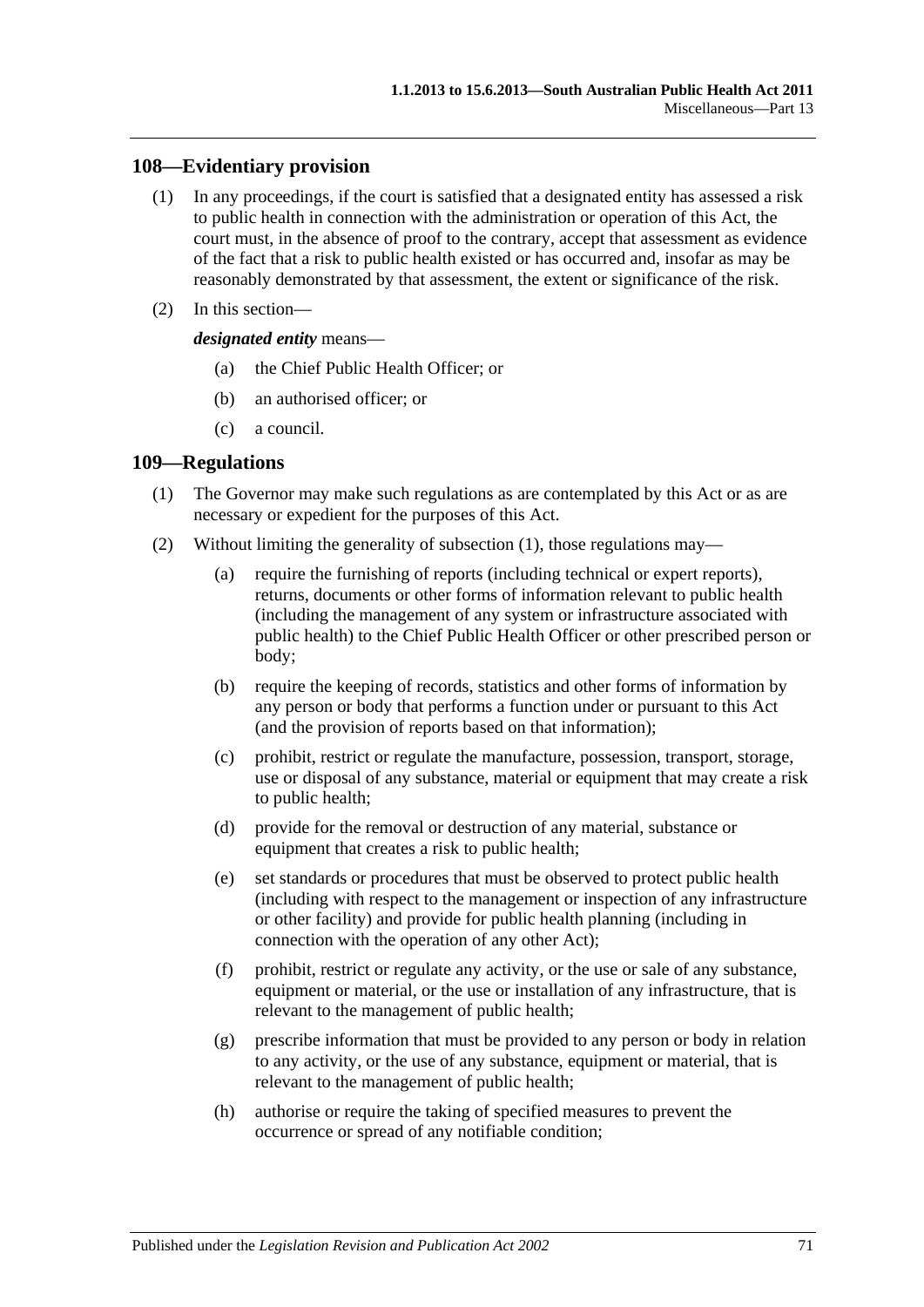- (i) authorise or require the taking of specified measures to manage any non-communicable condition (including in relation to preventing or reducing the incidence of any such condition);
- (j) provide for such matters as are necessary in consequence of conditions directly or indirectly caused by an emergency declared to be a public health incident or public health emergency under this Act;
- (k) provide for the analysis or testing of samples taken under or for the purposes of this Act, including—
	- (i) the persons who may analyse or test those samples; and
	- (ii) the places where those samples may be analysed or tested; and
	- (iii) the reporting of the results of the analysis or testing of those samples;
- (l) without limiting a preceding paragraph, regulate the construction, installation, alteration, maintenance and operation, and provide for the inspection, of any facility, infrastructure or structure designed for human use;
- (m) without limiting a preceding paragraph, regulate wastewater systems (or schemes associated with wastewater systems), including by—
	- (i) requiring approvals for specified classes of wastewater systems or providing for the referral of applications for approvals in relation to wastewater systems to specified persons or bodies; and
	- (ii) in connection with the implementation or operation of a scheme for a wastewater system for a town, regional area or other community—
		- (A) requiring public notification of the scheme; and
		- (B) requiring, or empowering a prescribed authority to require, installation, alteration or connection of wastewater systems for the purposes of the scheme; and
	- (iii) regulating the connection or disconnection of wastewater systems from the undertaking under the *[Sewerage Act](http://www.legislation.sa.gov.au/index.aspx?action=legref&type=act&legtitle=Sewerage%20Act%201929) 1929*;
- (n) empowering a prescribed authority to carry out necessary work if an owner or occupier of land fails to comply with the regulations and providing for the recovery of costs or expenses reasonably incurred in doing so from the owner or occupier;
- (o) on the recommendation of the Chief Public Health Officer, prescribe guidelines to assist in the administration or operation of this Act;
- (p) prescribe fees and expenses in connection with any matter arising under this Act, which may be of varying amounts according to factors prescribed in the regulations or determined by the Minister from time to time and published in the Gazette;
- (q) provide for the payment and recovery of prescribed fees and expenses;
- (r) empower or require the Minister or a council to refund, reduce or remit any fee payable under this Act;
- (s) prescribe forms for the purposes of this Act;
- (t) exempt, either absolutely or subject to prescribed conditions or limitations—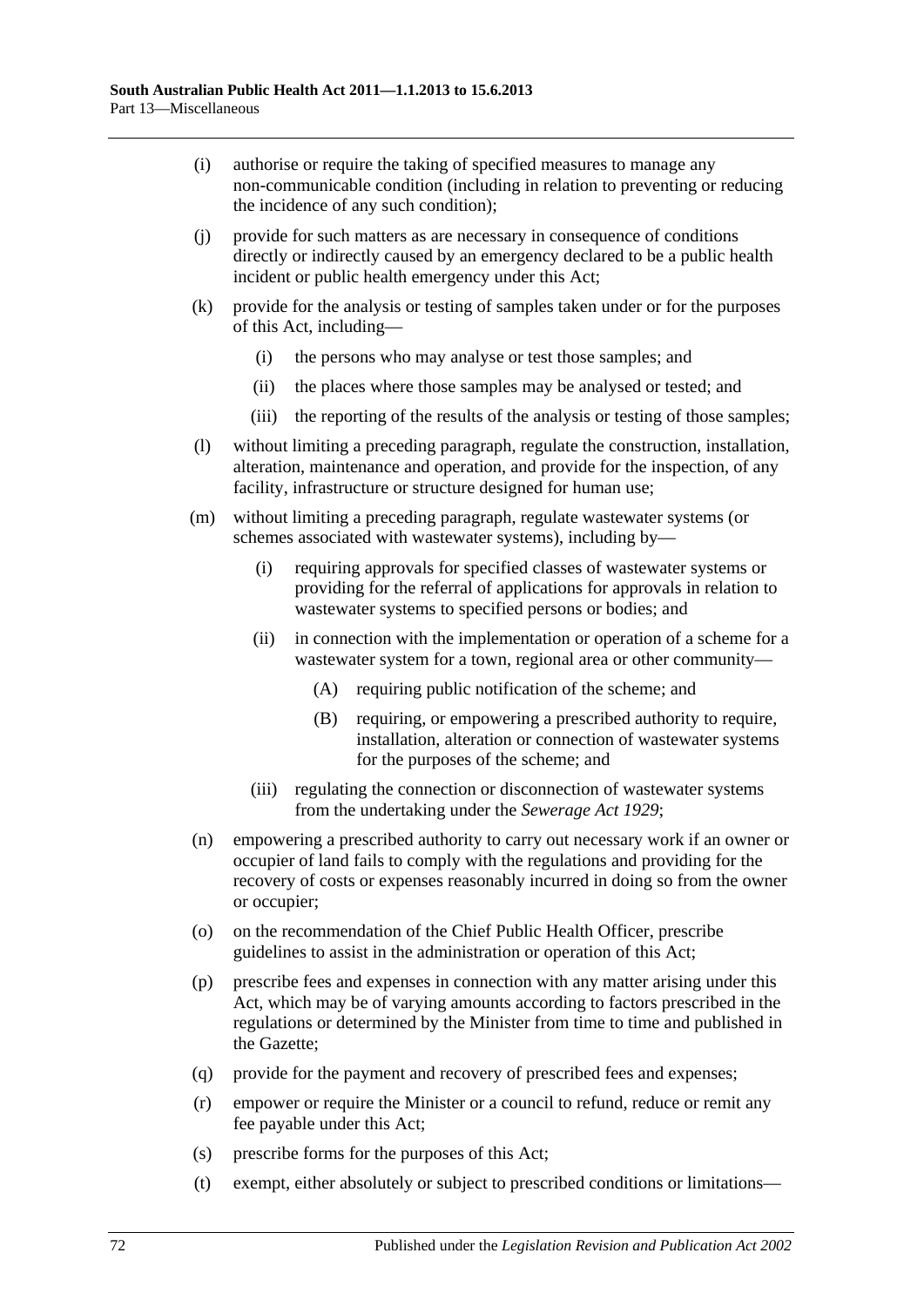- (i) persons or classes of persons;
- (ii) areas of the State,

from this Act or specified provisions of this Act;

- (u) prescribe penalties, not exceeding \$10 000, for breach of any regulation;
- (v) fix expiation fees, not exceeding \$500, for alleged offences against the regulations.
- (3) The regulations may adopt, wholly or partially and with or without modification—
	- (a) a code or standard relating to matters in respect of which regulations may be made under this Act; or
	- (b) an amendment to such a code or standard.
- (4) Any regulations adopting a code or standard, or an amendment to a code or standard, may contain such incidental, supplementary and transitional provisions as appear to the Governor to be necessary.
- (5) The regulations or a code or standard adopted by the regulations may—
	- (a) refer to or incorporate, wholly or partially and with or without modification, a standard or other document prepared or published by a prescribed body or person, either as in force at the time the regulations are made or as in force from time to time; and
	- (b) be of general or limited application (including so as to apply only to a specified part of the State); and
	- (c) make different provision according to the persons, things or circumstances to which they are expressed to apply; and
	- (d) provide that any matter or thing is to be determined, dispensed with, regulated or prohibited according to the discretion of the Minister, the Chief Public Health Officer, the Chief Executive or a council.
- $(6)$  If—
	- (a) a code or standard is adopted by the regulations; or
	- (b) the regulations, or a code or standard adopted by the regulations, refers to a standard or other document prepared or published by a prescribed body,

then—

- (c) a copy of the code, standard or other document must be kept available for inspection by members of the public, without charge and during normal office hours, at an office or offices specified in the regulations; and
- (d) in any legal proceedings, evidence of the contents of the code, standard or other document may be given by production of a document purporting to be certified by or on behalf of the Minister as a true copy of the code, standard or other document; and
- (e) the code, standard or other document has effect as if it were a regulation made under this Act.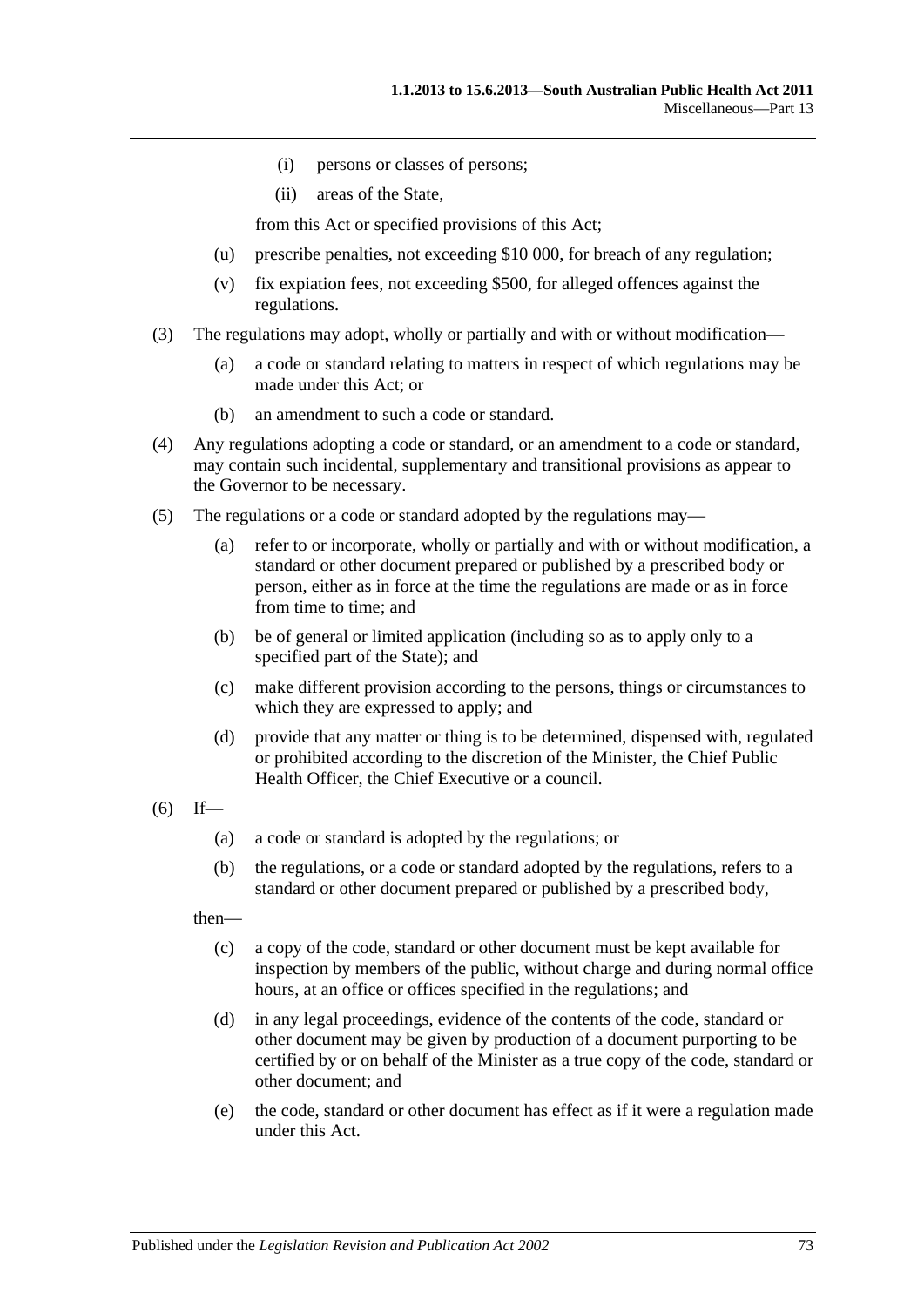#### **110—Review of Act**

- (1) The Social Development Committee of Parliament must review the operation of this Act as soon as practicable after the expiry of 5 years from its commencement.
- (2) The Social Development Committee must ensure that, as part of the review, reasonable steps are taken to seek submissions from—
	- (a) State agencies that have an interest in public health; and
	- (b) the local government sector; and
	- (c) relevant industry, health and community organisations,

(but may otherwise conduct the review in such manner as it thinks fit under the *[Parliamentary Committees Act](http://www.legislation.sa.gov.au/index.aspx?action=legref&type=act&legtitle=Parliamentary%20Committees%20Act%201991) 1991*).

# **Schedule 1—Related amendments, repeal and transitional provisions**

## **Part 1—Related amendments**

#### **1—Amendment provisions**

In this Schedule, a provision under a heading referring to the amendment of a specified Act amends the Act so specified.

## **Part 2—Amendment of** *Electricity Act 1996*

#### **2—Amendment of section 54—Emergency legislation not affected**

Section 54—delete "Part 4A of the *[Public and Environmental Health Act](http://www.legislation.sa.gov.au/index.aspx?action=legref&type=act&legtitle=Public%20and%20Environmental%20Health%20Act%201987) 1987*" and substitute:

Part 11 of the *[South Australian Public Health Act](http://www.legislation.sa.gov.au/index.aspx?action=legref&type=act&legtitle=South%20Australian%20Public%20Health%20Act%202011) 2011*

## **Part 3—Amendment of** *Emergency Management Act 2004*

#### **3—Amendment of section 3—Interpretation**

Section 3, definition of *Chief Medical Officer*—delete the definition and substitute:

*Chief Public Health Officer* means the Chief Public Health Officer under the *[South Australian Public Health Act](http://www.legislation.sa.gov.au/index.aspx?action=legref&type=act&legtitle=South%20Australian%20Public%20Health%20Act%202011) 2011* and includes a person for the time being acting in that position;

#### **4—Amendment of section 24A—Public health incidents and emergencies**

Section 24A—delete "*[Public and Environmental Health Act](http://www.legislation.sa.gov.au/index.aspx?action=legref&type=act&legtitle=Public%20and%20Environmental%20Health%20Act%201987) 1987*" and substitute: *[South Australian Public Health Act](http://www.legislation.sa.gov.au/index.aspx?action=legref&type=act&legtitle=South%20Australian%20Public%20Health%20Act%202011) 2011*

#### **5—Amendment of section 25—Powers of State Co-ordinator and authorised officers**

Section 25(3)—delete "Chief Medical Officer" and substitute:

Chief Public Health Officer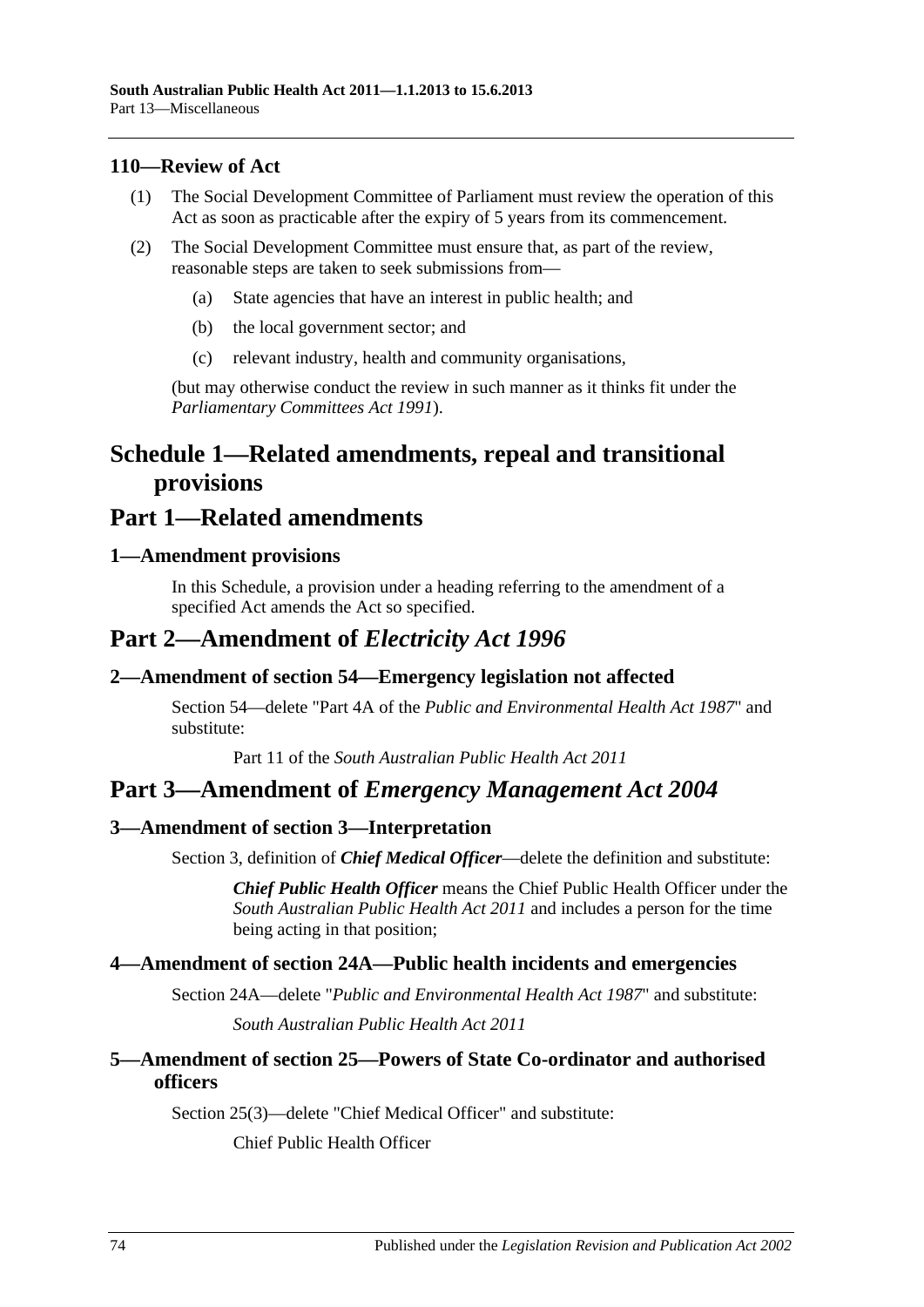# **Part 4—Amendment of** *Essential Services Act 1981*

#### **6—Amendment of section 6—Power to require information**

- (1) Section 6(3)(ca)—delete paragraph (ca) and substitute:
	- (ca) the administration of Part 11 of the *[South Australian Public Health](http://www.legislation.sa.gov.au/index.aspx?action=legref&type=act&legtitle=South%20Australian%20Public%20Health%20Act%202011)  Act [2011](http://www.legislation.sa.gov.au/index.aspx?action=legref&type=act&legtitle=South%20Australian%20Public%20Health%20Act%202011)*; or
- (2) Section  $6(6)(a)(iii)a$ —delete subparagraph (iiia) and substitute:
	- (iiia) the administration of Part 11 of the *[South Australian Public Health](http://www.legislation.sa.gov.au/index.aspx?action=legref&type=act&legtitle=South%20Australian%20Public%20Health%20Act%202011)  Act [2011](http://www.legislation.sa.gov.au/index.aspx?action=legref&type=act&legtitle=South%20Australian%20Public%20Health%20Act%202011)*; or

# **Part 5—Amendment of** *Fire and Emergency Services Act 2005*

#### **7—Amendment of section 108—Functions and powers**

Section  $108(1)(ba)$ —delete paragraph (ba) and substitute:

(ba) to assist the Chief Executive within the meaning of the *[South](http://www.legislation.sa.gov.au/index.aspx?action=legref&type=act&legtitle=South%20Australian%20Public%20Health%20Act%202011)  [Australian Public Health Act](http://www.legislation.sa.gov.au/index.aspx?action=legref&type=act&legtitle=South%20Australian%20Public%20Health%20Act%202011) 2011*, in accordance with the Public Health Emergency Management Plan, in carrying out prevention, preparedness, response or recovery operations under Part 11 of that Act;

# **Part 6—Amendment of** *Gas Act 1997*

#### **8—Amendment of section 54—Emergency legislation not affected**

Section 54—delete "Part 4A of the *[Public and Environmental Health Act](http://www.legislation.sa.gov.au/index.aspx?action=legref&type=act&legtitle=Public%20and%20Environmental%20Health%20Act%201987) 1987*" and substitute:

Part 11 of the *[South Australian Public Health Act](http://www.legislation.sa.gov.au/index.aspx?action=legref&type=act&legtitle=South%20Australian%20Public%20Health%20Act%202011) 2011*

## **Part 7—Amendment of** *Health Care Act 2008*

#### **9—Amendment of section 51—Functions and powers of SAAS**

Section 51(2)(b)—delete "the *[Public and Environmental Health Act](http://www.legislation.sa.gov.au/index.aspx?action=legref&type=act&legtitle=Public%20and%20Environmental%20Health%20Act%201987) 1987*" and substitute:

*[South Australian Public Health Act](http://www.legislation.sa.gov.au/index.aspx?action=legref&type=act&legtitle=South%20Australian%20Public%20Health%20Act%202011) 2011*

# **Part 8—Amendment of** *Summary Offences Act 1953*

#### **10—Amendment of section 83B—Dangerous areas**

Section 83B(11)—delete "Part 4A of the *[Public and Environmental Health Act](http://www.legislation.sa.gov.au/index.aspx?action=legref&type=act&legtitle=Public%20and%20Environmental%20Health%20Act%201987) 1987*" and substitute:

Part 11 of the *[South Australian Public Health Act](http://www.legislation.sa.gov.au/index.aspx?action=legref&type=act&legtitle=South%20Australian%20Public%20Health%20Act%202011) 2011*

# **Part 9—Repeal**

#### **11—Repeal**

(1) The *[Public and Environmental Health Act](http://www.legislation.sa.gov.au/index.aspx?action=legref&type=act&legtitle=Public%20and%20Environmental%20Health%20Act%201987) 1987* is repealed.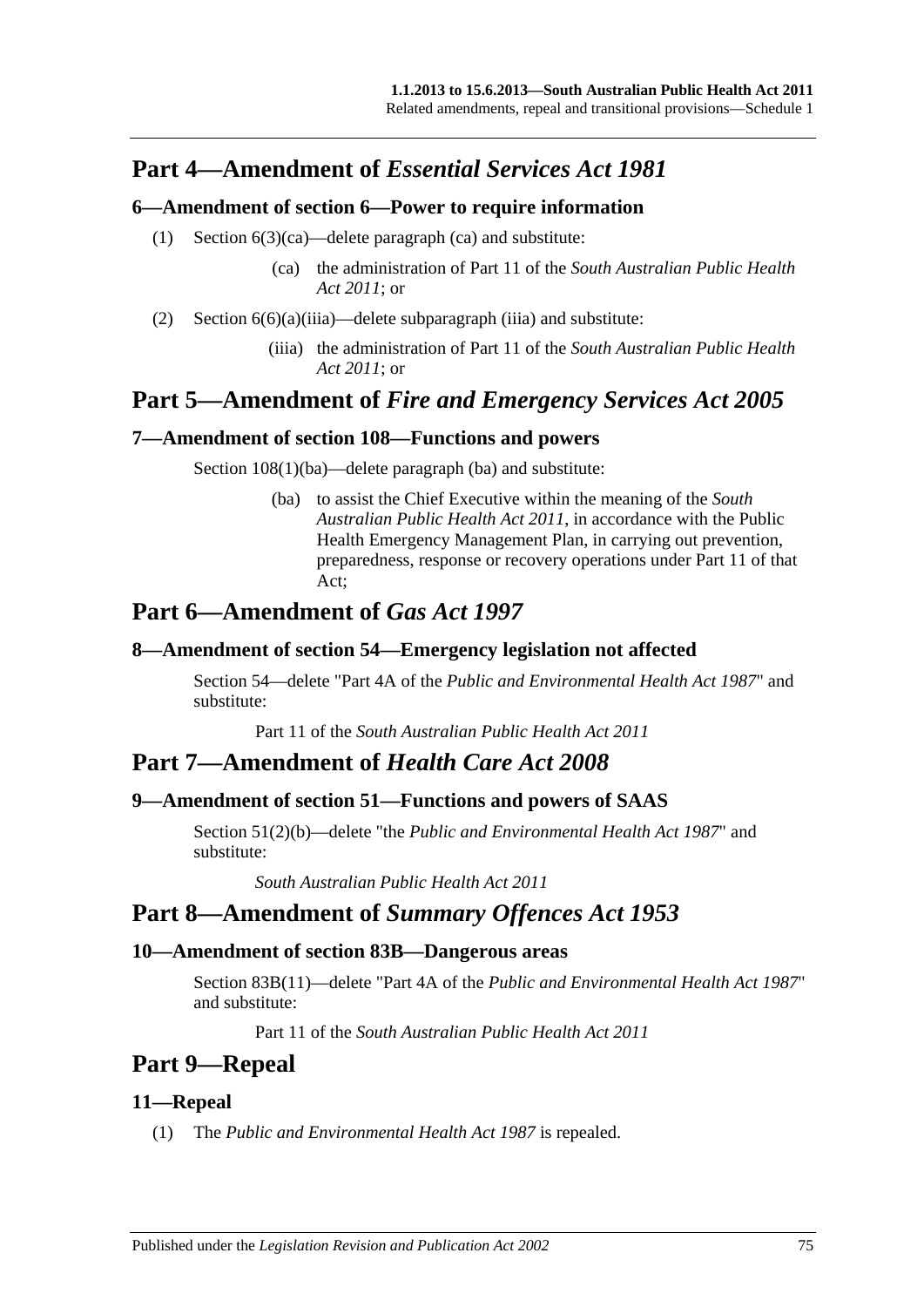- <span id="page-75-0"></span>(2) The Governor may, by proclamation, suspend the repeal of a specified provision or specified provisions of the *[Public and Environmental Health Act](http://www.legislation.sa.gov.au/index.aspx?action=legref&type=act&legtitle=Public%20and%20Environmental%20Health%20Act%201987) 1987* until a subsequent day fixed by proclamation, or a day to be fixed by subsequent proclamation.
- (3) For the purposes of [subclause](#page-75-0) (2), a reference to a provision of the *[Public and](http://www.legislation.sa.gov.au/index.aspx?action=legref&type=act&legtitle=Public%20and%20Environmental%20Health%20Act%201987)  [Environmental Health Act](http://www.legislation.sa.gov.au/index.aspx?action=legref&type=act&legtitle=Public%20and%20Environmental%20Health%20Act%201987) 1987* extends to a part of a provision (including a definition within a provision).

# **Part 10—Transitional provisions**

### **12—Interpretation**

In this Part—

*repealed Act* means the *[Public and Environmental Health Act](http://www.legislation.sa.gov.au/index.aspx?action=legref&type=act&legtitle=Public%20and%20Environmental%20Health%20Act%201987) 1987*.

#### <span id="page-75-3"></span>**13—Appeals**

- <span id="page-75-1"></span>(1) An appeal under section 25 of the repealed Act will, after the commencement of this clause—
	- (a) lie to the South Australian Public Health Council constituted under this Act rather than the Public and Environmental Health Council constituted under the repealed Act; and
	- (b) be heard and determined by the Public Health Review Panel constituted under this Act (with 3 members constituting the Review Panel and 2 members constituting a quorum) rather than a review committee constituted by the Council under the repealed Act.
- <span id="page-75-4"></span><span id="page-75-2"></span>(2) A reference in Part 3 Division 5 of the repealed Act to the Council will be taken to include a reference to SAPHC acting under [subclause](#page-75-1) (1)(a) and a reference in that Division to a review committee will be taken to include a reference to the Review Panel acting under [subclause](#page-75-2) (1)(b).
- (3) [Subclauses](#page-75-3) (1) and [\(2\)](#page-75-4) apply despite the fact—
	- (a) that section 25 of the repealed Act may still be in operation on the commencement of this clause; and
	- (b) that the appeal relates to a requirement imposed under Part 3 of the repealed Act before the commencement of this clause.

### **14—Detention**

To avoid doubt, nothing in this Act affects the operation of a warrant issued under section 32 of the repealed Act before the commencement of this clause (and that section will continue to apply to and in relation to a person who is subject to an application for a warrant or detention under that section until the matter or detention is brought to an end under that section).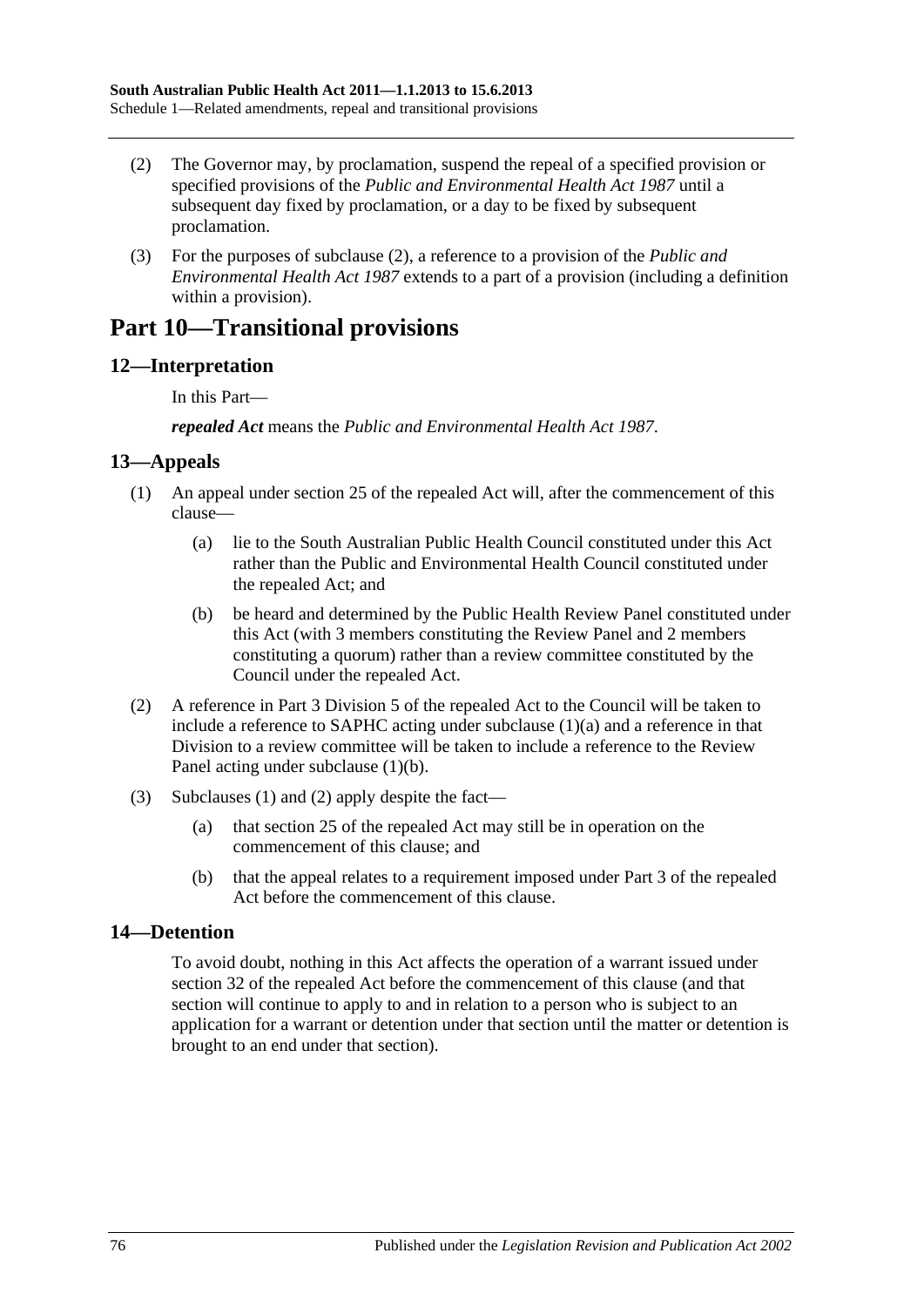#### **15—Directions**

To avoid doubt, nothing in this Act affects the operation of a direction under section 33 of the repealed Act in force immediately before the commencement of this clause (and that section will continue to apply to and in relation to a person who is subject to a direction under that section until the direction no longer has effect under that section).

#### <span id="page-76-0"></span>**16—Other transitional provisions**

- (1) The Governor may, by regulation, make other provisions of a saving or transitional nature consequent on the enactment of this Act.
- <span id="page-76-1"></span>(2) A provision of a regulation made under [subclause](#page-76-0) (1) may, if the regulation so provides, take effect from the commencement of the relevant Act or from a later day.
- (3) To the extent to which a provision takes effect under [subclause](#page-76-1) (2) from a day earlier than the day of the regulation's publication in the Gazette, the provision does not operate to the disadvantage of a person by—
	- (a) decreasing the person's rights; or
	- (b) imposing liabilities on the person.